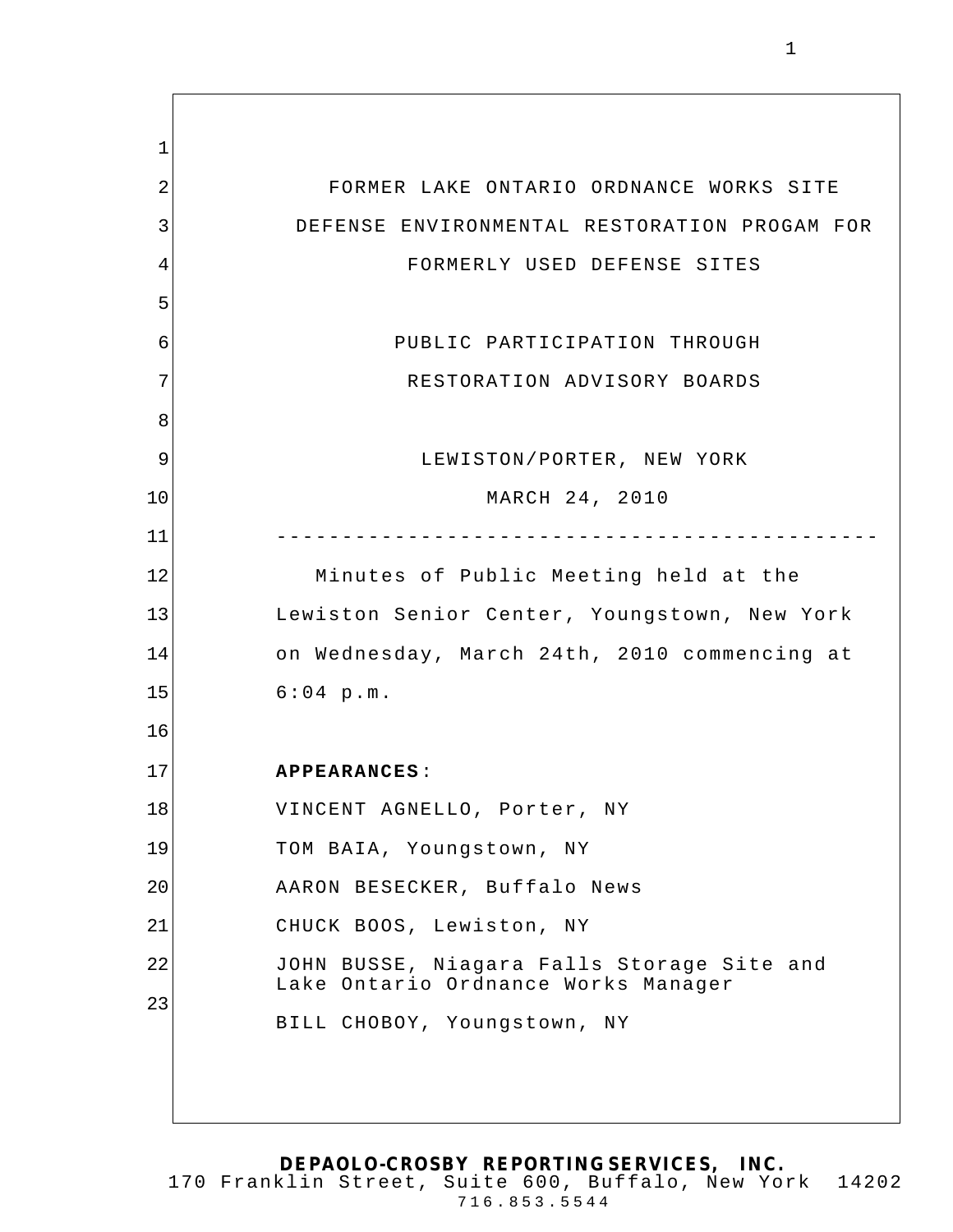| $\mathbf 1$ | APPEARANCES CONTINUED:                                |
|-------------|-------------------------------------------------------|
| 2           | RON CHURCH, Villa Hills, NY                           |
| 3           | BOB DARR, Support Contractor, SM Stoller              |
| 4           | JIM DEVALD, Lockport, NY                              |
| 5           | DENNIS DULING, Youngstown, NY                         |
|             | GRETCHEN DULING, Youngstown, NY                       |
|             | TERRY DUFFY, Lewport Sentinel                         |
|             | BILL FREDERICK, Environmental Projects Team<br>Leader |
|             |                                                       |
|             | KEITH FOX, community member                           |
|             | JOE GARDELLA, Buffalo, NY                             |
|             | JOEY GILLESPIE, Support Contractor, SM Stoller        |
|             | JEFF HALL, Project Engineer                           |
|             | KENT JOHNSON, Albany, NY                              |
|             | BILL KOWALEWSKI, Special Projects Branch Chief        |
|             | ARLEEN KREUSCH, Outreach Team                         |
|             | D.J. LANGLOIS, Lewiston, NY                           |
|             | KENT LEE, Lewiston, NY                                |
|             | ED MCGREEVY, Youngstown, NY                           |
|             | NILS OLSEN, community member                          |
|             | MEGAN PELKA, court reporter                           |
|             | RICK PFEIFFER, Niagara Gazette                        |
|             | JANE RICHARDSON, Youngstown, NY                       |
|             | NEIL RIORDAN, Mayor of Youngstown, NY                 |
|             |                                                       |
|             |                                                       |

 $\Gamma$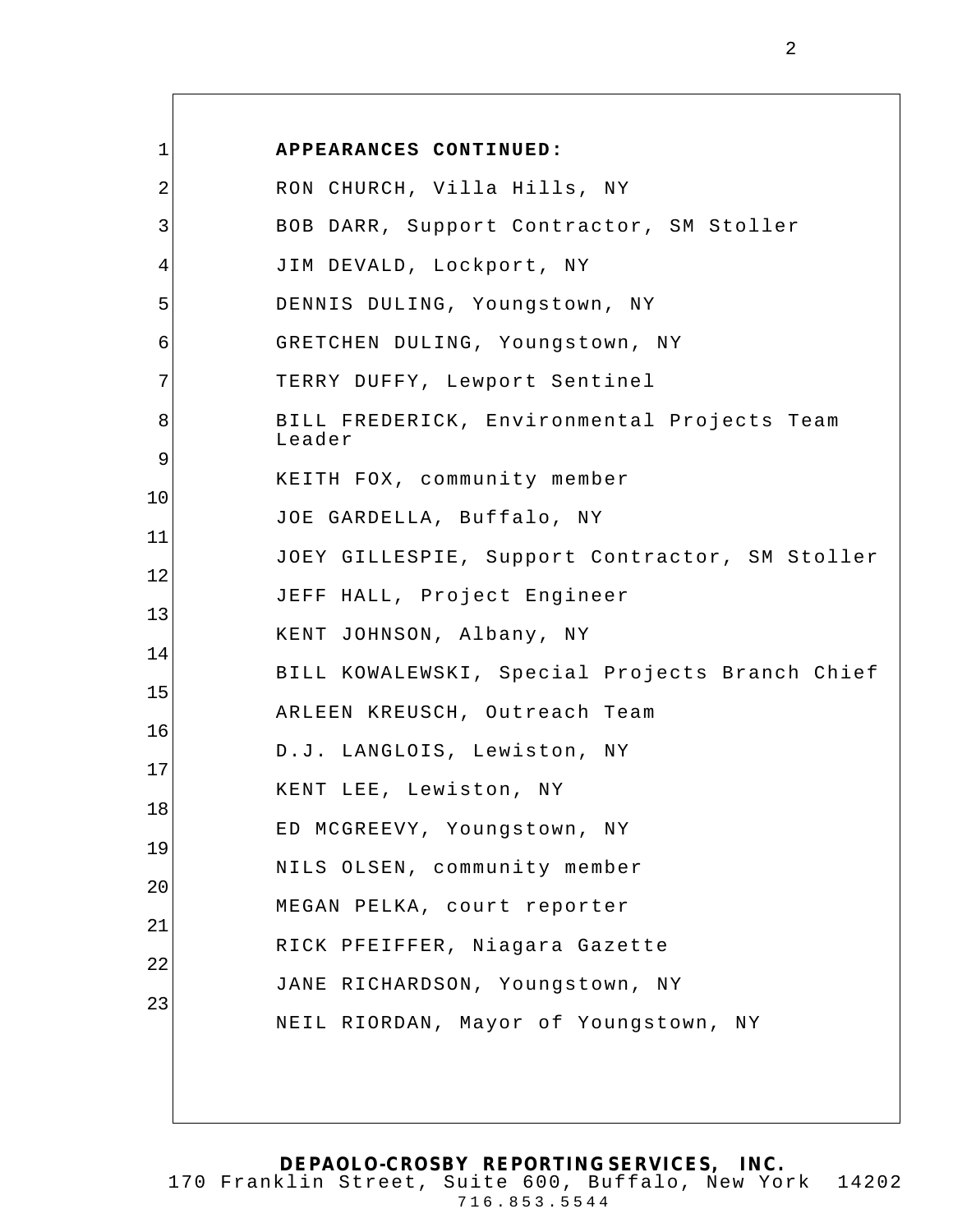| $\mathbf 1$    | APPEARANCES CONTINUED:                                                                              |
|----------------|-----------------------------------------------------------------------------------------------------|
| $\overline{a}$ | MARY ANN ROLLAND, Youngstown, NY                                                                    |
| 3              | CHRIS ROSER, Lewiston, NY                                                                           |
| 4              | JIM RAUCH, Snyder, NY                                                                               |
| 5              | BRUCE SANDERS, Chief of Public Affairs                                                              |
| 6              | MARY SCHREINER, Niagara University                                                                  |
| 7              | MICK SENUS, Lake Ontario Ordnance Works<br>Program Manager                                          |
| 8<br>9         | CHRIS ZELTMAN, on behalf of Congresswoman<br>Louise Slaughter                                       |
| 10<br>11       | LIEUTENANT COLONEL DANIEL SNEAD, Commander of<br>the US Army Corps of Engineers Buffalo<br>District |
| 12             | PHILIP SWEET, Buffalo, NY                                                                           |
| 13             | ALLAN VANDENBOSCH, Lewiston, NY                                                                     |
| 14             | CANDY WALTERS, Public Affairs Specialist                                                            |
| 15             | NATALIE WATSON, Outreach Team                                                                       |
| 16             | LINDA WHITE, Buffalo, NY                                                                            |
| 17             | AMY WITRYOL, Lewiston, NY                                                                           |
| 18             | TERRY YONKER, Youngstown, NY                                                                        |
| 19             | GUY ZACZEK, Niagara Falls, NY                                                                       |
| 20             | BECKY ZAYATZ, Lockport, NY                                                                          |
| 21             |                                                                                                     |
| 22             |                                                                                                     |
| 23             |                                                                                                     |
|                |                                                                                                     |
|                |                                                                                                     |
|                |                                                                                                     |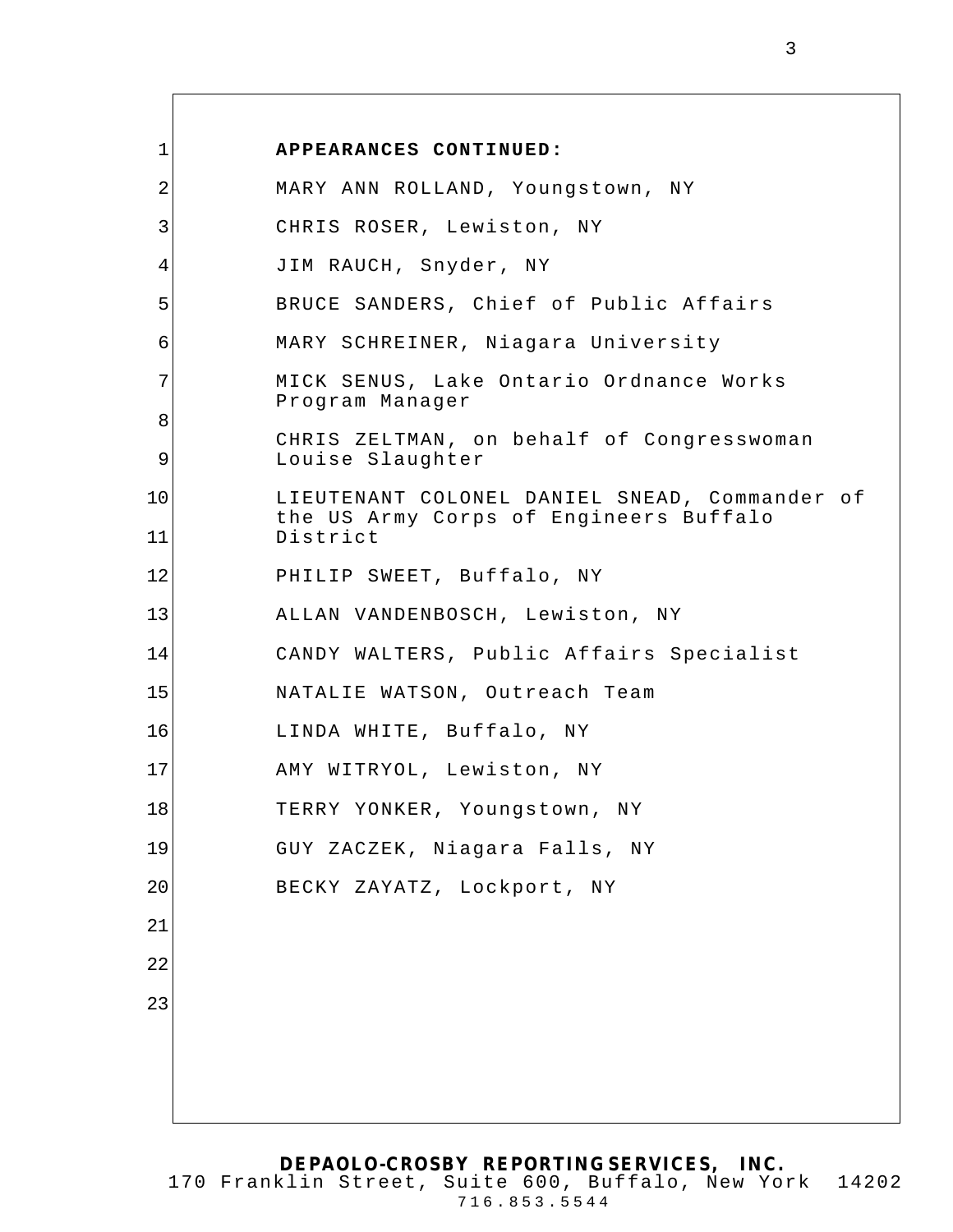| 1  | MS. KREUSCH: My name is Arleen Kreusch         |
|----|------------------------------------------------|
| 2  | and I'm the Outreach Program Specialist for    |
| 3  | the Corps' Buffalo District in the Special     |
| 4  | Project Section. I'd like to briefly go over   |
| 5  | the logistics for tonight's meeting just so    |
| 6  | that you have an idea. The facilities are      |
| 7  | over on this (indicating) side of the room.    |
| 8  | There are two emergency exits in the back and  |
| 9  | then, there's the emergency exit by the sign-  |
| 10 | in table as you came in.                       |
| 11 | Please make sure you have a handout            |
| 12 | package. First, just so you're aware, there    |
| 13 | are going to be two presentations tonight.     |
| 14 | One will be the Army Corps of Engineer         |
| 15 | regarding Restoration Advisory Boards and the  |
| 16 | second presentation will be for the Department |
| 17 | of Energy on the completed Niagara Falls       |
| 18 | Storage Site and vicinity properties.          |
| 19 | I have a few -- before I go over the           |
| 20 | handouts in the handout folder, I just have a  |
| 21 | few operating principles for tonight's meeting |
| 22 | to go over. Please turn off your cell phones   |
| 23 | or pagers, anything that will beep or buzz     |
|    |                                                |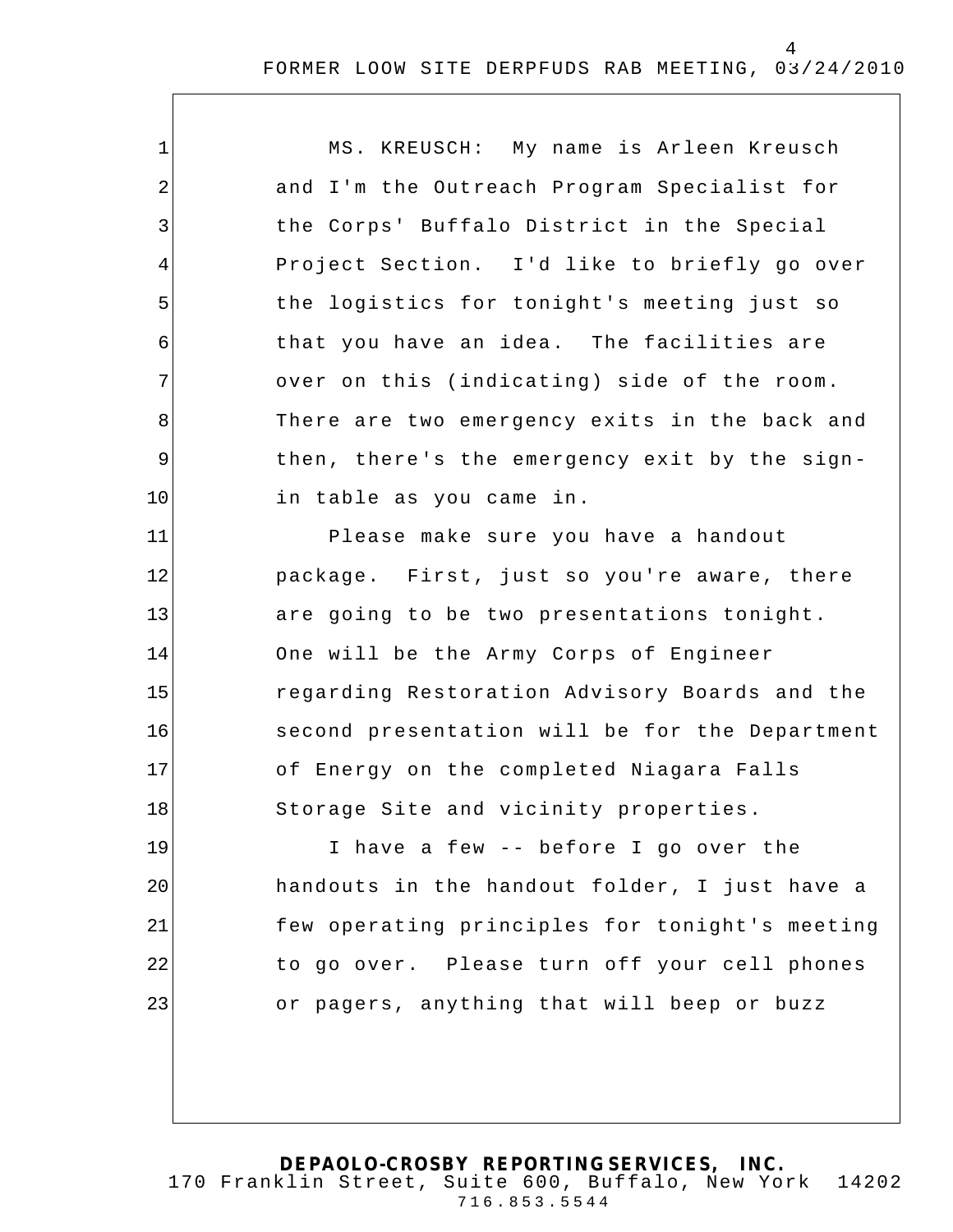5

during the meeting. Please listen respectfully. Please hold your questions or comments.

1

2

3

4

5

6

7

8

9

10

11

We're going to be following the same format that we have for our other workshops, so we're going to do the presentations, then we will be doing the poster session to rearrange the room and then, we will have the workshop portion, so if you could hold your questions and your comments until the workshop portion, we would really appreciate it .

12 13 14 15 16 17 18 19 20 21 22 23 MS. WITRYOL: Excuse me, Arleen, is there a way to modify the agenda this evening and maybe put the first presentation which is really repetitive to the last two years at the end of the meeting because I only see one person in the group that is interested in forming a new Restoration Advisory Board and I would prefer if the first portion of the meeting could be spent discussing the issues surrounding the condition of the NFSS and possible leakage and if we have time, I would love to hear from Congresswoman Slaughter's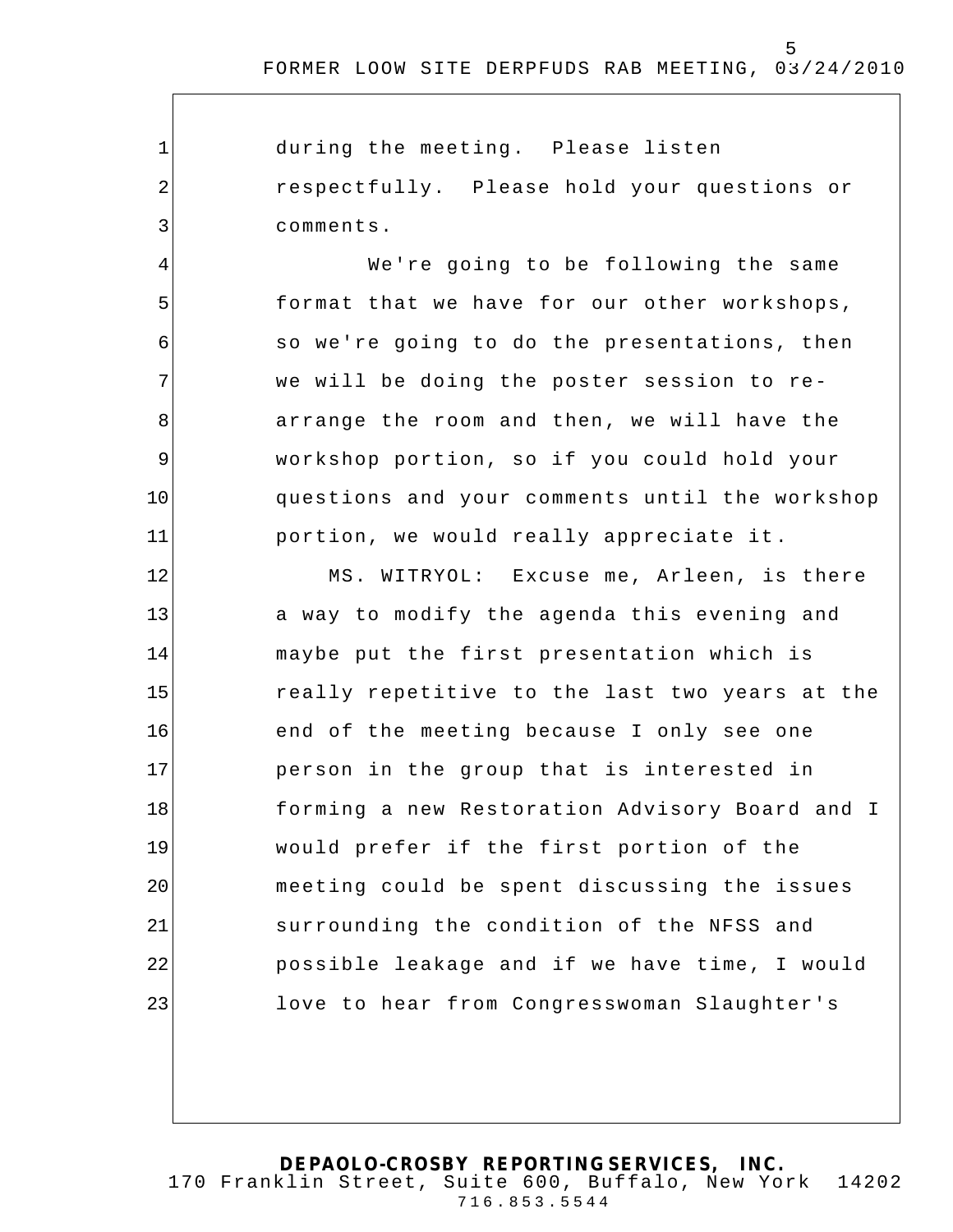office why s he believes the Army Corps is not violating the law by not recognizing a RAB that we believe it illegally dissolved in 2008, so that would be my request and I don't know if the Corps would have that flexibility or if anyone else in terms of the community members in the room which perhaps may be outnumbered by the number of contractors and agency representatives, but that would be my suggestion if there's any interest in changing the format.

1

2

3

4

5

6

7

8

9

10

11

12 13 14 15 16 17 18 19 20 21 22 23 MS. KREUSCH: Okay. Amy, we really would like to stick to the agenda the way it's been published for the last month in the paper. Some people come specifically for certain portions of the meeting and we would like to stick to the agenda the way it is. We will be having the RAB presentation first, then we will have the DOE presentation because we're waiting for Chris Clayton to come from the airport and then, we will go into the poster session and then, the roundtable portion where we will be taking comments and discussing at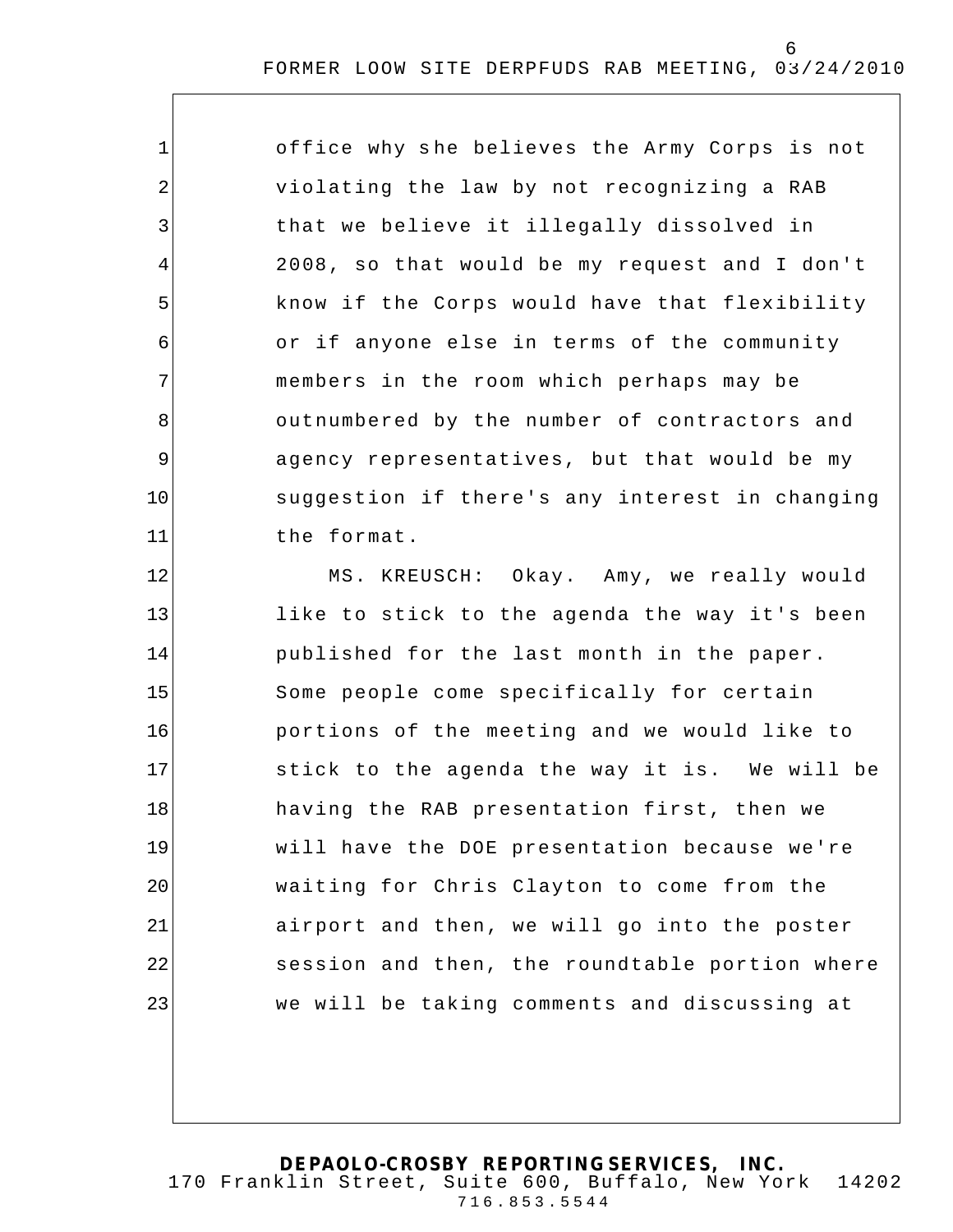| $\mathbf{1}$   | that time because we have to re-arrange the    |
|----------------|------------------------------------------------|
| $\overline{2}$ | room for the court recorder so that everybody  |
| 3              | has a chance to be heard at the microphones.   |
| 4              | We have a new court recorder tonight and I     |
| 5              | really would like to keep the agenda the way   |
| 6              | it is. Thank you, though. We have comment      |
| 7              | cards. We have an agenda poster right by the   |
| 8              | door when you come in and if anybody would     |
| $\mathsf 9$    | like to make suggestions that we change the    |
| 10             | format for our meeting, then you're more than  |
| 11             | welcome to put a comment on the comment card.  |
| 12             | MS. WITRYOL: We've made that request in        |
| 13             | the past, so I -- we've expressed our concerns |
| 14             | at every meeting over the format and how the   |
| 15             | agenda is established, so other than just      |
| 16             | continuing coming to these meetings and        |
| 17             | repeating ourselves, I'm not quite sure what   |
| 18             | we can do, but is there anyone here interested |
| 19             | in the presentation on the RAB formation or -- |
| 20             | MS. KREUSCH: Amy, we've never given this       |
| 21             | presentation before and I'd really like to     |
| 22             | start the agenda now, if you don't mind.       |
| 23             | COMMUNITY MEMBER: Well, I support Amy's        |
|                |                                                |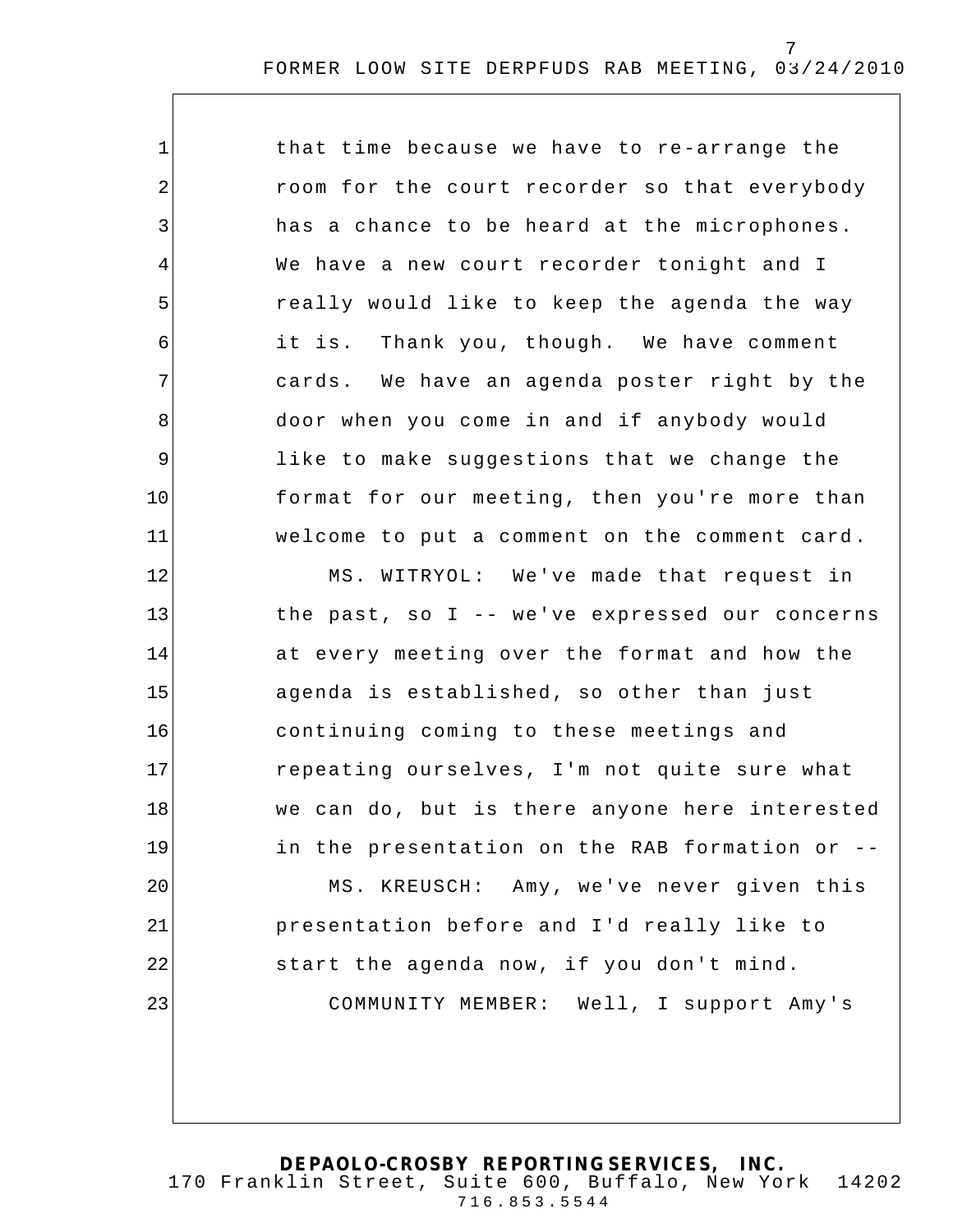suggestion.

1

2

COMMUNITY MEMBER: I do, too.

3 4 5 6 7 8 9 10 11 12 13 14 MS. KREUSCH: I'm sorry, but I'm really not going to change the format of tonight's meeting at this time . I'd like to go over the handouts that we have in our folder for tonight's meeting. I have the acronym list, a copy of the presentation with the slides so that you can make notes to ask questions if you'd like, the Restoration Advisory Board fact sheet and the Restoration Advisory Board RAB rule handbook that has all of the different requirements for Restoration Advisory Boards.

15 16 17 18 19 20 21 22 23 On the other side of the folder, I have a newsletter that's going to be going to our people on our mailing list and it also has a comment card on the back that you can tear off and put in the suggestion box tonight for the meeting if you'd like to. I'd like to now introduce Lieutenant Colonel Daniel B. Snead of the Buffalo District Commander. LTC. SNEAD: Good evening and I'd like to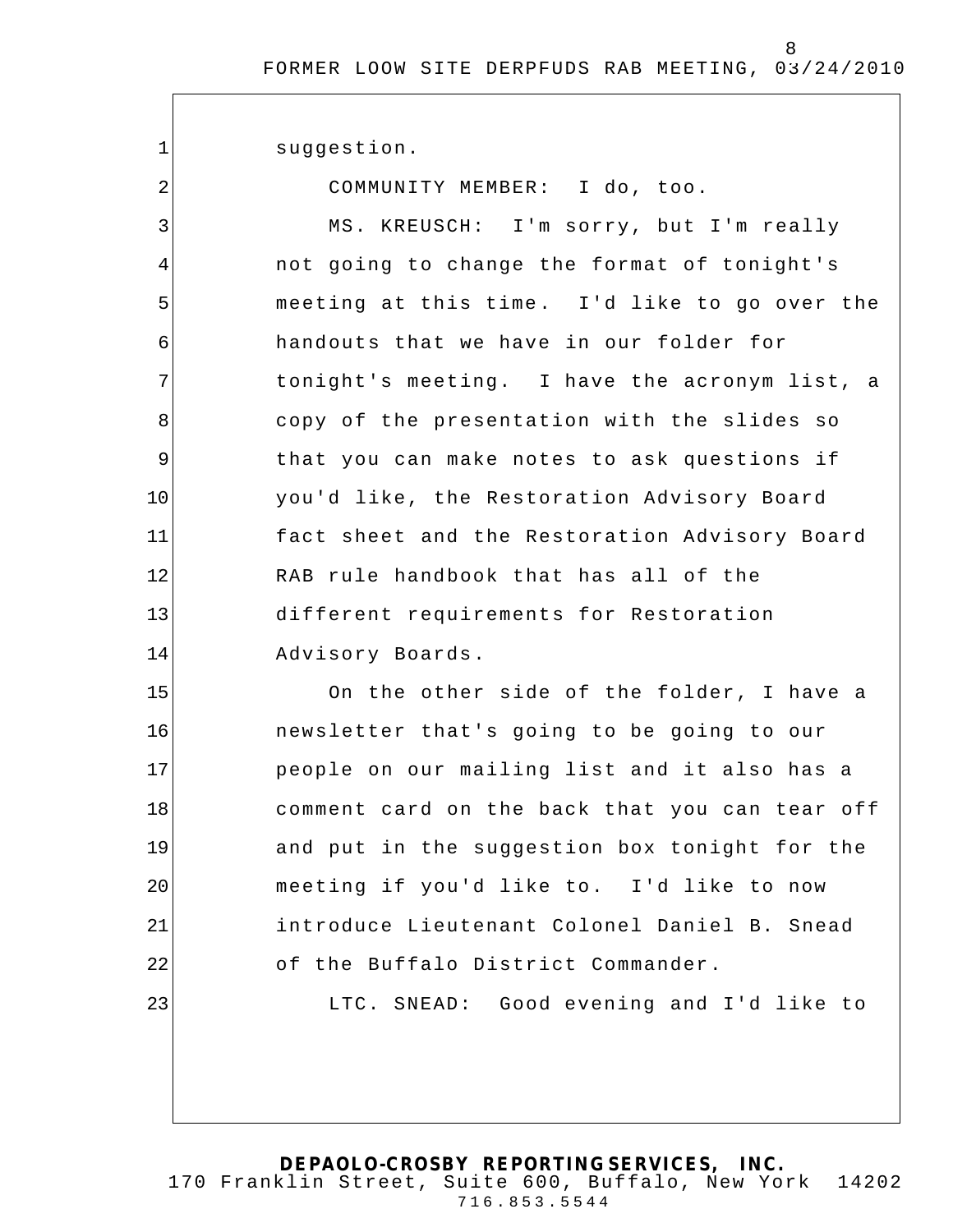| $\mathbf{1}$   | thank everybody for coming out today. I know   |
|----------------|------------------------------------------------|
| 2              | we've got some elected officials here. I       |
| 3              | thank you also for being here and if you're    |
| $\overline{4}$ | here on behalf of an elected official, I also  |
| 5              | thank you for being here this evening.         |
| 6              | Before I start, I'd also like to just kind     |
| 7              | of point out, I mean, when we go through this  |
| 8              | discussion on any interest out there on        |
| 9              | creating a Restoration Advisory Board, for     |
| 10             | those who are new, if you look at that slide   |
| 11             | there, it kind of shows or highlights the      |
| 12             | property that covers the Lake Ontario Ordnance |
| 13             | Works and then, there's a little dotted area   |
| 14             | called the Niagara Falls Storage Site. So,     |
| 15             | essentially, we're doing two separate          |
| 16             | projects, one is potentially a remedial action |
| 17             | there at the Lake Ontario Ordnance Works under |
| 18             | the Defense Environmental Restoration Program  |
| 19             | for Formerly Utilized Defense Sites and that   |
| 20             | takes care of the chemical contaminants and in |
| 21             | the second project, as you can see, overlaid   |
| 22             | with the dotted line is the Niagara Falls      |
| 23             | Storage Site. That falls under the U.S.        |
|                |                                                |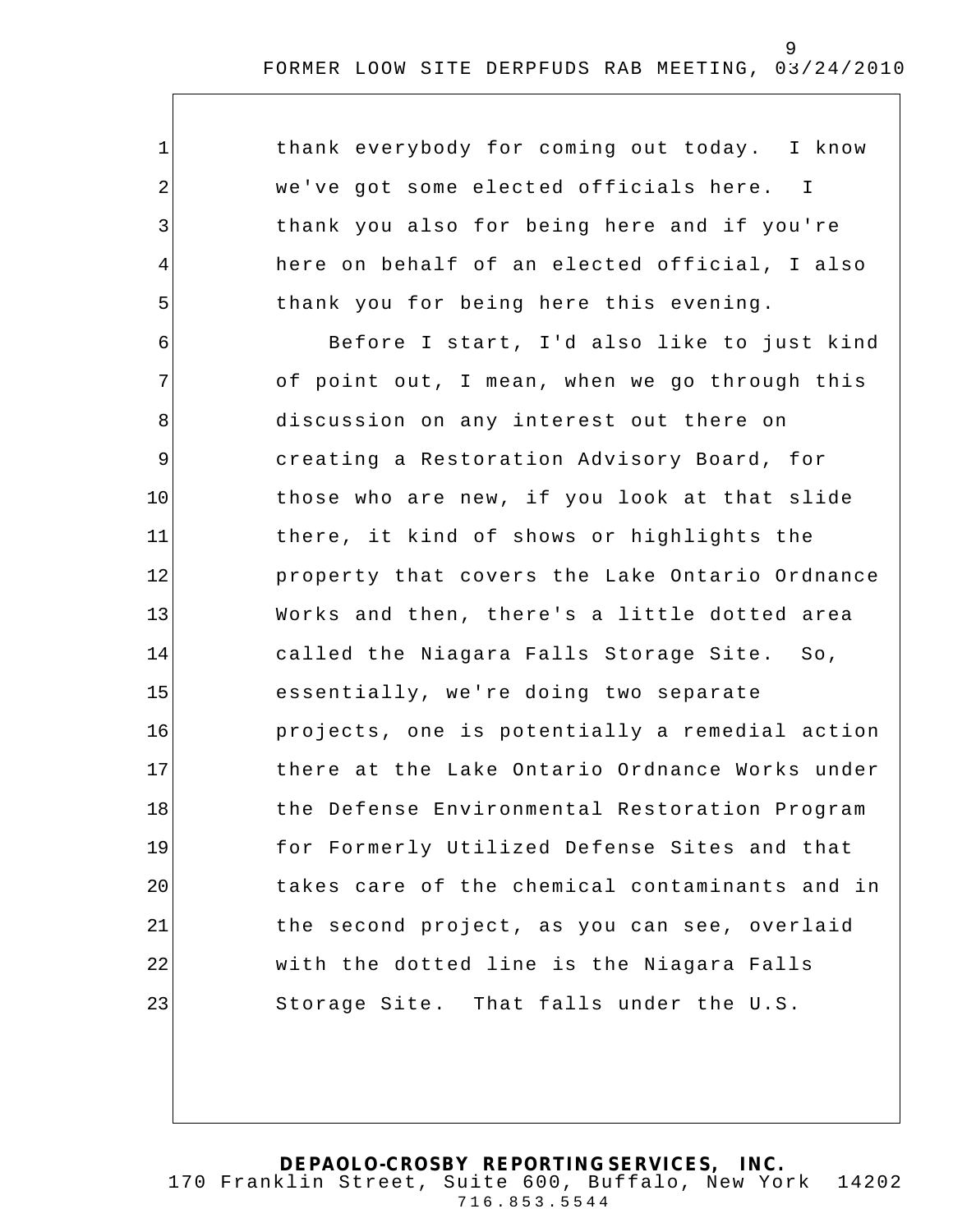| $\mathbf{1}$   | Department of Energy's Formerly Utilized Sites |
|----------------|------------------------------------------------|
| $\overline{2}$ | Remedial Action Program. That's funded         |
| 3              | separately than that DERP-FUDS funding and     |
| 4              | that goes to radiological contaminants. So, I  |
| 5              | think it's important that you understand that. |
| 6              | You'll see that the LOOW or Lake Ontario       |
| 7              | Ordnance Works in this first presentation      |
| 8              | referring to the DERP-FUDS program through the |
| 9              | Department of the Army and on the second       |
| 10             | presentation, you'll hear more about the       |
| 11             | Niagara Falls Storage Site under the FUSRAP    |
| 12             | that is through the U.S. DOE funded through    |
| 13             | the Corps of Engineers.                        |
| 14             | I'd also like to thank personally, Skip.       |
| 15             | He's here with the Senior Center and the       |
| 16             | Director of the Senior Center for allowing us  |
| 17             | to have this tonight, an opportunity tonight   |
| 18             | to have this meeting. Before we go further,    |
| 19             | I'm also going to introduce our team members   |
| 20             | from the Buffalo District. Would you please    |
| 21             | stand when I say your name? First, we've got   |
| 22             | Bill Kowalewski. He's our Program Manager for  |
| 23             | our Special Projects Branch. They cover both   |
|                |                                                |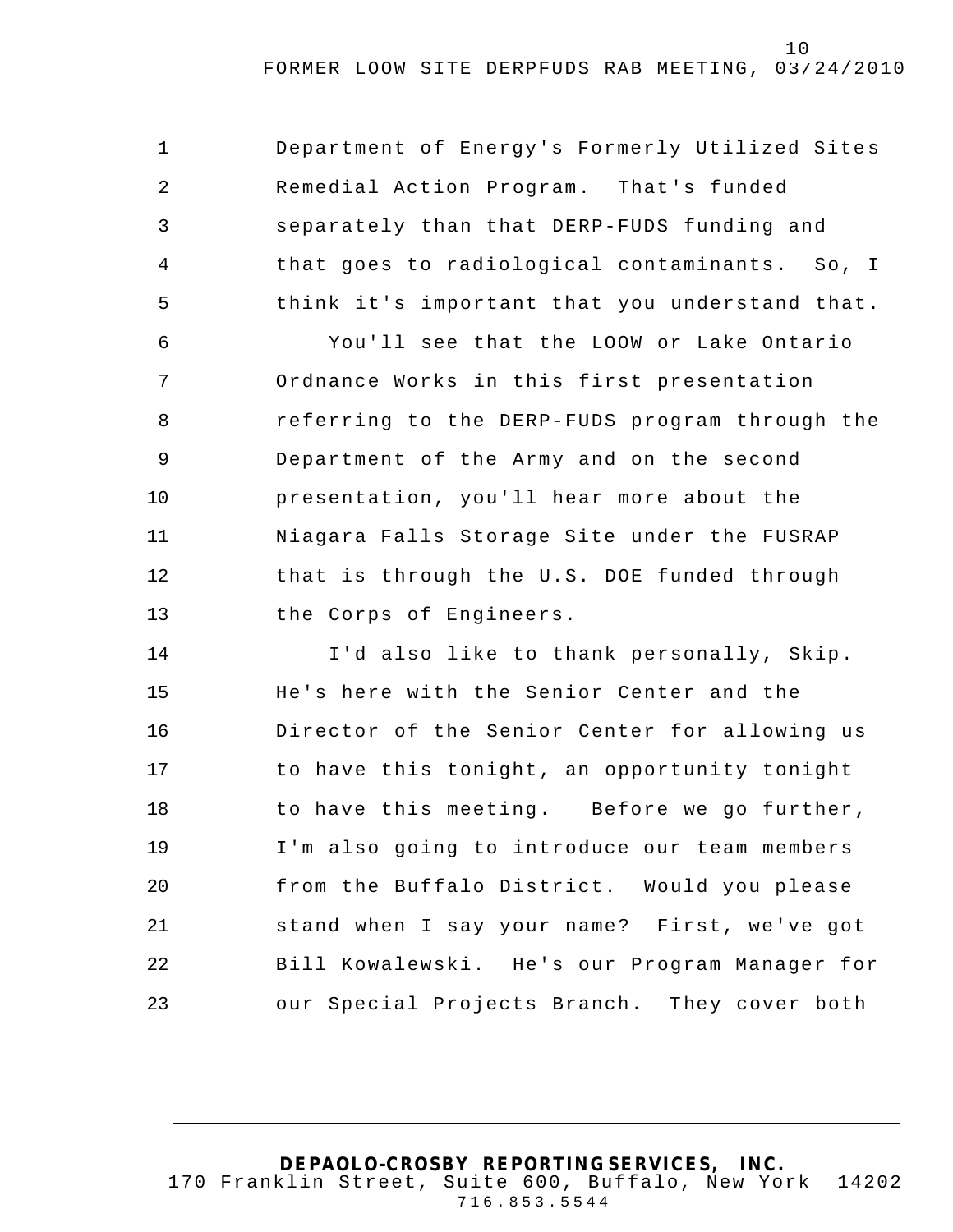| $\mathbf{1}$ | our projects under FUSRAP and DERP-FUDS.<br>We |
|--------------|------------------------------------------------|
| 2            | also have Bill Frederick from the              |
| 3            | Environmental Projects. He's our Team Leader   |
| 4            | for Environmental Projects, Steve Bousquet,    |
| 5            | he's our Environmental Health Section Team     |
| 6            | Leader and then, Dave Frothingham, our         |
| 7            | Environmental Engineering Section Team Leader, |
| 8            | also John Busse, our Project Manager for the   |
| $\mathsf 9$  | Niagara Falls Storage Site and Lake Ontario    |
| 10           | Ordnance Works Program, Mick Senus who's our   |
| 11           | Project Manager for the Lake Ontario Ordnance  |
| 12           | Works, also Jeff Hall, he's our Project        |
| 13           | Engineer for the Lake Ontario Ordnance Works   |
| 14           | and also, Jeff is the Project Manager for our  |
| 15           | Office of Economic Adjustment Work at the      |
| 16           | Lewiston Waste Water Treatment Plant, also     |
| 17           | Andrew Lenox, I think I saw him. There he is.  |
| 18           | He's Project Engineer for the Niagara Falls    |
| 19           | Storage Site and Arleen Kreusch who introduced |
| 20           | the meeting this evening with out Outreach     |
| 21           | Team and in addition, we have Natalie Watson   |
| 22           | who's here with out Outreach Team.<br>Bruce    |
| 23           | Sanders, I think he's here with out Public     |
|              |                                                |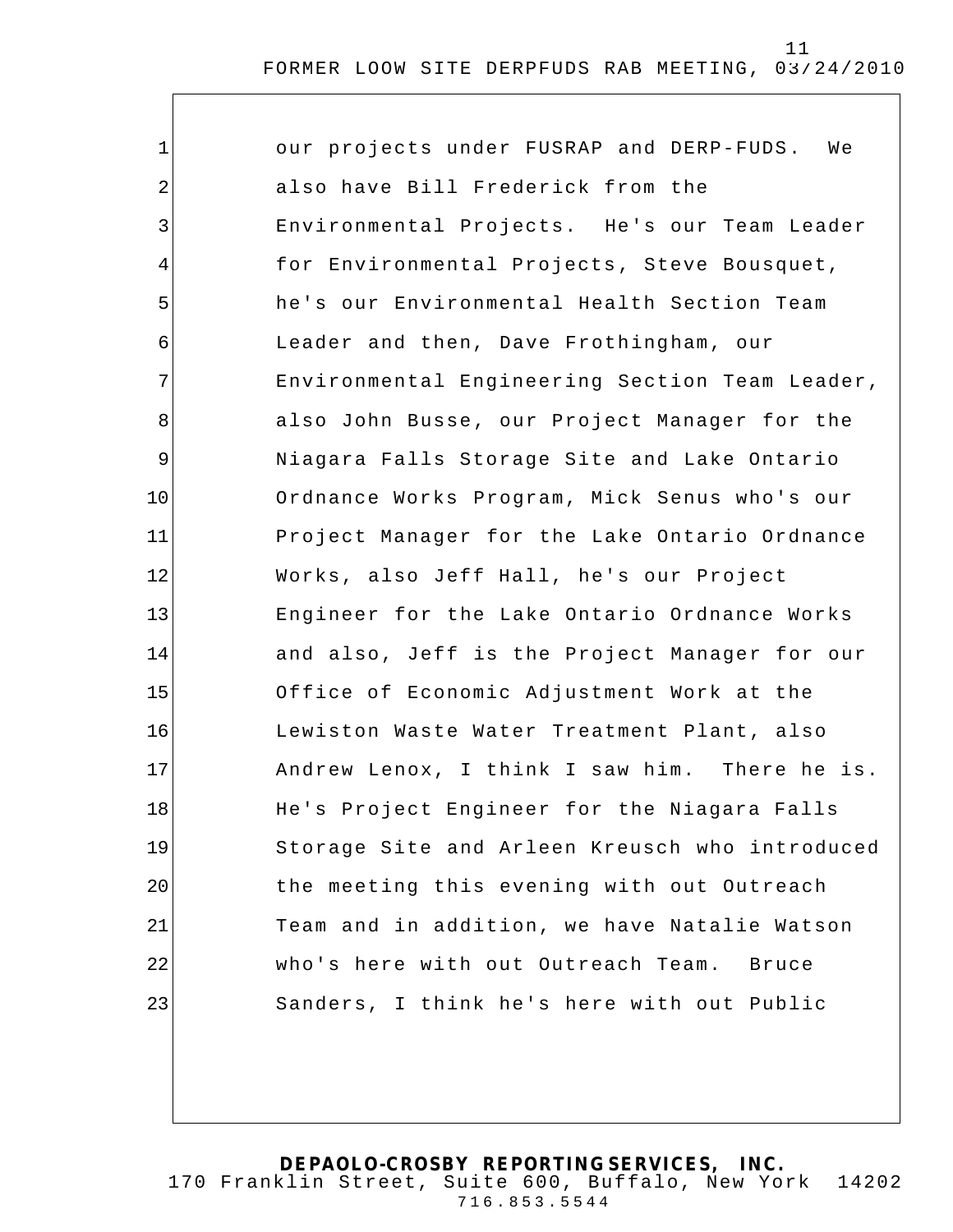Affairs as well.

1

2

3

4

5

6

7

8

9

10

11

Going onto the next slide, the next person I'd like to introduce and she's going to give the quick presentation here on the DoD Restoration Advisory Boards. Candy Walters, she is a Public Affairs Specialist for the Defense Environmental Restoration Program for Formerly Used Defense Sites out of our headquarters in Washington, DC. Candy will be talking with you about the Restoration Advisory Boards.

12 13 14 15 16 17 18 19 20 21 22 23 Following that presentation, the U.S. Department of Energy, Chris Clayton will be here from their Legacy Management. In fact, he's on his way here now and he'll go over a current review of the completed Niagara Falls Storage Site vicinity properties. One of Chris' support contractors is here, Bob Darr who is travelling with him and then, I also believe Joey Gillespie is here currently, representing SM Stoller on behalf of the Department of Energy. Welcome. We will then have a poster session after this. That gives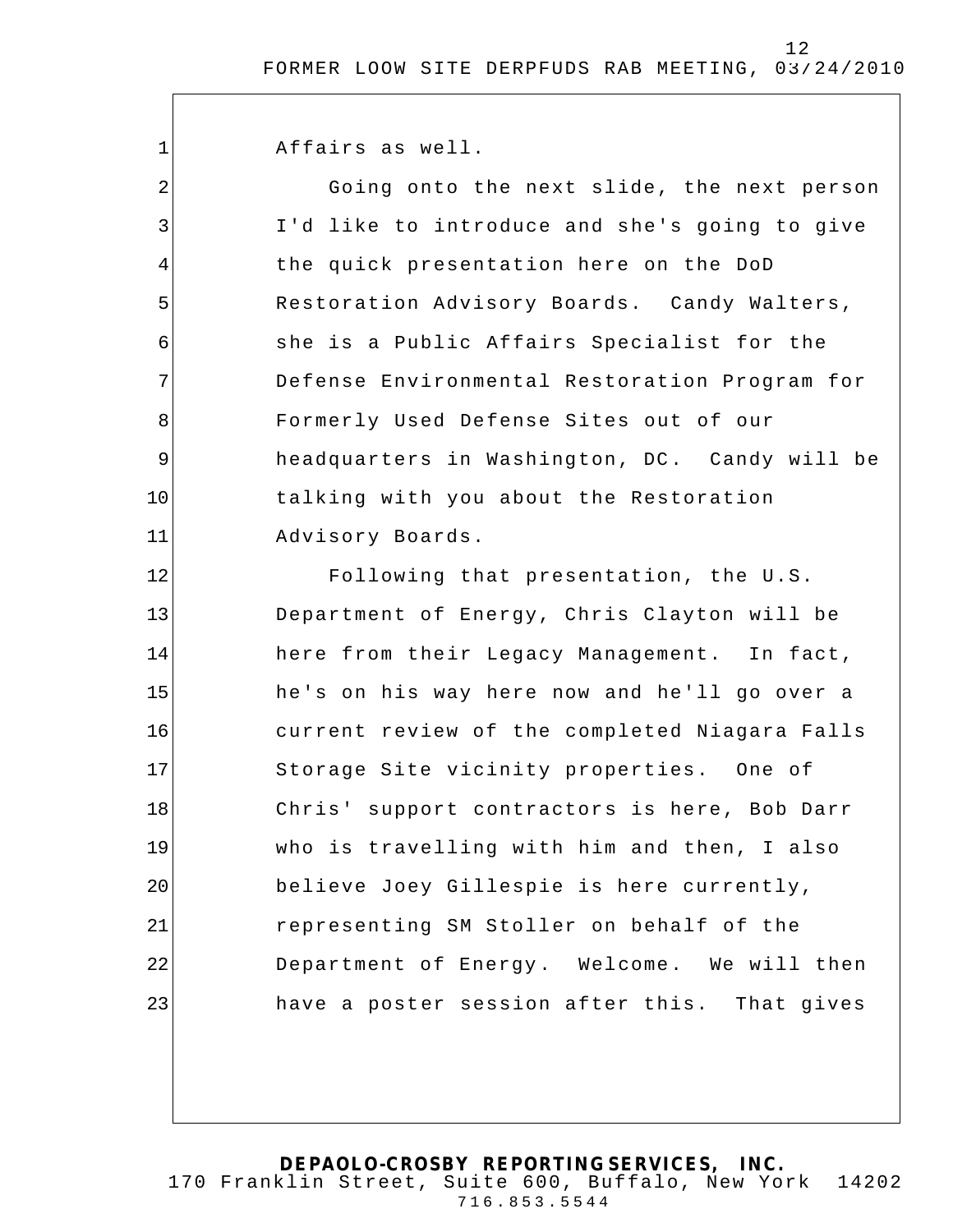| 1           | us an opportunity to restructure the seating   |
|-------------|------------------------------------------------|
| 2           | to, kind of allow us to facilitate the Q and A |
| 3           | question and answers and discussion after that |
| 4           | following the DOE's presentation.              |
| 5           | So, we're here tonight, first off, to          |
| 6           | explain what a Department of Defense or the    |
| 7           | DoD RAB is so that you can understand the      |
| 8           | advantages and limitations of a DoD RAB for    |
| $\mathsf 9$ | the Former Lake Ontario Ordnance Works Site    |
| 10          | and make an informed decision on the direction |
| 11          | you want us to take in our Outreach Program.   |
| 12          | We value your input and your participation at  |
| 13          | these workshops and will continue to have      |
| 14          | these workshops every three months or so and   |
| 15          | we'll make sure that we put out the            |
| 16          | information on when they are and where they're |
| 17          | at so you can participate.                     |
| 18          | At this moment, I'll go ahead and turn it      |
| 19          | over to Candy from our headquarters who will   |
| 20          | provide the presentation on the RAB.           |
| 21          | MS. WALTERS: Thank you, Colonel Snead.         |
| 22          | It's a pleasure to be here tonight. As he      |
| 23          | mentioned, I am Candy Walters. I'm with        |
|             |                                                |
|             |                                                |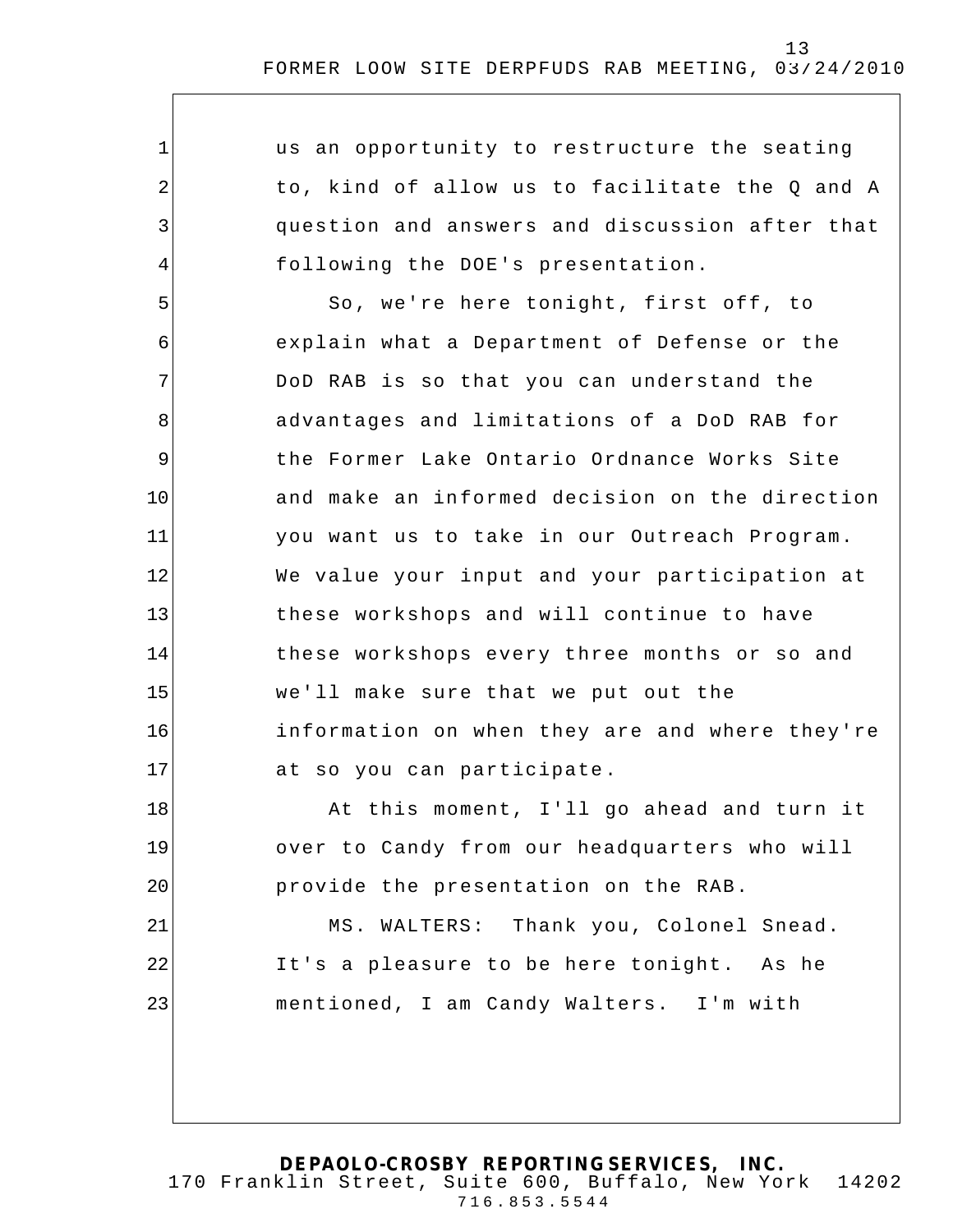| $\mathbf{1}$   | Headquarters Corps of Engineers Public Affairs |
|----------------|------------------------------------------------|
| $\overline{2}$ | and I have been working with the Defense       |
| 3              | Environmental Restoration Program Formerly     |
| 4              | Used Defense Sites for almost 15 years off and |
| 5              | on, so I have been working this program for a  |
| 6              | while.                                         |
| 7              | As we've noted, the Defense Environmental      |
| 8              | Restoration Program OR DERP-FUDS and please    |
| 9              | forgive me if I do use acronyms, but it comes  |
| 10             | with working with the programs for a few       |
| 11             | years, follows the Comprehensive Environmental |
| 12             | Response Compensation and Liability Act which  |
| 13             | is also know as CERCLA. CERCLA encourages      |
| 14             | public involvement in the decision making      |
| 15             | process for a site by requiring a public       |
| 16             | meeting to receive comments on a proposed      |
| 17             | plan.                                          |
| 18             | Because this community has shown a great       |
| 19             | deal of interest in the Corps' environmental   |
| 20             | restoration work, the district has actually    |
| 21             | exceeded this requirement by conducting        |
| 22             | quarterly meetings to keep you informed and    |
| 23             | receive your input. For sites being addressed  |
|                |                                                |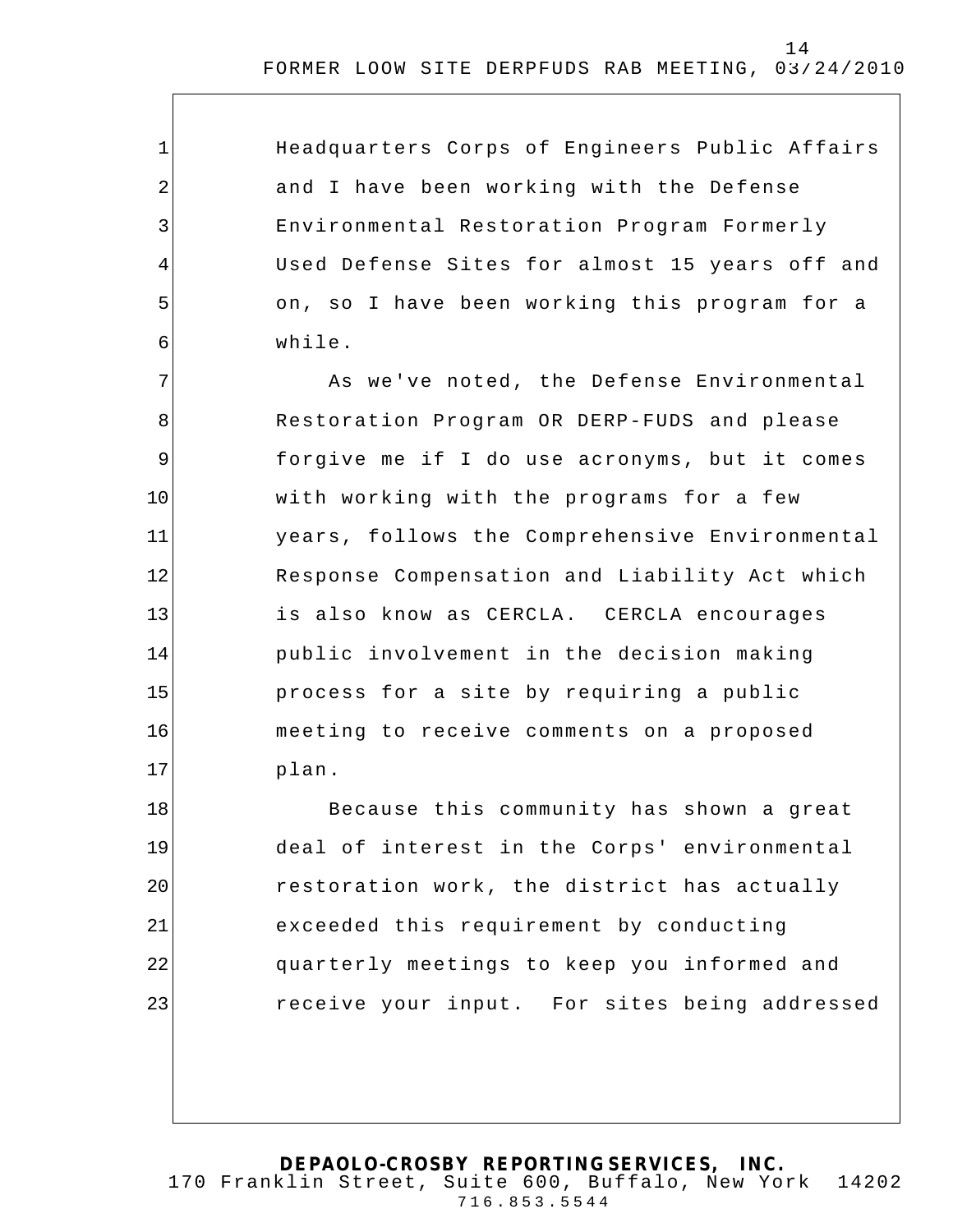| $\mathbf 1$ | under the DERP-FUDS program, we also follow    |
|-------------|------------------------------------------------|
| 2           | the Code of Federal Regulations which          |
| 3           | specifically addresses DoD Restoration         |
| 4           | Advisory Boards. In 2008, the Buffalo          |
| 5           | District asked for input from the community    |
| 6           | about forming a Restoration Advisory Board for |
| 7           | the Lake Ontario Ordnance Site. After          |
| 8           | receiving the input from the community,        |
| $\mathsf 9$ | determination was made that there was not      |
| 10          | sufficient interest in forming a DoD RAB.      |
| 11          | MS. WITRYOL: Excuse me, what year was it,      |
| 12          | what year?                                     |
| 13          | MS. WALTERS: 2008. At a clean-up site          |
| 14          | where a DoD RAB is not currently operating.    |
| 15          | The Corps is required by law to reassess       |
| 16          | possible community interest in forming a RAB   |
| 17          | every 24 months and that's what we're doing    |
| 18          | tonight, taking the first step.                |
| 19          | MS. WITRYOL: But you did get feedback in       |
| 20          | 2008 from a multiple of stakeholders           |
| 21          | representing thousands of people in this       |
| 22          | County saying that there is a RAB. Could you   |
| 23          | clarify for us why the Corps took the position |
|             |                                                |
|             |                                                |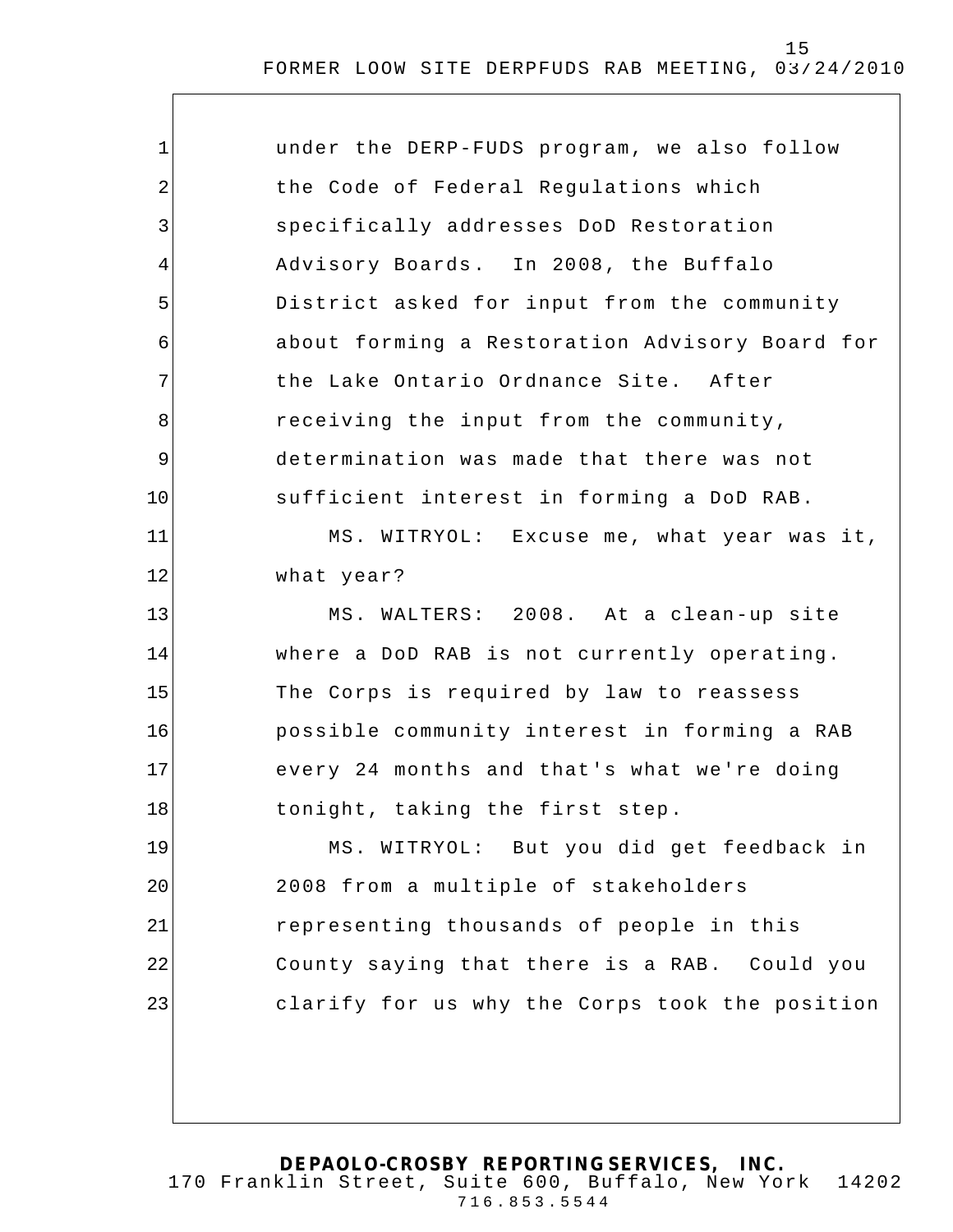$\overline{\phantom{a}}$ 

| 1           | in 2008 that there was not a RAB?              |
|-------------|------------------------------------------------|
| 2           | MS. WALTERS: I can clarify what                |
| 3           | constitutes a DoD Restoration Advisory Board   |
| 4           | and that's what these slides will do.          |
| 5           | MS. KREUSCH: Amy, if you could please          |
| 6           | hold your questions until the end, we would    |
| 7           | really appreciate it.                          |
| 8           | MS. WALTERS: Thank you. A RAB provides         |
| $\mathsf 9$ | the community with the opportunity to be       |
| 10          | involved in the environmental restoration      |
| 11          | process at Formerly Used Defense Sites, either |
| 12          | as a RAB member or through attendance at RAB   |
| 13          | meetings. RABS offer the opportunity to        |
| 14          | influence clean-up decisions through           |
| 15          | discussion and to offer individual input to    |
| 16          | the decision makers.                           |
| 17          | Because representatives of the                 |
| 18          | environmental agencies overseeing the clean up |
| 19          | participate in the RAB, the RAB also offers    |
| 20          | the community the opportunity to share their   |
| 21          | questions, concerns and ideas with the         |
| 22          | agencies who are actually involved in the      |
| 23          | clean up. Next slide.                          |
|             |                                                |
|             |                                                |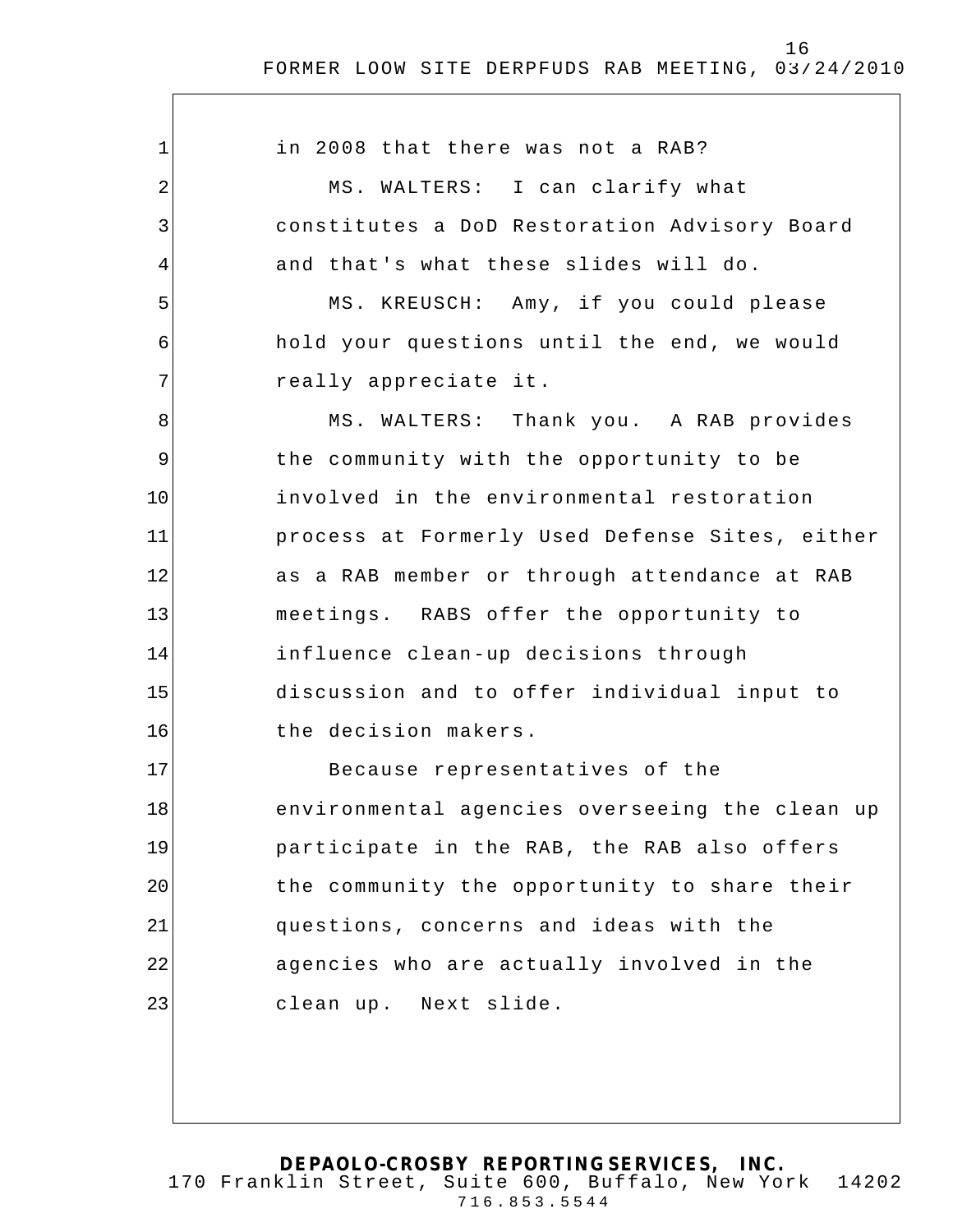| $\mathbf{1}$   | What is a RAB? A RAB is a DoD sponsored          |
|----------------|--------------------------------------------------|
| $\overline{2}$ | organization that provides input to the          |
| $\mathfrak{Z}$ | District Engineer. A RAB meets on a regular      |
| 4              | basis to discuss environmental restoration of    |
| 5              | a specific property that is either currently     |
| 6              | or was formerly owned by the DoD and it's at     |
| 7              | those sites where the DoD oversees the           |
| 8              | environmental restoration process.               |
| 9              | RABS enable people who live and/or are           |
| 10             | work within the affected communities             |
| 11             | surrounding a specific site to exchange          |
| 12             | information with the representatives of the      |
| 13             | regulatory agencies, the Corps and the           |
| 14             | community. The RABS are limited to DERP          |
| 15             | activities funded by DoD appropriations and in   |
| 16             | this case, the DoD, the Department of Defense    |
| 17             | has no authority to establish a RAB to address   |
| 18             | the Formerly Utilized Sites Remedial Action      |
| 19             | Program's Niagara Falls Storage Site. Next       |
| 20             | slide.                                           |
| 21             | This slide shows you what we would               |
| 22             | envision a RAB membership could look like.<br>It |
| 23             | represents a cross-section of the community      |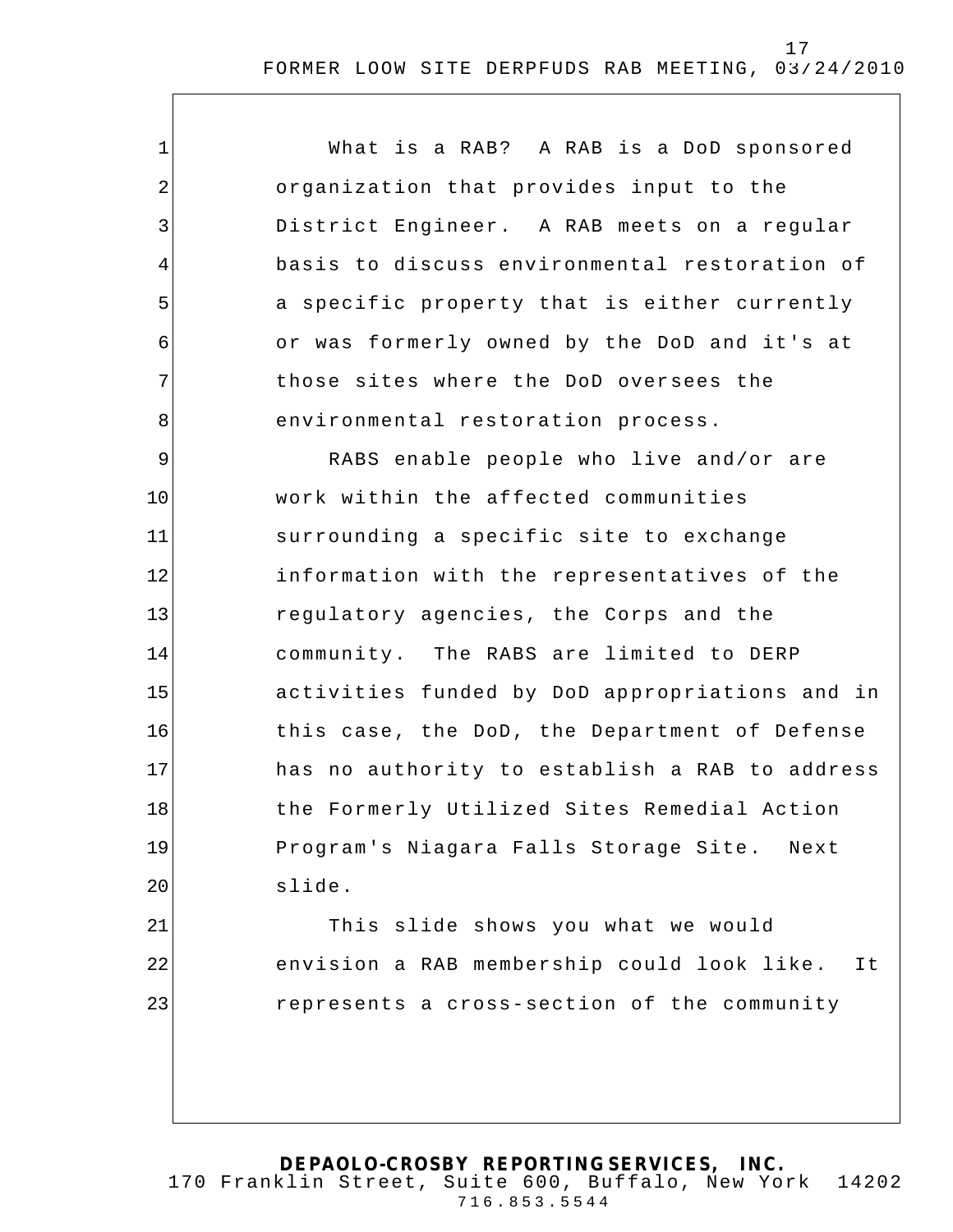| $\mathbf{1}$   | and is designed to reflect the community's    |
|----------------|-----------------------------------------------|
| $\overline{2}$ | diverse make up. It is comprised of           |
| 3              | representatives of Tribal, Federal, state,    |
| $\overline{4}$ | local governments and of course, the          |
| 5              | community. If an individual lives or works in |
| 6              | an area that's affected by a site, he or she  |
| 7              | may be eligible to apply to be a member of a  |
| 8              | RAB.                                          |
| 9              | Examples of community interest that might     |
| 10             | be represented on the RAB include affected    |
| 11             | community members, affected business          |
| 12             | communities, homeowner associations, local    |
|                |                                               |

environmental groups, environmental justice groups, health officials, senior citizen associations and civic groups. What can a RAB do?

13

14

15

16

17 18 19 20 21 22 23 Examples of the activities that a RAB can undertake are listed on this slide. A RAB provides stakeholder opportunities to participate in the restoration progress, to monitor and review the restoration process and to make the community views and concerns known to the decision makers. RABS can only address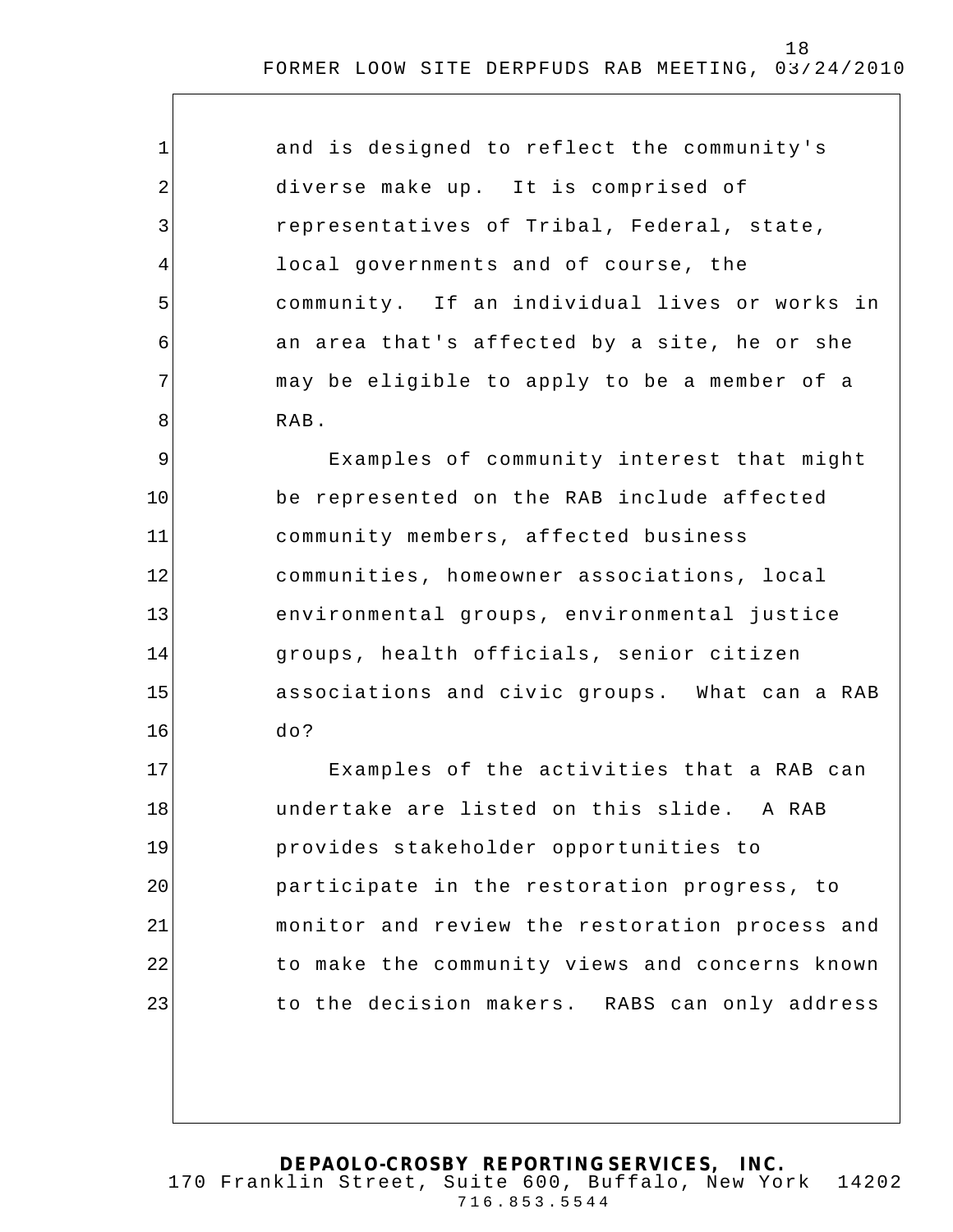| $\mathbf 1$ | issues associated with the Corps'              |
|-------------|------------------------------------------------|
| 2           | environmental restoration activities. RAB      |
| 3           | meetings are open to the entire community and  |
| 4           | they are designed to be held at convenient     |
| 5           | time and locations, so even if you're not a    |
| 6           | member of the RAB per se, you can still come   |
| 7           | and participate in the meeting.                |
| 8           | What doesn't a RAB do? First and               |
| 9           | foremost, RABS are not decision-making bodies. |
| 10          | Consensus is not necessary. The Department of  |
| 11          | Defense is trying to make decisions based on   |
| 12          | input from as many different people as         |
| 13          | possible and we appreciate the input of the    |
| 14          | individual RAB members.                        |
| 15          | The Corps' decision makers will listen         |
| 16          | closely to and consider the input that the     |
| 17          | members provide regarding the activities,      |
| 18          | however, the Corps is not required to follow   |
| 19          | the recommendations. RABS cannot lobby         |
| 20          | Congress and RABS cannot address other         |
| 21          | environmental concerns within the community.   |
| 22          | As I mentioned previously, there is no         |
| 23          | authority for a RAB for the Formerly Utilized  |
|             |                                                |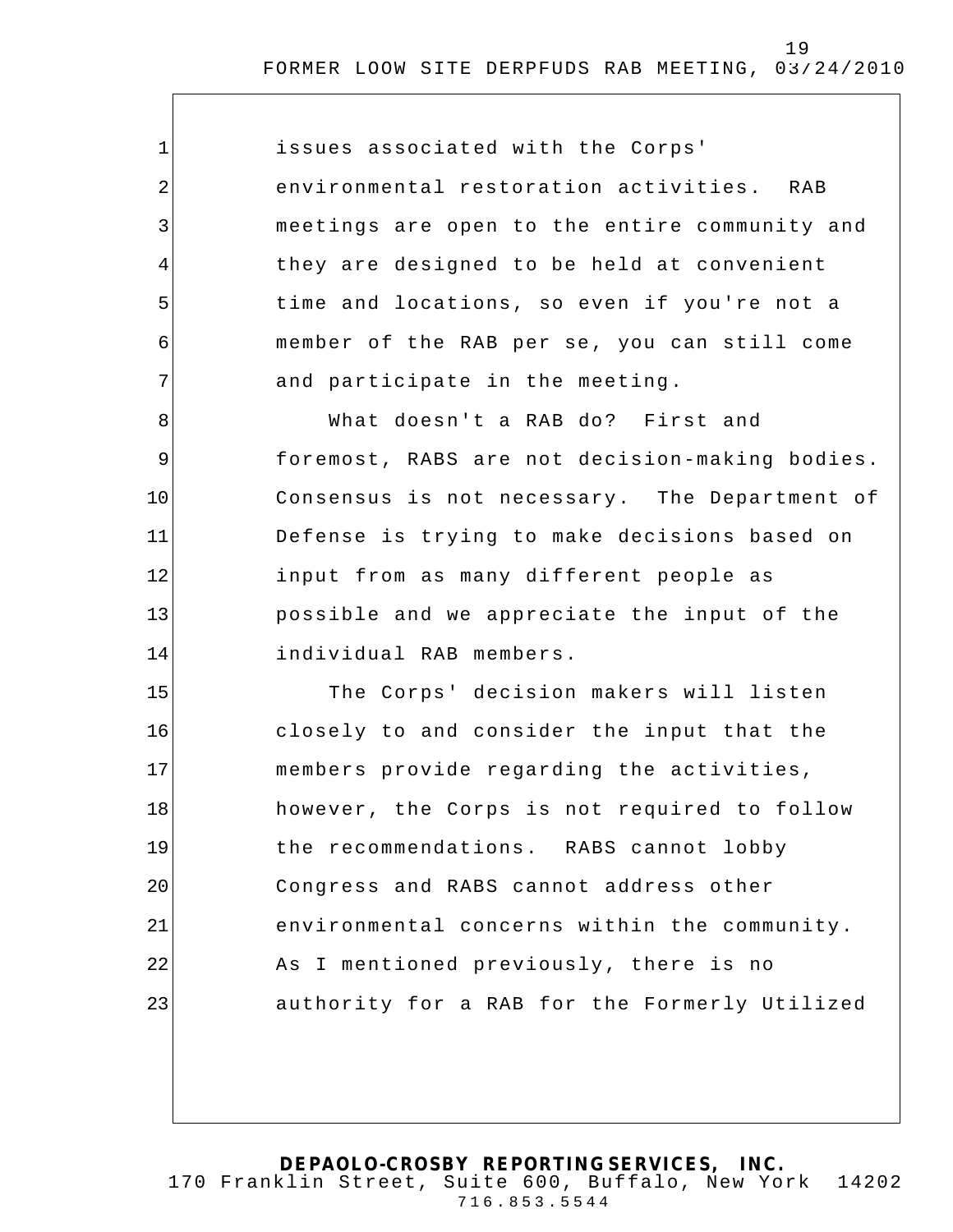| $\mathbf{1}$   | Sites Remedial Action Program Niagara Falls    |
|----------------|------------------------------------------------|
| 2              | Storage Facility. Another thing to remember    |
| $\mathfrak{Z}$ | is that a RAB must follow the RAB rule which   |
| 4              | was published in the Federal Register and the  |
| 5              | RAB rule is what sets the criteria all         |
| 6              | Restoration Advisory Boards, whether they're   |
| 7              | Corps Restoration Advisory Boards, Navy, Air   |
| 8              | Force, Army, Marines. Everyone within DoD      |
| $\mathsf 9$    | follows the RAB rule. Next slide.              |
| 10             | Lots of good points on this slide for you      |
| 11             | to consider. It is suggested that a RAB be no  |
| 12             | longer than 30 people because we want to be    |
| 13             | able to maintain a constructive dialogue, but  |
| 14             | on the other hand, it should not be so small   |
| 15             | that the community's diverse interests are not |
| 16             | adequately represented.                        |
| 17             | The emphasis is placed on the diversity        |
| 18             | that an individual brings because again, we're |
| 19             | looking for individual opinions and we also    |
| 20             | hope that these people are committed toward    |
| 21             | achieving the RABS goals. I must add that      |
| 22             | serving on a RAB is time consuming because not |
| 23             | only are the members expected to participate   |
|                |                                                |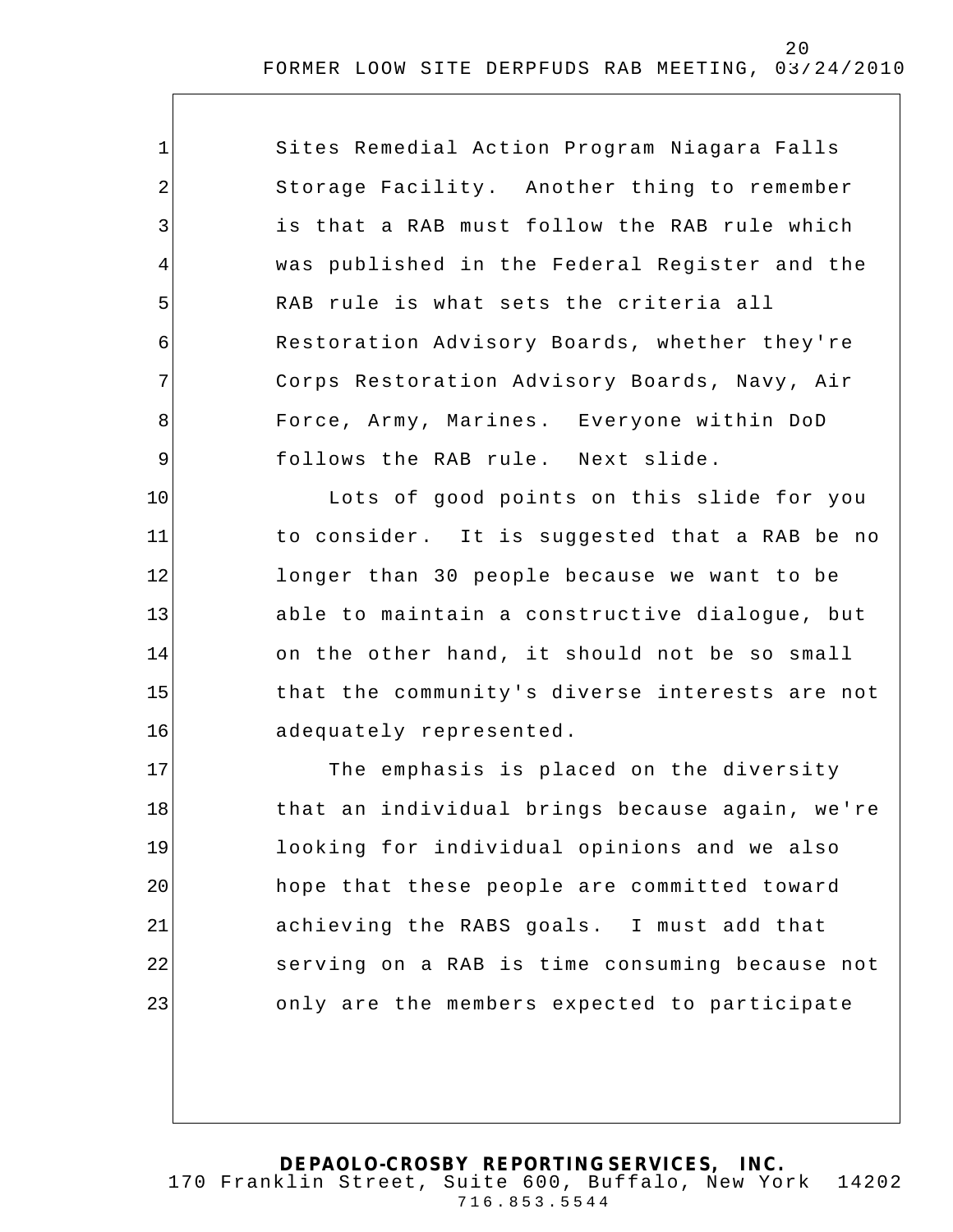| $\mathbf 1$    | in the meetings, but they will also need to    |
|----------------|------------------------------------------------|
| $\overline{2}$ | read and comment on the reports and share      |
| 3              | information with those they represent. Okay.   |
| 4              | Got ahead of me just a little bit, but         |
| 5              | potential RAB structure is next.               |
| 6              | Again, this is what we would say a             |
| 7              | potential RAB for the LOOW site could look     |
| 8              | like and you can see there's a lot of          |
| $\mathsf 9$    | different groups represented on this slide.    |
| 10             | The actual structure, of course, will be       |
| 11             | determined based on analysis of the input      |
| 12             | received and the interest expressed. A RAB     |
| 13             | would be led by the Buffalo District Commander |
| 14             | through two co-chairs, one who is appointed by |
| 15             | the Corps of Engineers and a community co-     |
| 16             | chair who is selected by the community members |
| 17             | who serve on the RABS and their duties would   |
| 18             | be equal. They would be perceived as equal     |
| 19             | co- chairs.                                    |
| 20             | The District role in the RAB. Again,           |
| 21             | there's four bullets here and there's an       |
| 22             | additional role for the Corps District which   |
| 23             | is to actually find the meeting space, handled |
|                |                                                |
|                |                                                |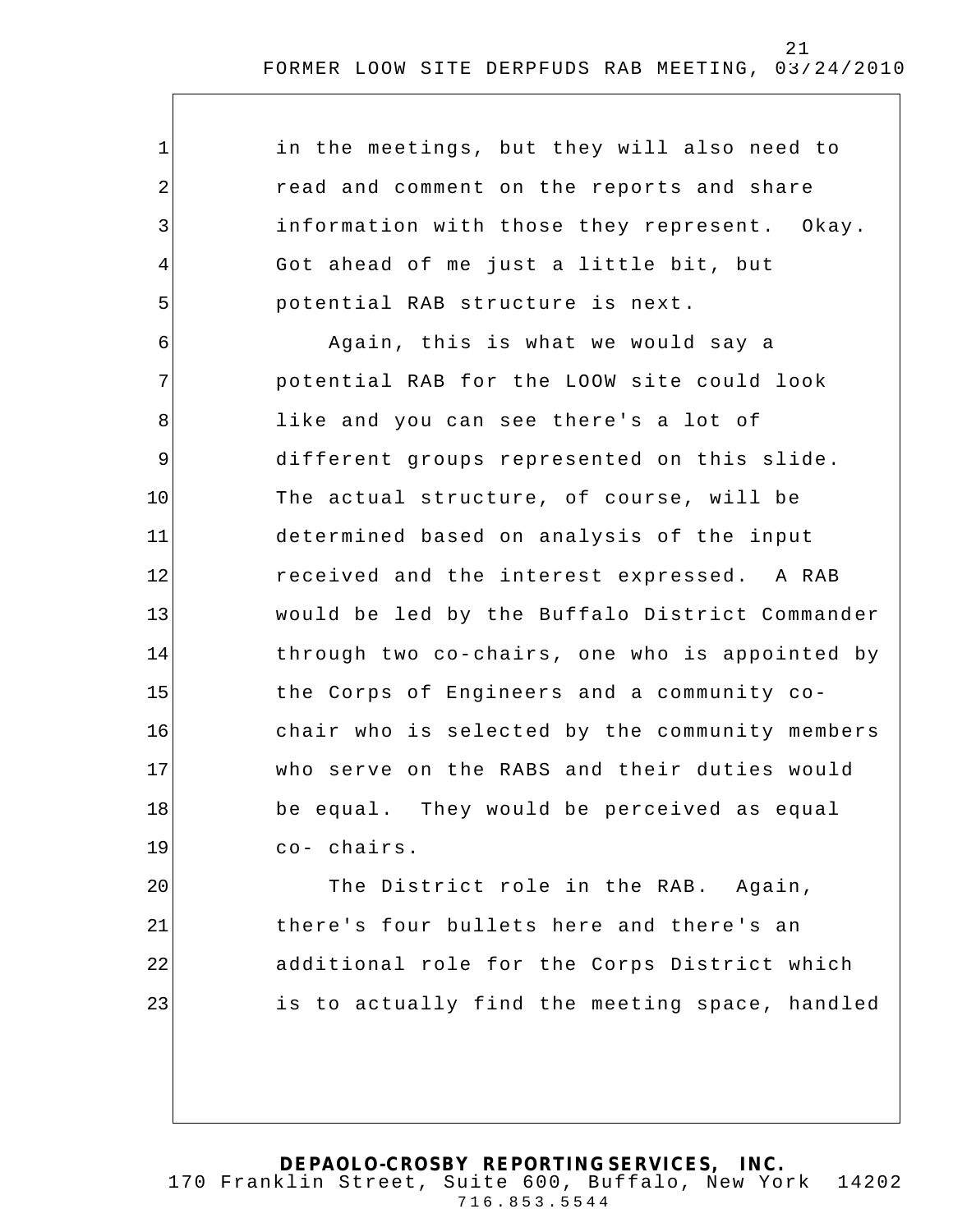| $\mathbf{1}$   | all media logistics -- I'm sorry, not the      |
|----------------|------------------------------------------------|
| $\overline{2}$ | meeting -- meeting logistics, excuse me and    |
| 3              | also, to advertise the meeting and all of that |
| 4              | because that is a Corps District               |
| 5              | responsibility. Next slide.                    |
| 6              | RAB member. A RAB member provides              |
| 7              | individual input in an open, honest and        |
| 8              | constructive manner, Represents and            |
| $\mathsf 9$    | communicates community concerns to the DoD     |
| 10             | RAB, acts as a conduit for exchange of         |
| 11             | information with the public, reviews,          |
| 12             | evaluates and comments on publicly available   |
| 13             | documents related to the Corps' environmental  |
| 14             | restoration activities, represents and         |
| 15             | communicates RAB issues to the community and   |
| 16             | serves without compensation. This is a         |
| 17             | voluntary role.                                |
| 18             | RAB formation criteria. As Colonel Snead       |
| 19             | indicated at the beginning tonight, anyone the |
| 20             | district is looking for your input to form a   |
| 21             | DoD RAB one of three criteria on this slide    |
| 22             | must be met a DoD RAB will be formed at LOOW   |
| 23             | if the community shows it has a sustainable    |
|                |                                                |
|                |                                                |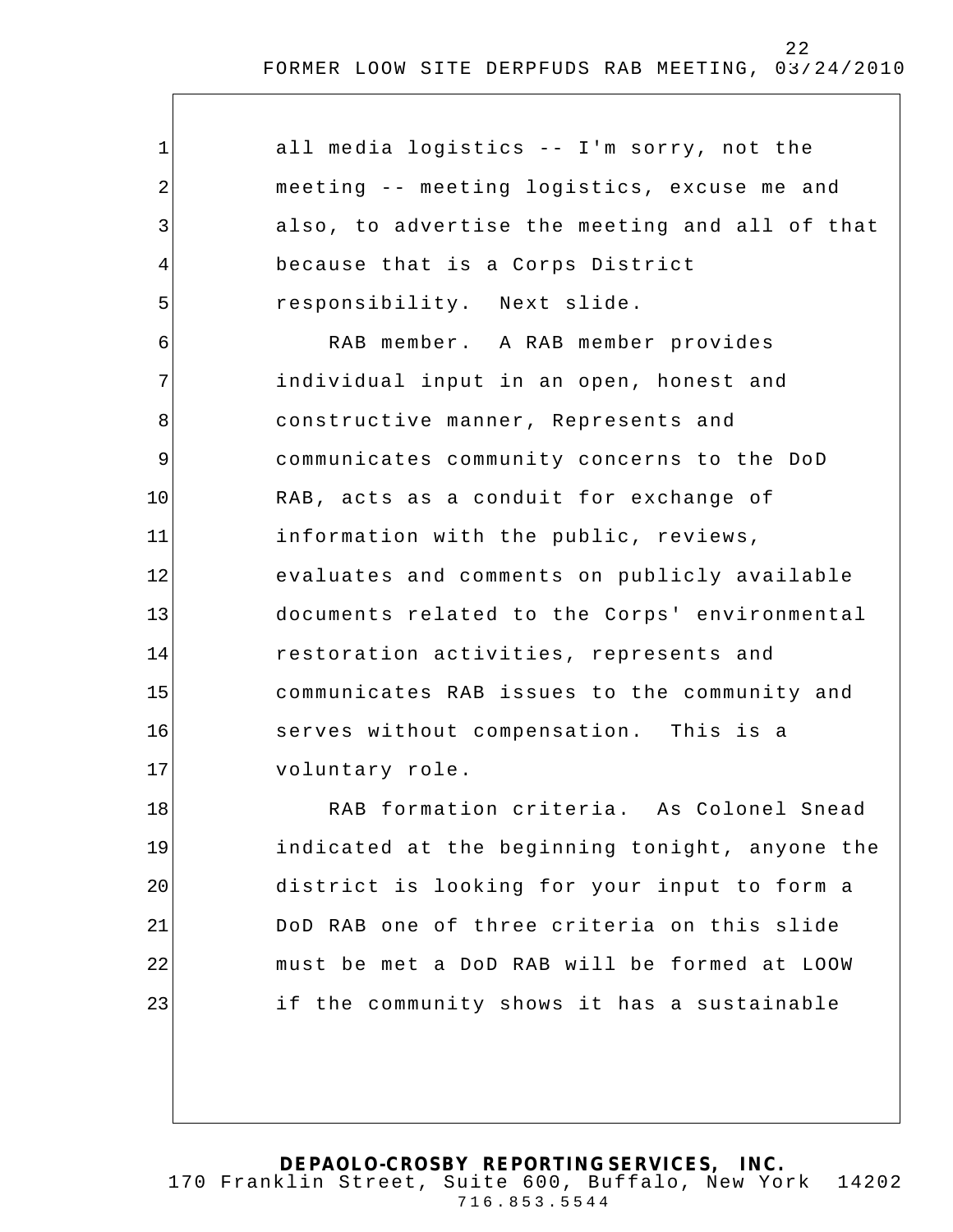| interest in having a DoD RAB. Next slide.      |
|------------------------------------------------|
| Here's the process for actually forming a RAB. |
| These are the steps that need to happen. The   |
| District is planning to send out               |
| advertisements and letters asking the          |
| community if there is interest in forming a    |
| RAB.                                           |

1

2

3

4

5

6

7

8

9

10

11

12

13

They will start sending this out on April 1st and they are asking for the feedback to be back by May 8th. After thoroughly reviewing the input, the District is expecting to make its decision as to whether or not there's enough interest in forming a RAB in June.

14 15 16 17 18 19 20 21 22 23 If it is determined that there is interest in forming a RAB, then the process on this slide will occur to make that happen. The District Commander will contact the EPA, Tribal, state, local government and regulatory agencies to ask them to appoint somebody to serve on the RAB. The Commander will identify the diverse community interests with input from EPA, the Tribes, the state, local government and then, he will organize a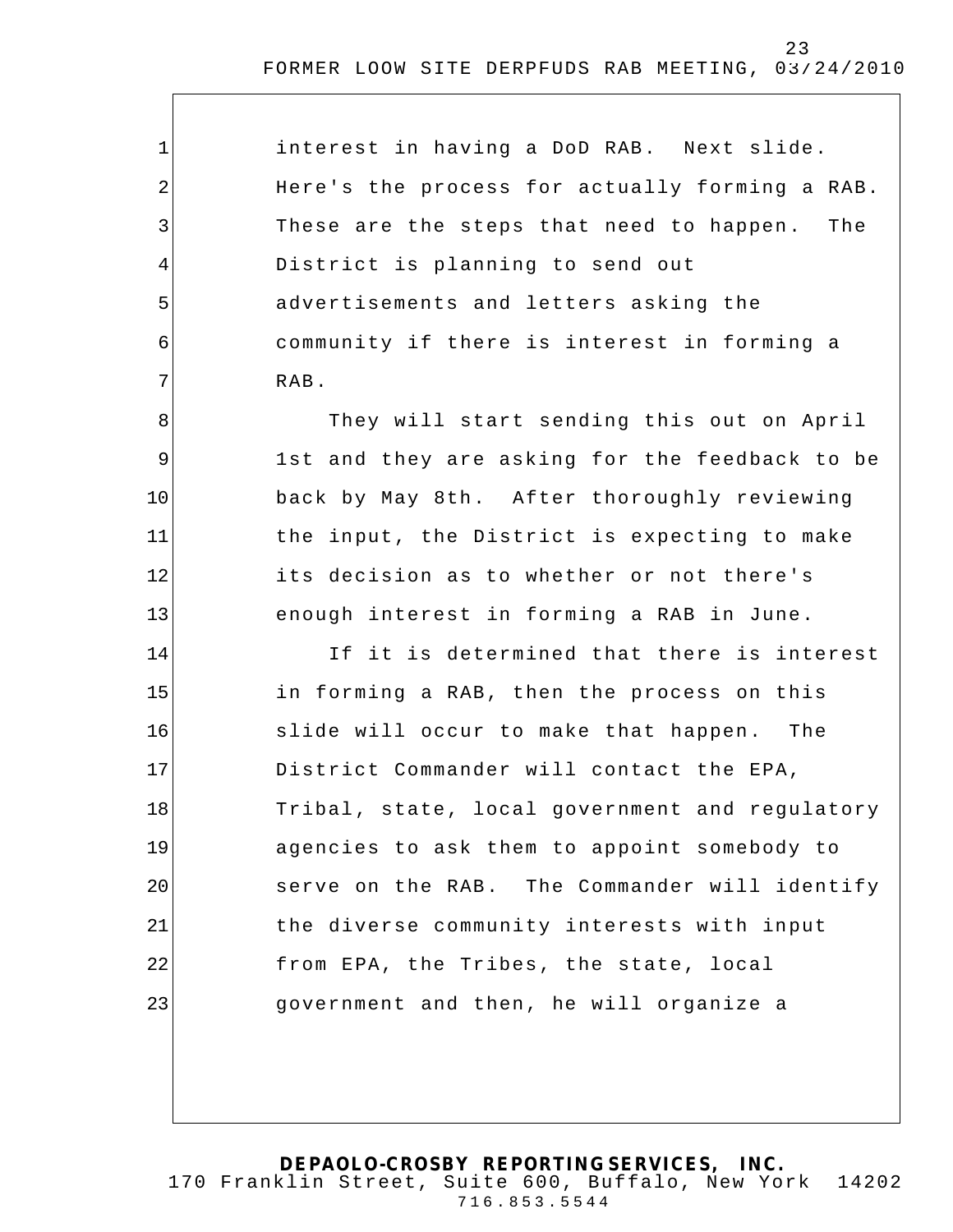selection panel of community members to review the applications and this selection panel is a group that will nominate the RAB members. They will give priority to community members who are directly affected or impacted by the former LOOW site and the thing to remember here is that the members of selection panel cannot serve as a member of the RAB.

1

2

3

4

5

6

7

8

9 10 11 12 13 14 15 16 17 18 So, if you have expressed interest in being on the RAB or if you want to be part of the selection committee, you can indicate that. You can do one or the other, but not both. Once the Commander receives the recommended list of potential RAB members, he has two choices and two choices only. One is to accept the list as it was given to him or to reject the entire list. He can't pick and choose. It's all or nothing. Next slide.

19 20 21 22 23 So, I'm trying to wrap up here very quickly so we can get to the next presentation. In summary, a RAB provides a forum for discussion and exchange of information between the District and the affected community. The RABS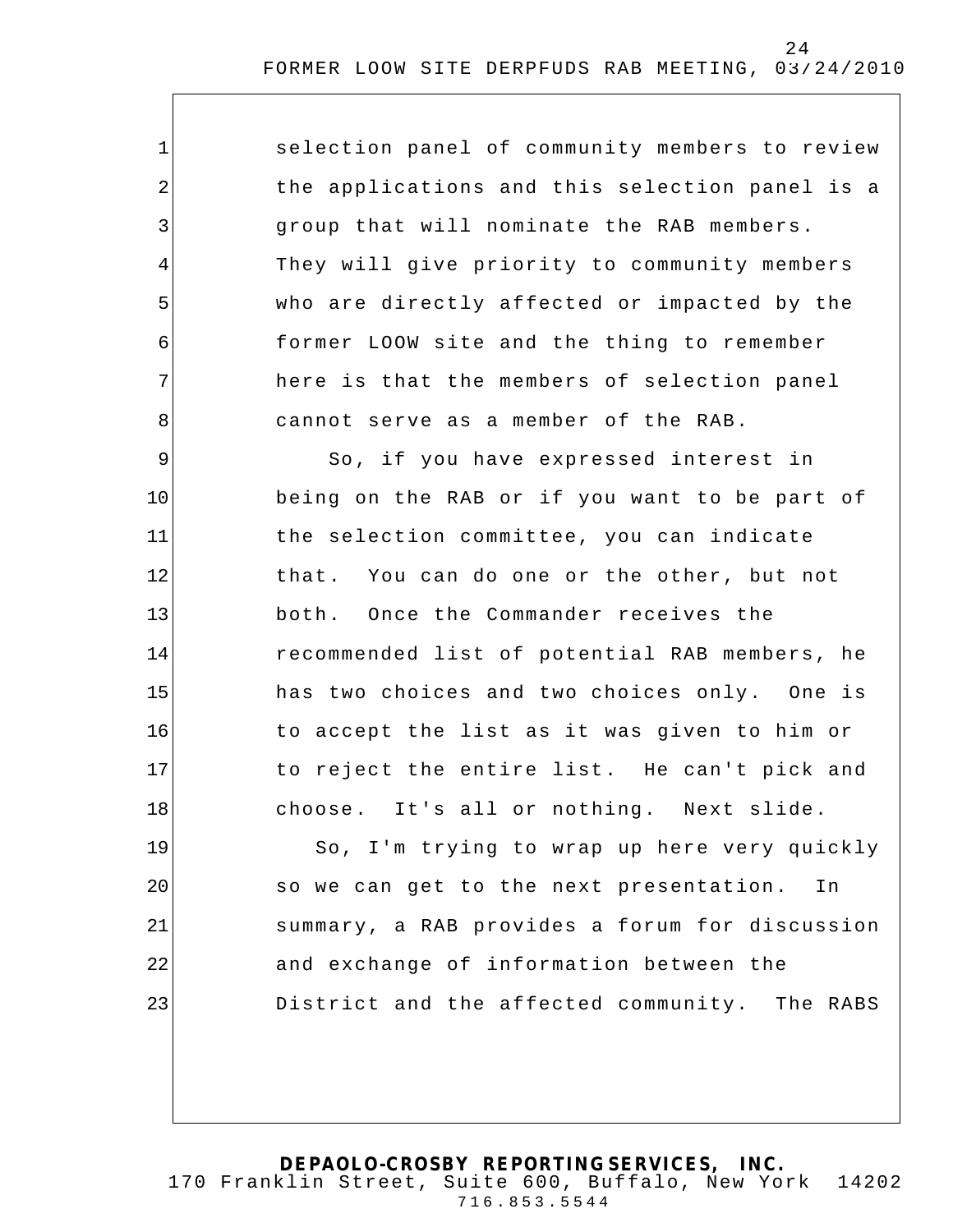1 2 3 4 5 6 7 8 9 10 11 12 13 14 15 16 17 18 19 20 21 22 23 offer members the opportunity to influence clean-up decisions through discussion and to provide individual input to the decision makers for the site. Next slide. What if the decision is made not to have a RAB? Again, a RAB is just one forum for the exchange of information. It is not the only tool that the Corps or the Army has at its disposal to reach out and get input from the community. If a RAB is established for LOOW, the District will continue to hold workshops with the community that are solely dedicated to the Niagara Falls Storage Site. There will no longer be the joint meetings because the RAB would address the LOOW site and there would be separate meetings, separate community meetings such as this with discussion panels and things like that for the Niagara Falls Storage Site . Last slide. Here is who you contact for more information to make your views and wishes known. Public participation is a key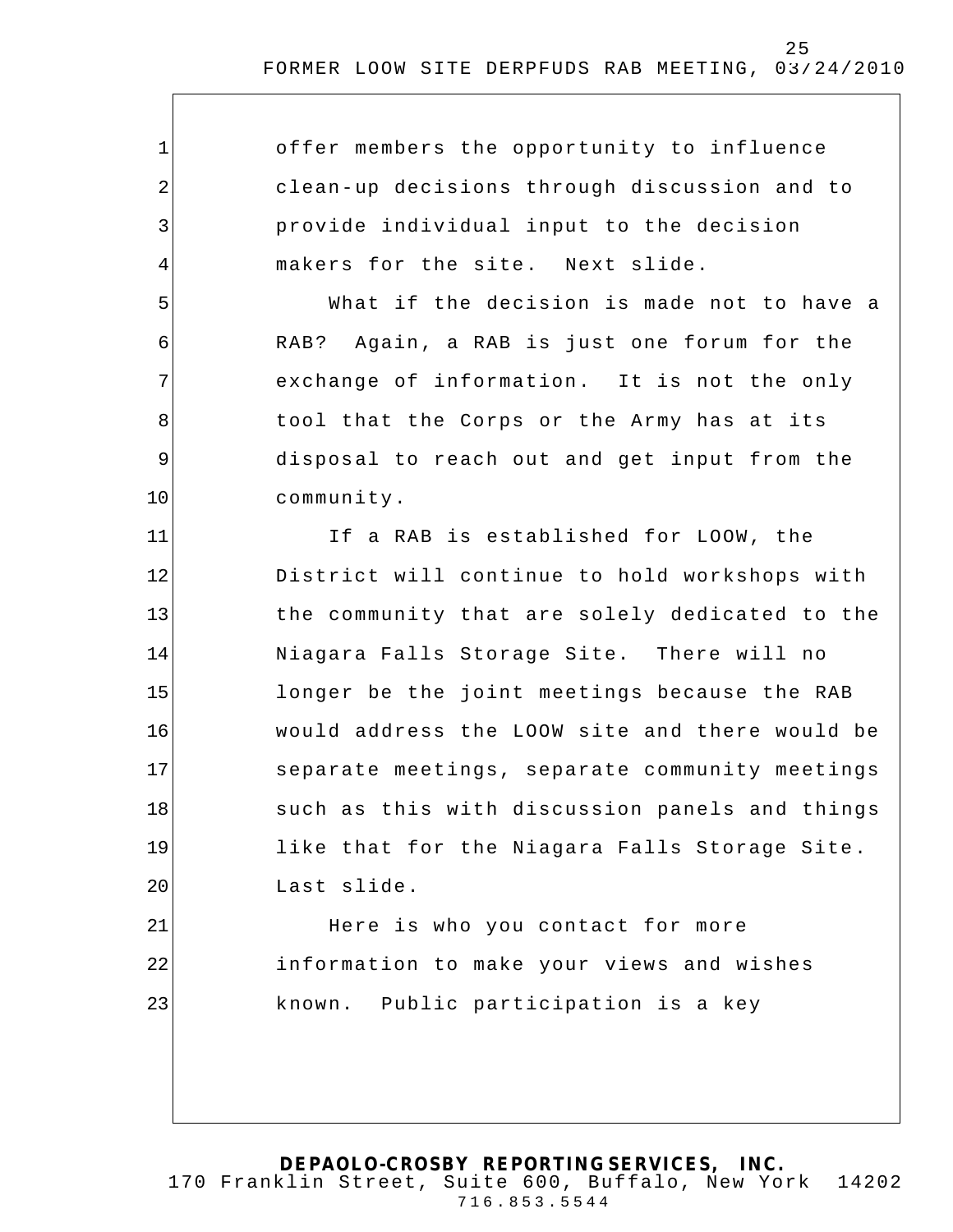| $\mathbf{1}$   | component of the CERCLA process and the         |
|----------------|-------------------------------------------------|
| $\overline{2}$ | District really wants your input as to what     |
| 3              | you want them to do. There is a tear-off        |
| 4              | sheet on the back of your handout that we       |
| 5              | would encourage you to fill out and provide.    |
| 6              | You could either complete it tonight and put    |
| 7              | it in the comment box or you can send it back   |
| 8              | to the District later.                          |
| 9              | And that concludes my presentation I would      |
| 10             | like to now introduce Chris Clayton of the      |
| 11             | Office of Legacy Management for the Department  |
| 12             | of Energy who is going to talk about the        |
| 13             | vicinity properties at Niagara Falls Storage    |
| 14             | Site.                                           |
| 15             | MR. CLAYTON: Thank you. First, I'd like         |
| 16             | to thank you all for being here and allowing    |
| 17             | me the opportunity to present and follow up     |
| 18             | from what we committed to on the December 2nd   |
| 19             | stakeholder meeting. I'd like to thank the      |
| 20             | Buffalo District for allowing me the            |
| 21             | opportunity to provide this presentation.<br>On |
| 22             | the 2nd of December, we committed to doing a    |
| 23             | review of the work that the Department of       |
|                |                                                 |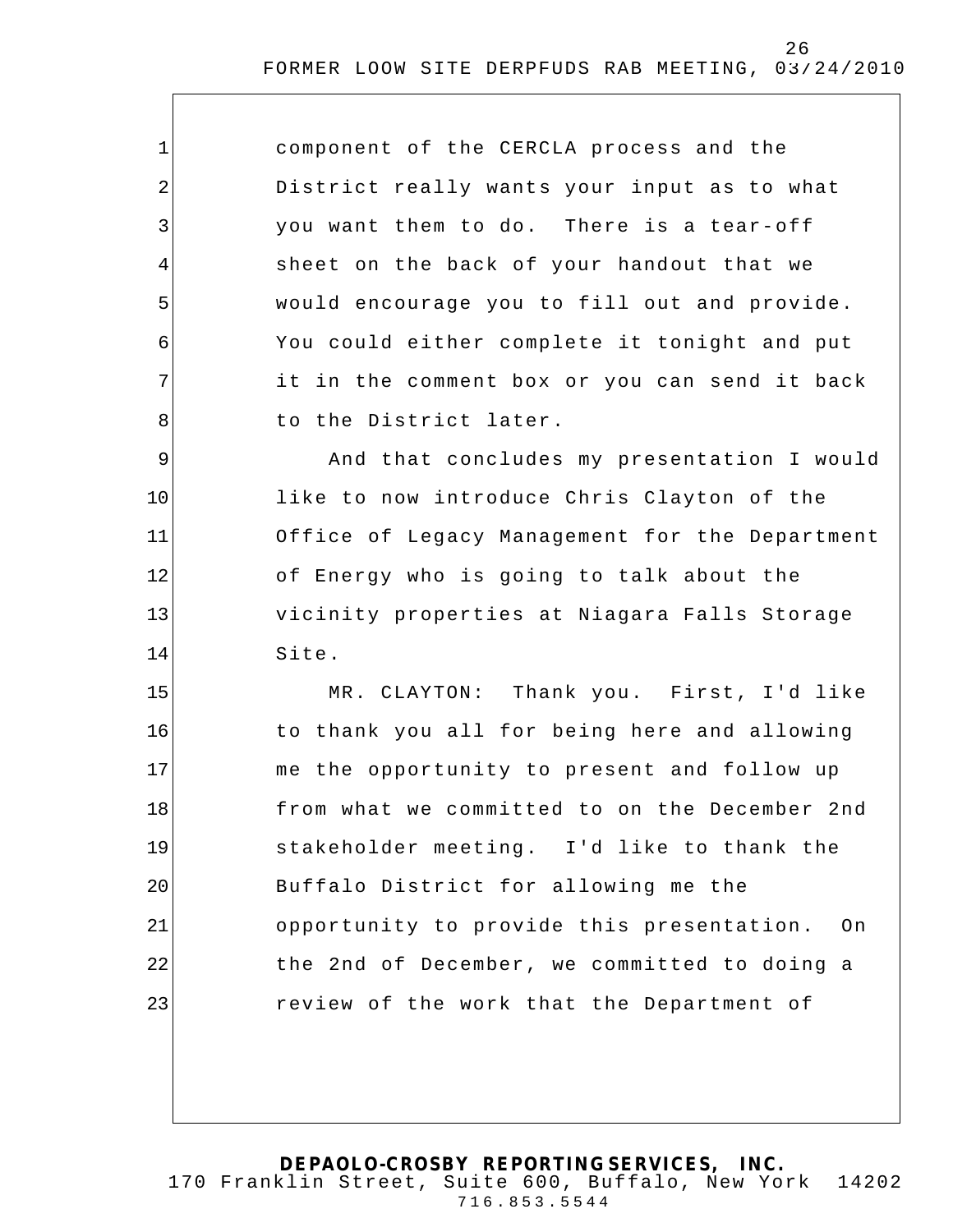Energy had conducted at 23 or -- not 23, but look at some of the vicinity properties that the Department of Energy cleaned up, six specifically and the two drainage ditches, the central drainage ditch and the west drainage ditch, Joey?

MR. GILLESPIE: Yes.

1

2

3

4

5

6

7

8 9 10 11 12 13 14 15 16 17 18 19 20 21 22 23 MR. CLAYTON: So, I'm here to present our findings. Next slide, please. The rationale that we used for the properties was first, accessibility to the public. That was a underlying issue with several of the stakeholders that presented concerns. The Vicinity Property Q, R, X, the central drainage ditch as well as the west drainage ditch, extreme stakeholder interest for Vicinity Property X and then, adjacent to Vicinity Property X and the Niagara Storage Site proper, it borders the central drainage ditch, Vicinity Property S, T and W and again, for those of you in the back, the graphic is a little small, but within your handout, it's there as well as well as on the CD that we're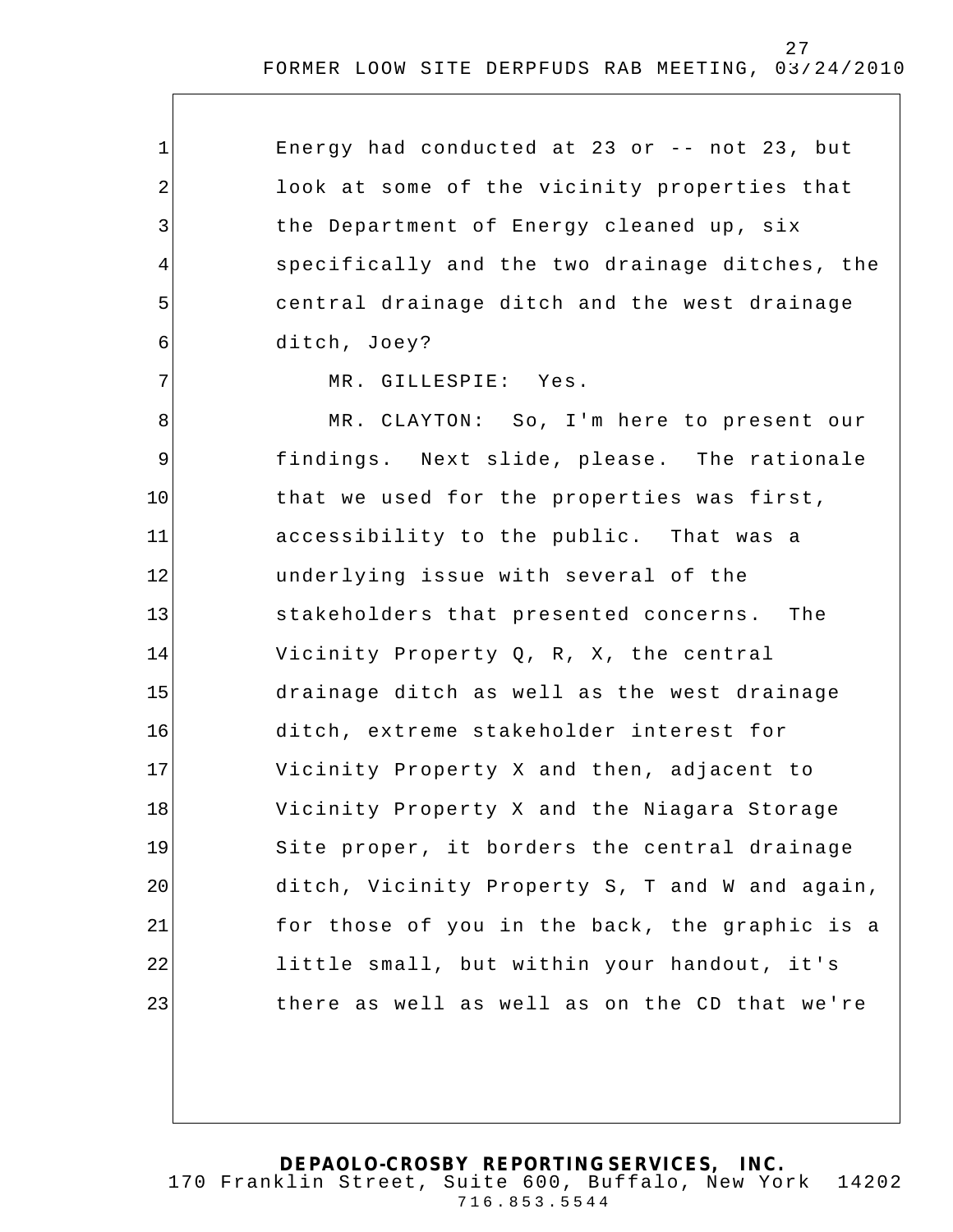1 2 3 4 5 6 7 8 9 10 11 12 13 14 15 16 17 18 19 20 21 22 23 providing of the report itself, gives a little bit better visual representation. So, apologize for the smallness, but trying to just give you -- AUDIENCE MEMBER: Do you have a pointer? It would help. MR. CLAYTON: Basically, the ones shaded in green, ma'am. The one shaded in green up in here (indicating), there's the central drainage ditch, the west drainage ditch and then, Q and R right here (indicating). So, everything surrounding here (indicating), Vicinity Property X was predominant in three of our decision making and then, what bordered W right up here (indicating) and then, T as well as S and then, Q. Access to the public R access to the public. Next slide, please. The objectives of our review was one, the first, to ensure that Department of Energy had complete records for what we did at the site. We then wanted to review the documentation of the assessment, remediation, and verification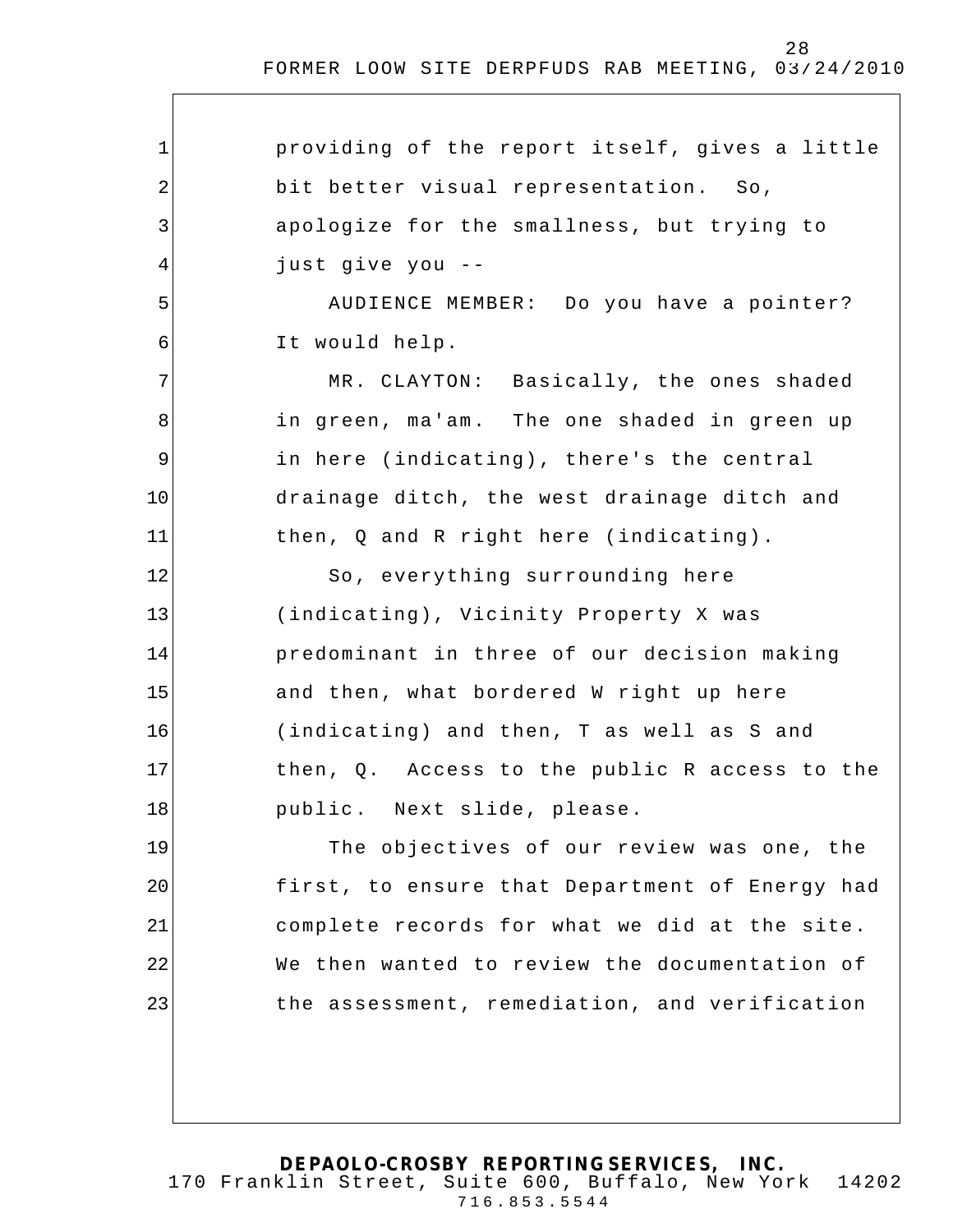| $\mathbf 1$    | that were conducted on the completed VPs,      |
|----------------|------------------------------------------------|
| 2              | focusing on those six VPs that I just went     |
| $\mathfrak{Z}$ | over and then, to confirm that the properties  |
| 4              | meet the DOE clean-up criteria. Thirdly,       |
| 5              | determine if any new information indicated the |
| 6              | need to refer one of these completed vicinity  |
| 7              | properties back to the Corps of Engineers for  |
| 8              | further assessment and/or characterization and |
| $\mathsf 9$    | then fourth, provide support to you all, the   |
| 10             | stakeholders and maintain and provide access   |
| 11             | to the records, response to request for        |
| 12             | information and capture findings in a report   |
| 13             | for stakeholders and future land stewards.     |
| 14             | Next slide, please.                            |
| 15             | Early decontamination work conducted by        |
| 16             | the Department of Energy from 1970 to 1971,    |
| 17             | radiological surveys indicated 6.5 acres of    |
| 18             | the approximate 1,300 acres formerly occupied  |
| 19             | by the Atomic Energy Commission exceeded the   |
| 20             | 50 micro hour per hour exposure rate. As a     |
| 21             | result of those surveys, 15,000 to 20,000      |
| 22             | cubic yards of material was moved to the       |
| 23             | central Niagara Falls Storage Site and         |
|                |                                                |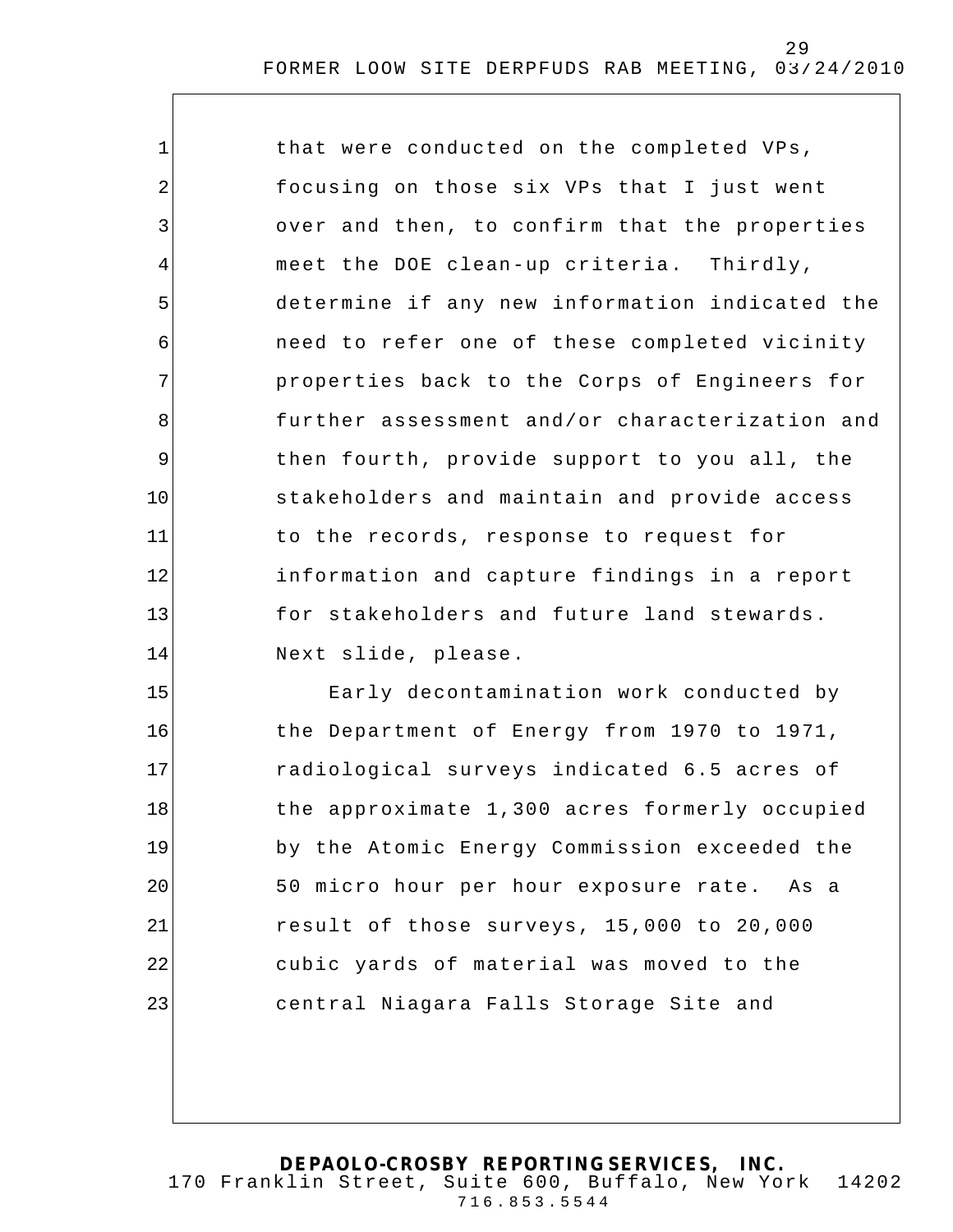| $\mathbf 1$    | stockpiled there in 1971. Additionally, in     |
|----------------|------------------------------------------------|
| 2              | 1971, aerial surveys identified pseudo         |
| 3              | wollastonite and cyclowollastonite slag within |
| $\overline{4}$ | the greater Niagara Falls area originating     |
| 5              | from non-Manhattan engineering district AEC    |
| 6              | activity. In 1972, following a review of the   |
| 7              | AEC data, the New York Department of Health    |
| 8              | placed land use restrictions on all of the     |
| $\mathsf 9$    | excessed properties.                           |
| 10             | In 1978, we followed up with additional        |
| 11             | aerial surveys indicating no significant off-  |
| 12             | site gamma radiation except for the drainage   |
| 13             | ditches. In 1979, the Department of Energy     |
| 14             | launched a systematic review of all the VPs,   |
| 15             | performing a comprehensive radiological survey |
| 16             | an analysis for each vicinity property. Next   |
| 17             | slide, please.                                 |
| 18             | From 1981 to 1985, the Oak Ridge               |
| 19             | Associated Universities in Oak Ridge National  |
| 20             | Laboratory's comprehensive radiological        |
| 21             | surveys find the gamma exposure rate on 21 of  |
| 22             | the 26 vicinity properties that exceed FUSRAP  |
| 23             | guidelines. Most of the contamination is       |
|                |                                                |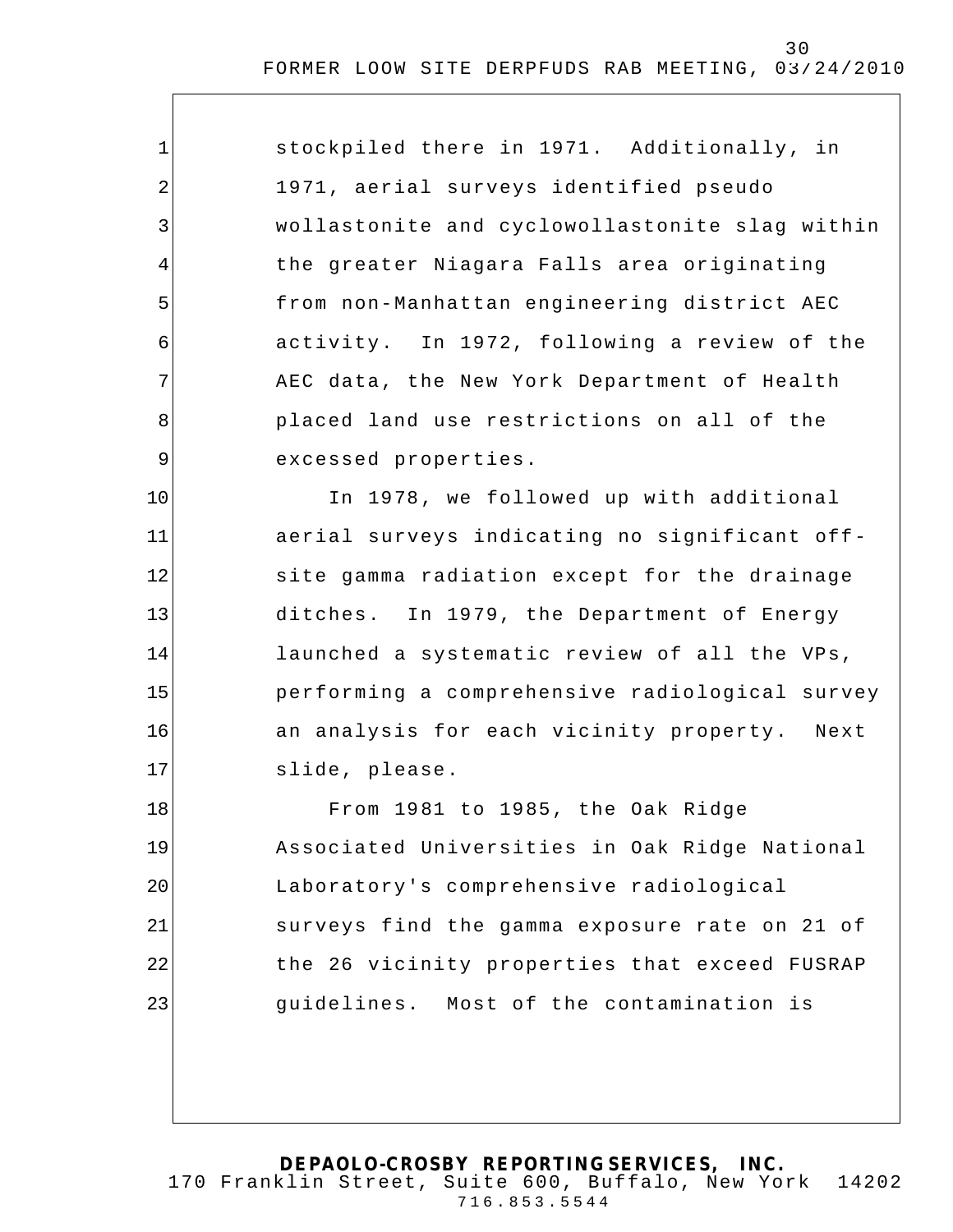| $\mathbf 1$ | located on the Niagara Falls Storage Site       |
|-------------|-------------------------------------------------|
| 2           | proper and the associated drainage ditches.     |
| 3           | From 1983 to 1986, the Department remediated    |
| 4           | 23 of the 26 affected vicinity properties and   |
| 5           | the associated drainage ditches. From 1983 to   |
| 6           | 1984, supplemental residual contamination       |
| 7           | guidelines were developed for the central       |
| 8           | drainage ditch.                                 |
| 9           | From 1983 to 1989, independent                  |
| 10          | verification surveys were performed for each    |
| 11          | of the 23 remediated vicinity properties.<br>In |
| 12          | 1991, DOE submits certification that the        |
| 13          | completed vicinity properties meet criteria     |
| 14          | for FUSRAP waste. Next slide, please.           |
| 15          | FUSRAP waste is generally defined as waste      |
| 16          | generated by the Manhattan Engineering          |
| 17          | District, Atomic Energy Commission activities   |
| 18          | generally occurring from the early 1940's       |
| 19          | through the early to mid-1960's.                |
| 20          | Radioactive contaminants are primary            |
| 21          | low-level uranium, thorium and their            |
| 22          | associated decay products. Not addressed --     |
| 23          | and the waste is not addressed under other      |
|             |                                                 |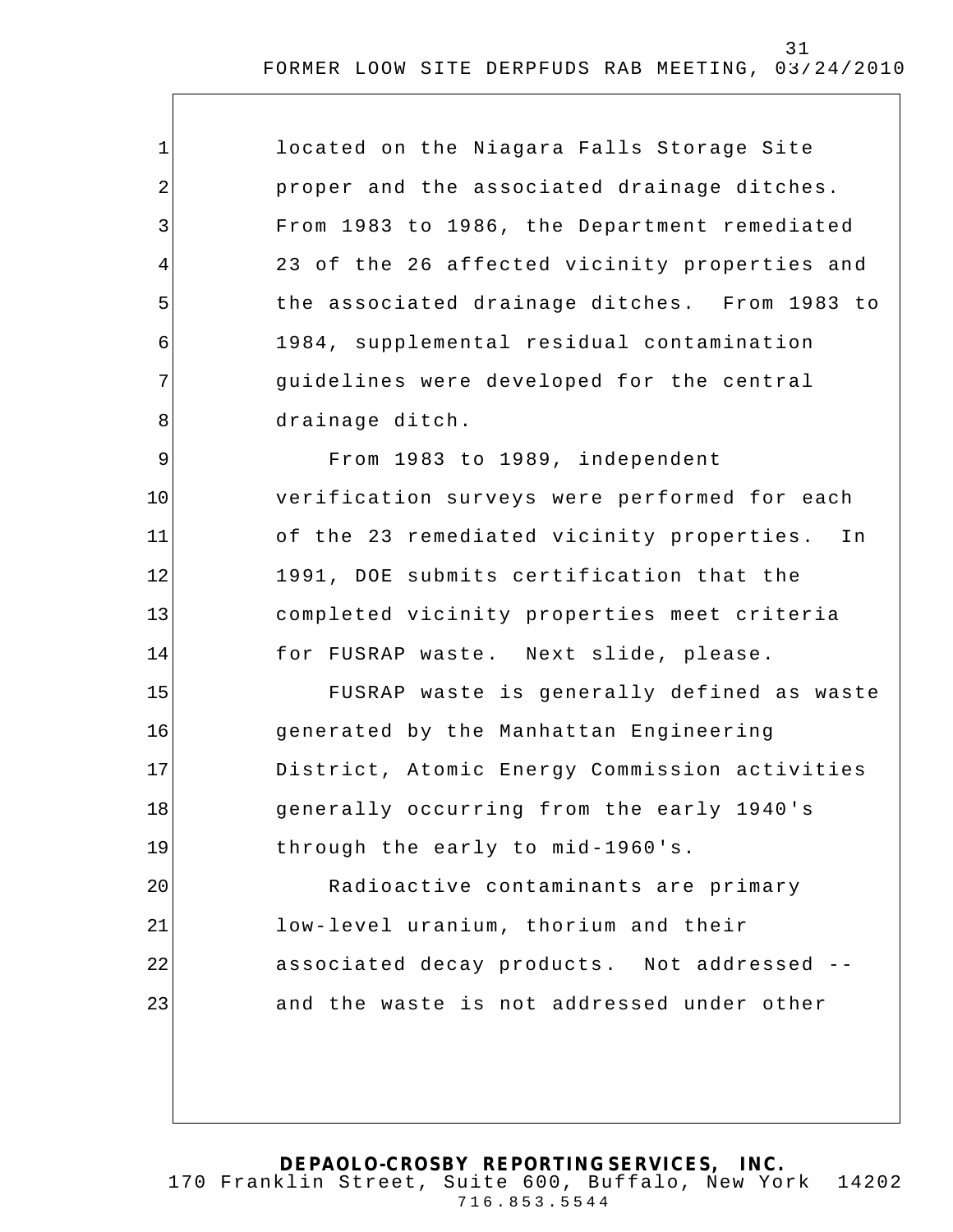| $\mathbf 1$ | programs such as the Comprehensive             |
|-------------|------------------------------------------------|
| 2           | Environmental Response, Compensation Liability |
| 3           | Act, CERCLA, the Nuclear Regulatory            |
| 4           | Commission, NRC or by our sister office, the   |
| 5           | DOE Office of Environmental Management.        |
| 6           | Non-FUSRAP related waste is waste that was     |
| 7           | generated prior to the 1940's and after the    |
| 8           | 1960's. There was no definitive relationship   |
| 9           | between that waste and any MED or AEC activity |
| 10          | at the site and the characteristics are unlike |
| 11          | known FUSRAP waste for a given site. The       |
| 12          | Niagara Falls Storage Site had a particular    |
| 13          | type of waste stream and associated with that  |
| 14          | waste stream would have been the associated    |
| 15          | waste.                                         |
| 16          | If it didn't meet that criteria, it was        |
| 17          | determined to be non- FUSRAP related. Next     |
| 18          | slide, please. On that, the additional         |
| 19          | radiological materials that we've have         |
| 20          | discovered at the Niagara Falls Storage Site   |
| 21          | and was of particular importance during the    |
| 22          | 2nd of December meeting was the Knolls Atomic  |
| 23          | Power Lab and the Separations Process Research |
|             |                                                |
|             |                                                |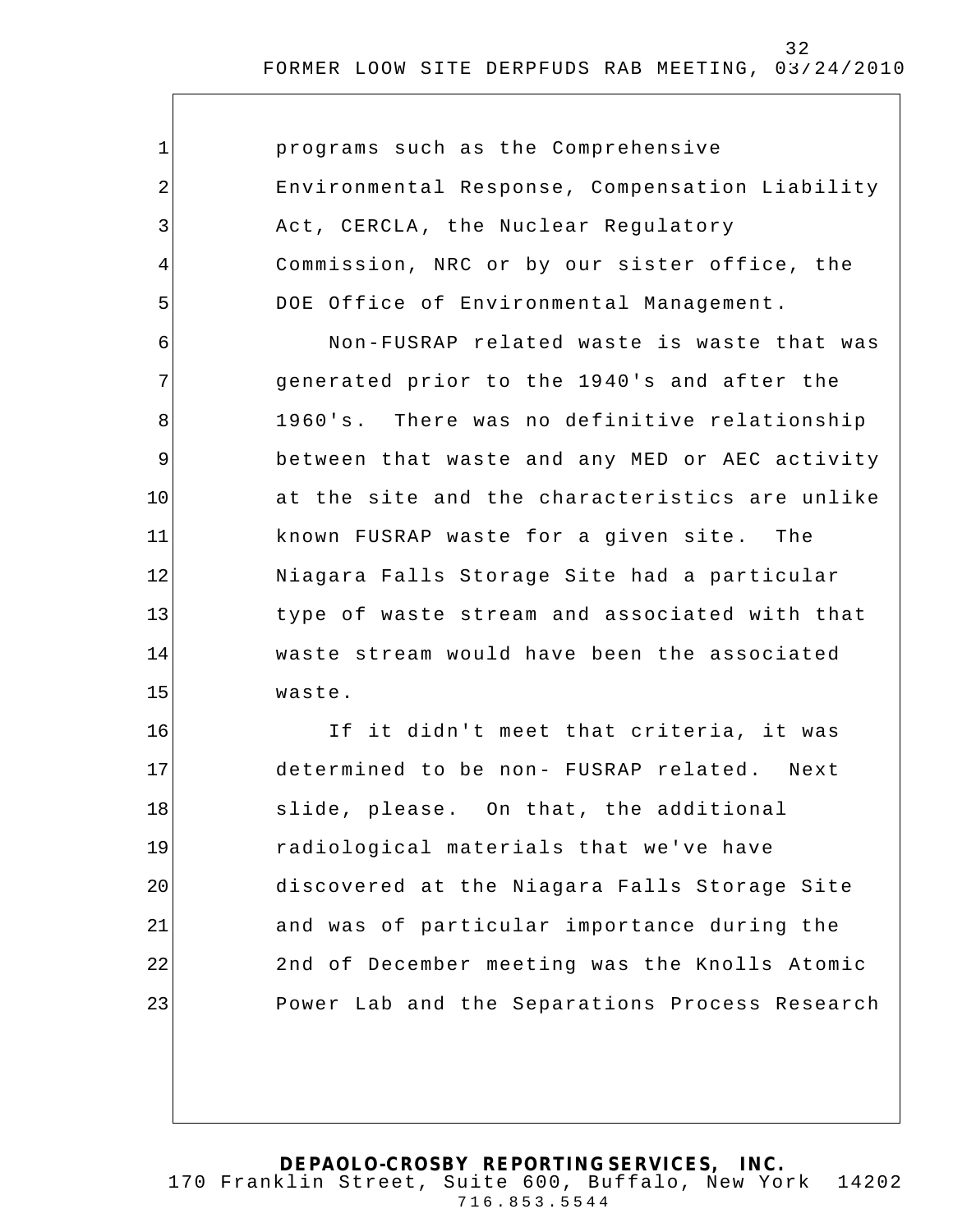| $\mathbf 1$    | Unit, SPRU. It was waste stored on Lake        |
|----------------|------------------------------------------------|
| $\overline{2}$ | Ontario Ordnance Works site from 1952 to 1954  |
| 3              | and currently, the Department, our office, the |
| 4              | Office of Legacy Management is reviewing that  |
| 5              | with the Office of Environmental Management to |
| 6              | determine a path forward for the department.   |
| 7              | University of Rochester materials, those       |
| 8              | materials were buried on Vicinity Property G   |
| $\overline{9}$ | which is an active VP that is currently being  |
| 10             | addressed by the Army Corps of Engineers.      |
| 11             | It will be evaluated by the Corps of           |
| 12             | Engineers to determine whether or not that     |
| 13             | particular waste stream meets the general      |
| 14             | FUSRAP eligibility requirement. Slag is also   |
| 15             | present at metal separations and pseudo        |
| 16             | wollastonite slag. It was very commonly used   |
| 17             | in the Niagara Falls area as a construction    |
| 18             | material and determinations are being made by  |
| 19             | both state and Federal agencies as to a path   |
| 20             | forward to address the slag that remains on    |
| 21             | Niagara Falls as well as associated Vicinity   |
| 22             | Properties. Next slide, please.                |
| 23             | Conclusions that we were able to determine     |
|                |                                                |
|                |                                                |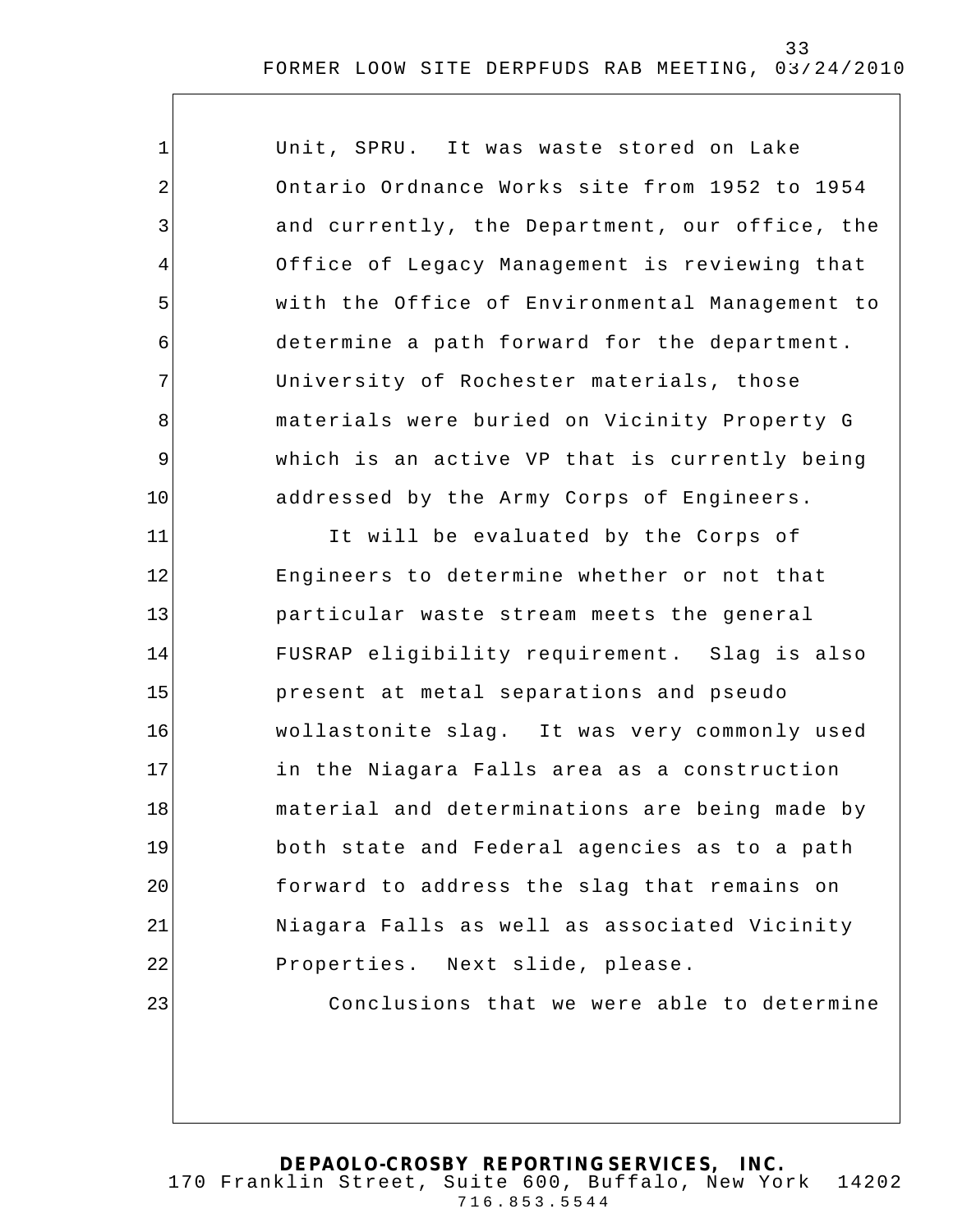| 1              | through reviewing the records and reports,     |
|----------------|------------------------------------------------|
| 2              | surveys associated with the six VPs that I     |
| $\mathfrak{Z}$ | presented, our project records adequately      |
| 4              | define and describe the final radiological     |
| 5              | conditions on those 26 vicinity properties.    |
| 6              | The radiological surveys were very             |
| 7              | comprehensive and extremely thorough.          |
| 8              | The completed VPs meet the Department of       |
| $\mathsf 9$    | Energy standards for FUSRAP waste that allow   |
| 10             | for unrestricted use of the property. Other    |
| 11             | radioactive materials remaining on the Niagara |
| 12             | Falls Storage Site VPs will be addressed as I  |
| 13             | just indicated on the previous slide and       |
| 14             | additionally, if we are informed either        |
| 15             | directly or through the Corps of Engineers,    |
| 16             | that there is additional information, the      |
| 17             | presence of contamination that was not         |
| 18             | previously addressed, we will follow the       |
| 19             | procedures in accordance with the 1999         |
| 20             | memorandum of understanding that the           |
| 21             | department has with the Army Corps of          |
| 22             | Engineers and proceed in accordance with that  |
| 23             | policy or that guidance. Next slide, please.   |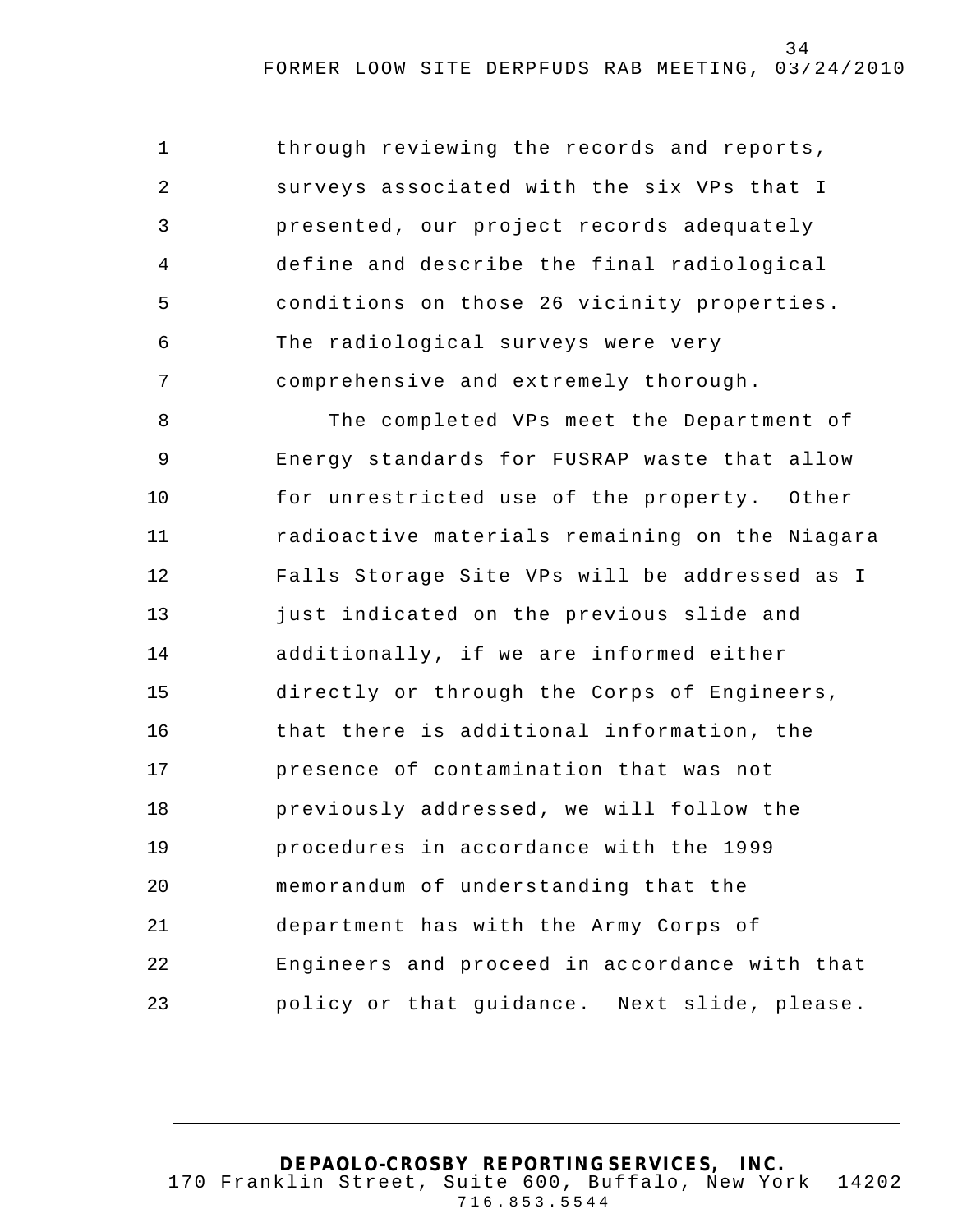1 2 3 4 5 6 7 8 9 10 11 12 13 14 15 16 17 18 19 20 21 22 23 As was committed to at the December 2nd meeting, the report is currently posted at the www.lm.doe.gov/Niagara/Vicinity/Documents. Joey, we've checked that link and ensured that it is accessible. MR. GILLESPIE: And the Corps sent out an announcement that has an automatic link in it to all the stakeholders, so it should be click on it and go straight in there and the report is dated March 2010. MR. CLAYTON: So, if you do have difficulties, Mr Bob Darr's contact information will be coming up and contact him directly and we'll resolve any issues that you're having. We will accept comments to the report provided by you, concerned stakeholders or other activities up until the 23rd of April at which time we will review those comments and provide a responsiveness summary on whether or not we concurred, non-concurred or what the final disposition of those particular comments were. Joey, without going to the next slide, when would we have that available?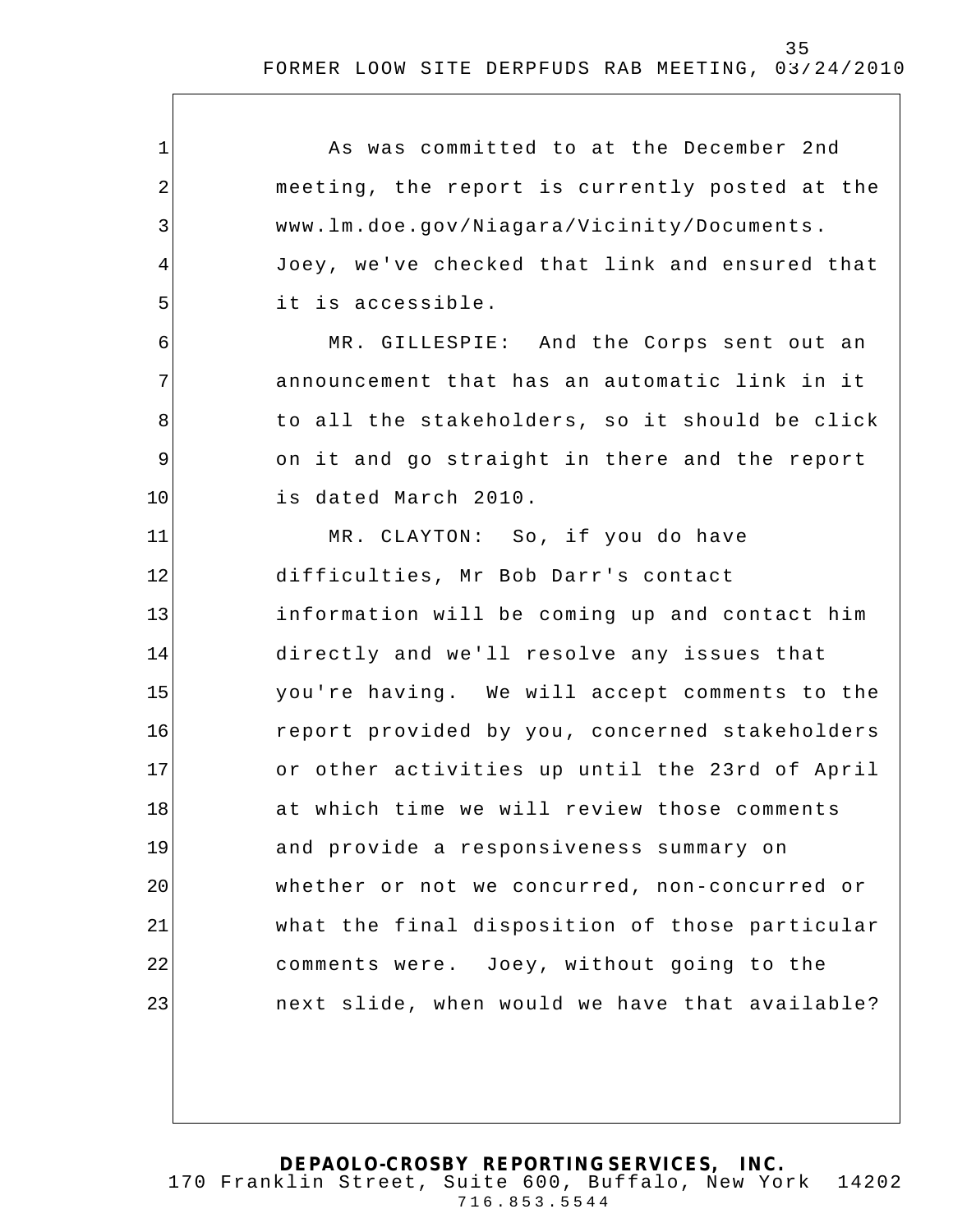1 2 3 4 5 6 7 8 9 10 11 12 13 14 15 16 17 18 19 20 21 22 23 MR. GILLESPIE: After April 23rd. Probably within a couple weeks after that, we would be able to finalize that report. MR. CLAYTON: So, about the second full week of May, maybe? MR. GILLESPIE: I would say the 15th of May. MR. CLAYTON: 15th of May, we would have a responsiveness summary available. As I indicated, any comments, issues, concerns should be addressed to Bob Darr at lm.doe.gov. Next slide, please. There is Mr. Darr's telephone number as well as his active e-mail link and with that, that finishes my quick presentation. Thank you. MS. KREUSCH: Thank you very much, Chris. We are now going to re-arrange the room on this (indicating) side of the room, so if you could move back for the poster session, Candy Walters and I will be at the Restoration Advisory Board poster which is on this (indicating) side of the room. Jeff Hall and Mick Senus will be at the Lake Ontario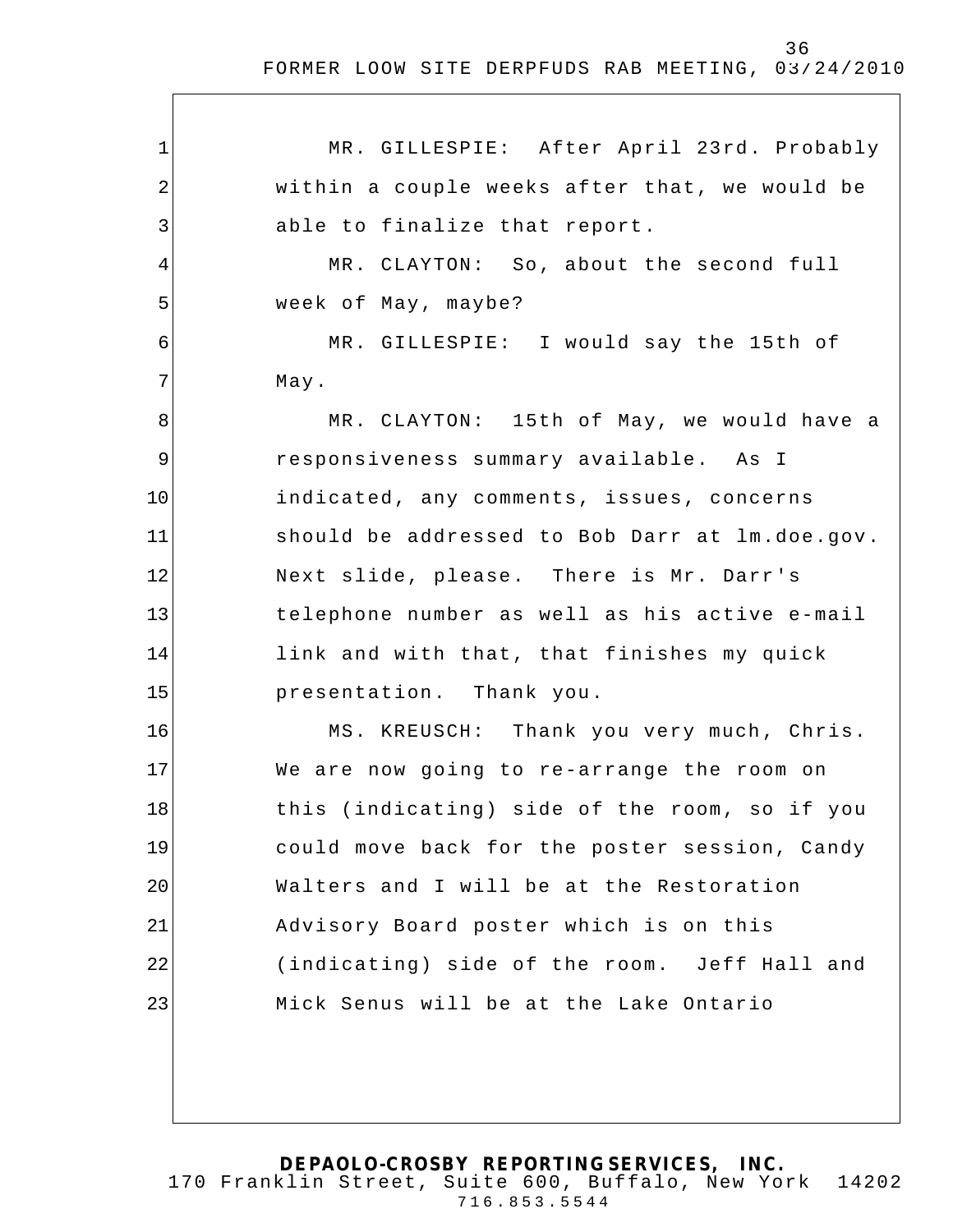| $\mathbf 1$    | Ordnance Works posters for the Niagara Falls   |
|----------------|------------------------------------------------|
| 2              | Storage Site. We have John Busse and Andrew    |
| 3              | Lenox and the Department of Energy posters are |
| 4              | on this side of the room. Thank you and if     |
| 5              | you could please move to the other side of the |
| 6              | room while we arrange this side, we would      |
| 7              | appreciate it.                                 |
| 8              |                                                |
| $\overline{9}$ | (Brief recess)                                 |
| 10             |                                                |
| 11             | MS. KREUSCH: Before we get started, I'd        |
| 12             | just like to go over the operating principles  |
| 13             | for our discussion portion of the meeting      |
| 14             | tonight. Please be courteous, please turn off  |
| 15             | your electronics, please listen respectfully,  |
| 16             | one person talking at a time, raise your hand  |
| 17             | when you want to speak, please state your name |
| 18             | before you actually make your statement so     |
| 19             | that the court recorder can put your name in   |
| 20             | the transcript and please give everyone a      |
| 21             | chance to comment.                             |
| 22             | If there's things that we can't address        |
| 23             | tonight, we will put them in the parking lot.  |
|                |                                                |
|                |                                                |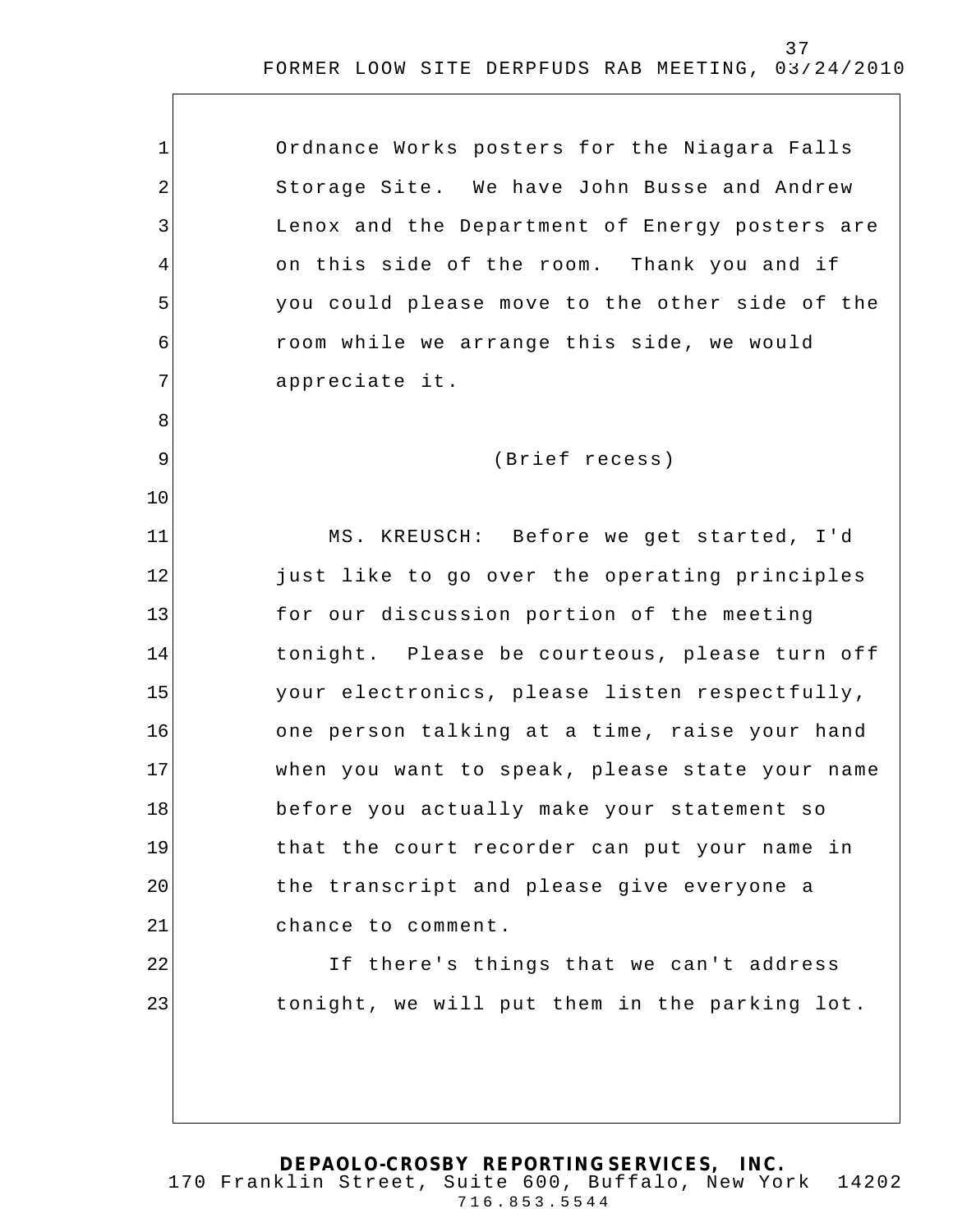| I know that there's a great deal of interest   |
|------------------------------------------------|
| in the DOE's presentation and there is         |
| interest also in the Restoration Advisory      |
| Board for comments, so I will let you pick     |
| whichever one you would like to address first  |
| tonight and we'll probably try and address one |
| and then, address the other, so would someone  |
| like to start?                                 |
| MS. WITRYOL: This is Amy. I won't go           |
| through the totality of my comments so we can  |

1

2

3

4

5

6

7

8

9

11

10 12 13 14 15 16 hear from our members of the existing authorized RAB the opportunity to speak, but I do want to clarify this is the third time this presentation has been made to the public. Bill Kowalewski and Joan Morrissey separately and also gave the RAB presentation tools.

17 18 MS. KREUSCH: Okay. That mike wasn't working, so if you could.

19 20 21 22 23 MS. WITRYOL: I think it had my name on it. Okay. Just for clarification, this is the third time the public has been given a presentation of the RAB formation rules. MS. KREUSCH: OLSEN?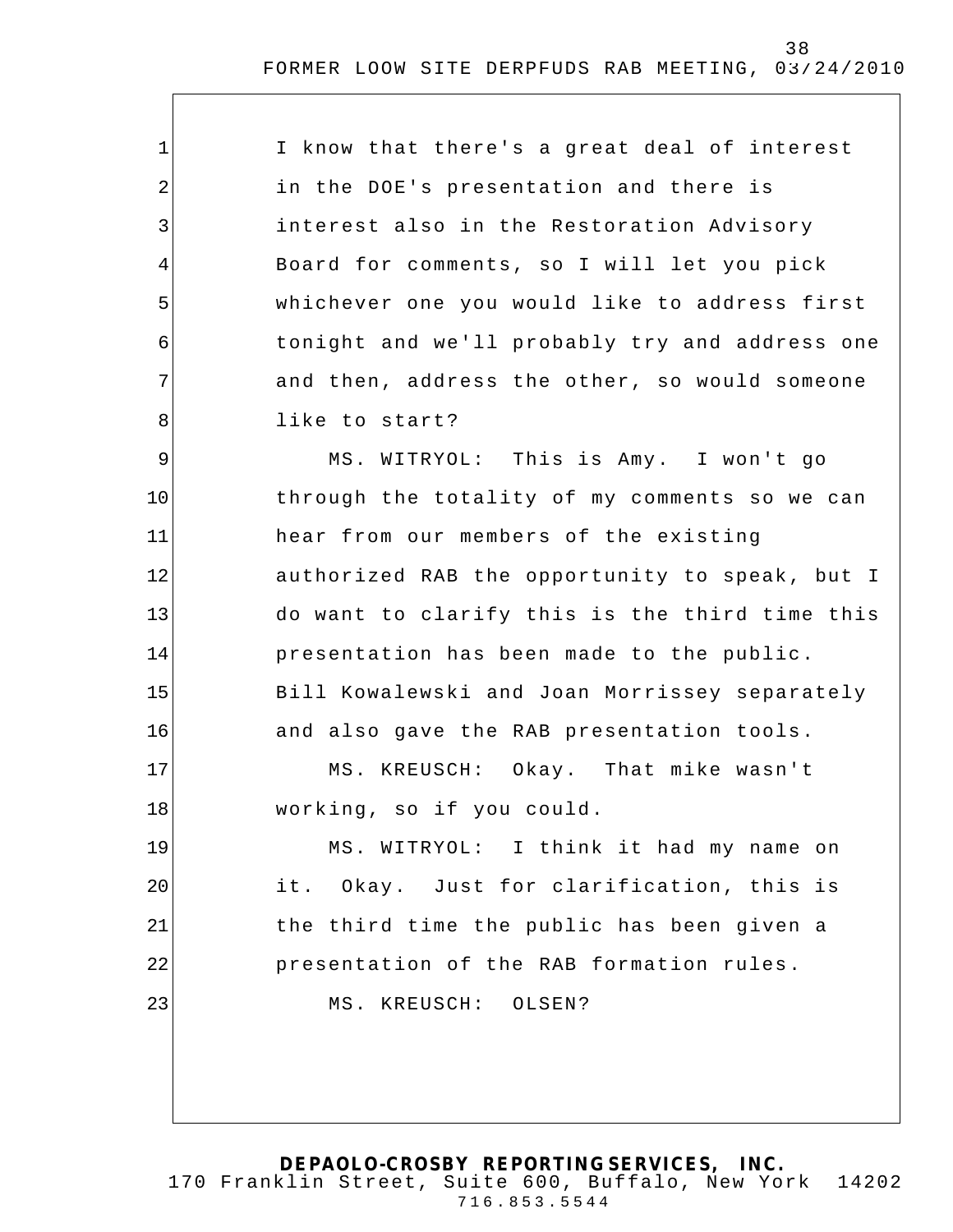| $\mathbf{1}$   | MR. OLSEN: Yes. This probably isn't on,          |
|----------------|--------------------------------------------------|
| $\overline{2}$ | but I can speak loudly. I'm not going to         |
| 3              | respond to the presentation because it is        |
| 4              | repetitive. We have seen it a number of times    |
| 5              | over the more than a decade that we've been      |
| 6              | seeking to participate meaningfully in the       |
| 7              | process through a RAB, but I do want to          |
| 8              | respond a bit to your factual statements in      |
| $\overline{9}$ | your public involvement plan.                    |
| 10             | I think the fairest thing to do is to            |
| 11             | characterize your factual statement as           |
| 12             | revisionist history. As a member, I've been      |
| 13             | involved in this since the very beginning. I     |
| 14             | had the dubious honor as serving at the          |
| 15             | Citizen Co-chair of the first RAB. I've been     |
| 16             | on the steering committee of the second RAB      |
| 17             | which we apparently agreed was going to be a     |
| 18             | community information group, so I'm fairly       |
| 19             | familiar with the occurrences underlying this    |
| 20             | very long process that we've undergone.          |
| 21             | At least The Artist Formerly Known as            |
| 22             | Prince made his own decision to change his       |
| 23             | I can honestly say that the information<br>name. |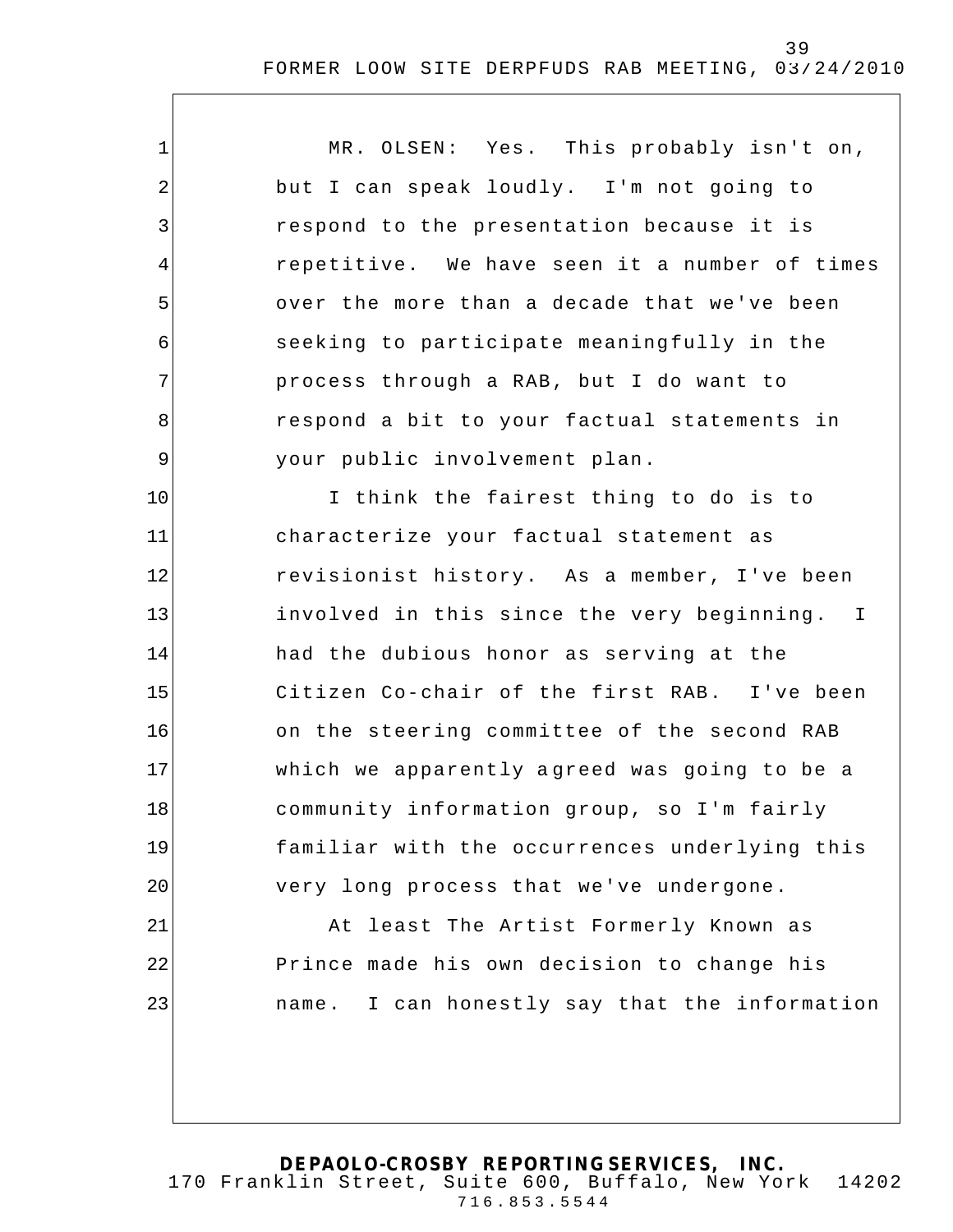| $\mathbf 1$ | community, I guess we're called the community  |
|-------------|------------------------------------------------|
| 2           | involvement group formerly known as the RAB    |
| 3           | did not play any role in redefining our        |
| 4           | There was never a mutual agreement<br>process. |
| 5           | that we would relinquish that statute an       |
| 6           | assume some basically impotent reactive status |
| 7           | as an unofficial community group of volunteer. |
| 8           | There's no question that the original RAB      |
| $\mathsf 9$ | that was created in March 1999 was             |
| 10          | dysfunctional and subject to community         |
| 11          | frustration. This was largely because it       |
| 12          | employed a very similar process to the one     |
| 13          | that is being employed in these meetings.      |
| 14          | There were presentations being read off of     |
| 15          | slides that were presented and then, an        |
| 16          | opportunity to respond, not in an engaging     |
| 17          | way, but to decisions that had already been    |
| 18          | reached.                                       |
| 19          | This led to a good deal of frustration as      |
| 20          | to those of you who were around 11 years ago   |
| 21          | can remember. What I object to strongly is     |
| 22          | the language in your public involvement plan   |
| 23          | that states after completion of the            |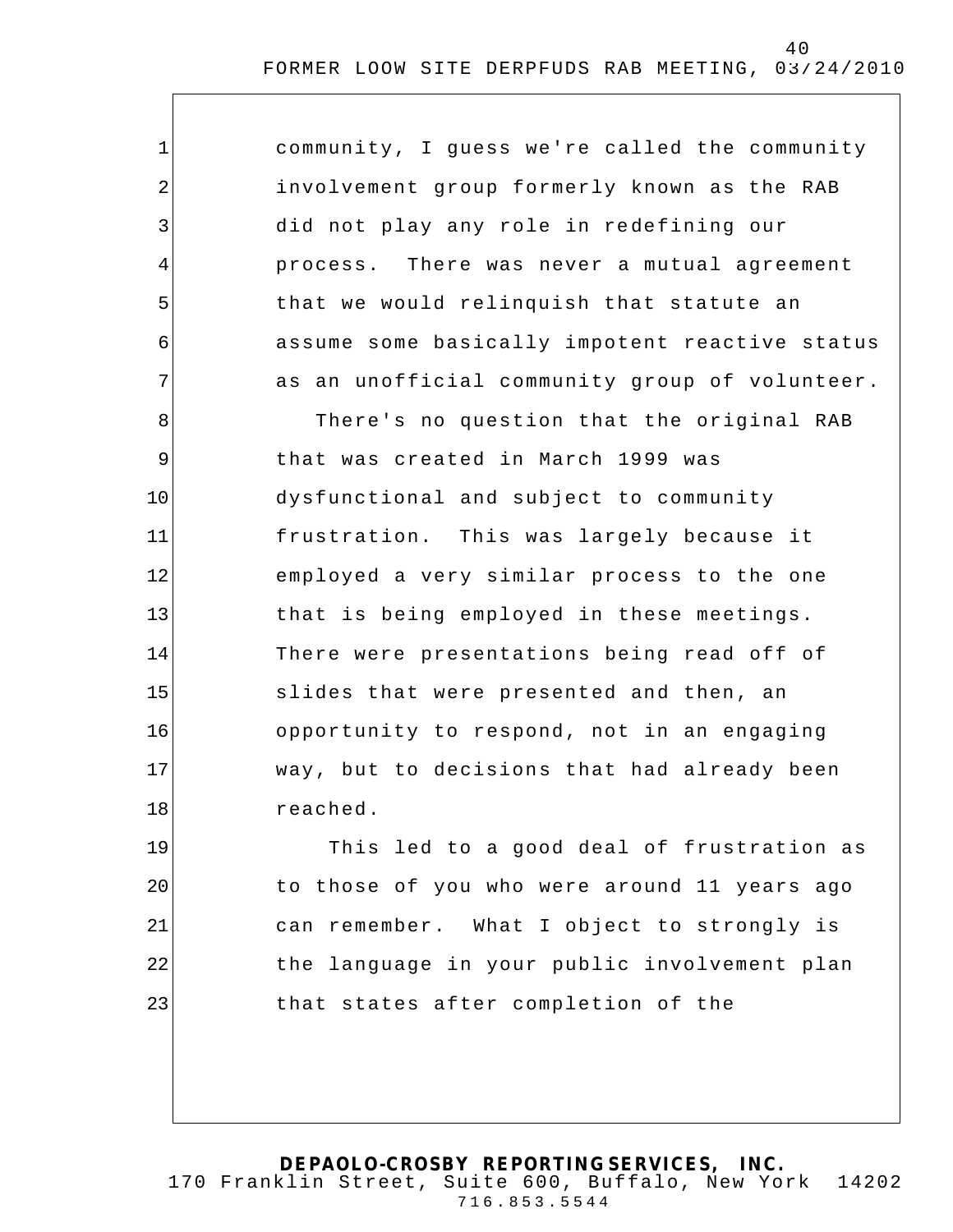consultant's report, both the community members and government members of the former DoD RAB reached a consensus that the best way to address the community's concerns and achieve a broader mission was to form a group independent from the Corps and free from governmental restraint or support. I added "Or support".

1

2

3

4

5

6

7

8

9 10 11 12 13 14 15 16 17 18 As its membership -- or as a direct result of this joint decision. The Corps ended its membership and withdrew from its leadership role the existing DoD RAB. Instead, it agreed to participate in the new group's meetings to the extent possible. There was never a joint decision that I'm aware of and I was involved in much of this, to dissolve the RAB and transform the group to a reactive rather than participatory and collaborative group.

19 20 21 22 23 This decision, in fact, was made unilaterally by the Corps. In fact, during the several years after the consultant's report when you were meeting with the RAB as I choose to call it, you were referring to it as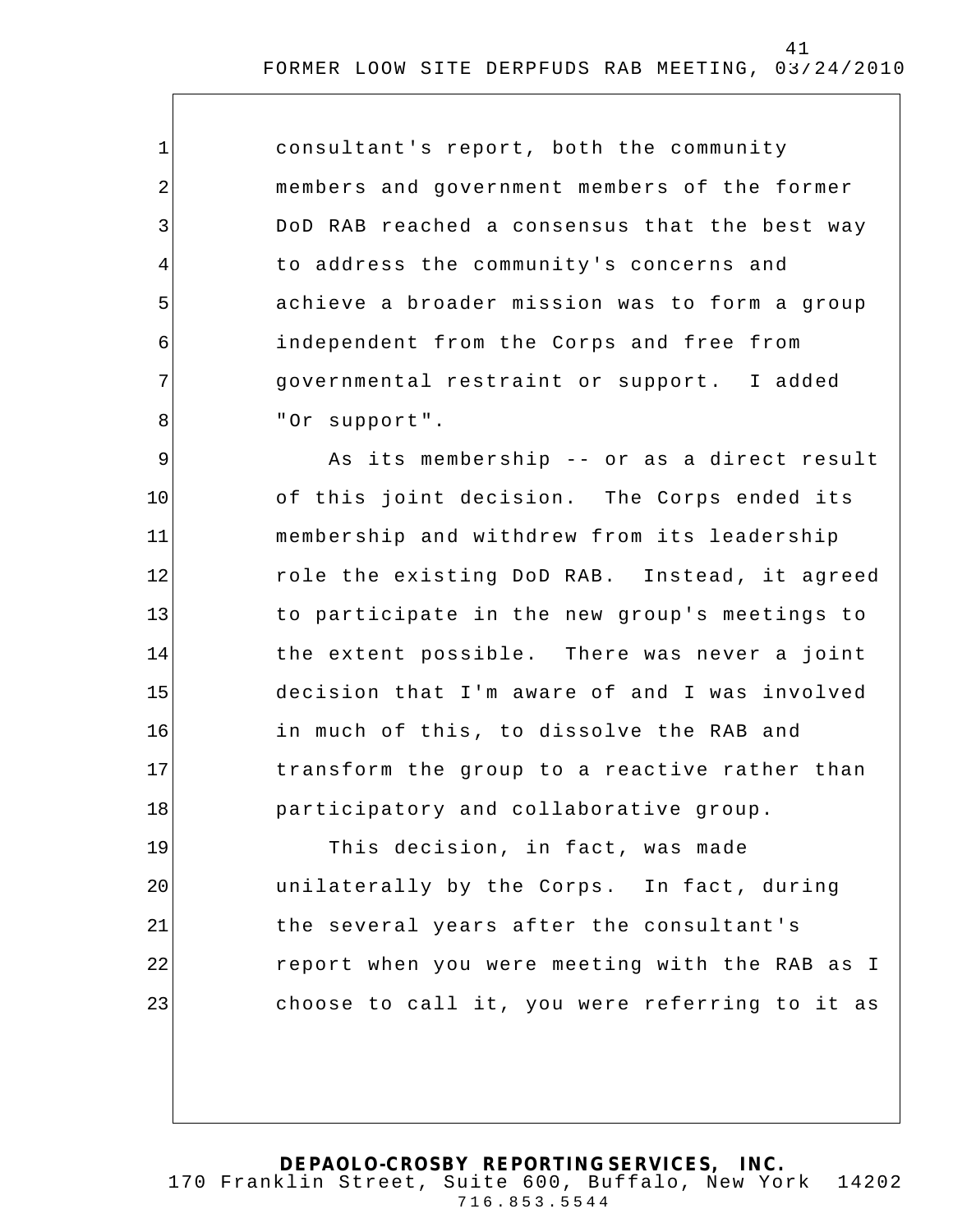| 1              | a RAB on your website and you certainly never   |
|----------------|-------------------------------------------------|
| $\overline{2}$ | informed us that that was incorrect. So, the    |
| 3              | dimension of this mutual agreement were, to     |
| 4              | say the least, speculative.                     |
| 5              | MS. KREUSCH: My mike is on now?                 |
| 6              | MR. OLSEN: I'll complete in just a              |
| 7              | minute. Moreover, in considering your summary   |
| 8              | of the process for collecting community         |
| $\mathsf 9$    | interest to re-engage a RAB which was           |
| 10             | presented in tonight's report, in my opinion,   |
| 11             | you seriously demean the importance of our      |
| 12             | community political representation.             |
| 13             | The village, town, county, state and            |
| 14             | Federal levels, every pertinent representative  |
| 15             | has expressed a clear and unambiguous interest  |
| 16             | in your restoring RAB status to the existing    |
| 17             | RAB group. This community has the right to      |
| 18             | expect that as a public entity, you will        |
| 19             | understand and acknowledge the ability of       |
| 20             | residents of this community to rely on their    |
| 21             | representatives to express the community's      |
| 22             | will and this expression of the community's     |
| 23             | will was very clear and very unambiguous.<br>Ιf |
|                |                                                 |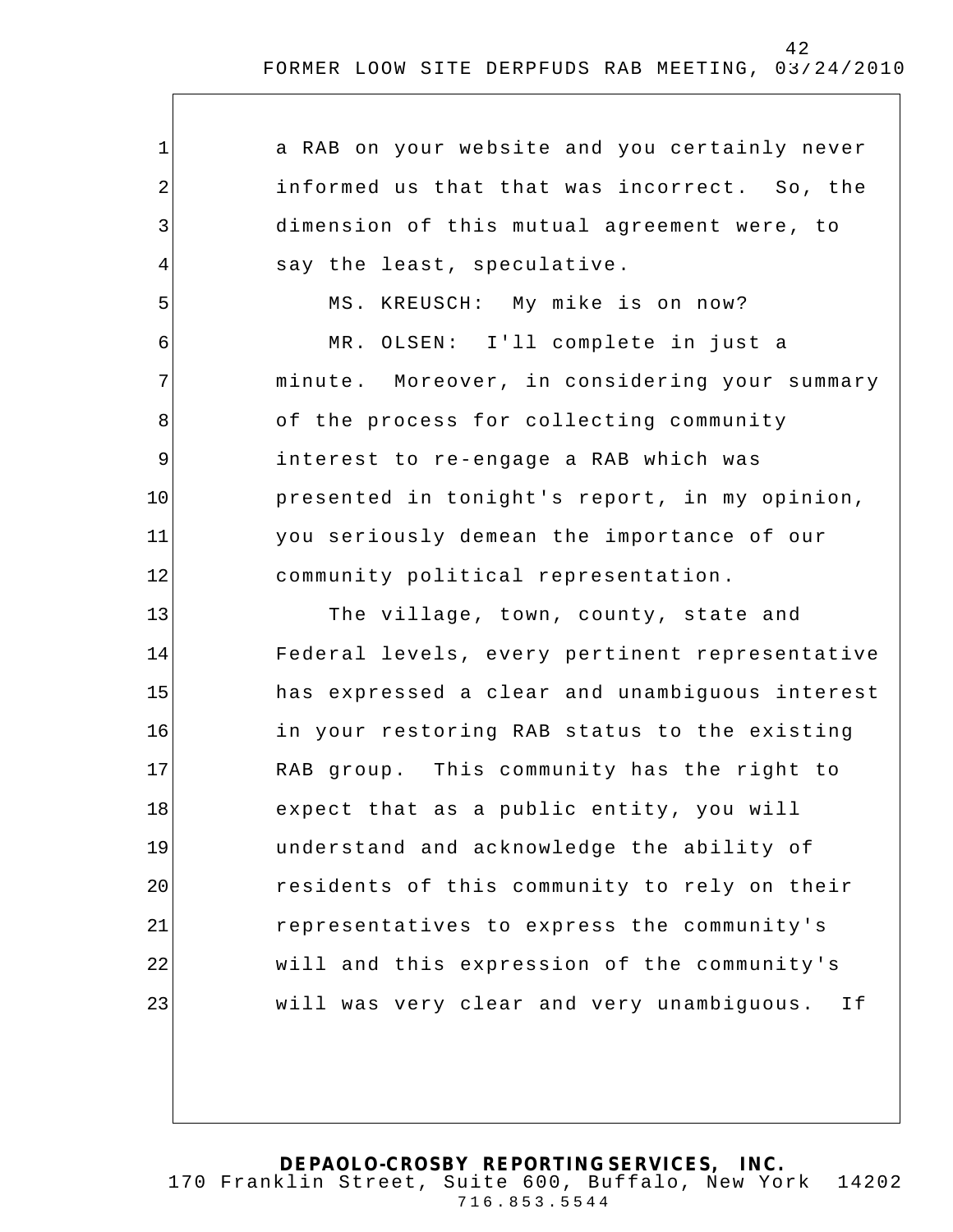| your present practice is to disregard this    |
|-----------------------------------------------|
| input, you certainly should inform our        |
| representatives so they don't waste any more  |
| of their time with meetings and writing       |
| additional letters stating their interest in  |
| having you work with the RAB as a RAB and not |
| a group of community volunteers. I think this |
| is really important.                          |

1

2

3

4

5

6

7

8

9 10 11 12 13 14 15 16 17 18 19 20 21 22 23 It's obviously not as important as the Department of Energy 's presentation and others will address that, but it is important because the obvious incongruity of your position with those in the community that have been involved and the corrosive and damaging effect that your stated position has on the critical issue of your credibility with respect to fact finding, you really should comply with the long- standing request of the existing RAB and of our community representatives and bring a facilitator to deal with this problematic situation so that we can finally stop talking about process and begin talking about what we're all here about, which is reaching a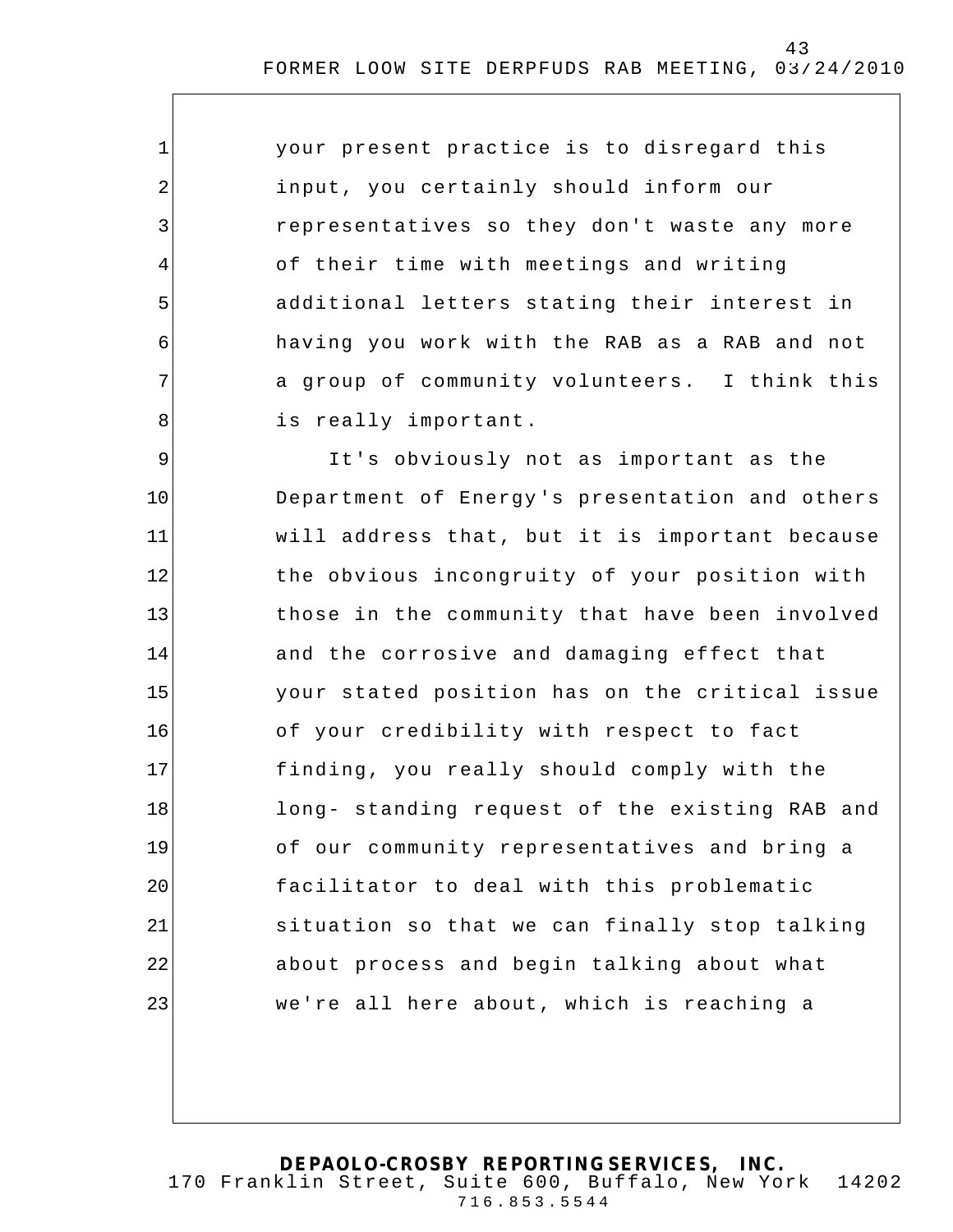satisfactory conclusion to the mess that was presented to us certainly against any interest or desire of anybody in the community and I think we spent enough time going over your regulations.

1

2

3

4

5

6

7

8

9

10

11

12

13

23

I've taught civil procedure for many years. I've never seen a set of regulations that are less flexible and seem more intended to -- direct conversation to the limits of your regulations rather than what we're here to talk about, which is the solution to a very difficult environmental problem with this community has lived with for many years.

14 15 16 17 18 19 20 21 22 MS. KREUSCH: Thank you, OLSEN. One thing I'd like to say is that the Department of Defense requires us to solicit interest in an official DoD RAB every two years in accordance with the regulation, so if an official DoD RAB is not formed this time around, in two years, we will be required by law to form -- to do the whole thing over again. MR. OLSEN: That just means two more years

of discussing the process.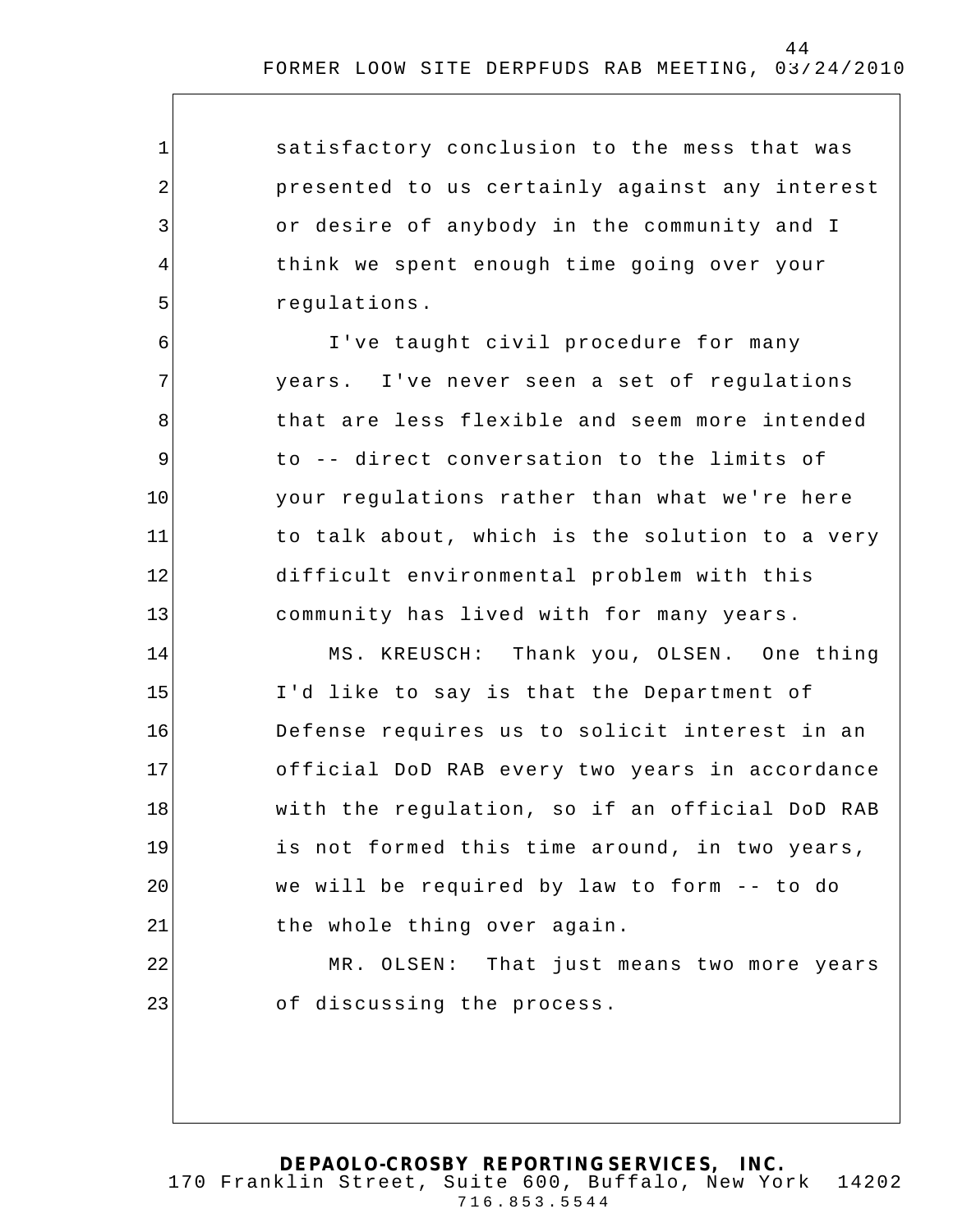| 1              | MS. WITRYOL: But that requirement by law       |
|----------------|------------------------------------------------|
| $\overline{2}$ | only applies when there is no existing RAB and |
| 3              | at every municipal entity our major            |
| $\overline{4}$ | stakeholders. The Attorney General of the      |
| 5              | State of New York believes that we have a RAB  |
| 6              | that is existing, whether it perfectly         |
| 7              | conforms or doesn't conform to subsequent      |
| 8              | regulation is irrelevant because in 2008, this |
| 9              | community was told that in 2002, the Army      |
| 10             | Corps dissolved the RAB without telling the    |
| 11             | RAB members, who continued to serve for the    |
| 12             | next five years that they were serving on      |
| 13             | something that wasn't a RAB even though they   |
| 14             | were called a RAB.                             |
| 15             | Every document, every website referred to      |
| 16             | it as a RAB. So, our disagreement is over      |
| 17             | whether or not we were secretly, retroactively |
| 18             | dissolved and we believe that was illegal and  |
| 19             | the only party that has sided with the Army    |
| 20             | Corps' view of the law has been Congresswoman  |
| 21             | Slaughter's office and again, I invite Chris   |
| 22             | to explain to us and I believe I saw someone   |
| 23             | from the Attorney General's office here as     |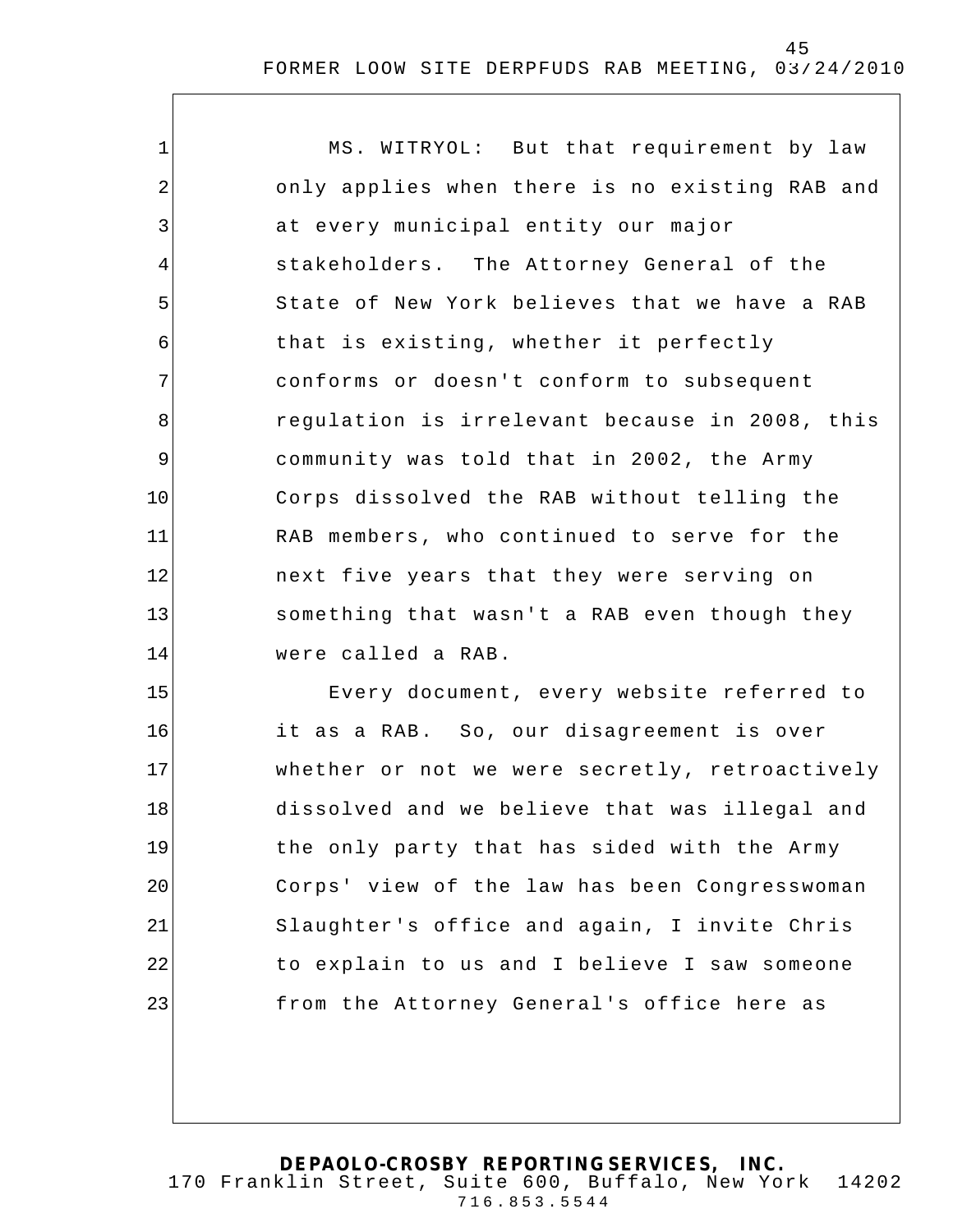1 2 3 4 5 6 7 8 9 10 11 12 13 14 15 16 17 18 19 20 21 22 23 well as to the chair of the current RAB, Dr. Gardella why we're even talking about RAB formation when we have an existing RAB? MR. ZELTMAN: I'll address some of those points. Congresswoman Slaughter received a letter from Clyde Burmaster representing community members seeking clarification from the DoD on two specific questions. The Congresswoman had contacted the DoD and asked for a review and response to those questions and that was secured and shared with the community. You know, I -- we're not taking a legal opinion on really this matter. What we've been trying to do is get clarity for the community from the Department of Defense which was a request from the community. You know, I was struck by the comment you made about talking about process and keep moving on with the process and I think in an attempt to try and find a common ground to try and move the discussion from the process to, you know, the work at hand, was an opportunity, you know,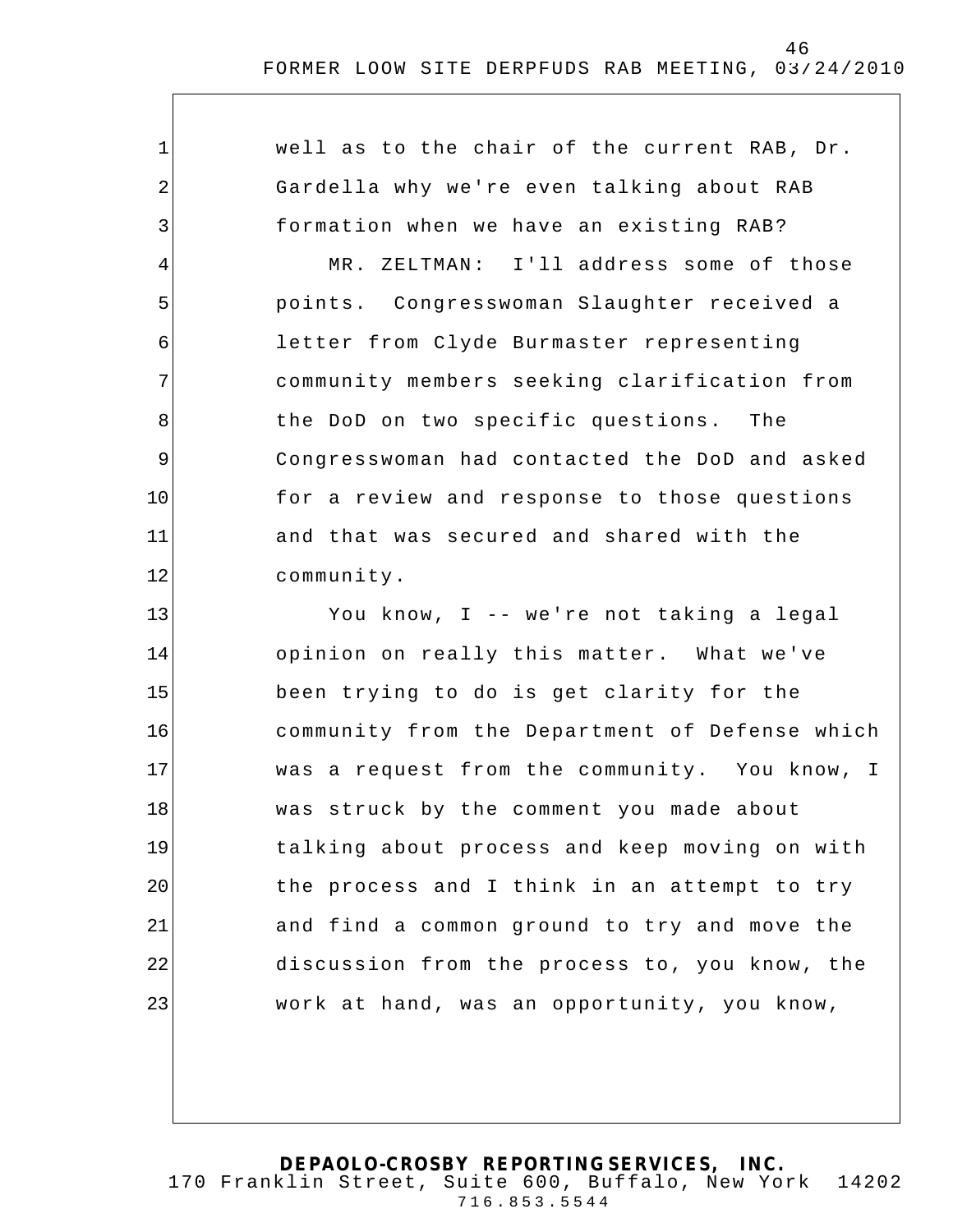| $\mathbf 1$    | for the community to decide whether or not to  |
|----------------|------------------------------------------------|
| 2              | take this opportunity to, you know, request    |
| 3              | for a RAB. If that's not the community's       |
| 4              | preference, that's not the community's         |
| 5              | preference. I think anything beyond that, you  |
| 6              | know, the Congresswoman hasn't -- it is not    |
| 7              | something that we have really been engaged in, |
| 8              | so I can only speak to the request from the    |
| $\overline{9}$ | community for clarification from the DoD and   |
| 10             | the clarification that we received from the    |
| 11             | DoD.                                           |
| 12             | MS. KREUSCH: Amy?                              |
| 13             | MS. WITRYOL: Since I introduced Chris,         |
| 14             | just one quick remark because I know there are |
| 15             | other folks. I would just add to that request  |
| 16             | that my -- first of all, let me first say I    |
| 17             | appreciate, Chris, your being at this meeting  |
| 18             | and being at the last meeting and also         |
| 19             | personally, I am very disturbed that someone   |
| 20             | threw a rock through the window of the         |
| 21             | Congresswoman's office. That's not             |
| 22             | appropriate and I've had my vehement           |
| 23             | disagreements with the Congresswoman's         |
|                |                                                |
|                |                                                |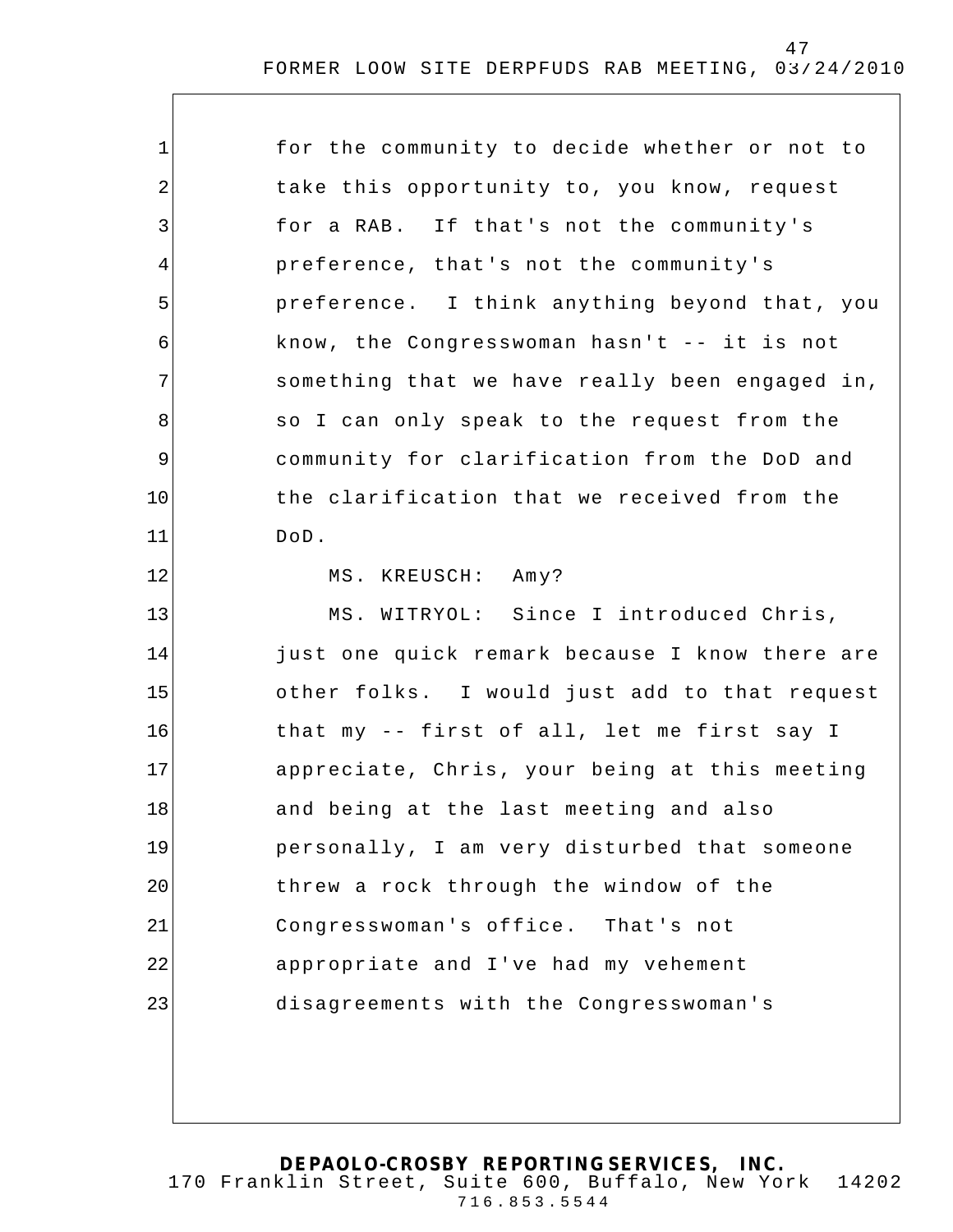1 2 3 4 5 6 7 8 9 10 11 12 13 14 15 16 17 18 19 20 21 22 23 office, but certainly -- MR. ZELTMAN: I agree. MS. WITRYOL: And once in a while an agreement. MR. ZELTMAN: More than once in a while. MS. WITRYOL: And that's not typical of this community and not where we want to be. That being said, I'm extremely disturbed that the Congresswoman did a 180-degree turn on the request for a facilitator and at this juncture, I would simply say, given the remarkable legislative feat with health care of the past week, I have every confidence that the Congresswoman can figure out in the next couple of weeks how to legislate a facilitator for this particular site and perhaps offer that as a new request. MS. KREUSCH: Thank you, Amy. Bill, I know you wanted to say something before. MR. CHOBOY: I continue to support - which Bill? MS. KREUSCH: Bill K, I'm sorry. MR. KOWALEWSKI: Sorry. I just wanted

**DEPAOLO-CROSBY REPORTING SERVICES, INC.** 170 Franklin Street, Suite 600, Buffalo, New York 14202 716.853.5544

48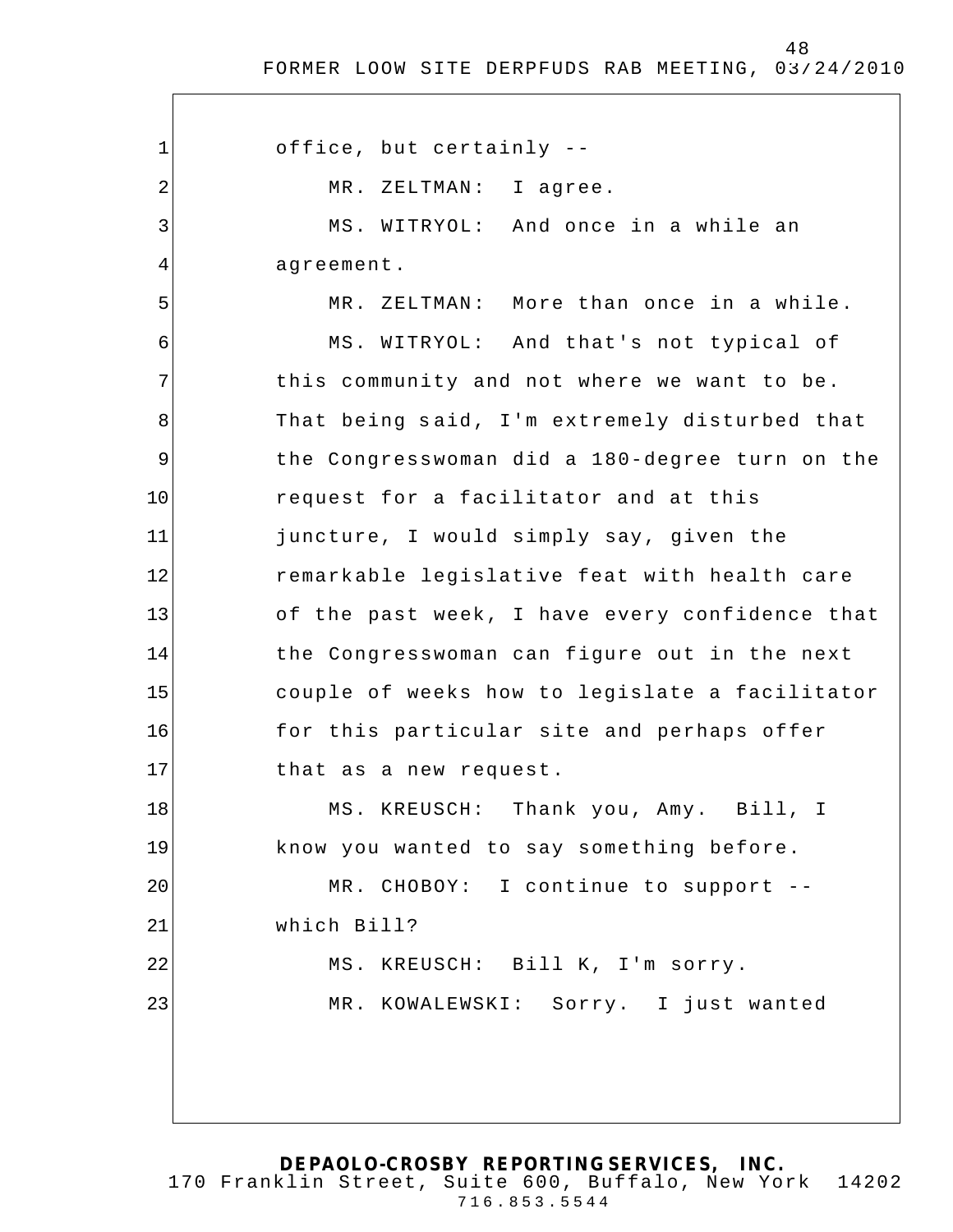| $\mathbf 1$ | to -- with regard to the RAB questions and how |
|-------------|------------------------------------------------|
| 2           | the Army handled it, I just wanted to add that |
| 3           | all the RAB history at this site was forward   |
| 4           | up our chain of command to the Washington      |
| 5           | level and the Army General Counsel, the Corps  |
| 6           | Counsel, folks who have that national          |
| 7           | perspective on RABS, their history, their      |
| 8           | formation, they're the ones who contribute to  |
| 9           | that letter, that response that went back to   |
| 10          | Congresswoman Slaughter.                       |
| 11          | So, what has happened here locally has         |
| 12          | been reviewed vetted at the national level and |
| 13          | the answer is what the answer is and we're     |
| 14          | here to move forward from that point.          |
| 15          | MS. WITRYOL: That's the history that you       |
| 16          | provided, your chain of command, not the       |
| 17          | history that we provided.                      |
| 18          | MR. KOWALEWSKI: Well, we provided all of       |
| 19          | the history we had including the news          |
| 20          | articles, the meeting minutes, these sessions, |
| 21          | they reviewed it all.                          |
| 22          | MS. KREUSCH: Okay. Now, Bill Choboy.           |
| 23          | CHOBOY: I continue to support the<br>MR.       |
|             |                                                |
|             |                                                |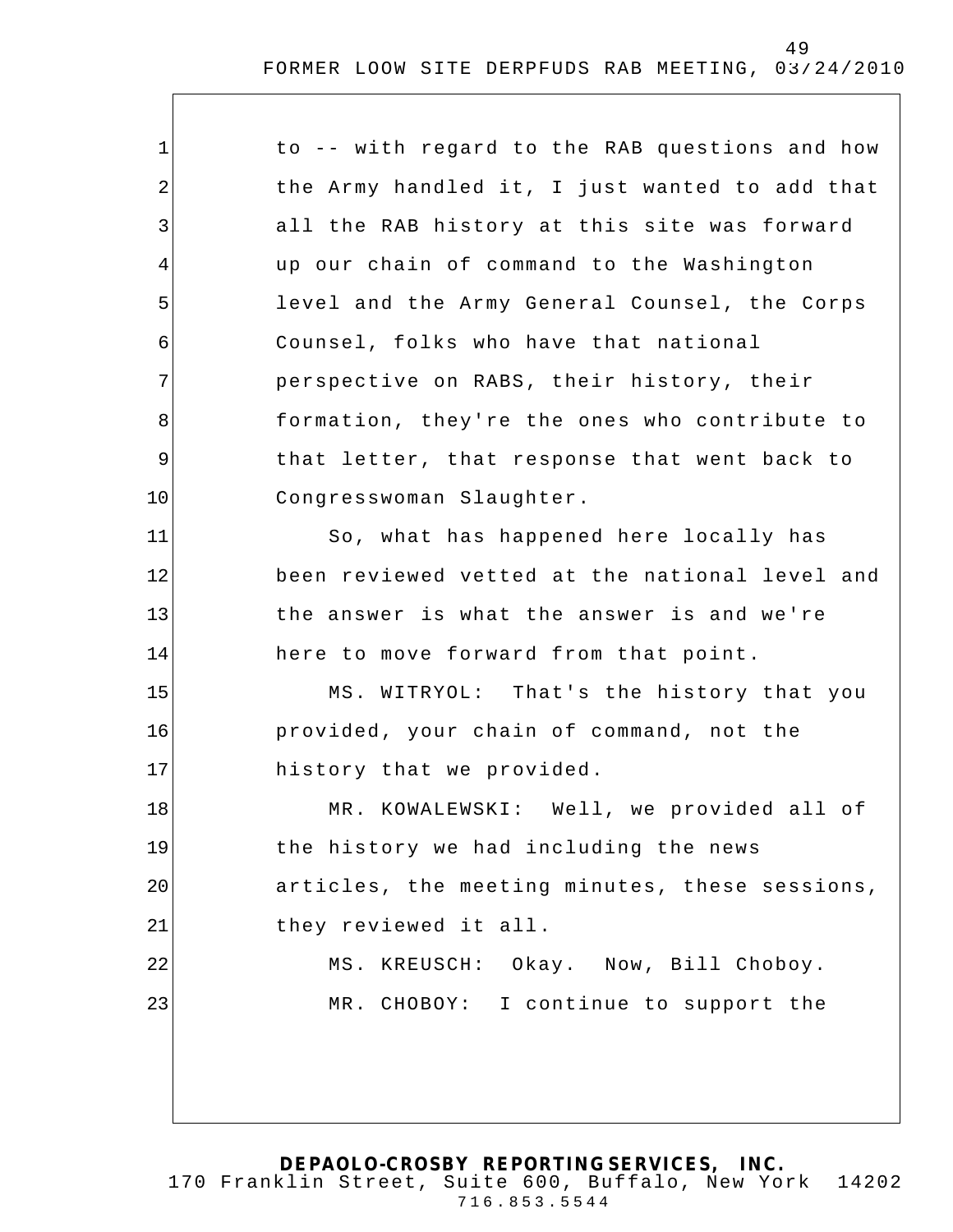| $\mathbf 1$ | recognition of the current RAB but if the      |
|-------------|------------------------------------------------|
| 2           | Corps proceeds with the establishment of a new |
| 3           | RAB, I charge that the members of the current  |
| 4           | RAB be retained. These members serve on the    |
| 5           | RAB as appointees of local governments and     |
| 6           | entities, local communities,                   |
| 7           | environmentalists, the Tuscarora Nation and    |
| 8           | the Lewiston-Porter School Complex are         |
| 9           | represented.                                   |
| 10          | The Corps has stated that the local RAB as     |
| 11          | they call it consists of members with          |
| 12          | impressive levels of education and expertise.  |
| 13          | This is certainly true. Members like Walt      |
| 14          | Garrow, Professors Nils Olsen, Joseph          |
| 15          | Gardella, William Boeck and the other members  |
| 16          | of the RAB are dedicated and have great        |
| 17          | knowledge to the issues of the LOOW.           |
| 18          | Their knowledge and years of work should       |
| 19          | not be discarded, especially now at this       |
| 20          | critical time when decisions are being made    |
| 21          | that will affect residents in the community    |
| 22          | for years to come. The community needs         |
| 23          | informed representation. Current members       |
|             |                                                |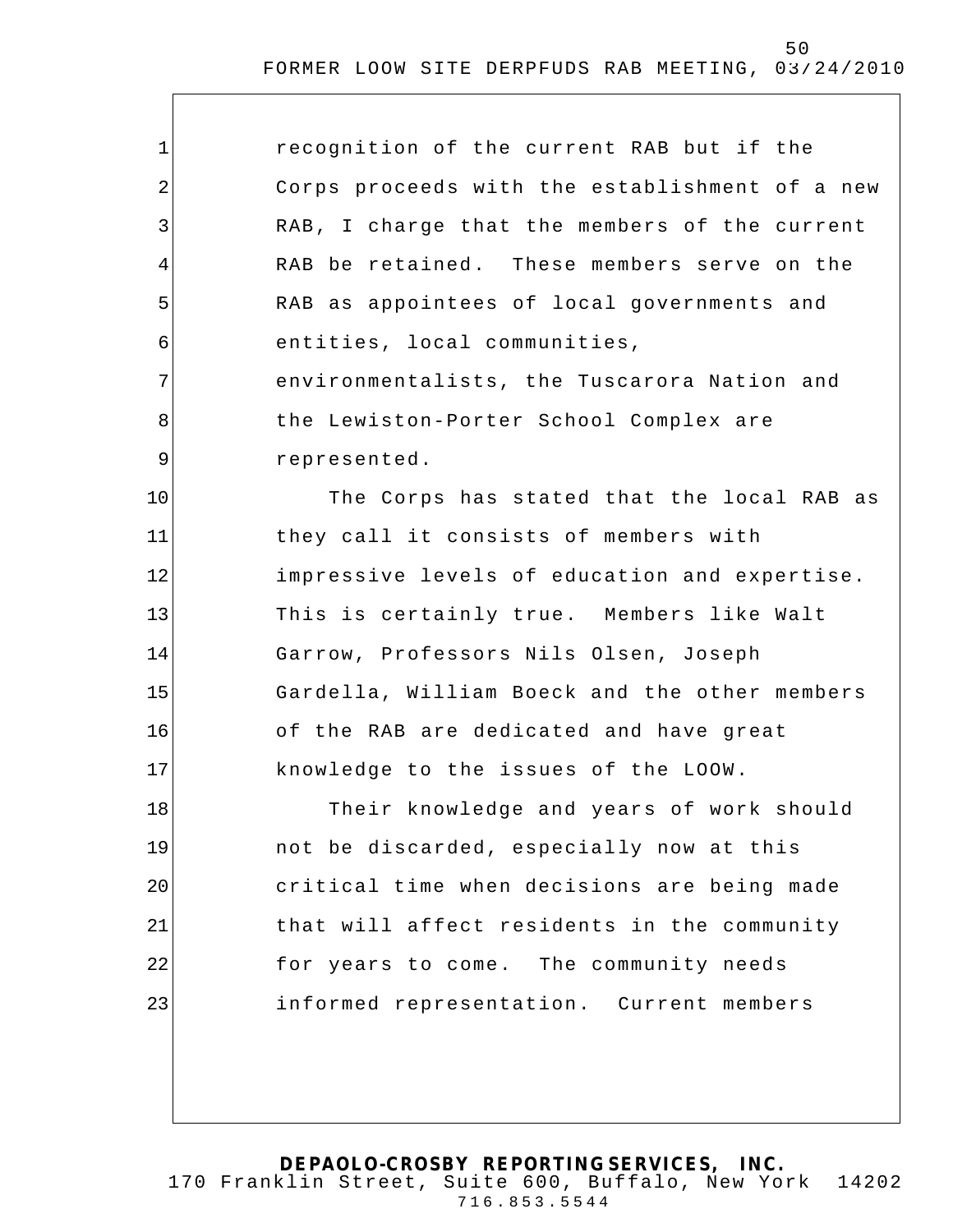1 2 3 4 5 6 7 8 9 10 11 12 13 14 15 16 17 18 19 20 21 22 23 should be kept. It shouldn't be difficult to make any adjustments in structure necessary to meet regulations and a community should be able to have a degree of trust that their interests are being protected. In looking at the Sentinel from last weekend about this meeting, it said that one of the following conditions must be met and there are three of them and I feel that the second one where it says, "Federal, Tribal, state or local government representatives have requested a DoD RAB" and we have from January 17th, 2009, there was a roundtable in Youngstown and it was signed by every city, town, village and the Niagara County legislature, every one of them and it's right on the back of this resolution and I can give you the -- be it resolved because it covers a couple of things that had been mentioned earlier. Be it further resolved that the Federal government through the United States Army Corps of Engineers provide administrative and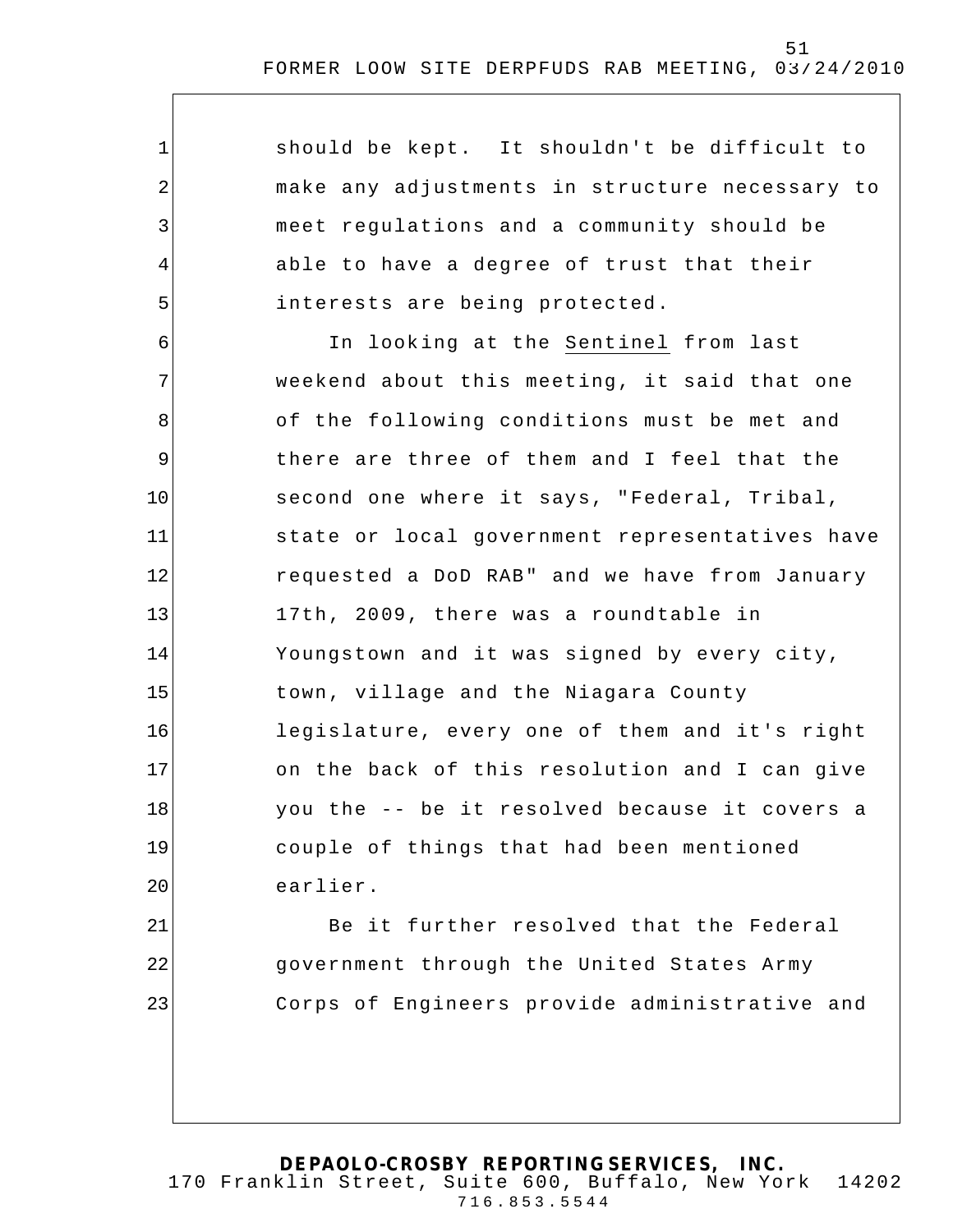| $\mathbf 1$ | technical support to the current Restoration   |
|-------------|------------------------------------------------|
| 2           | Advisory Board and be it further resolved that |
| 3           | an independent, qualified third party be       |
| 4           | employed by the United States Army Corps of    |
| 5           | Engineers to facilitate resolution of any      |
| 6           | existing differences between the Corps and the |
| 7           | current Restoration Advisory Board and be it   |
| 8           | further resolved that once those differences   |
| $\mathsf 9$ | are resolved, the Unites States Army Corps of  |
| 10          | Engineers and the Restoration Advisory Board   |
| 11          | resume working together on successful          |
| 12          | remediational clean up of the LOOW site and be |
| 13          | it further resolved that a copy of this        |
| 14          | resolution be forwarded to Schumer's           |
| 15          | Gillibrand's, Slaughter's, et cetera, et       |
| 16          | cetera, et cetera, but it's signed by 47       |
| 17          | officials on behalf of every city, village and |
| 18          | town in the county government in Niagara       |
| 19          | County.                                        |
| 20          | I don't know how much more you need to         |
| 21          | have than that and we've tried very hard. It   |
| 22          | contains 47 signatures. It doesn't include     |
| 23          | Tuscarora who's with us and a number of other  |
|             |                                                |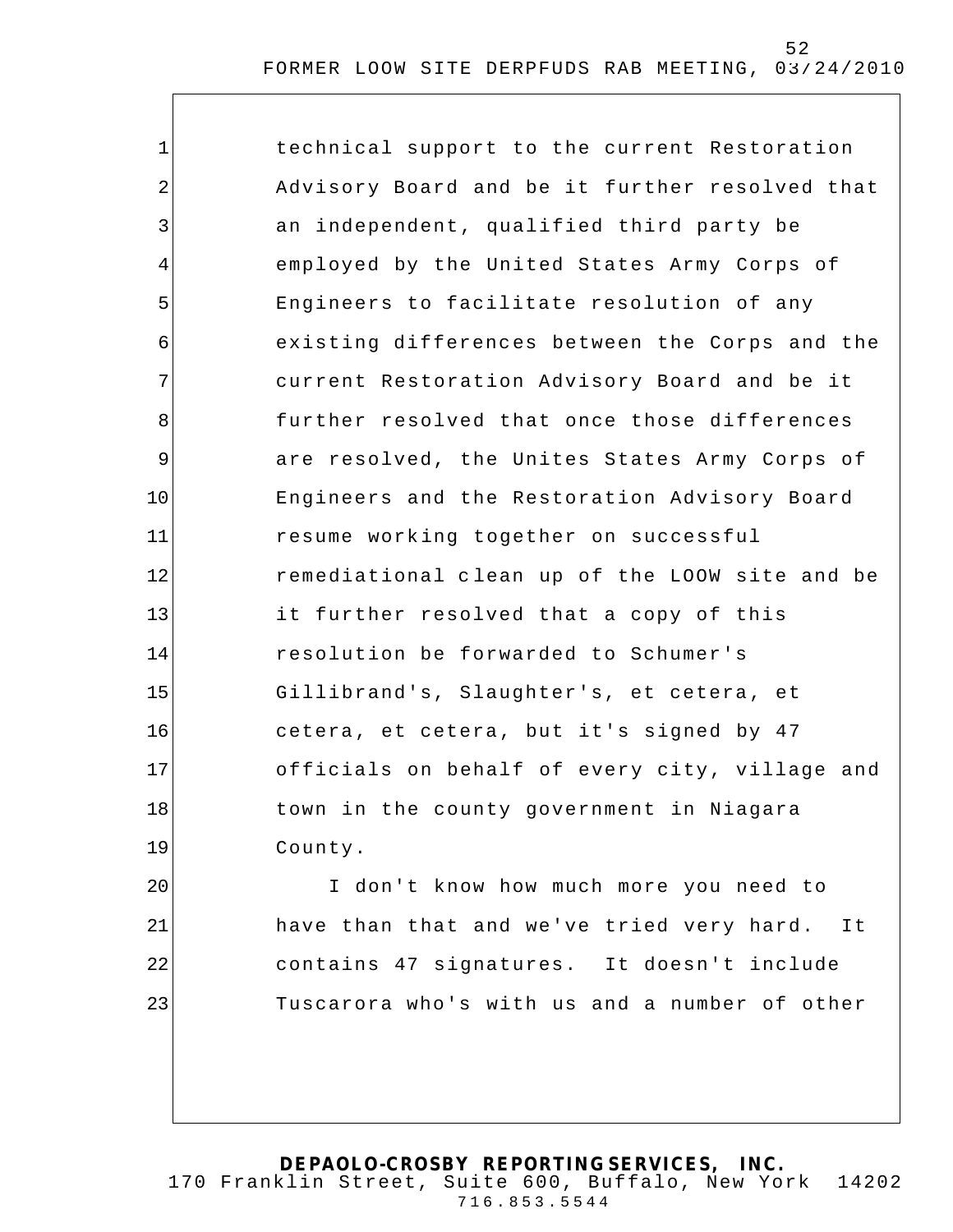1 2 3 4 5 6 7 8 9 10 11 12 13 14 15 16 17 18 19 20 21 22 23 people we could get. We could fill this thing out five pages long if necessary. MS. KREUSCH: Candy, I'm going to give you a chance to say anything you would like to say and if not, I will. MS. WALTERS: I think that it would be good -- can you all hear me? I can talk loud. I think it would be good for you to provide that information. Again, if there is, indeed, that much interest in forming a RAB, then we go through the process and again, the important thing -- thank you. Again, the important thing is that the whatever resulting board that is formed is, has both the two co-chairs, both one from the Corps and one from the community and that's really the major thing that needs to happen and that they a gree to look at issues that focus only on LOOW and that they come up with their own operating procedures, come up with their own charter and that they get people who are willing to volunteer their time and serve as members of the group.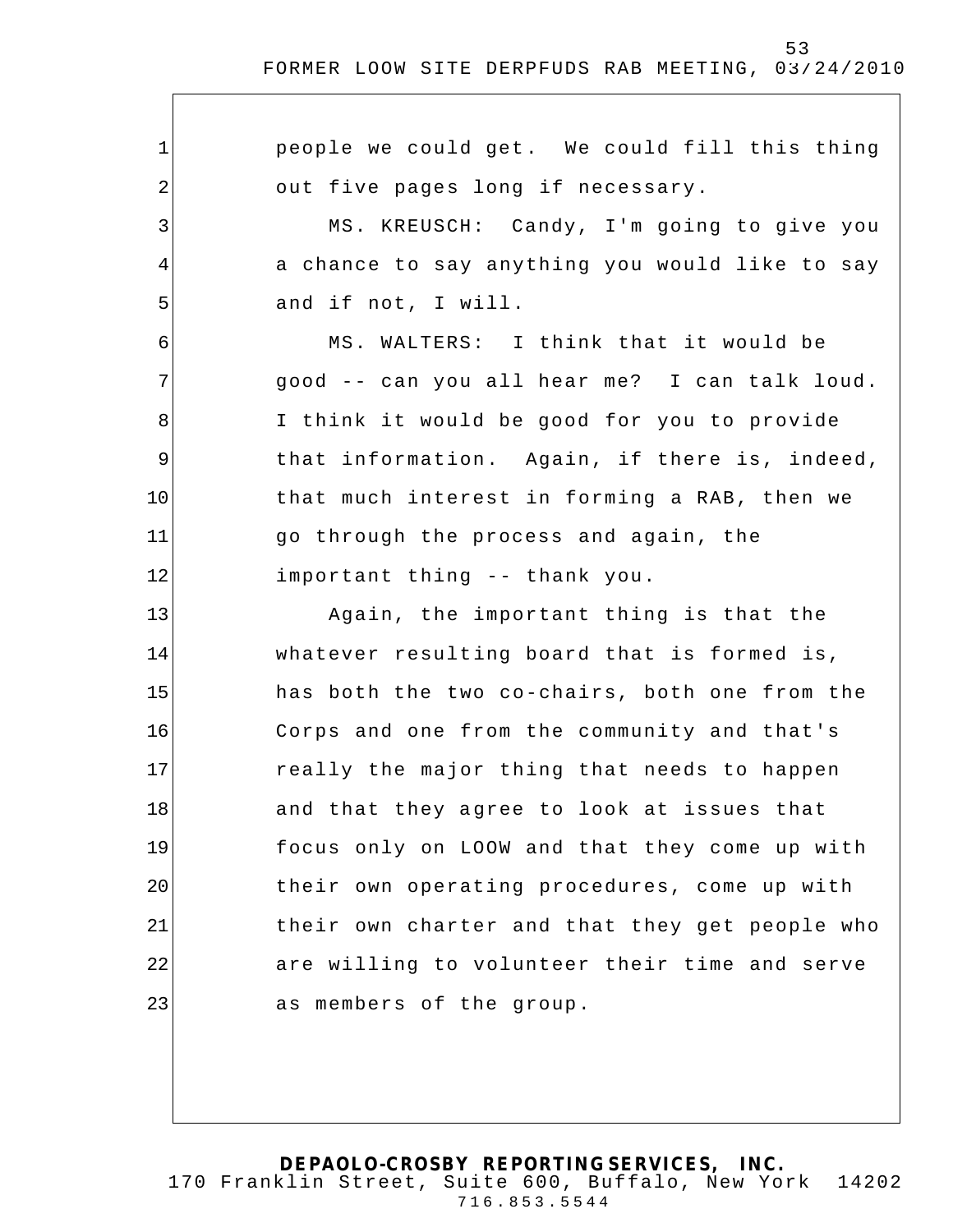| $\mathbf{1}$   | MS. KREUSCH: Thank you, Candy. I'm going     |
|----------------|----------------------------------------------|
| $\overline{2}$ | to just chime in before we go down the road  |
| 3              | any further. I need to clarify that a legal  |
| 4              | determination was made that the Corps had to |
| 5              | follow the new regulation. A legal           |
| 6              | determination was made that the current      |
| 7              | community group was not an official DoD RAB. |
| 8              | We are bound by legislation to follow the    |
| 9              | regulation. If we have -- we've already made |
| 10             | the determination that the current group is  |
| 11             | not an official DoD RAB. The only way we can |
| 12             | get an official DoD RAB is by following the  |
| 13             | procedure that's established in the          |
| 14             | regulations to get one which means --        |
| 15             | MR. CHOBOY: I just cited one out of the      |
| 16             | paper one of the conditions and this takes   |
| 17             | care of that.                                |
| 18             | MS. KREUSCH: No, that petition said that     |
| 19             | you wanted us to recognize a group that a    |
| 20             | legal determination was made that was not an |
| 21             | official RAB.                                |
| 22             | MR. CHOBOY: And this says to appoint the     |
| 23             | people that were on the RAB.                 |
|                |                                              |
|                |                                              |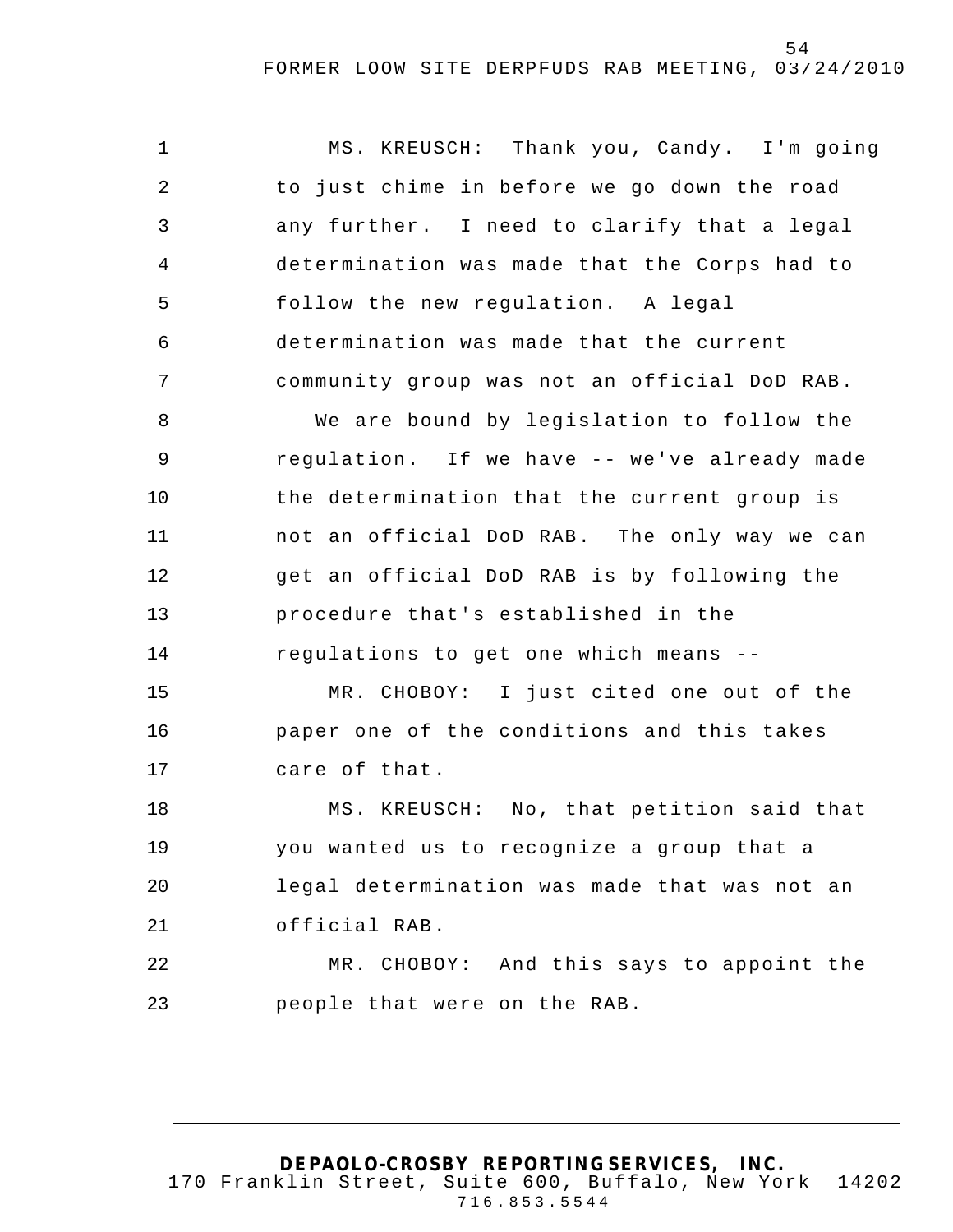55

1 2 3 4 5 6 7 8 9 10 11 12 13 14 15 16 17 18 19 20 21 22 23 MR. RIORDAN: What court made that determination? MS. KREUSCH: The Army Corps of Engineers' legal staff from the Buffalo District through to our headquarters office and to clarify further, even when we do follow the regulations, I mean we -- anyone that is on the current community group will be able to apply for membership if we have sufficient interest in forming a official Department of Defense Restoration Advisory Board. Mayor Riordan? MR. RIORDAN: I just want to speak to a number of items that have already been spoken to tonight, but Arleen, you were present at the meeting we had last year at this time, so was Colonel Snead and Bill as well and I think you would have to concur with all the representatives that Bill cited and many more that were there as well as the previous meeting that we had in January that it was not an adversarial meeting. It was a meeting of good communications and very constructive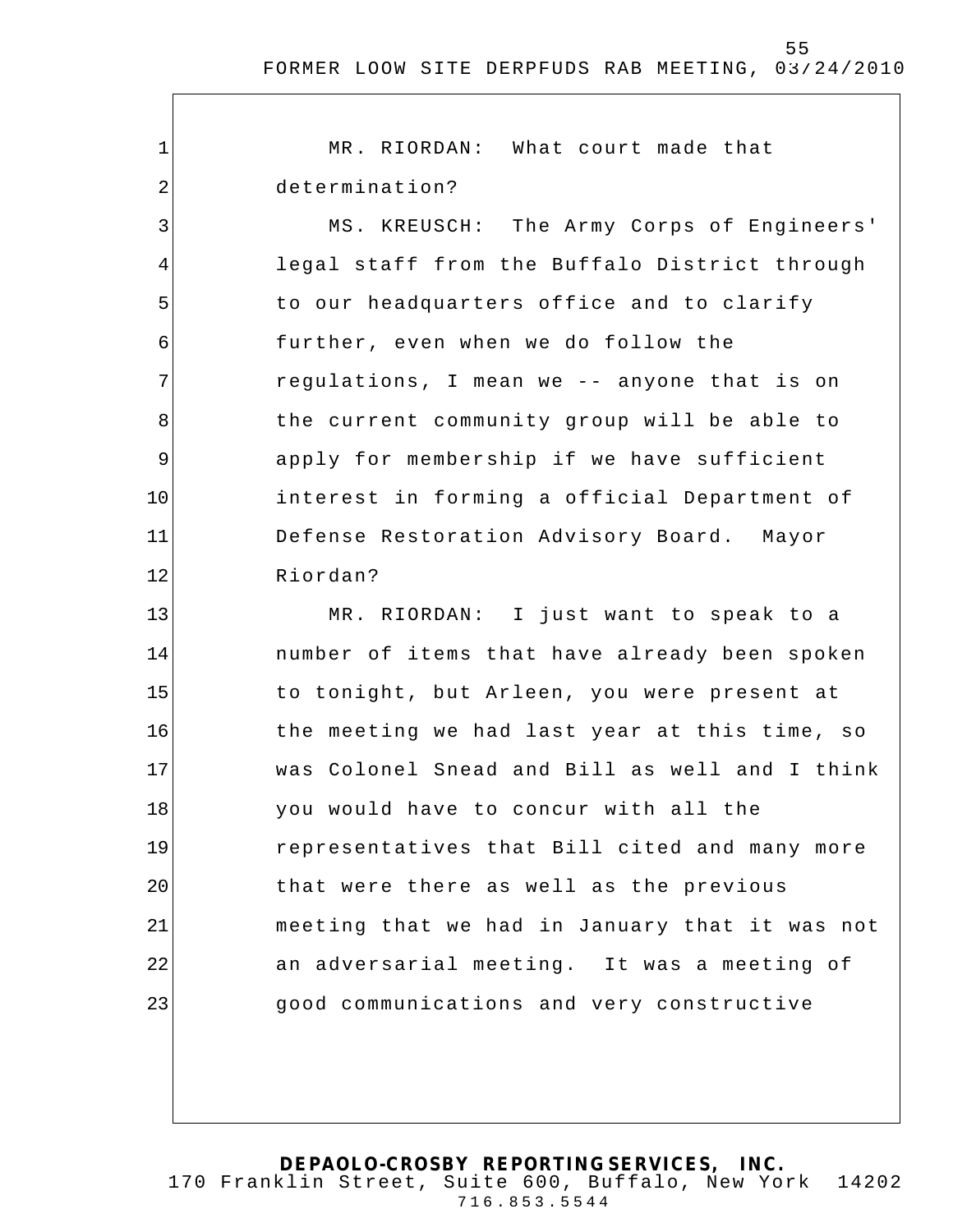critiques and exchange during that two or three-hour session.

1

2

3

4

5

6

7

8

9

10

11

12

13

What disappointed me to this point and then, in the earlier presentation was the fact that it was mentioned that it was determined that there was no community or lack of community interest in forming a RAB and that was in the face of virtually every school board attending those meetings, our Niagara County Health Department, all of our legislators, all of our assembly and senate members as well as the Congressional members and members of the public.

14 15 16 17 18 19 20 21 22 23 All the criteria that was mentioned in terms of interest locally in a community RAB and I really felt when I saw that this evening both hurt and disappointed that in the face of that meeting which I viewed as a genuine, cooperative meeting without any adversarial exchanges on the cause of at least reinstituting a RAB, a RAB, in fact, that met every criteria that has been examined here earlier, but to hear this evening that there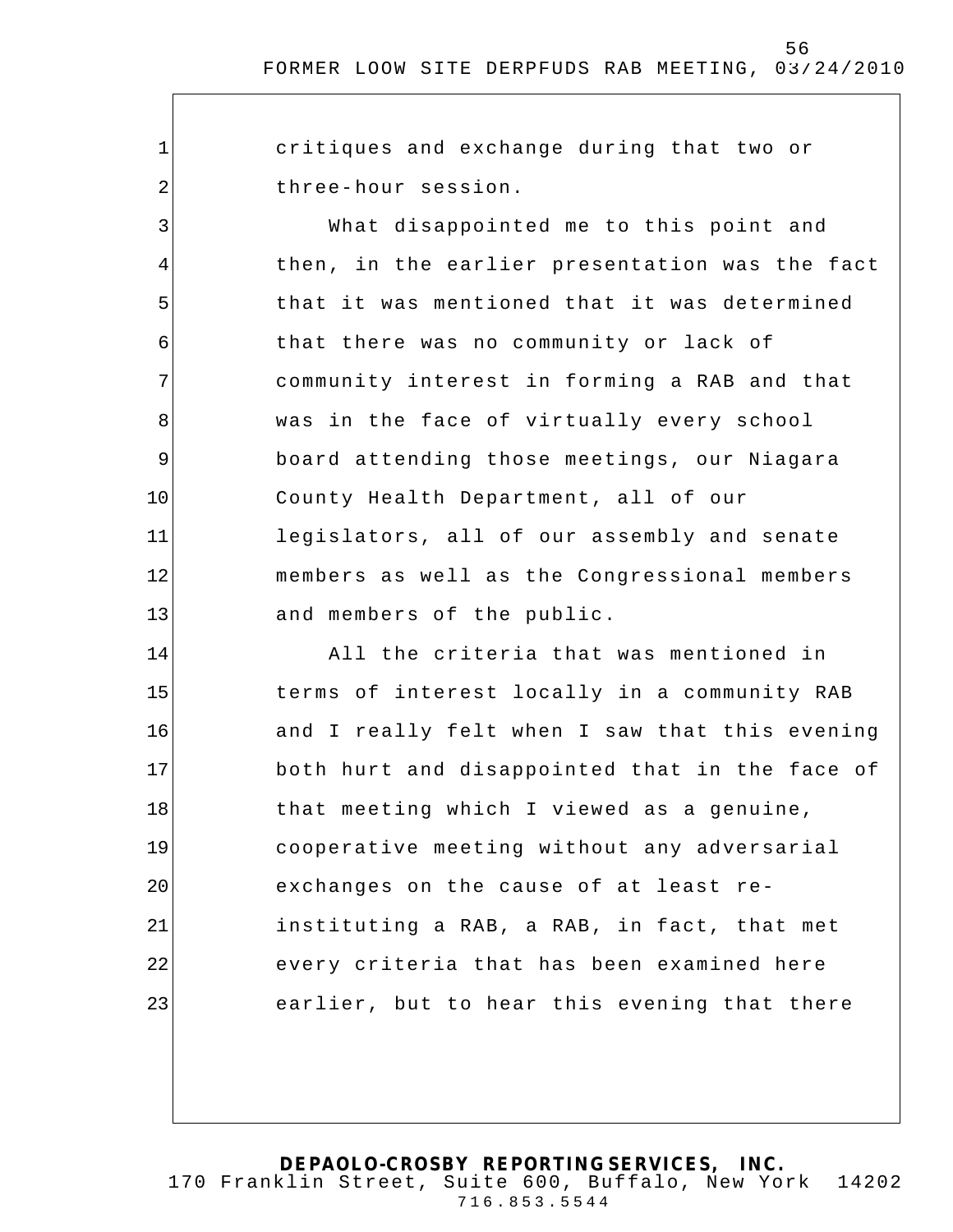| $\mathbf{1}$ | was no community interest or was viewed as a   |
|--------------|------------------------------------------------|
| 2            | lack of community interest on the level of 47  |
| 3            | legislative representatives, school boards,    |
| 4            | chambers of commerce as well as local          |
| 5            | environmental experts that attended that       |
| 6            | meeting and it was totally non-partisan.       |
| 7            | These are representatives, residents, civil    |
| 8            | groups that came out and said, we want a RAB.  |
| 9            | We want to support the current RAB.            |
| 10           | In any case, we must be represented by a       |
| 11           | RAB without question and to hear that earlier  |
| 12           | this evening that there was no local, interest |
| 13           | I thought it was a sham at best and I don't    |
| 14           | know how you want to address that.             |
| 15           | MS. KREUSCH: Okay. The meeting that you        |
| 16           | held and hosted for us?                        |
| 17           | MR. RIORDAN: Yes.                              |
| 18           | MS. KREUSCH:<br>We appreciate that very        |
| 19           | much. That meeting was held after the          |
| 20           | decision that we're talking about in this      |
| 21           | presentation. The decision that was made that  |
| 22           | we're talking about in this presentation was   |
| 23           | made the summer before. We asked for input     |
|              |                                                |
|              |                                                |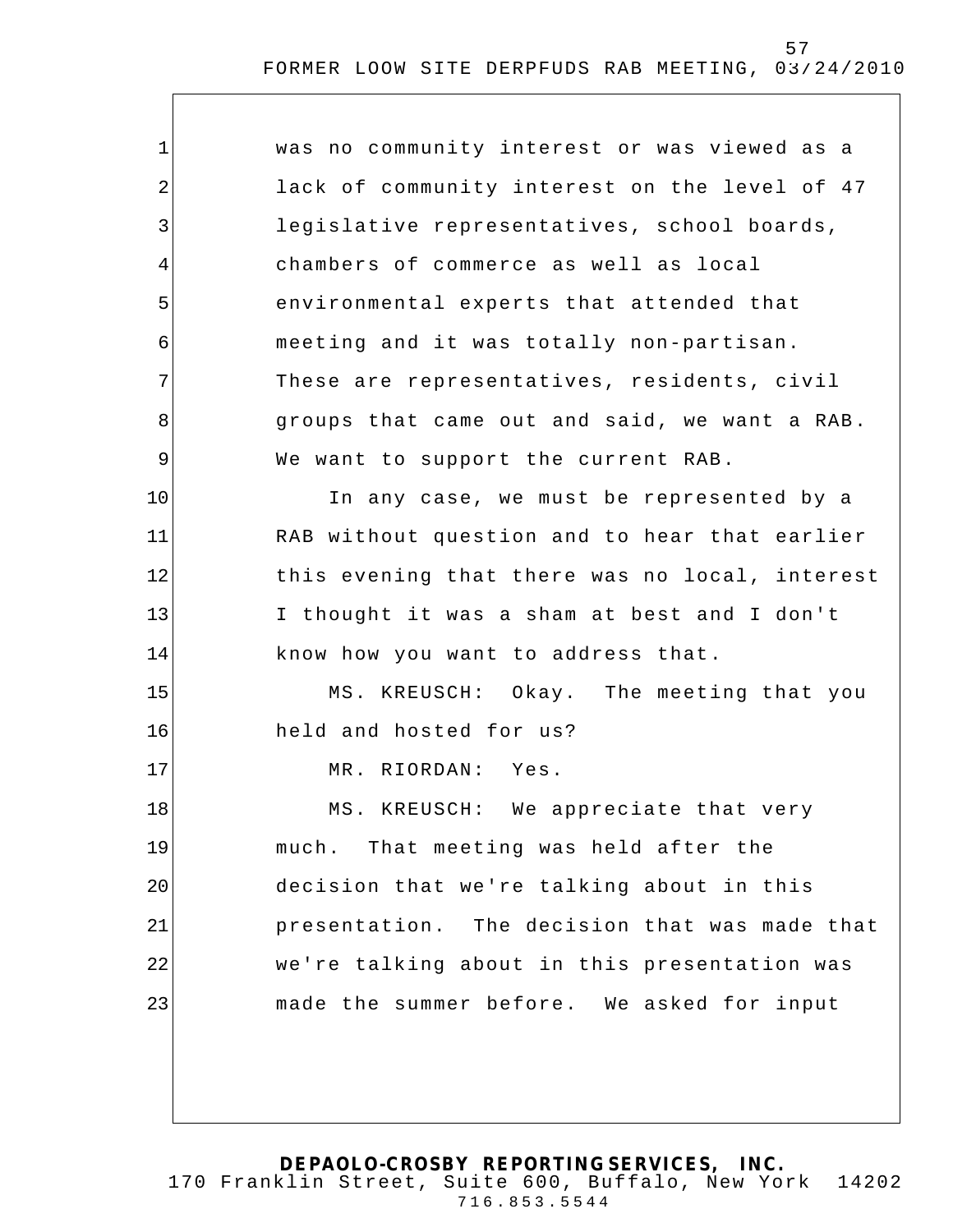| $\mathbf 1$ | from the community. We received between 21    |
|-------------|-----------------------------------------------|
| 2           | and 25 letters from the community and 18 of   |
| 3           | them indicated they wanted us to recognize a  |
| 4           | group that we legally could not recognize and |
| 5           | the rest of them did not -- there mixed       |
| 6           | between those that did want a RAB and didn't  |
| 7           | want a RAB.                                   |
| 8           | MR. RIORDAN: When did they view there was     |
| $\mathsf 9$ | no interest from local community? When was    |
| 10          | that rendered?                                |
| 11          | MS. KREUSCH: That decision was released       |
| 12          | in June or July of 2008. Bill K, correct me   |
| 13          | if I'm wrong. The letter is in --             |
| 14          | MR. RIORDAN: Was that based on a Corps        |
| 15          | assessment of community interest?             |
| 16          | MS. KREUSCH: At that time, yes. It            |
| 17          | was -- that decision was made before you      |
| 18          | hosted the meetings for us.                   |
| 19          | MR. RIORDAN: After the meetings we held       |
| 20          | which is certainly a major part of, has that  |
| 21          | mood changed? Has that view changed in terms  |
| 22          | of community interest? I mean, we can well    |
| 23          | exceed and have the 50 letters native to the  |
|             |                                               |
|             |                                               |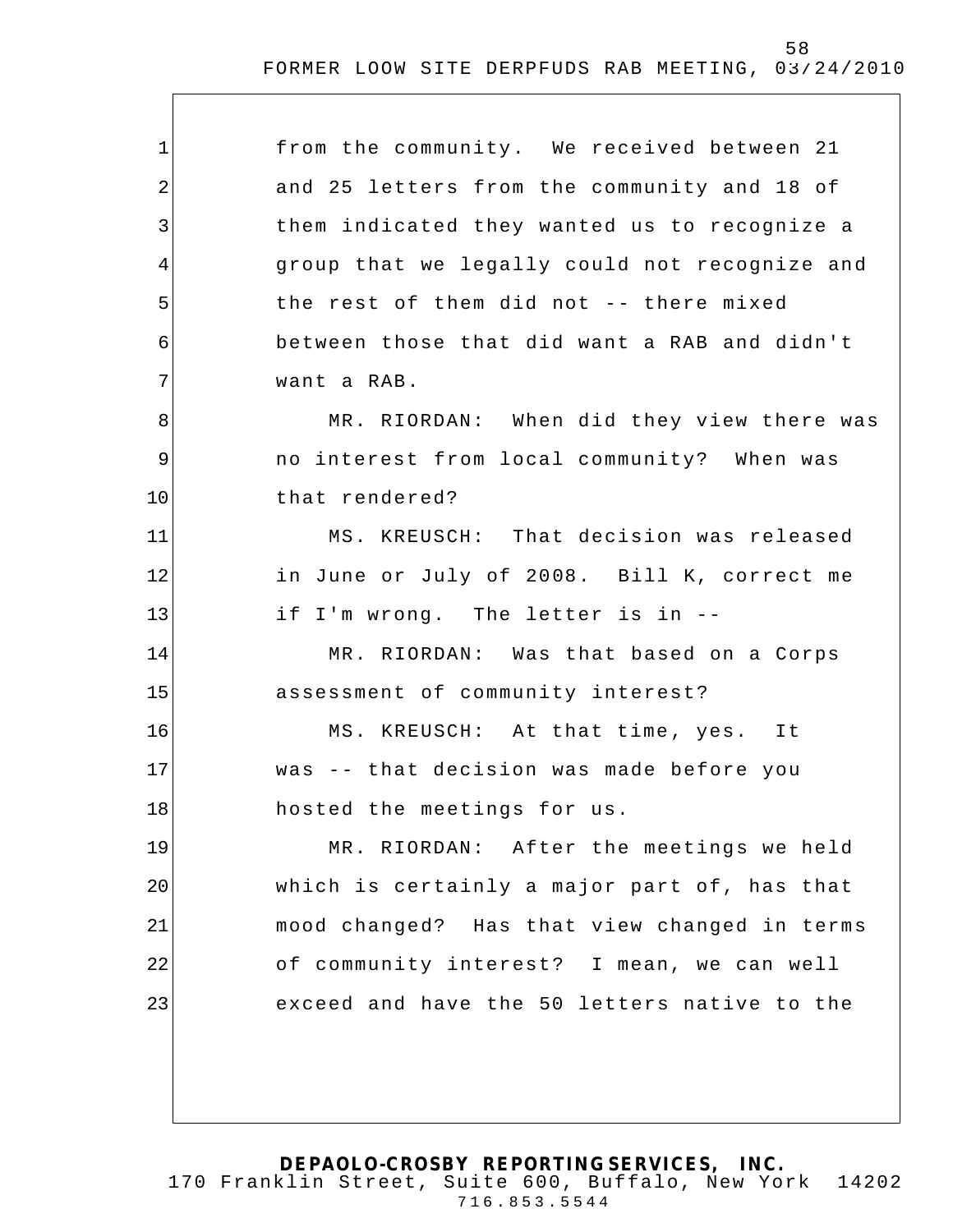| $\mathbf 1$ | community as well as another few hundred from  |
|-------------|------------------------------------------------|
| 2           | the major representatives of civic groups and  |
| 3           | so on, so I wondered if the Corps feels        |
| 4           | differently after attending those meetings and |
| 5           | participating in those meetings.               |
| 6           | MS. KREUSCH: Bill K, did you want to           |
| 7           | speak to that?                                 |
| 8           | MR. KOWALEWSKI: Mayor Riordan, it's very       |
| 9           | clear. There's no question about the level of  |
| 10          | community interest and what it comes down to   |
| 11          | us is not whether or not there's community     |
| 12          | interest, but whether the community wants us   |
| 13          | to do what we're required to do and that's for |
| 14          | a RAB per the regulations. To ask us to do     |
| 15          | something that we're told we can't do is not   |
| 16          | community interest in having a RAB and that's  |
| 17          | how we're going to have to view any input we   |
| 18          | get in this coming session is whether or not   |
| 19          | the community wants the Corps of Engineers to  |
| 20          | form a RAB for DERP-FUDS or not and if the     |
| 21          | answer is yes, then we'll follow the process   |
| 22          | here. If the answer is to go back to           |
| 23          | recognizing a group that does not conform to   |
|             |                                                |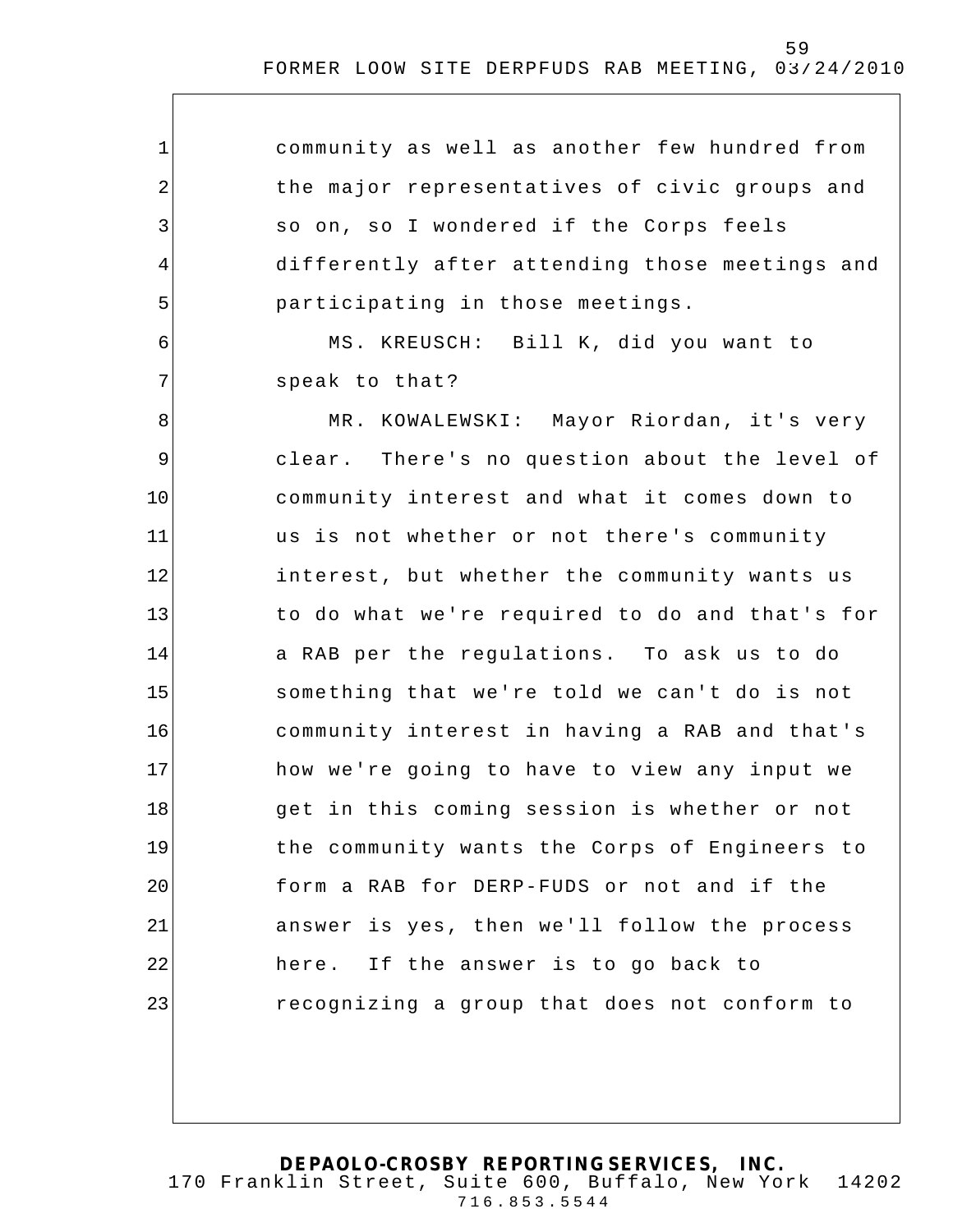the requirements and the regulations that we have, then we view that as a no and we will pursue life in our Outreach Program without a RAB. So, there's no disrespect intended or, you know, lack of acknowledgement of community interest. That's crystal clear.

MS. KREUSCH: Dr. Gardella?

1

2

3

4

5

6

7

8

9

10

11

12

13

14

DR. GARDELLA: So, just for the record, my name is Joe Gardella. I'm a professor in the Chemistry Department in the University of Buffalo and I'm here to speak tonight about the Restoration Advisory Board and address the important aspect visa vie the status of the remediation of the Niagara Falls Storage Site .

15 16 17 18 19 20 21 22 23 I serve as the elected chair of the steering committee of the Lake Ontario Ordnance Works RAB, as an appointee of the Lewiston-Porter Schools which are sited on land that was part of the original LOOW site and adjacent to NFSS and chemical waste management. I serve them as an official environmental consultant, serve the Lewiston-Porter School pro bono, governed by the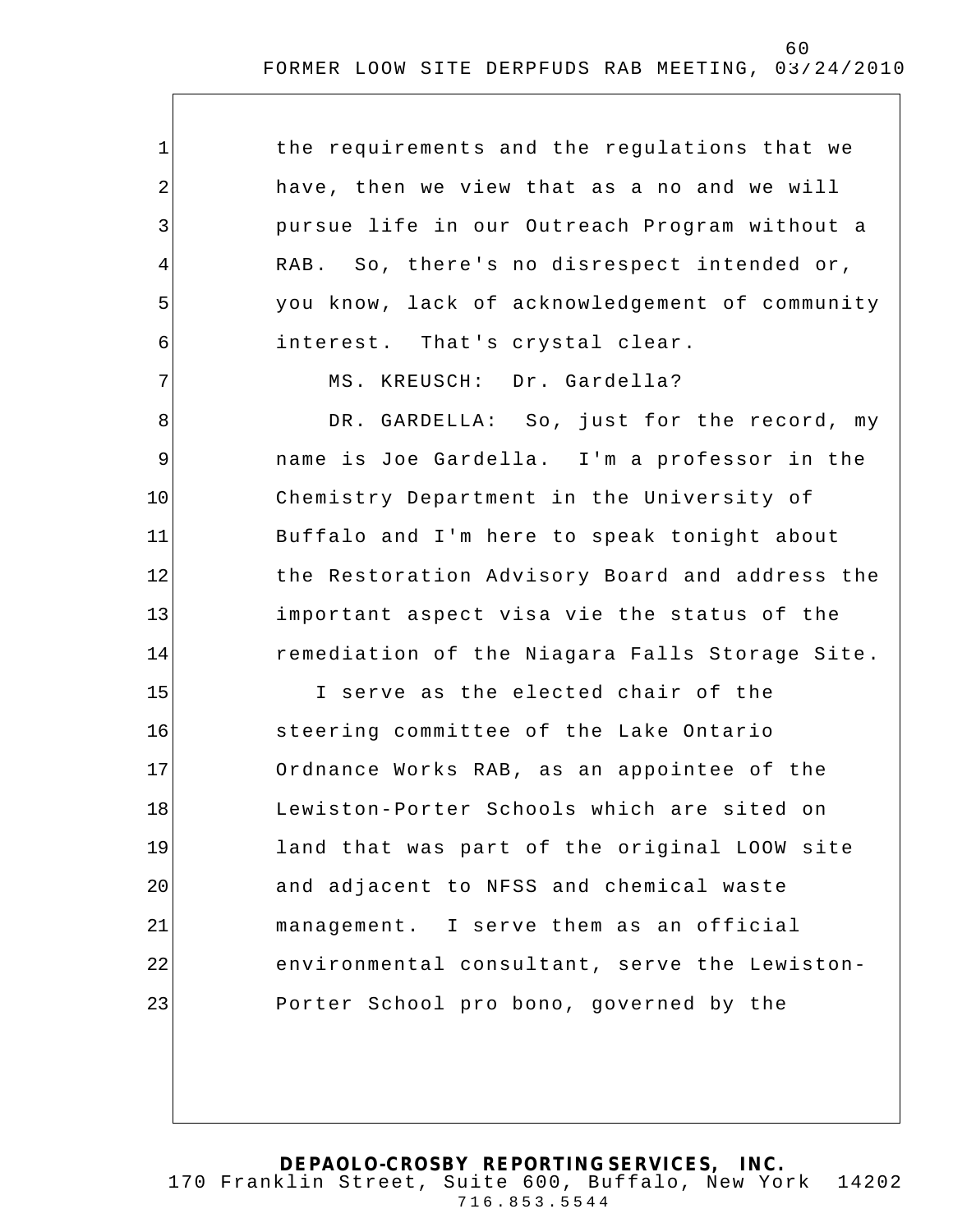| $\mathbf 1$    | memorandum of understanding approved by the    |
|----------------|------------------------------------------------|
| $\overline{2}$ | Board of Education in 2005. The real issue we  |
| 3              | should be discussing at this point is the      |
| 4              | status of NFSS. As clear and significant       |
| 5              | evidence based on uranium testing that the     |
| 6              | site is leaking and that's not on the agenda   |
| 7              | tonight. Instead, we're going to talk about    |
| 8              | the RAB and so, I would like to say a few      |
| $\mathsf 9$    | items about that.                              |
| 10             | There are many people, including my            |
| 11             | distinguished colleague to the left who were   |
| 12             | in the room when the RAB was re-organized in   |
| 13             | 2002. As he stated, no one was told that it    |
| 14             | was dissolved until the plan that was          |
| 15             | disseminated in 2009. That same opinion that   |
| 16             | came down through Representative Slaughter's   |
| 17             | office included these kinds of statements,     |
| 18             | that the RAB was dissolved in 2003, that a new |
| 19             | RAB would have membership limited to a very    |
| 20             | narrow geographic area, completely             |
| 21             | inconsistent with the RAB rules that were      |
| 22             | promulgated in 2006. The proposal to consider  |
| 23             | a new RAB by the Corps of Engineers is thus,   |
|                |                                                |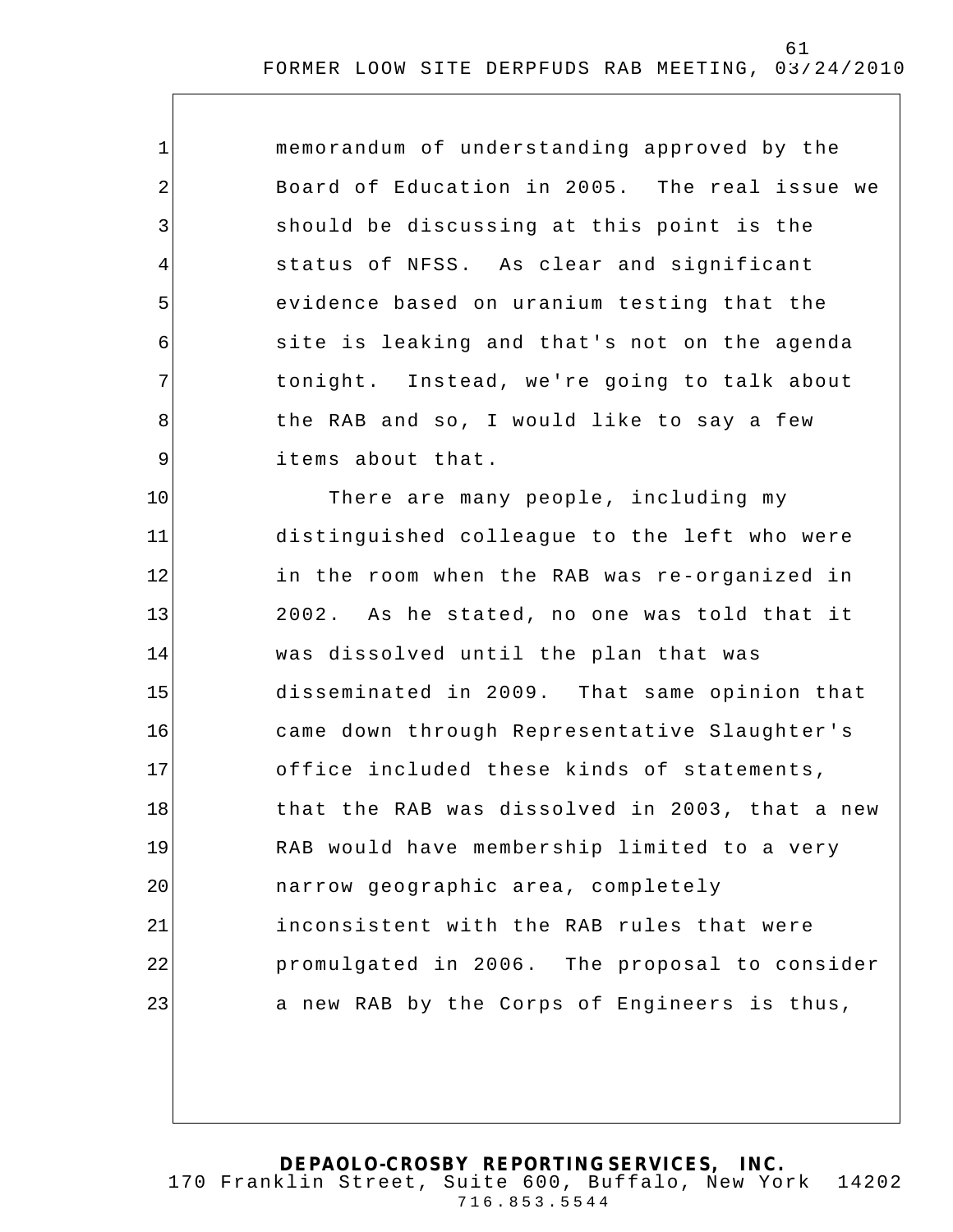| $\mathbf{1}$   | steeped in the past several years of loss of   |
|----------------|------------------------------------------------|
| $\overline{2}$ | trust. The Corps' refusal to cooperate with    |
| 3              | the LOOW RAB has caused a great loss of trust  |
| 4              | in the work products and the Corps' efforts on |
| 5              | the LOOW site.                                 |
| 6              | The position that the Corps has taken and      |
| 7              | I realize that -- what Bill K's statement is   |
| 8              | that there is an official statement from       |
| $\mathsf 9$    | Washington, but that position that the         |
| 10             | reorganization of the RAB was actually a       |
| 11             | dissolution in 2003 is disingenuous and all    |
| 12             | but a flat-out lie and that contributes to the |
| 13             | lack of trust.                                 |
| 14             | Now, I recognize many who advise that the      |
| 15             | community should go forward in this process    |
| 16             | not rehash the last several years of history,  |
| 17             | but I want to advise the Army Corps here and   |
| 18             | now that that history exists and it has caused |
| 19             | a lack of trust. LOOW RAB members, myself      |
| 20             | included, have met regularly with Corps'       |
| 21             | leadership during that period attempting to    |
| 22             | find means for compromise on concerns about    |
| 23             | roles and responsibility of the RABS and the   |
|                |                                                |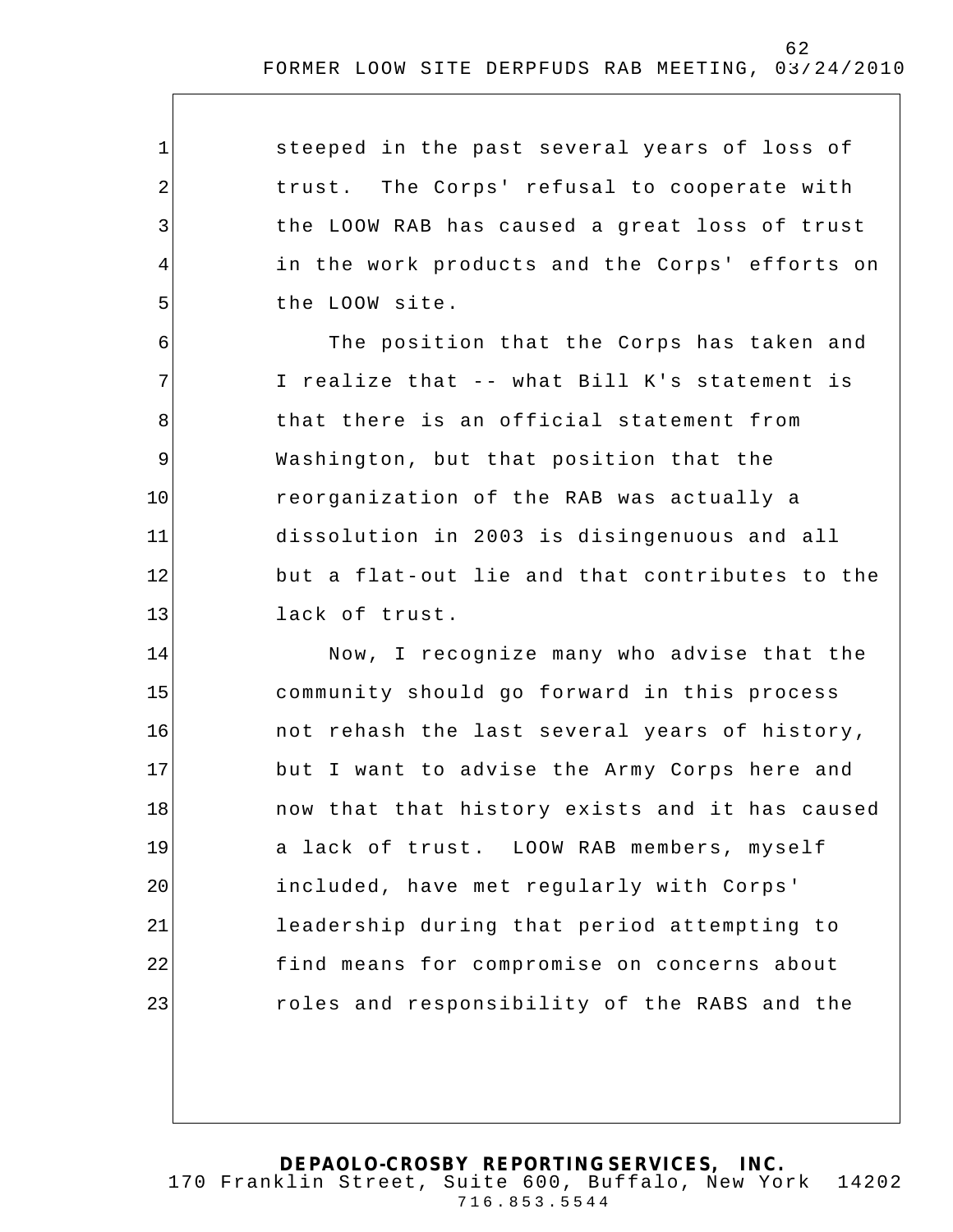stakeholders they represent.

1

2

3

4

5

6

7

8

9

10

11

12

13

14

15

We've studied the RAB rule and the RAB handbook and consulted with legal experts and RAB experts nationwide and we differ greatly with the positions presented by the Corps and believe they're in violation of their own rules. Despite that, we're advised to move forward.

Now, I see m any benefits to a functional RAB and they're presently absent in the Corps' public involvement plan. The plain fact that the Corps can establish an agenda and refuse community requests to modify the agenda is a good example and a functioning RAB would have a collaborative process to make and agenda.

16 17 18 19 20 21 22 23 It's one of the sort of basic issues of participation in decision making and getting the community involved. I'd like to quote the -- and the other thing that would be added by a functioning RAB is access to project plans and results. Right now, the community doesn't get access to plans. Plans are often promulgated and completed before the community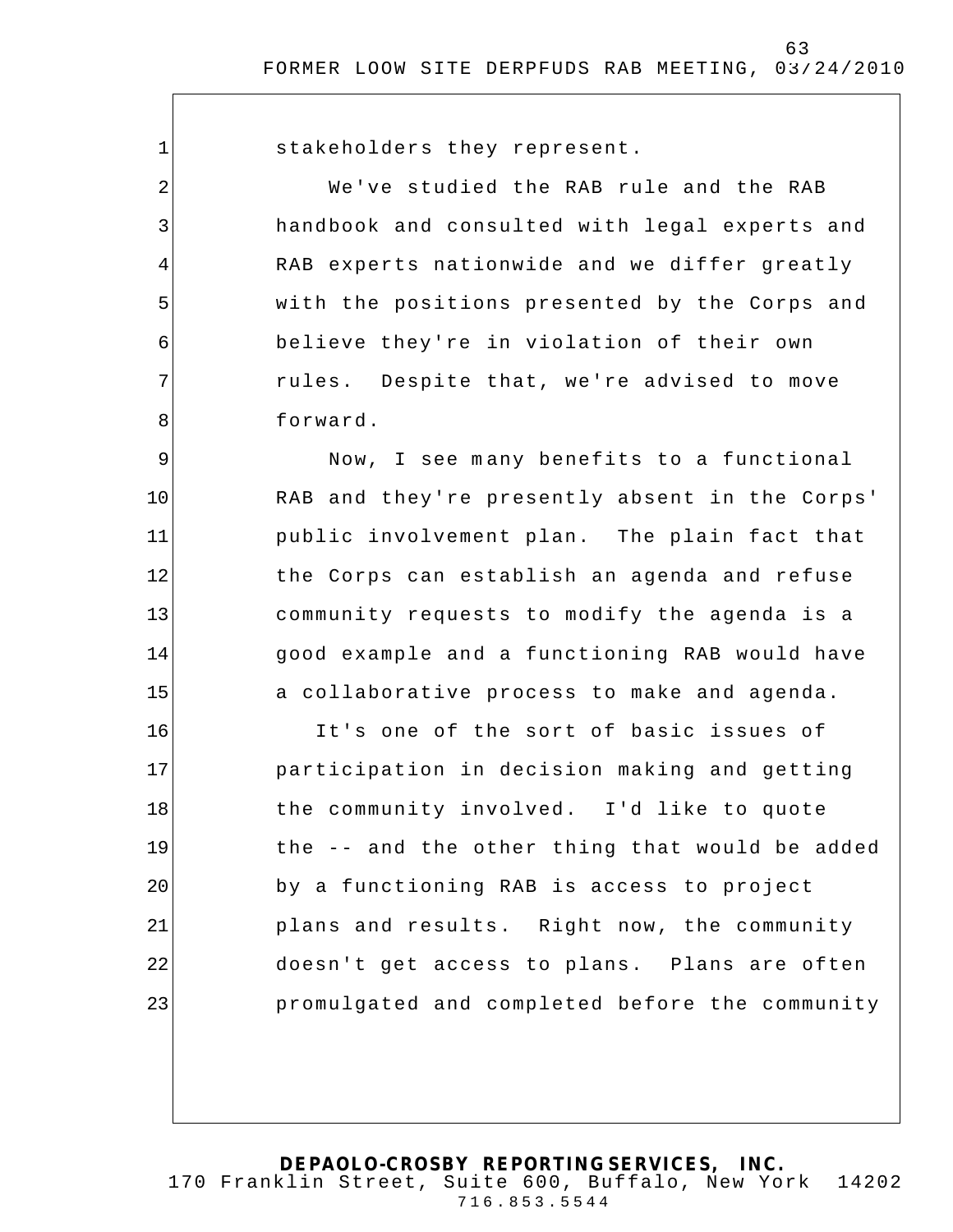| can actually see the plan and as a            |
|-----------------------------------------------|
| representative of the school district, it     |
| makes my job very difficult to advise the     |
| district as to what the impact of testing and |
| the results of testing are when I can't see   |
| the plan until the plan is completed.         |

1

2

3

4

5

6

7 8 9 10 11 12 13 14 15 The RAB rule calls for the use of facilitator in two cases: When communication has broken down for an existing RAB and where needed for public meetings. Now, it's always been the position of the LOOW RAB that communication broke down for an existing RAB and a facilitator should have been appointed to deal with the issues, an independent facilitator, as Bill Choboy had mentioned.

16 17 18 19 20 21 22 23 Given the loss of trust in the community over the conflicts for the LOOW RAB status as demonstrated by these letters from al the elected bodies in the region, a RAB should be formed with a strong and independent facilitator to help build trust for the future. With immediate and important decisions about the future of the NFSS and its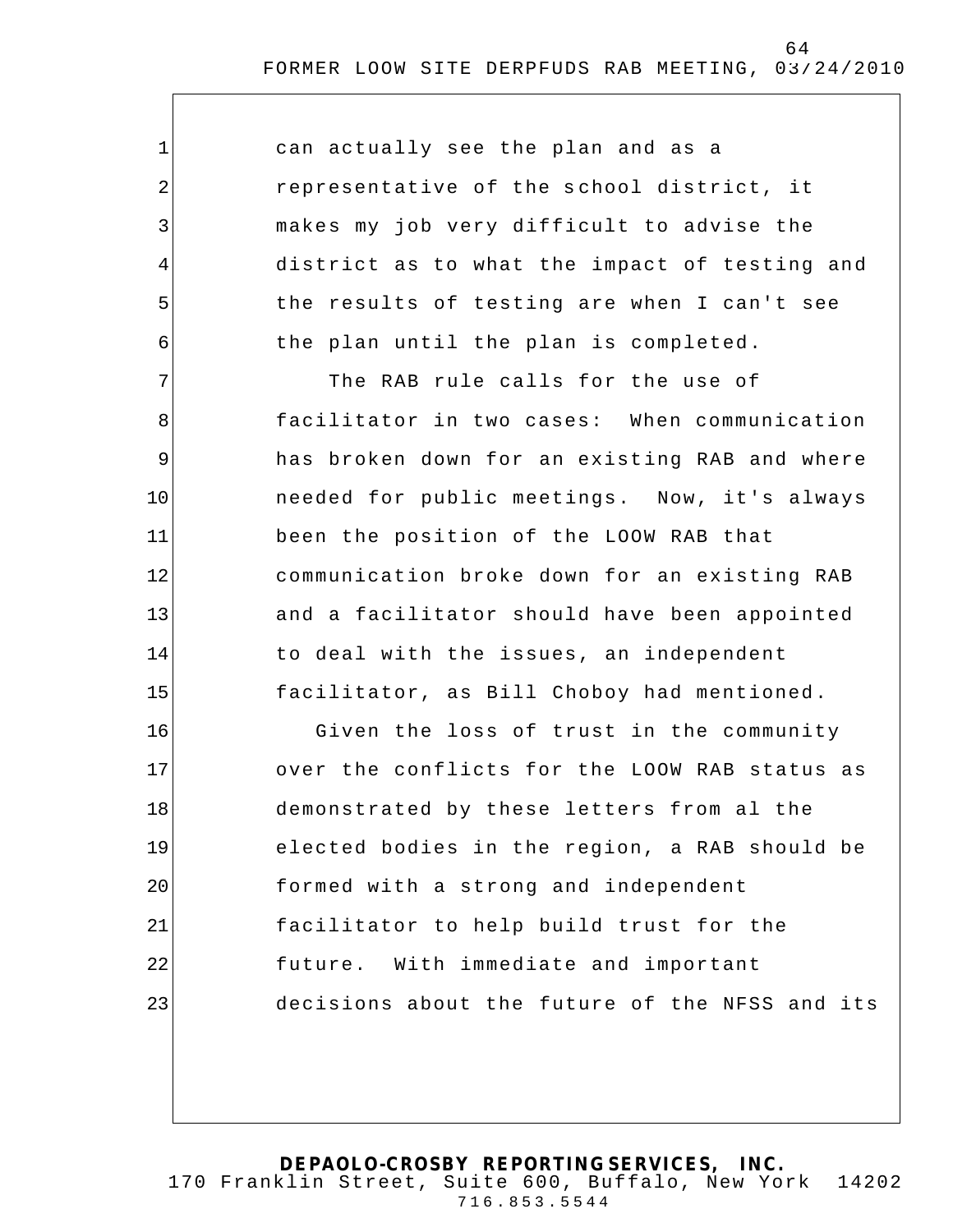impact on the LOOW site. It's important to have a trusting relationship with the Corps' staff and their consultants. A functioning RAB with the ability to provide independent and careful peer review of Corps' work products must be an important goal. I urge Commander Snead to listen and implement the results of the public for the operation of the RAB.

1

2

3

4

5

6

7

8

9

10 11 12 13 14 15 16 All of us can live within the RAB rules, so the statement that the existing LOOW RAB violated the RAB rules and therefore should be ignored is just not correct. Working together will build trust and build trust in the work products that are really important for the future of this site.

17 18 19 20 21 22 23 MS. KREUSCH: Thank you, Dr. Gardella. Do you have that statement and you can e-mail it to us so that we can get it correct in the record, that would be appreciated. Before we go on, I need someone from my technical team to address the integrity of the interim waste contaminant structure. Every evidence that we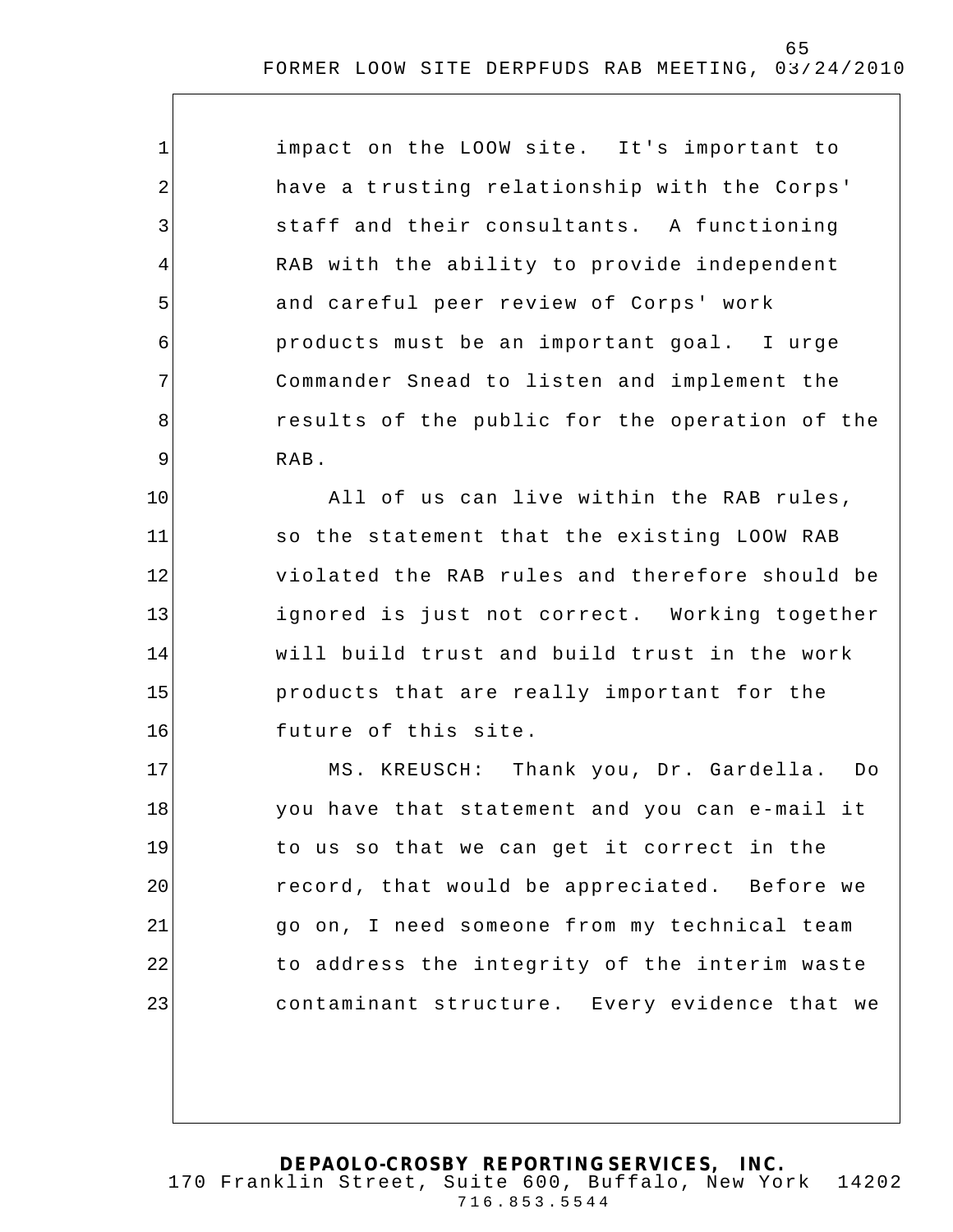| $\mathbf{1}$   | have from all of our environmental monitoring  |
|----------------|------------------------------------------------|
| $\overline{2}$ | said that that structure is safe and I would   |
| 3              | just like someone from my technical team to    |
| 4              | reiterate that for me.                         |
| 5              | MR. FREDERICK: This is Bill Frederick.         |
| 6              | We have a series -- we do quarterly as well as |
| 7              | annual as well as semi-annual monitoring for a |
| 8              | lot of the transport pathways out of the site, |
| 9              | primarily surface water, ground water,         |
| 10             | sediments. We look at -- thank you.            |
| 11             | We look at ways to find ways to see if         |
| 12             | radio nuclides are moving off the site, things |
| 13             | that would be fingerprinted from the waste     |
| 14             | containment structure and/or soil              |
| 15             | contamination that exists on the site,         |
| 16             | residual soil contamination. We've gone        |
| 17             | through a fair amount of analysis looking at   |
| 18             | data trends over, you know temporal periods    |
| 19             | from going way back into the 90's, even        |
| 20             | looking at some of the early DOE data just to  |
| 21             | verify what they were seeing continuing        |
| 22             | throughout our more recent history as well as  |
| 23             | to see if we can predict on what could happen  |
|                |                                                |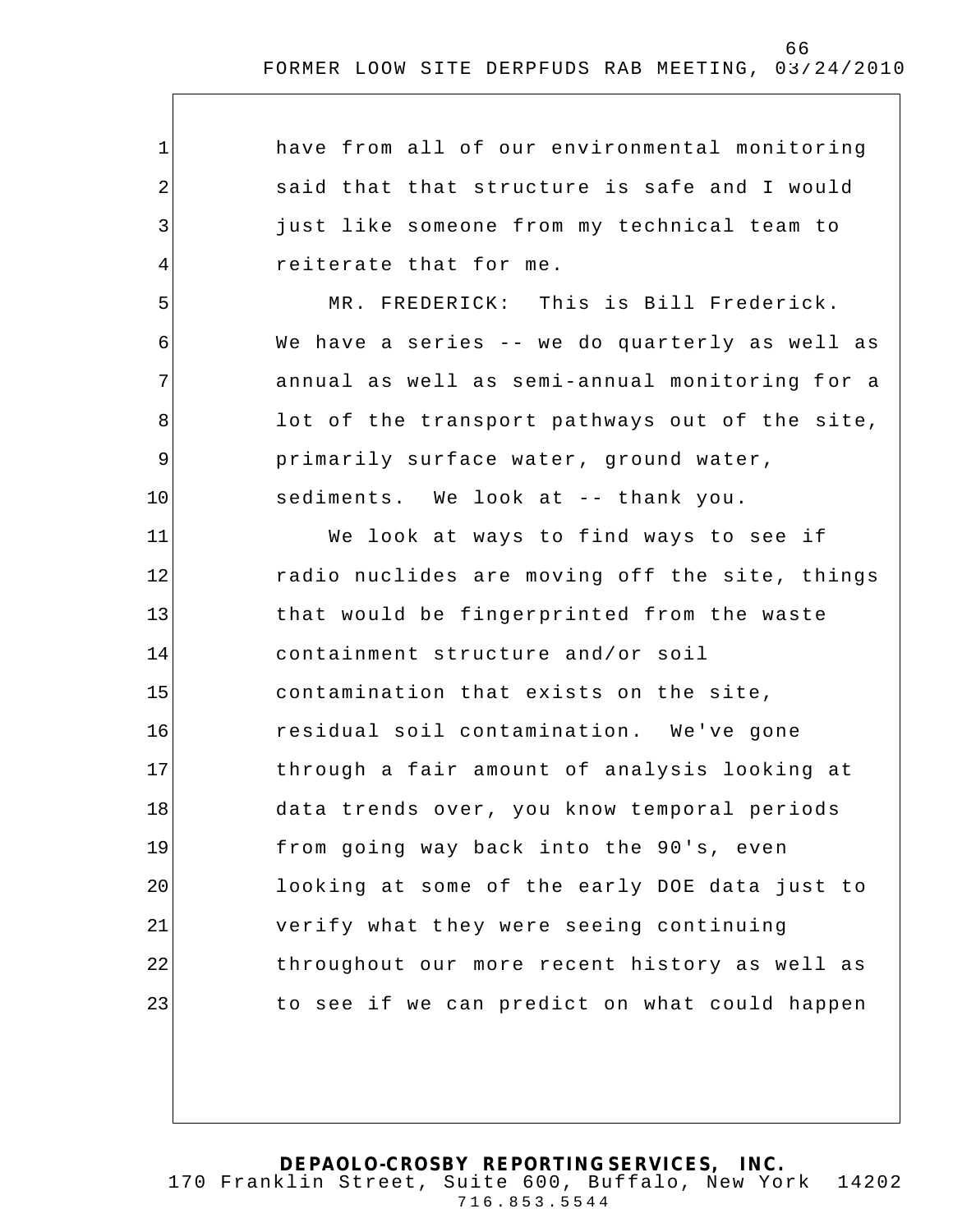| $\mathbf{1}$   | in the future. We incorporated some of that    |
|----------------|------------------------------------------------|
| $\overline{2}$ | environmental data, mainly ground water and    |
| $\mathfrak{Z}$ | surface water information, since they are some |
| 4              | of most mobile pathways that would normally    |
| 5              | leave a site in general and incorporated a lot |
| 6              | of those data -- those monitoring data into    |
| 7              | modeling packages to see if we can make        |
| 8              | predictive analyses and when we may want to    |
| $\mathsf 9$    | take actin or our windows of when we would     |
| 10             | like to take action.                           |
| 11             | At this time, we don't see any -- we have      |
| 12             | wells in about three to four rings around the  |
| 13             | waste containment structure. We've             |
| 14             | installed -- we, the Corps, I'm not going to   |
| 15             | say it off the top of my head because I'm not  |
| 16             | sure because we just went through a whole      |
| 17             | 'nother round where we installed a whole bunch |
| 18             | of more wells on the site, is that we're       |
| 19             | seeing impacts to the ground water, but if you |
| 20             | look at the operational nature of the site     |
| 21             | throughout the 40's all the way through to the |
| 22             | 80's, you can tie a lot of those impacts       |
| 23             | outside the waste containment structure to     |
|                |                                                |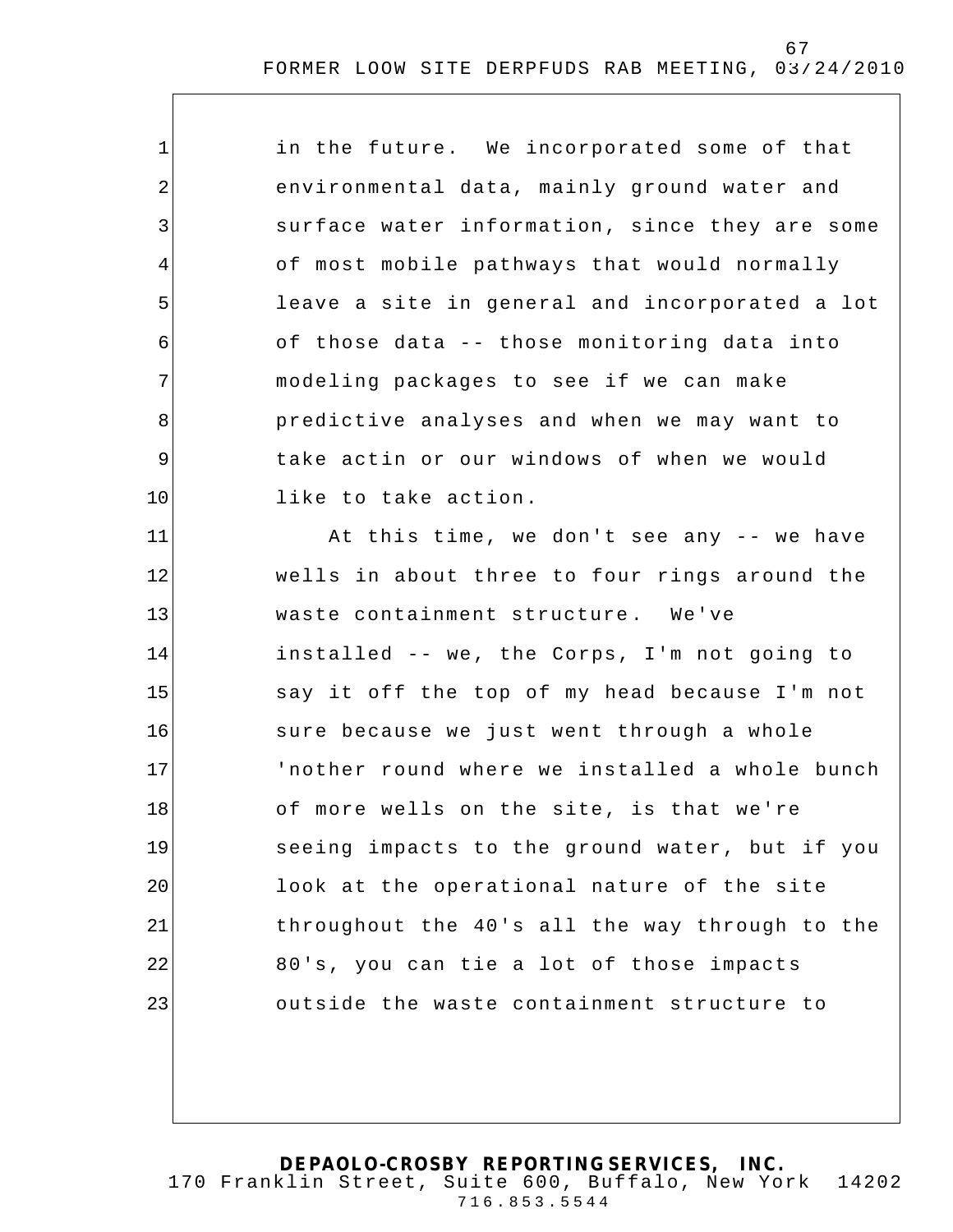things that occurred on the ground in history. We have aerial photographs throughout the historical period that allow us to make inferences.

1

2

3

4

5

6

7

8

9

10

11

12

22

23

We can see areas where they stored material on the inside and the outside and the wells that we have in the first ring around the waste containment structure do show impacts, but they don't show increasing impacts that would be indicative of an outward leakage and increasing contamination on an outward basis.

13 14 15 16 17 18 19 20 21 It's, basically, legacy plumes that were in place from a lot of DOE in the AEC period that when they put in the waste containment structure, think of it as a cookie cut. They put a cookie cutter into the subsurface where there was already plumes around the material that was stored above surface in the area and around this facility. I mean, it was a storage site.

> They -- everywhere where they stuck a pile of something for two or three years left an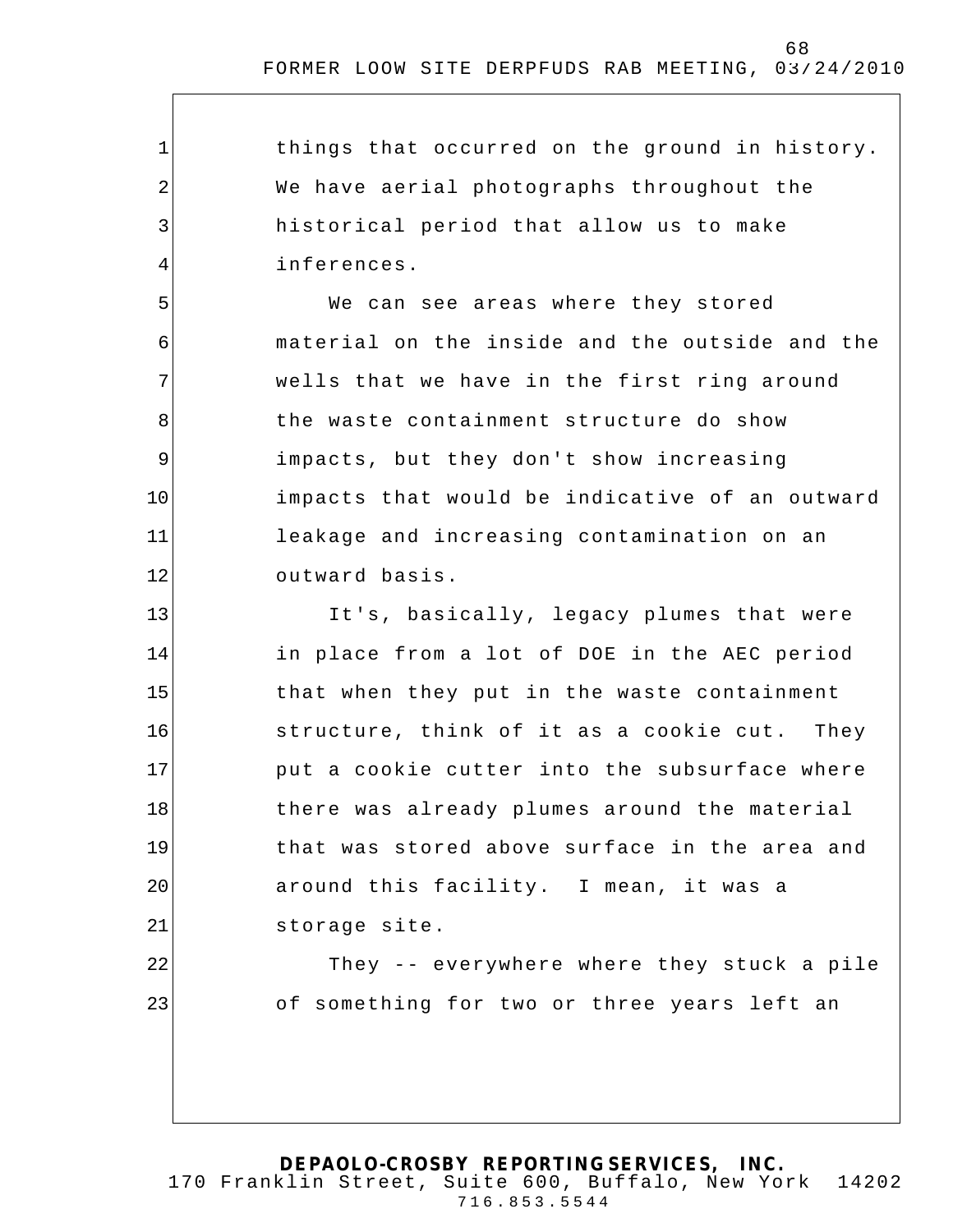| $\mathbf{1}$   | impact on the soil in ground. That leeched     |
|----------------|------------------------------------------------|
| $\overline{2}$ | into the ground water. We went back to         |
| $\overline{3}$ | historical records and aerial photographs to   |
| 4              | try to verify why we see the impacts we see.   |
| 5              | We're not trying to hide anything. It's        |
| 6              | environmental forensics. We're trying to       |
| 7              | figure out, gee, did they store something here |
| 8              | for a month and a half that impacted ground    |
| 9              | water and then, they took -- and then, it was  |
| 10             | moved and taken away and it's just the nature  |
| 11             | of the beast at that site. It's difficult.     |
| 12             | DR. GARDELLA: We've looked -- excuse me.       |
| 13             | We've looked at the data and we don't          |
| 14             | obviously have the access to your latest data  |
| 15             | because it hasn't been released to us.         |
| 16             | MR. FREDERICK: That would be June.             |
| 17             | MR. GARDELLA: We've done our analyses.         |
| 18             | We have qualified experts to do the analysis   |
| 19             | and we think that you can't rule out the       |
| 20             | possibility that there's leaks and that        |
| 21             | testing needs to be done to confirm that.      |
| 22             | You've used models, we have alternative        |
| 23             | models. So, the point is, with a functioning   |
|                |                                                |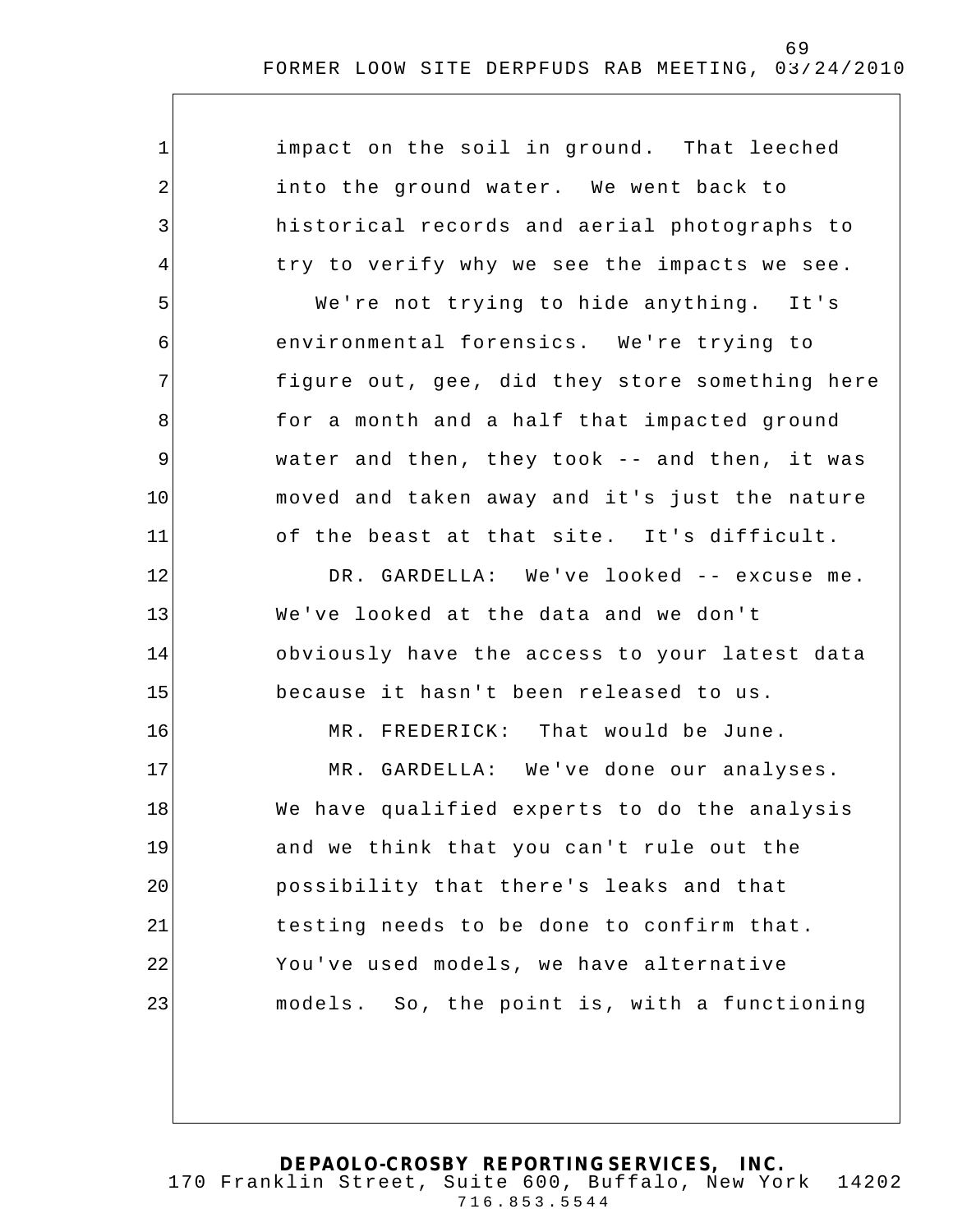| $\mathbf 1$ | RAB, with the technical capability, we could   |
|-------------|------------------------------------------------|
| 2           | get these questions resolved in a way where we |
| 3           | don't have to have a debate here at a meeting  |
| 4           | that as nothing to do with the NFSS            |
| 5           | MS. KREUSCH: Bill K?                           |
| 6           | MR. KOWALEWSKI: Clearly, you've come to        |
| 7           | different conclusions on the data than we      |
| 8           | have, but we've taken those concerns about     |
| 9           | potential leakage very seriously. We've        |
| 10          | adjusted our monitoring program. We've         |
| 11          | initiated an addendum to the investigation     |
| 12          | we've done to address just that point and a    |
| 13          | DoD RAB for DERP-FUDS is not going to get you  |
| 14          | any different information or analysis or       |
| 15          | results that we can achieve at any of our      |
| 16          | Outreach meetings today. I don't agree that    |
| 17          | not having a RAB is going to affect at all     |
| 18          | what the community gets out of the Corps.      |
| 19          | MR. KREUSCH: Mr. Agnello first.                |
| 20          | MR. AGNELLO: Thank you. Vincent Agnello.       |
| 21          | I'm a resident of the Town of Porter. It's     |
| 22          | been one year since the March 2009 meeting and |
| 23          | I chaired that meeting or coordinated that     |
|             |                                                |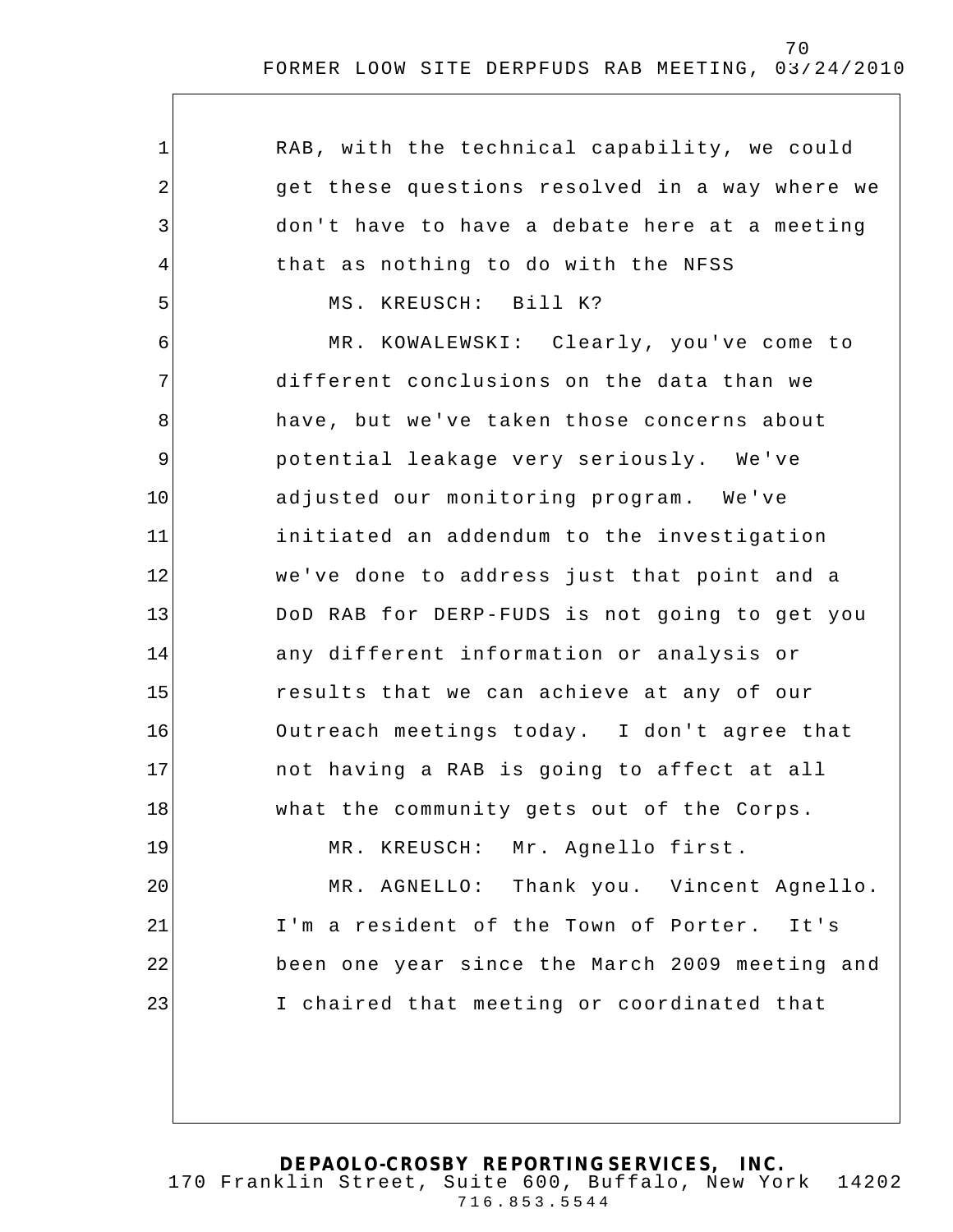1 2 3 4 5 6 7 8 9 10 11 12 13 14 15 16 17 meeting, demonstrating that there is a demand for a RAB and we're still talking about the process. I'm down to a point where I just want to call it what it really is at this point and excuse my language for being harsh here, but we've had 68 years of occupation of our community by the military, 68 years of contamination, illness, disease and death in our community, but you're still playing the games. Let's end the games now. The RAB, currently not recognized by you, was created under your rules, under your game plan. At the stroke of a pen, it no longer exists. A year ago, you received a resolution duly adopted by the Niagara County Legislature demanding that you restore the RAB and the

County represents 2,000 -- I'm sorry, 214,468 people living in Niagara County.

18

19

20 21 22 23 Now, you have the nerve to ask us for proof of community support. We should all - should we all get on our knees and beg you like dogs? Do we really need to worship you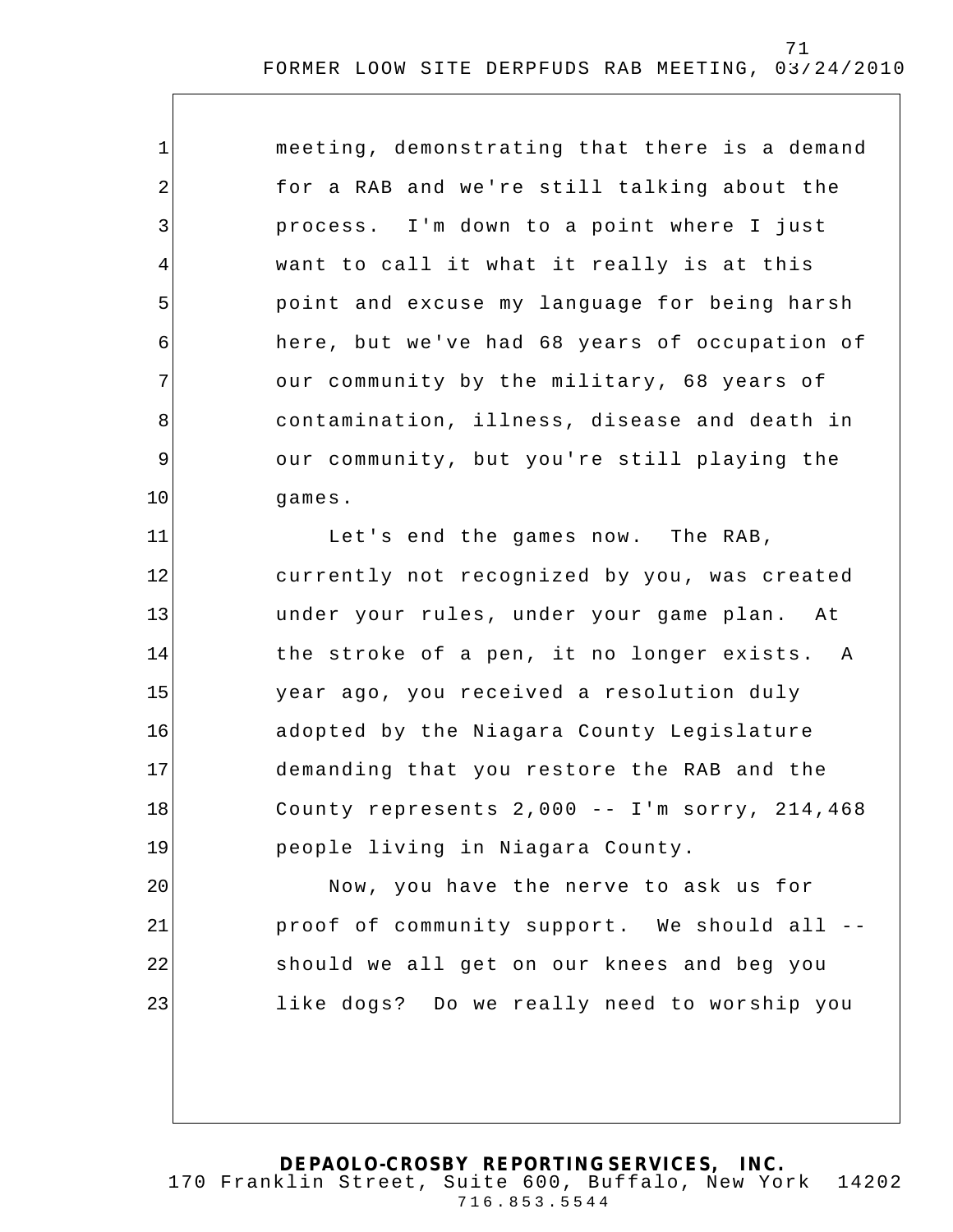and everything you decide? Do we not live in a democracy or are we considered still under your occupation and control? Do you have the legal authority to disregard the will of our local government? They have been uniform in demanding full restoration of our citizen RAB and full participation in the decision-making process.

1

2

3

4

5

6

7

8

9 10 11 12 13 14 15 16 17 Your regulations violate the letter of the definition of environmental justice and it's a slap in the face to every citizen in this country. The definition of environmental justice for everyone here, environmental justice is the fair treatment and meaningful involvement of all people regardless of race, ethnicity, income or education level in environmental decision making.

18 19 20 21 22 23 Environmental justice programs promote the protection of the human health and the environment, empowerment via public participation and the dissemination of relevant information to inform and educate affected communities. The real question is,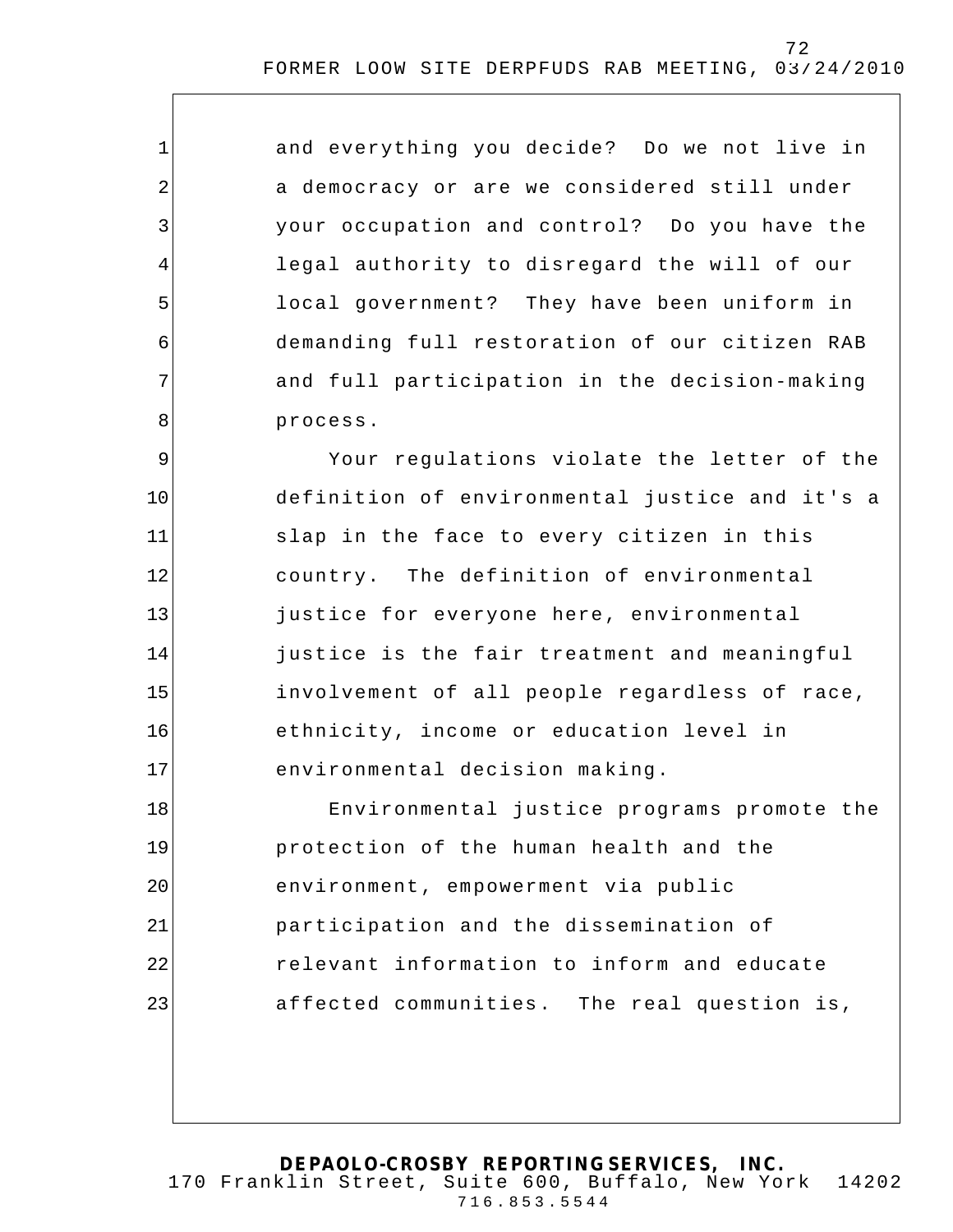| $\mathbf 1$    | what is your hidden agenda? I can conjecture, |
|----------------|-----------------------------------------------|
| $\overline{2}$ | is it a partnership with CWM for clean up of  |
| 3              | their site without regard for the protection  |
| $\overline{4}$ | of our school children and the need to clean  |
| 5              | up the rest of the LOOW site. Stop your       |
| 6              | occupation and join us at the table for       |
| 7              | resolution of the contamination that the      |
| 8              | military brought us here 68 years ago.        |
| $\mathsf 9$    | MS. KREUSCH: Thank you, Mr. Agnello and       |
| 10             | if you do have that in writing and you would  |
| 11             | like to submit it to the court recorder       |
| 12             | tonight, you can do so. Was there anyone from |
| 13             | my team that wanted to say anything? Okay.    |
| 14             | MR. CHOBOY: I'd just like to briefly add      |
| 15             | something. At the meeting we had March of     |
| 16             | last year, Bill K spoke quite a bit and he    |
| 17             | explained that the various sites across the   |
| 18             | country are different than this one and are   |
| 19             | handling it in a different manner and this    |
| 20             | site is unique.                               |
| 21             | As far as a comprehensive solution, they      |
| 22             | are trying to be adaptable and flexible.      |
| 23             | Later on, Francine Del Monte, along with      |
|                |                                               |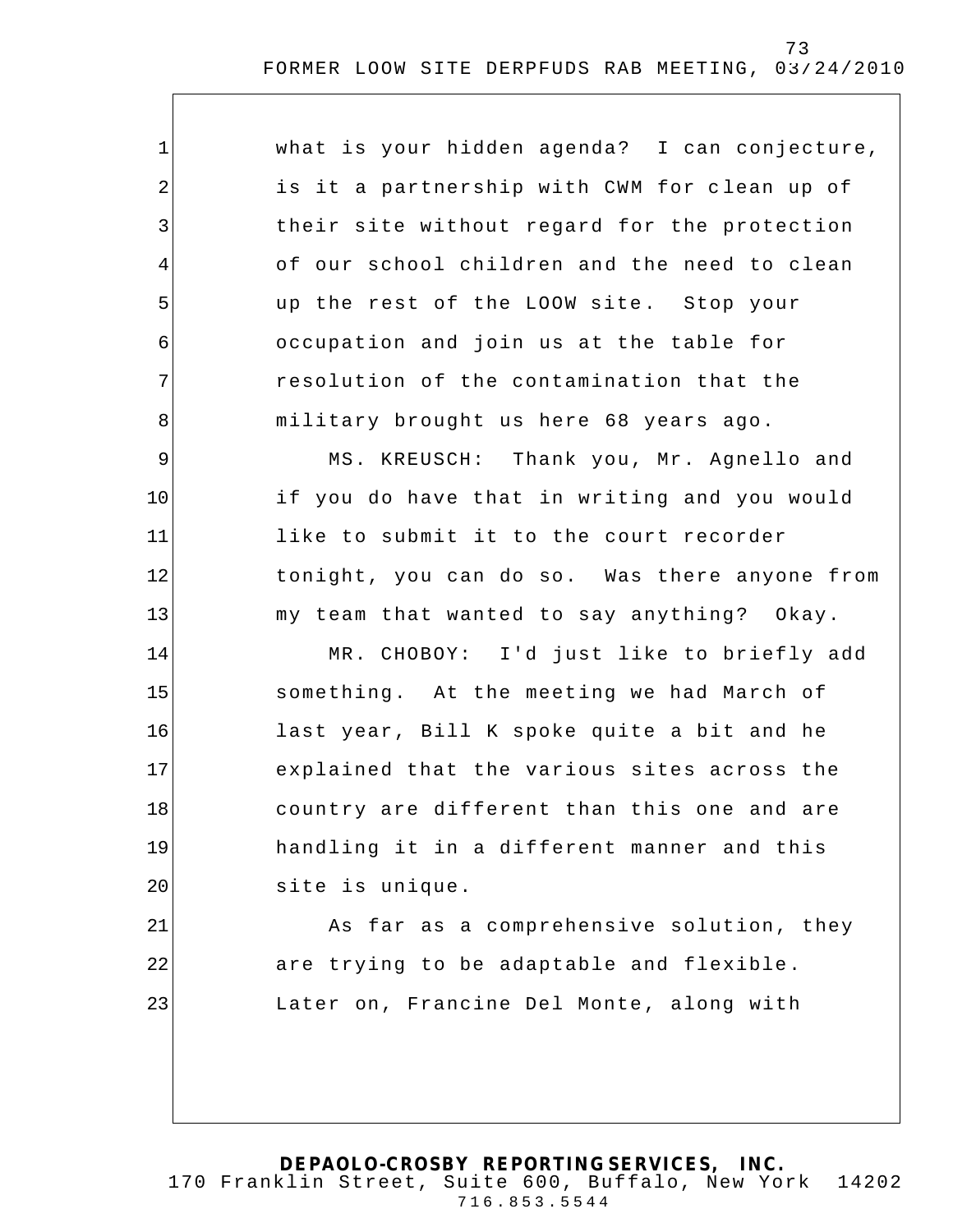others, had some questions and that's our Assemblywoman, commented on the unique nature of this site as Bill used the term. Is this the only site that has both the FUDS and FUSRAP regulations? The Corps responded by saying that there may be one other site in New Jersey, but it is not on the same scale as this one.

1

2

3

4

5

6

7

8

21

22

23

9 10 11 12 13 14 15 16 17 18 19 20 This site is unique nationally due to the nature of the contaminants. I don't want to beat on a dead horse, but I have to back up what Vince just said, that this is a unique site, we've had it for 60 years and we need some help and you've got a group of people that are willing to work with you, spend their time, their effort and they don't get paid for it and are trying to protect their homes and generations to come and my God, you want to protect the water in the Great Lakes. Thank you.

MS. KREUSCH: Thank you. Yes? I'm sorry, I don't know your name. There's a microphone right there.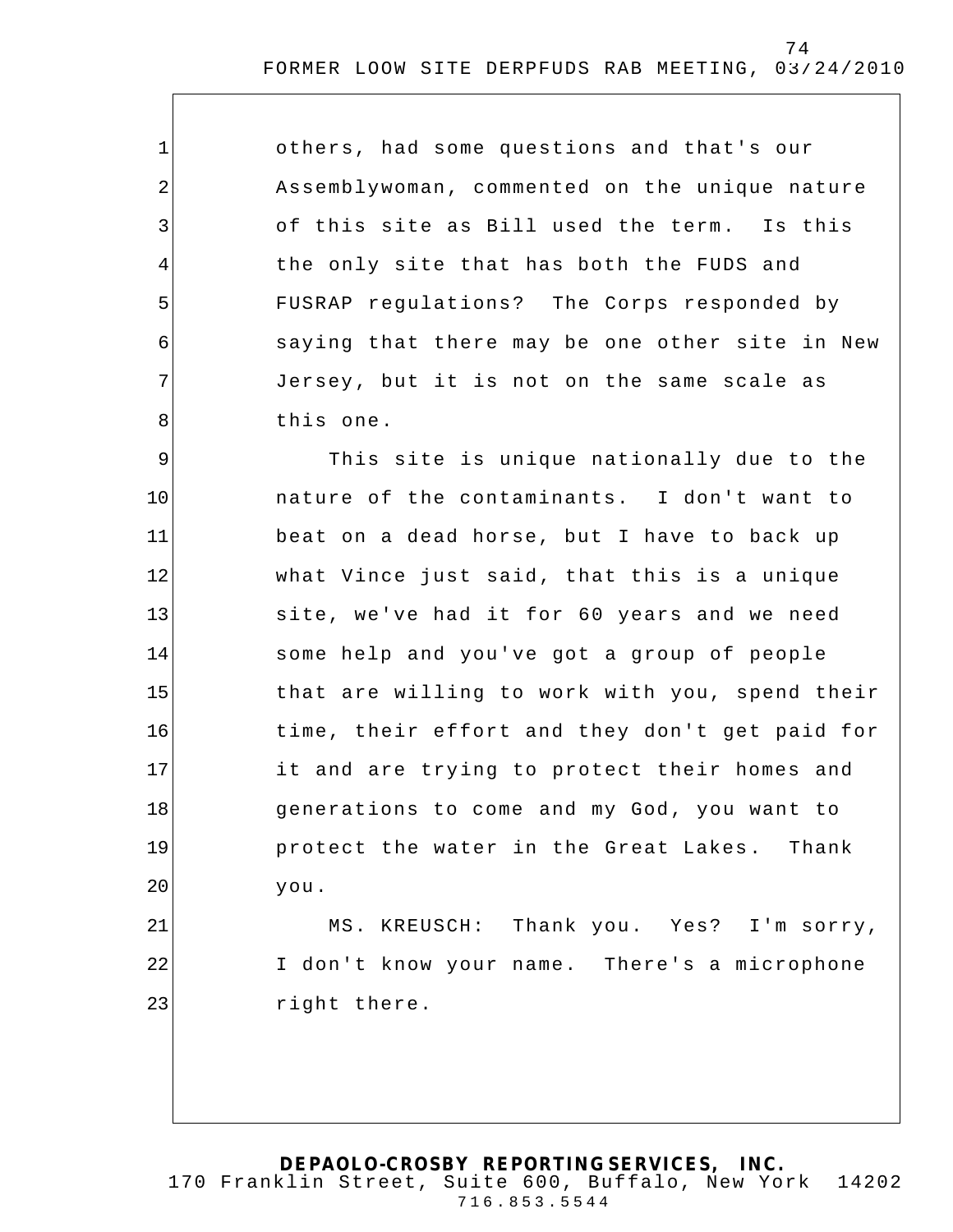| $\mathbf 1$    | MR. BOOS: Okay. My name is Chuck Boos.         |
|----------------|------------------------------------------------|
| 2              | I live on Creek Road in Lewiston, NY. I was a  |
| 3              | born there up by 104 by the viaduct, so when   |
| 4              | you're talking about a contamination in this   |
| 5              | area, I was there when it happened and I used  |
| 6              | to walk -- I used to walk from my house on     |
| 7 <sup>1</sup> | Creek by the viaduct up there on 104 and I set |
| 8              | traps down on Pletcher Road and the ponds and  |
| 9              | stuff.                                         |
| 10             | That was during '44, '45 and you could         |
| 11             | have set a trap, you'd have to go pick it up   |
| 12             | the next day because I couldn't -- didn't have |
| 13             | enough time to do it during the week and       |
| 14             | anyway, you couldn't have them set 24 hours,   |
| 15             | you'd have to pick it up. So, sometimes, I'd   |
| 16             | walk through this area up by near Swann Road   |
| 17             | and there would be a field with maybe five,    |
| 18             | four, five acres all with graves. I thought    |
| 19             | they were graves. They were dug out and as a   |

**DEPAOLO-CROSBY REPORTING SERVICES, INC.** 170 Franklin Street, Suite 600, Buffalo, New York 14202 716.853.5544

kid, I thought they were sit trenches, so me

them and they'd be three feet wide, six feet

long, about four feet deep and they covered

and a couple of my buddies used to play in

20

21

22

23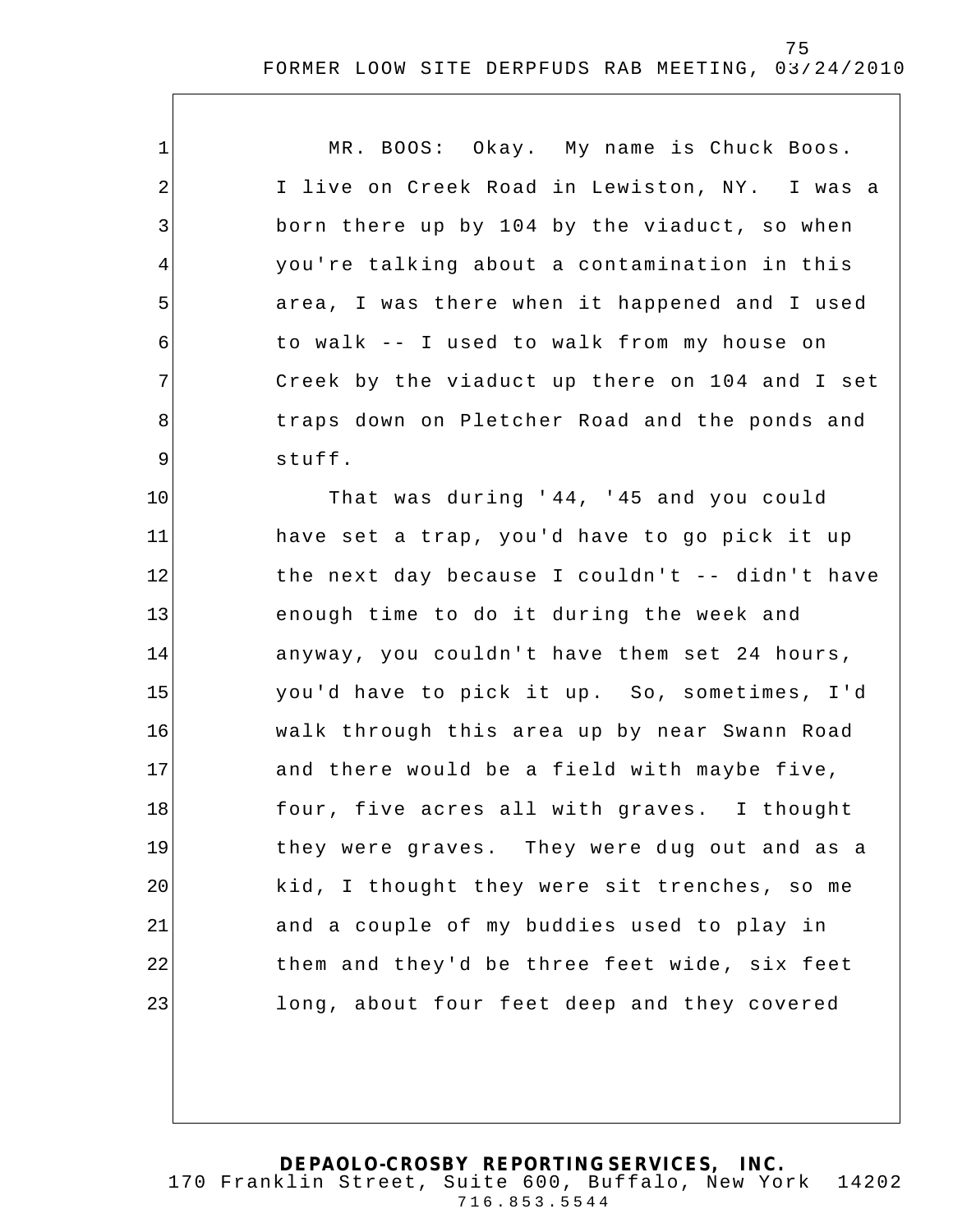maybe 500, 600 in an acre and the next week, I come down through and all those graves would be filled up, so something was buried there and -- during the week.

1

2

3

4

5

6

7

8

9

10

11

12

13

I wasn't supposed to be in this area, but that didn't make no difference and I owned some property down on Balmer Road where right across the street where the Walleye ponds are, there's an ammunition dump and I talked to the lady that used to drive trucks and dump there and they lost one bulldozer and two trucks in that pile, but that's a long time ago when the ammunition is probably all -- won't hurt you.

14 15 16 17 18 19 20 21 22 23 Every once in a while, Balmer Road would catch fire. The powder coming out of the back end of the trucks, they hit it just right and the whole road would flare up and right off the end of Lutz Road, I didn't see it, but a fellow about my same age, his grandfather was employed by the Army Corps of Engineers or the Army and right up about 200, 300 yards right off the end of Lutz Road, he saw a train come in there and they buried it and along Porter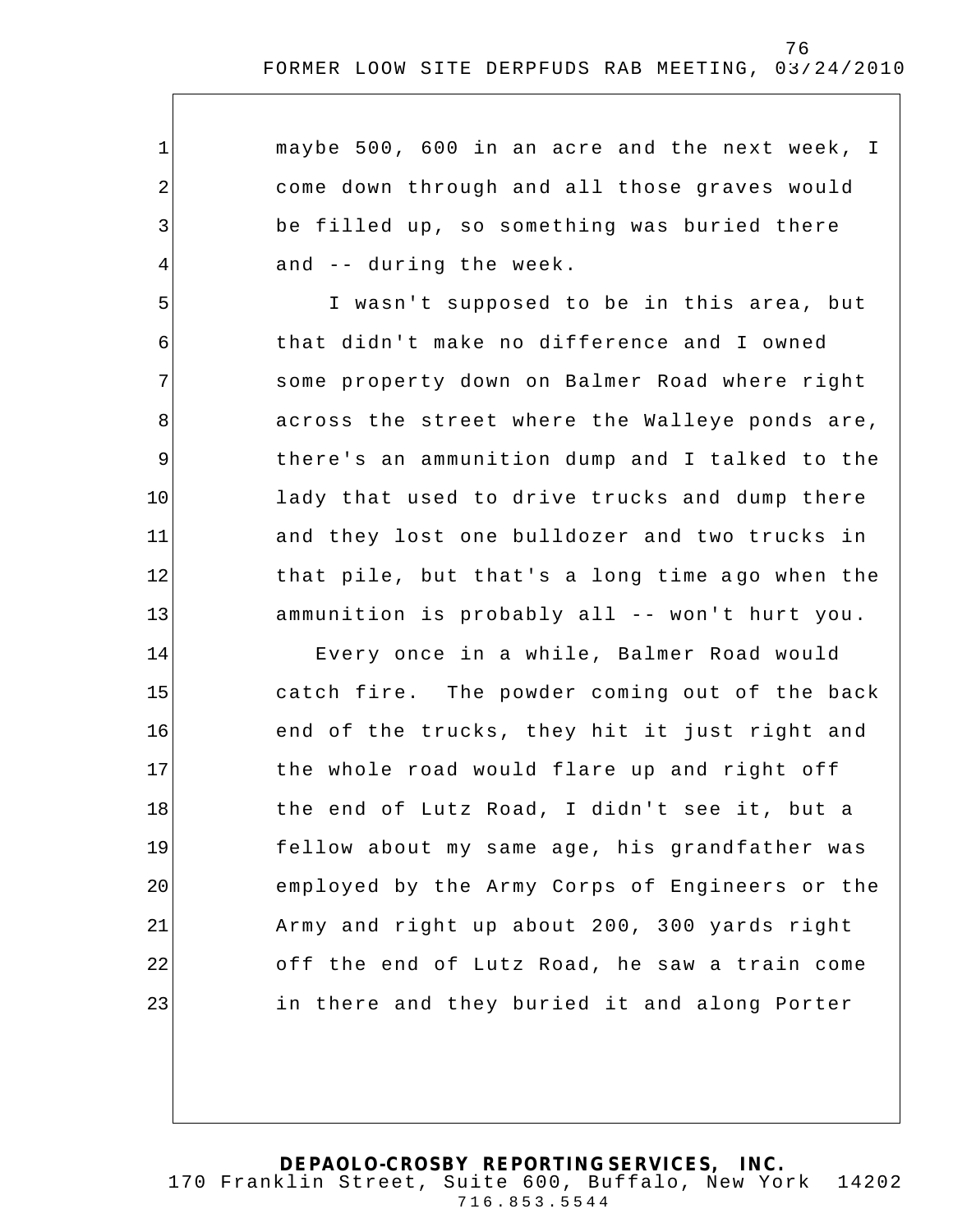| $\mathbf 1$    | Center Road, the phone company tried to bury a |
|----------------|------------------------------------------------|
| $\sqrt{2}$     | cable and they hit Jeeps and half tracks,      |
| 3              | probably from the first atomic explosion, I    |
| $\overline{4}$ | don't know and so, they had to get permission  |
| 5              | to move 100 feet inland to bury a cable for    |
| 6              | the phone company and I see on the map here    |
| 7              | that I own a property by the Walleye ponds and |
| 8              | also own property down on Balmer Road and I    |
| $\mathsf 9$    | don't know.                                    |
| 10             | The reason I think that this area was --       |
| 11             | had all that stuff brought here is because of  |
| 12             | the clay. The clay is so dense that you get    |
| 13             | very little movement of the contamination and  |
| 14             | when they took the towers down, I worked at    |
| 15             | Carborundum and when they brought -- I worked  |
| 16             | with plutonium for five years and I had enough |
| 17             | for an atomic bomb and I was the only person   |
| 18             | in the world that could get at that material   |
| 19             | and I had clearances all up.                   |
| 20             | When they brought me plutonium, they           |
| 21             | brought it in two 250 gram containers, lead    |
| 22             | and stainless steel and this and that and they |
| 23             | had them in birdcages to keep them three feet  |
|                |                                                |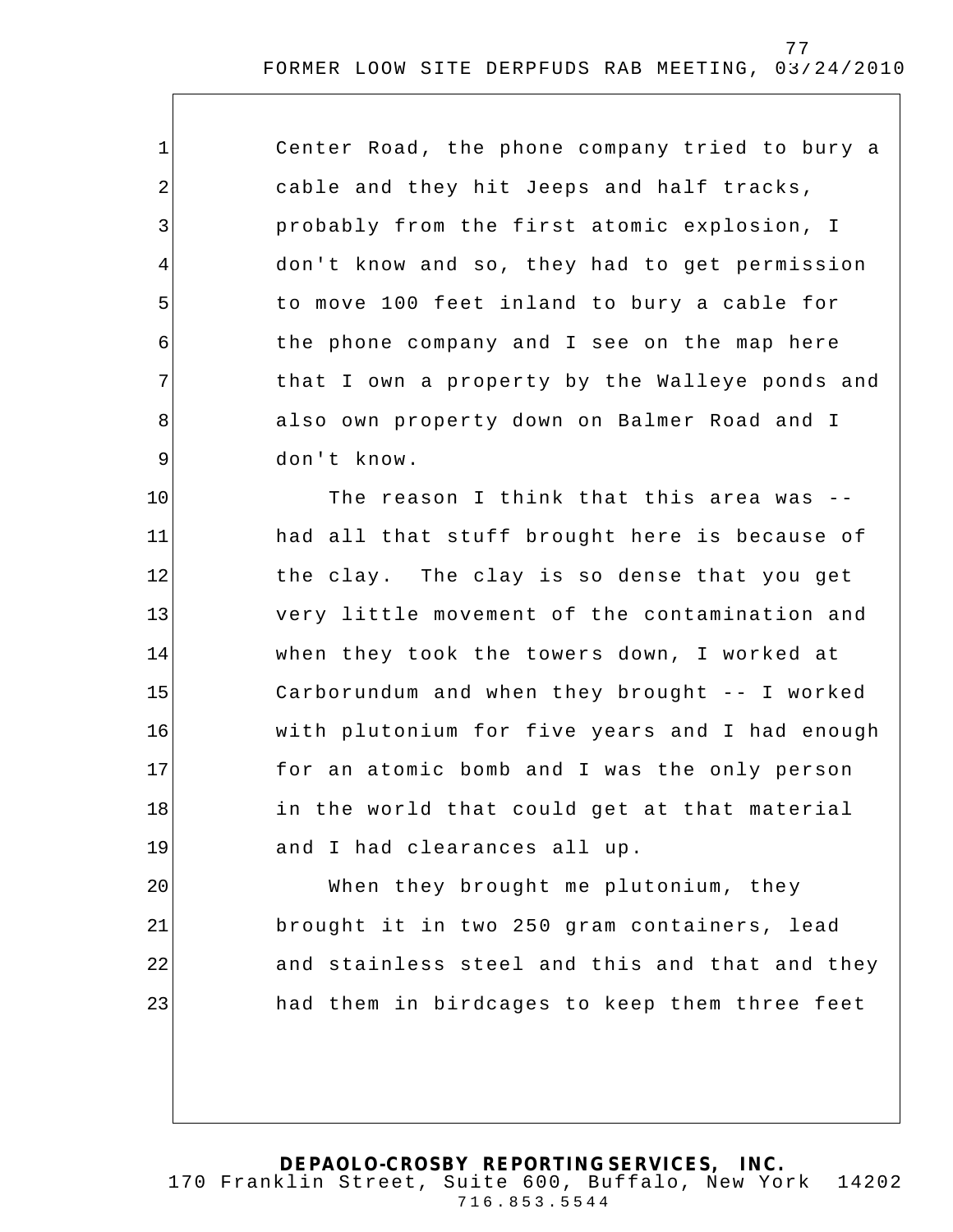| $\mathbf 1$ | apart in case they got in a wreck some place,  |
|-------------|------------------------------------------------|
| 2           | they could explode and the guy from the FBI    |
| 3           | told me that there was \$5 million worth of    |
| 4           | platinum in those towers that they took down   |
| 5           | over by where the towers were and the radon    |
| 6           | coming out of the top is lots, a lot, of radon |
| 7           | coming out, but radon has a short half life,   |
| 8           | so you have to be pretty close to it for it to |
| 9           | bother you and after they took the towers      |
| 10          | down, they got clay from my property on Creek  |
| 11          | Road to cover them and it's blue clay and they |
| 12          | had to use that because it's impermeable. I    |
| 13          | mean, water won't go through it at all and so, |
| 14          | I was in this when where you say 60 years ago. |
| 15          | I was here 60 years ago and I played in this   |
| 16          | area and I got nothing wrong with me.          |
| 17          | You know, I lived there, used to catch         |
| 18          | fish in that pond off Pletcher Road and eat    |
| 19          | them where the shit was coming out of the      |
| 20          | plant there and going in the big pond there    |
| 21          | and we used to catch bullheads there and we'd  |

had any problem, so I don't know. I think

eat them, but that was all right. We never

22

23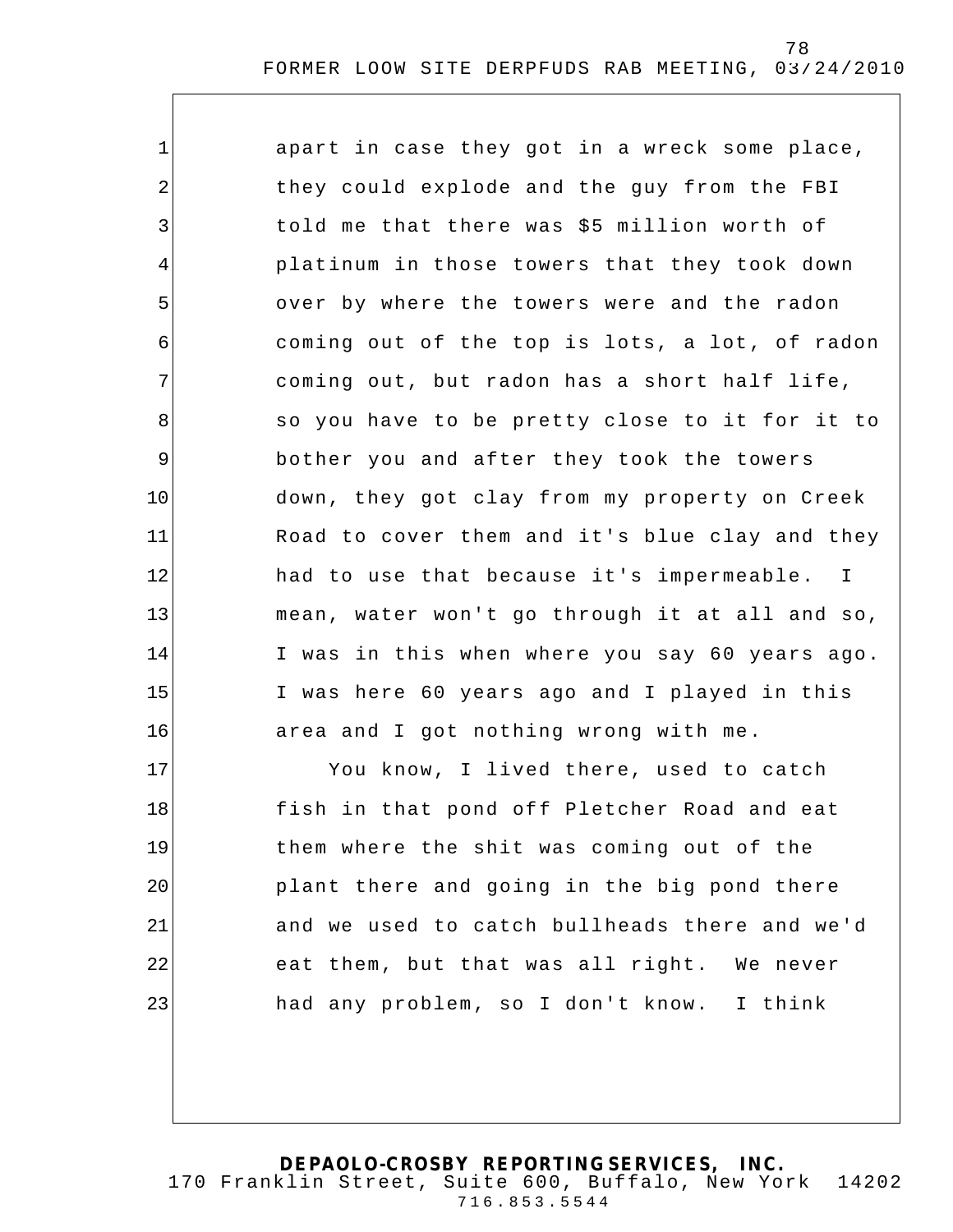1 2 3 4 5 6 7 8 9 10 11 12 13 14 15 16 17 18 19 20 21 22 23 this area because it was so unique with the density of the clay, that's the reason that a lot of that stuff is here. That's all. MS. KREUSCH: Thank you very much. Jim RAUCH? MR. RAUCH: I'm Jim Rauch. I'm a pharmacist. I actually commented on the NFSS draft EIS in the 1980's out here and I followed the site ever since and have been participating on and off. I've been pretty disillusioned lately by what's going on up here, I haven't been here in a few years. I think -- I also am involved with the West Valley Coalition and a group in Tonawanda that's dealing with the Tonawanda site. I know Arleen from Tonawanda, so I've been at this for 30 years and local nuclear waste sites and a major concern I have is the lack of coordination. I mean, I think the LOOW NFSS site is a really good example of that, the lack of coordination between parties responsible for the various waste sources. You know, it makes no sense at all. Well,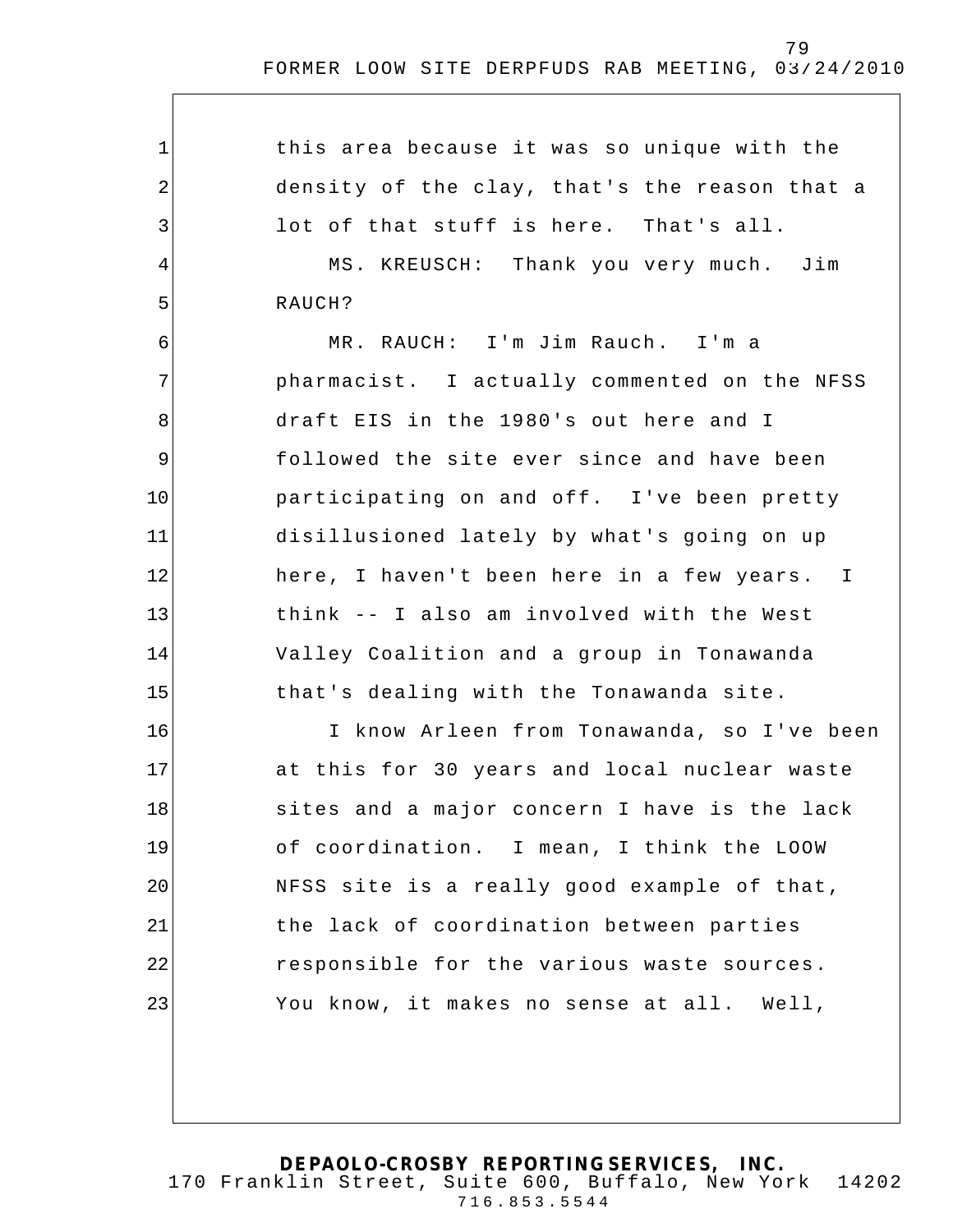| first of all, let me just back up. In 1980 --  |
|------------------------------------------------|
| I think the problem here institutional memory. |
| We've got a new NFSS USACE Project Manager I   |
| was speaking to during the poster session. I   |
| asked him how many Project Managers there's    |
| been at NFSS over the years and he didn't      |
| know.                                          |

1

2

3

4

5

6

7

8 9 10 11 12 13 14 15 16 There's been several DOE Project Managers and then, there's been several USACE Project Managers since '98 when Congress unwisely turned the project over -- the implementation of the liability known as FUSRAP, the Federal legal liability known as FUSRAP which is really not an act. It's simply an appropriation, an annual appropriation of the Senate Energy and Water Committee.

17 18 19 20 21 22 23 That's all it is, to address illegal liabilities, wastes that were left illegally on property by past operations of either the Manhattan Engineering District or the Atomic Energy Commission, all predecessors of the DOE. So, I mean, fundamentally, there's a lack of understanding, even by the people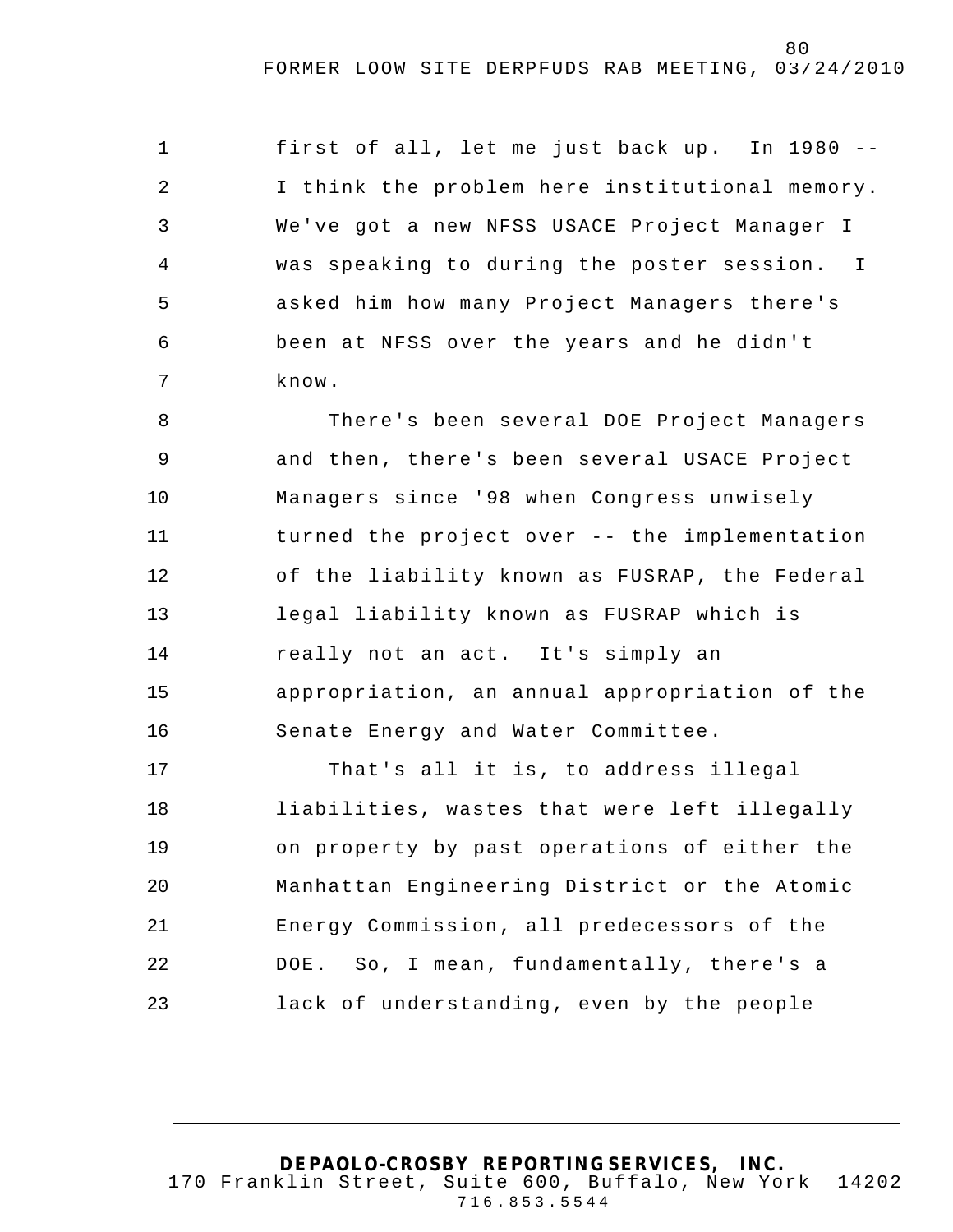| $\mathbf 1$    | inside, the contractors for DOE that are       |
|----------------|------------------------------------------------|
| 2              | constantly coming and going, the DOE officials |
| 3              | themselves. I've seen this at West Valley.     |
| $\overline{4}$ | It's the same situation down there and it is a |
| 5              | major, major problem. We've got -- where       |
| 6              | we're sitting today, we're 2,000 curies of     |
| 7              | radium-226 in the water table and a tumulus    |
| 8              | that is going to fail. There's no question.    |
| $\mathsf 9$    | I mean, we're arguing whether it's             |
| 10             | leaking. We can't say whether it's leaking,    |
| 11             | okay, we really -- we can't because of the     |
| 12             | description by Bill Frederick earlier. Wastes  |
| 13             | were just dumped all over the place, on the    |
| 14             | ground, they blew, they're on vicinity         |
| 15             | properties now that are the LOOW site. We've   |
| 16             | got a jurisdictional question here.            |
| 17             | I mean, properties were excessed. They         |
| 18             | were turned over to private hands.<br>It       |
| 19             | happened to Tonawanda the same way by the GSA  |
| 20             | and they were turned over not meeting the      |
| 21             | standards of the day. The Tonawanda            |
| 22             | properties were turned over with source        |
| 23             | material in excess of source material          |
|                |                                                |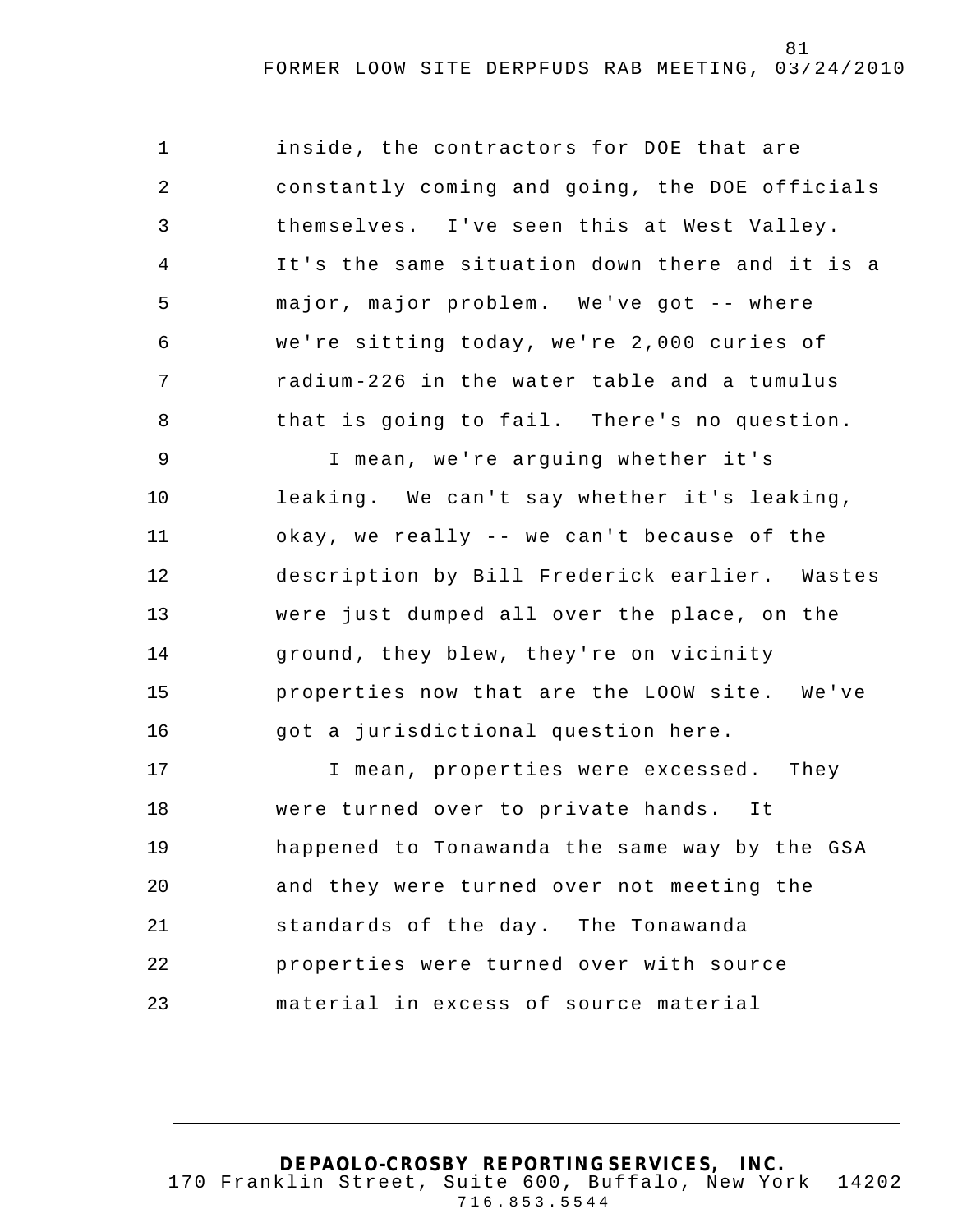| $\mathbf 1$    | guidelines. They had to be licensed, they     |
|----------------|-----------------------------------------------|
| $\overline{2}$ | weren't. There were sold. In fact, the        |
| 3              | Buffalo News advertised the Haist property    |
| 4              | which is where the Ashland Oil Refinery       |
| 5              | structures were along South Grand Island      |
| 6              | Bridge approach, the Buffalo News which is a  |
| 7              | member of the Chamber of Commerce which was   |
| 8              | recruited by the Feds advertised that that    |
| $\mathsf 9$    | property is uncontaminated.                   |
| 10             | It was bought by Frontier Oil, a              |
| 11             | subsidiary of Ashland Oil. They understood it |
| 12             | was contaminated. It was an inside deal. The  |
| 13             | government looks the other way and put their  |
| 14             | tank farm up. I mean, the corruption here is  |
| 15             | incredible. It's absolutely incredible. I     |
| 16             | suggest people go and look and read the       |
| 17             | Federal Connection. It's on the web, just     |
| 18             | Google Federal Connection.                    |
| 19             | Look at the facts website if you want to      |
| 20             | look at Tonawanda. I've got a website as far  |
| 21             | as -- and there's a section on nuclear waste  |
| 22             | issues here in Lewiston. The environmental    |
| 23             | laws have been broken here. 1980, the         |
|                |                                               |
|                |                                               |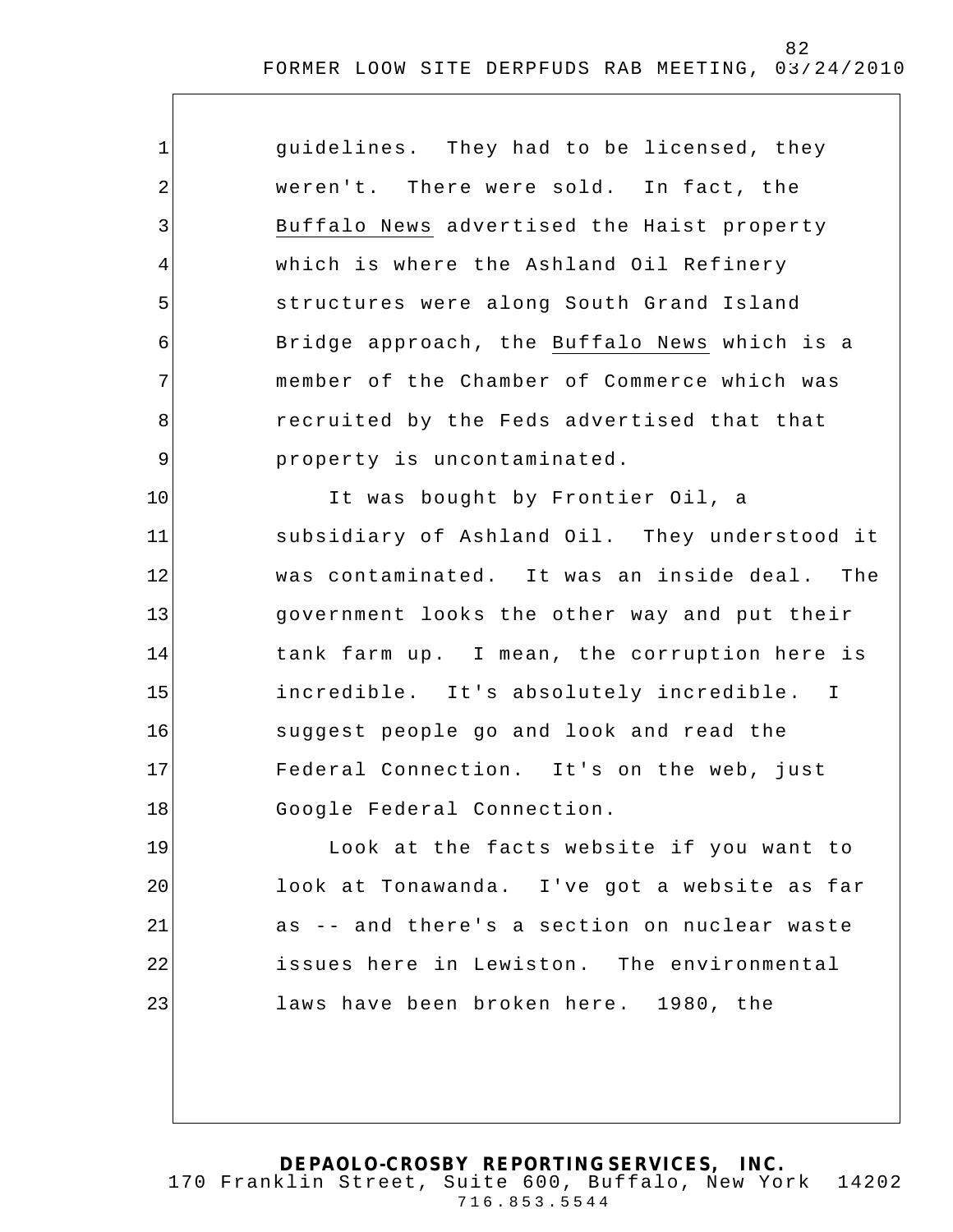original EIS and many of the officials here tonight don't know this, so I'm going to take a little time and explain it and a lot of public doesn't know because t hey come and go and they're transient.

1

2

3

4

5

6 7 8 9 10 11 12 13 14 15 16 17 18 19 20 21 22 23 I've been approached by a lot of people that have moved in to the area surrounding the Lew-Port building -- school system that had no idea what they were moving into and that's a failing of the agencies and the political process, but in 1980, there was a draft environmental impact statement under NEPA, the National Environmental Policy Act which was passed in 1969, it's a Federal law that was passed to prevent what has happened here to prevent unnecessary expenditures of Federal tax dollars to avoid to -- before Federal action is taken to look at all the alternatives and to pick the most effective alternative. In the case of a clean up, the most effective, protective, cost-effective clean up. So, what happened in 1980, we have an EIS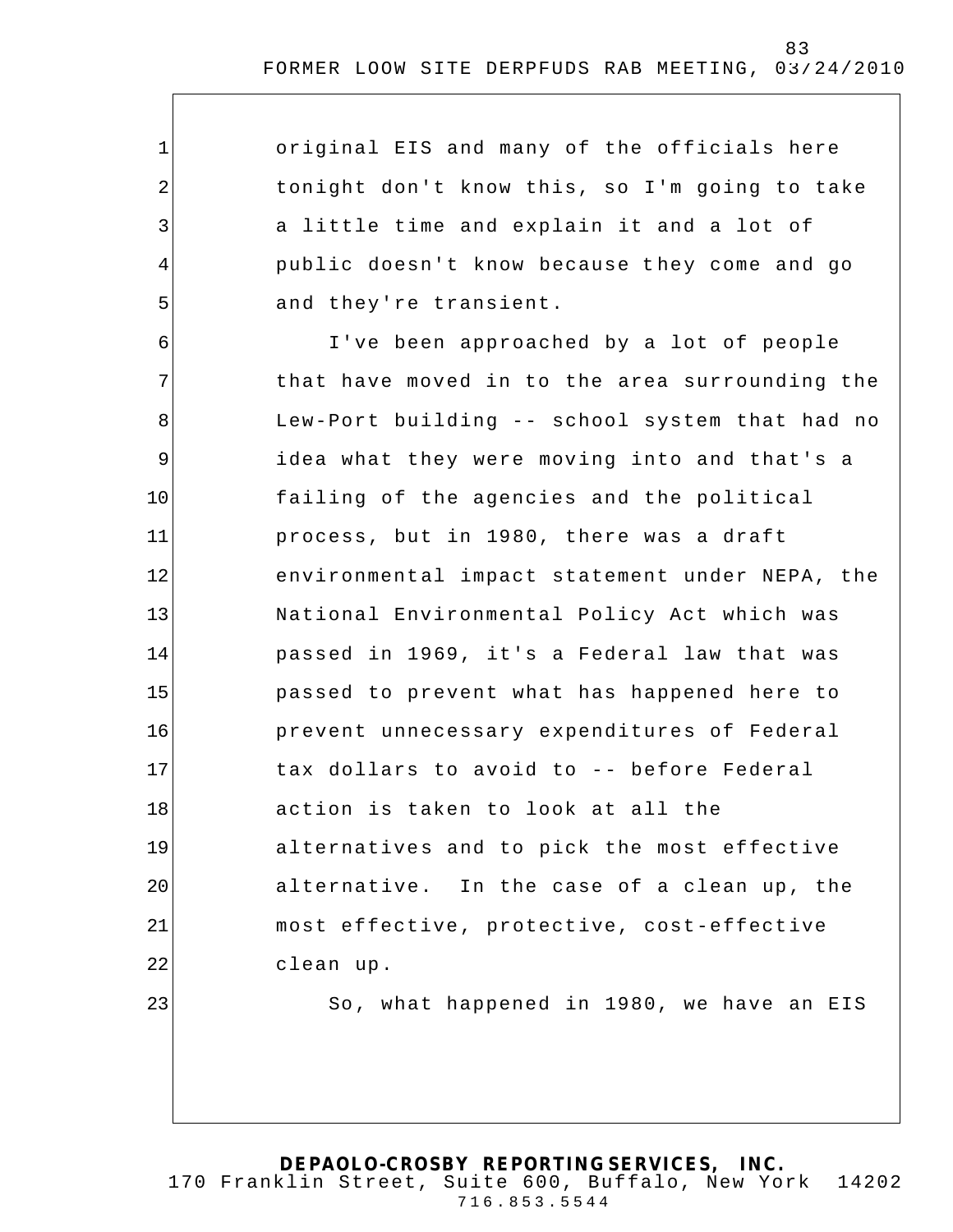| $\mathbf 1$    | that identified 870 Curies of radium- 226,     |
|----------------|------------------------------------------------|
| $\sqrt{2}$     | okay? We now know there are 2,000 Curies of    |
| 3              | radium-226, okay, in the Niagara Falls Storage |
| $\overline{4}$ | Site footprint. 2,000 Curies is enough to      |
| 5              | contaminate the volume of Lake Erie above the  |
| 6              | Federal drinking water standard of 5 pico      |
| 7              | Curies per liter.                              |
| 8              | You know, we're not talking about              |
| 9              | insignificant waste or low-level waste. The    |
| 10             | waste classification system in this country is |
| 11             | a joke. It's a total joke and fraud. It's      |
| 12             | based on source, it's not based on life hazard |
| 13             | duration, emanation, radioactive hazard, it's  |
| 14             | ridiculous. There's been a distinction made    |
| 15             | recently to try to label these materials as    |
| 16             | NORM, Naturally Occurring Radioactive Material |
| 17             | and will not regulate them at all. It's        |
| 18             | idiotic.                                       |
| 19             | In the natural form, they don't occur          |
| 20             | releasable to the environment in public ground |
| 21             | water, okay? They're refined and now, you      |
| 22             | know, certain individuals in the regulatory    |
| 23             | agencies want to just treat them as NORM and   |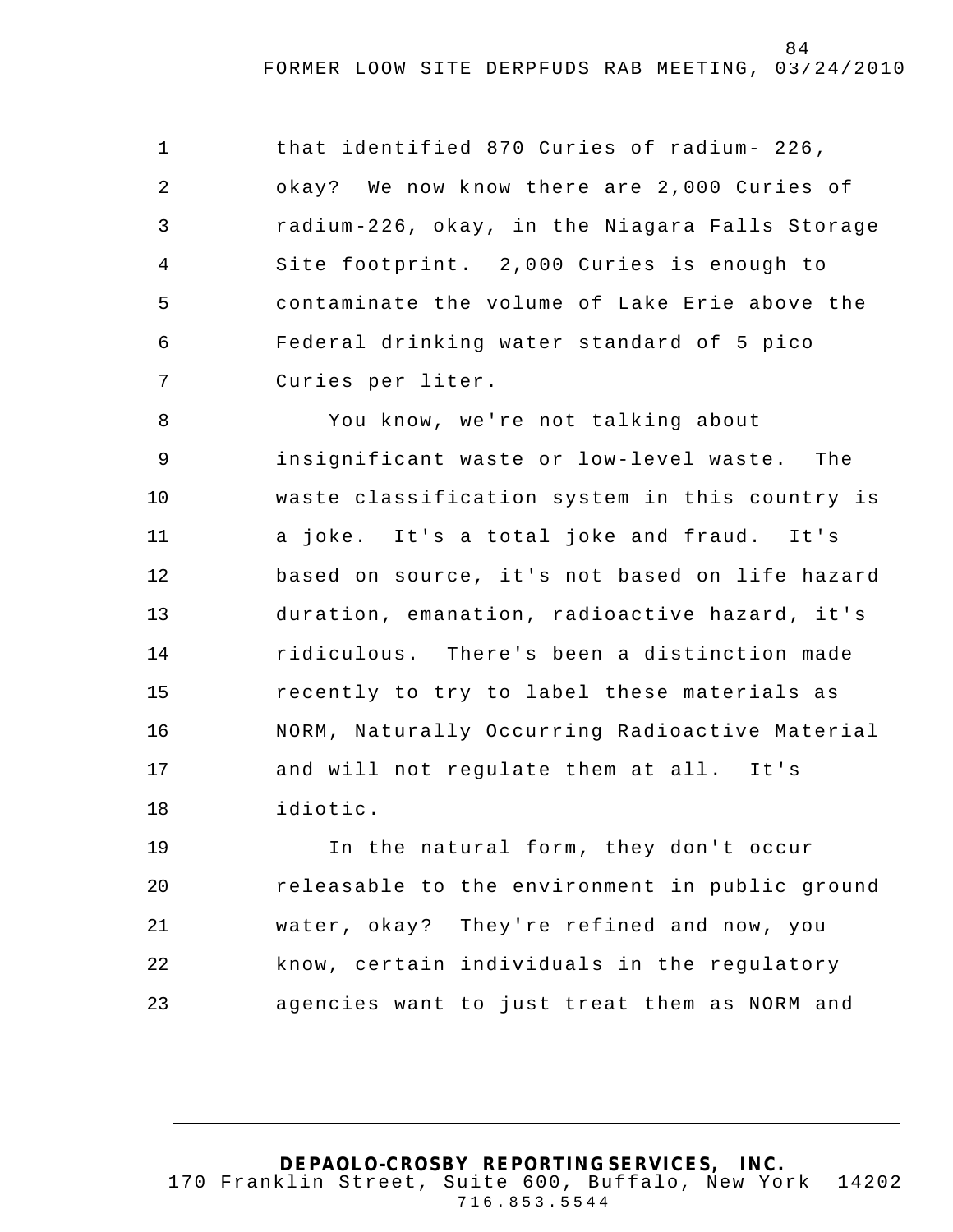| $\mathbf{1}$ | not regulate them according to the establish   |
|--------------|------------------------------------------------|
| 2            | EEA regulatory framework. It's ridiculous.     |
| 3            | This is a significant problem where a National |
| 4            | Environment Policy Act which is set down to    |
| 5            | provide a framework for effectively,           |
| 6            | rationally, scientifically dealing with this   |
| 7            | legacy waste. Is just totally trashed.         |
| 8            | The option presented in that -- now,           |
| $\mathsf 9$  | remember, this 1980, albeit, you know it's 30  |
| 10           | years ago, they were ocean dumping the waste,  |
| 11           | okay? Just take everything we've scooped up    |
| 12           | from the drainage waste and ocean dump it.     |
| 13           | Well, Britain does ocean dump and some of      |
| 14           | these country still dump -- ocean dump         |
| 15           | radioactive material. We wouldn't do that      |
| 16           | now.                                           |
| 17           | The other ones at Oak Ridge or Hanford,        |
| 18           | take the waste out to other sites. There were  |
| 19           | public hearings held in Oak Ridge and Hanford  |
| 20           | because the National Environmental Policy Act  |
| 21           | required the impacted sites to be consulted,   |
| 22           | okay, so they held hearings as well. There     |
| 23           | was a proposal to put electrodes in the ground |
|              |                                                |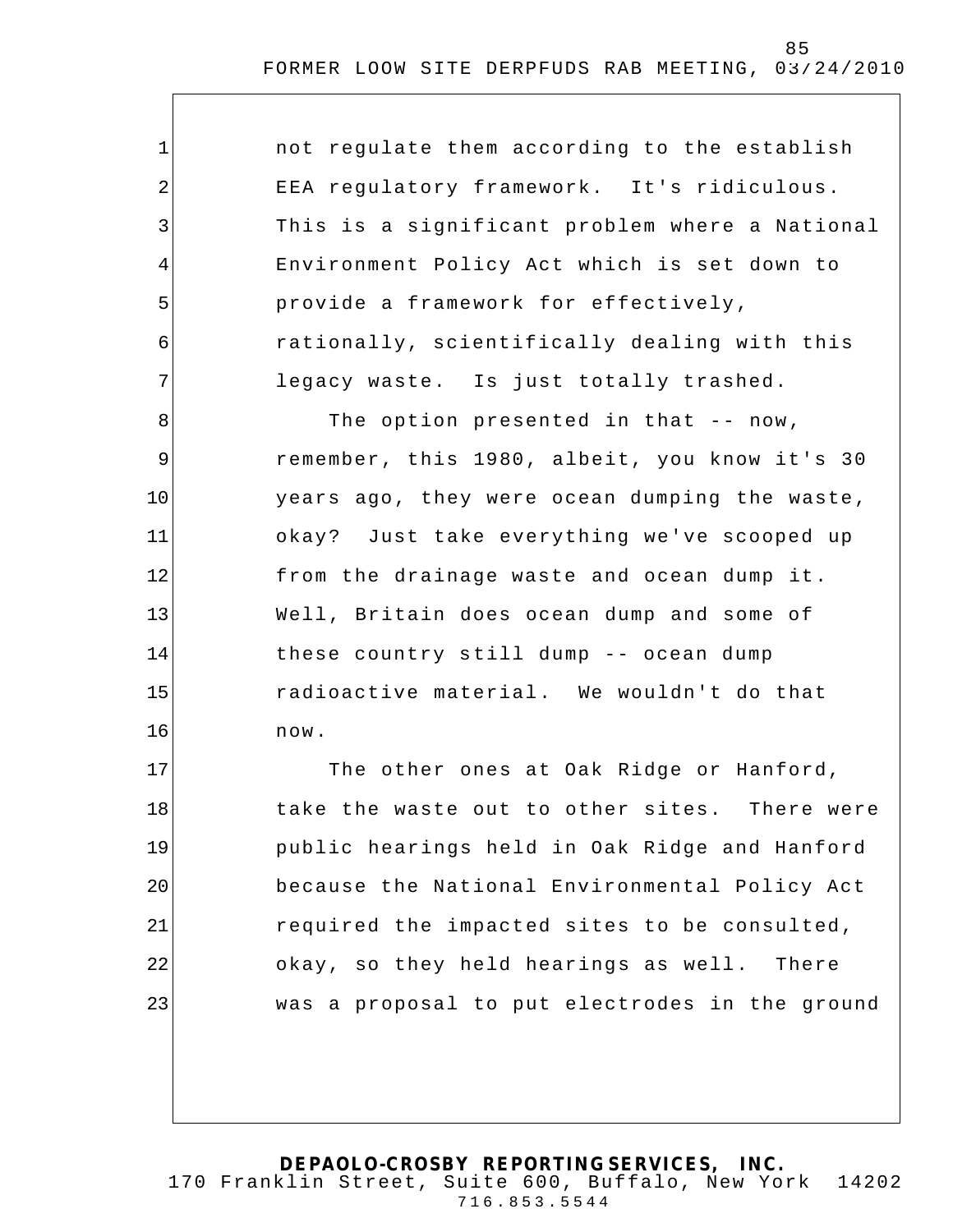| $\mathbf 1$    | and do in situ vitrification of residues, in   |
|----------------|------------------------------------------------|
| $\overline{2}$ | other words, try and create glass matrix with  |
| 3              | a huge application of hydropower.              |
| 4              | None of these were decided upon because        |
| 5              | while this environmental process was going     |
| 6              | forward and people like me were commenting on  |
| 7              | it with the full knowledge and participation   |
| 8              | of Congressman LaFalce, the K-65 residues were |
| $\mathsf 9$    | slurried from the silo and put in the ground   |
| 10             | and in the water table in the current          |
| 11             | foundation of the buildings that are currently |
| 12             | in the tumulus. That was a big, serious        |
| 13             | mistake.                                       |
| 14             | So, the final decision for that flawed         |
| 15             | process was to put a two-foot final cap on the |
| 16             | tumulus and walk away from it and we still     |
| 17             | haven't reached that. You know, we haven't     |
| 18             | reached that decision. We're here, you know,   |
| 19             | 24 years later on a tumulus when we were       |
| 20             | supposed to have a decision in ten years is    |
| 21             | what they said in '86, a final disposition     |
| 22             | decision for these wastes and you know, it's   |
| 23             | pretty clear that these wastes can't stay in   |
|                |                                                |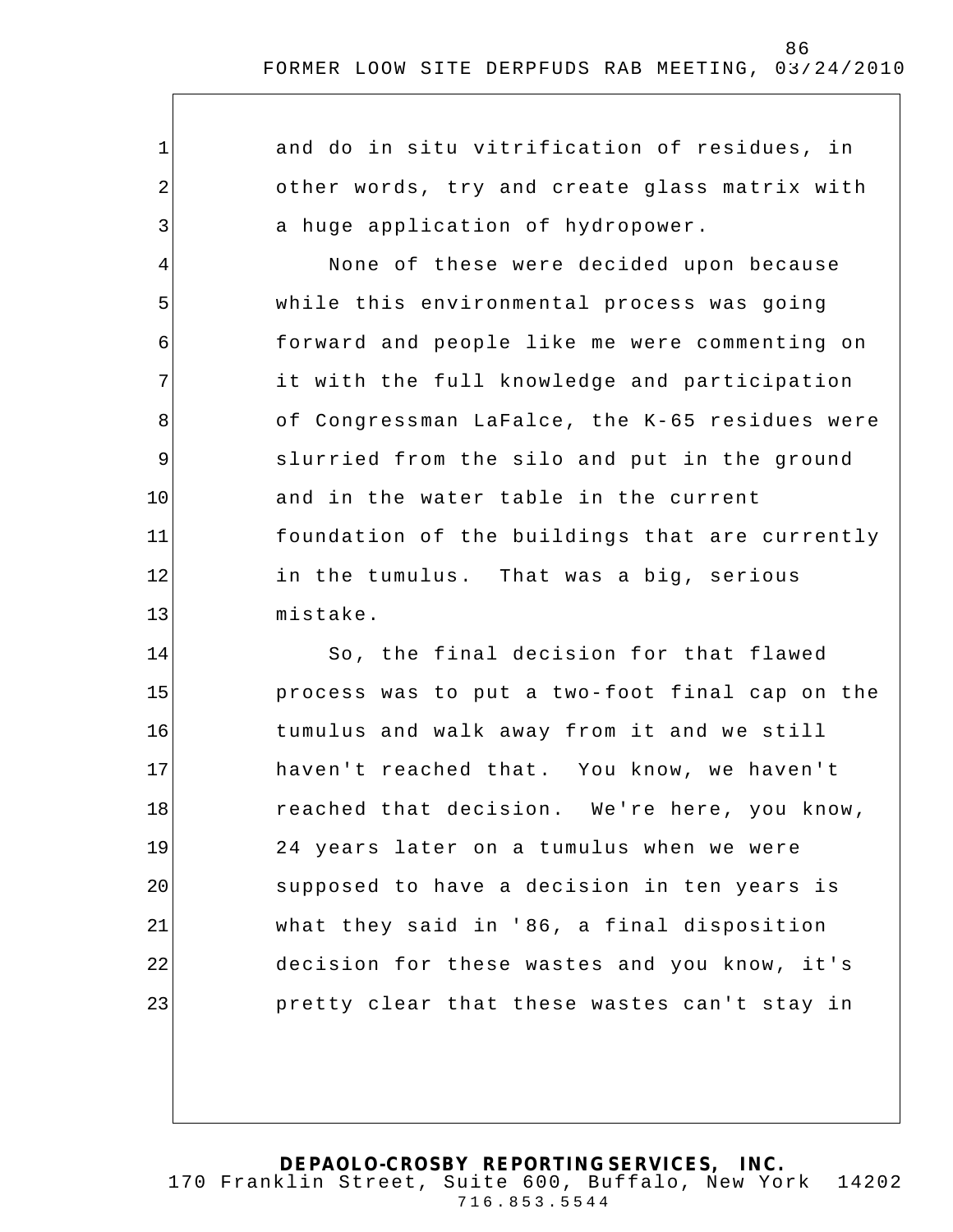| $\mathbf{1}$ | this environment without causing serious      |
|--------------|-----------------------------------------------|
| 2            | contamination of ground water and soil. It's  |
| $\mathbf{3}$ | just going to get worse and worse. The        |
| 4            | original volume of residues in 1940 or in     |
| 5            | the $--$ or 1950 was 10,000 cubic yards of    |
| 6            | residues.                                     |
| 7            | In 1980, the draft was looking at 255,000     |
| 8            | cubic yards of contaminated wastes and        |
| $\mathsf 9$  | residues and contamination on the site that   |
| 10           | needed to be addressed by the guidelines in   |
| 11           | place then. Now, today, there's a larger      |
| 12           | volume of contaminants. This is just a        |
| 13           | terrible failure.                             |
| 14           | This is a site that would never be            |
| 15           | selected today for storage. The Army Corps    |
| 16           | has admitted on its website that the tumulus  |
| 17           | they projected will last -- will prevent      |
| 18           | contamination, significant leakage, for 160   |
| 19           | years. That doesn't meet the minimum of 200   |
| 20           | years that's required by law. 200 to 1,000    |
| 21           | years is required by law for waste that has a |
| 22           | hazard life of 500,000 plus years. It's       |
| 23           | insane to try and control these wastes. Here. |
|              |                                               |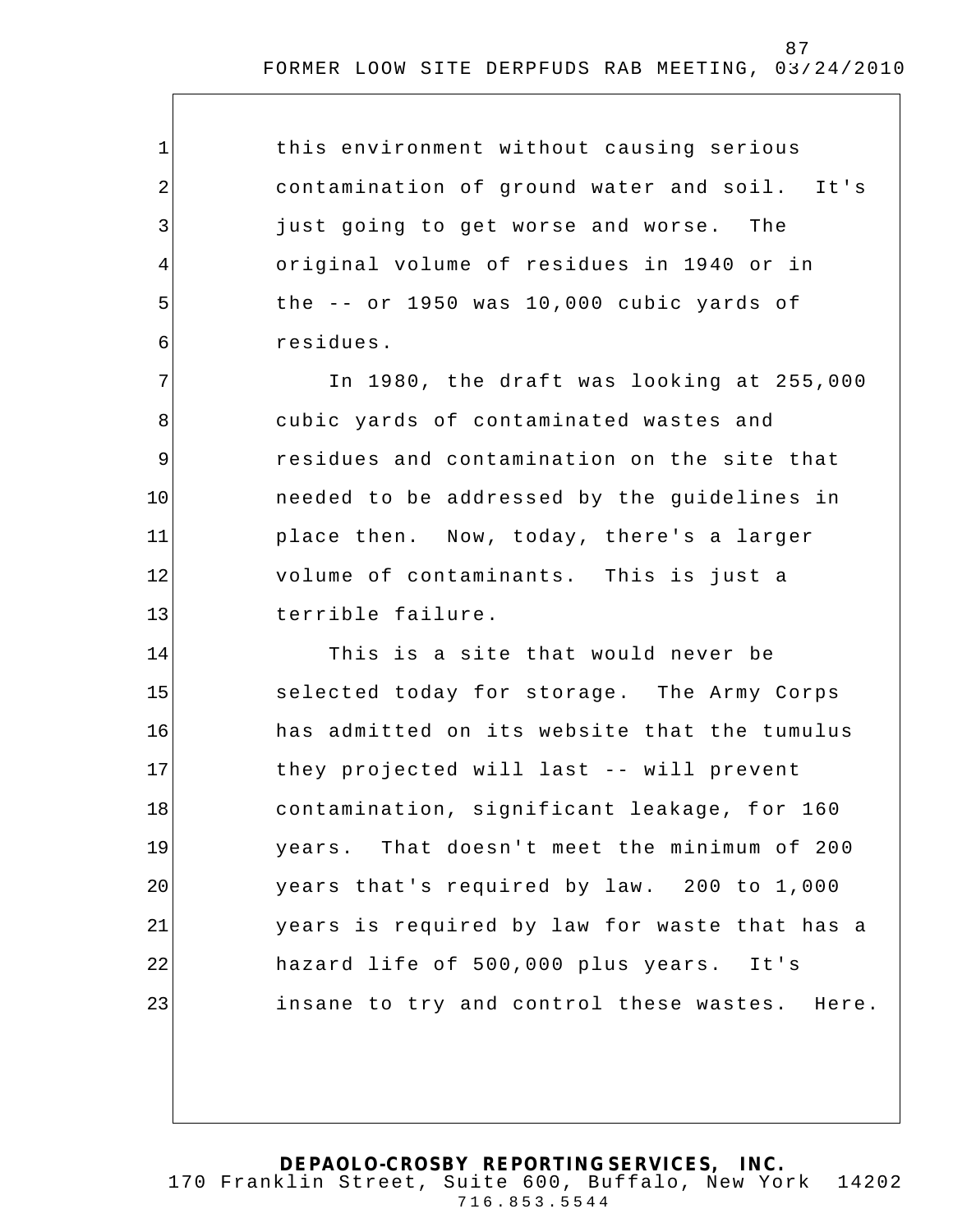We're wasting our time arguing about this. What we need to be doing is developing the community understanding and the political will, okay, if it requires bonding or whatever, to not let this problem get out of hand, where I'm afraid it is already and the Army Corps has just said, well, you know, it's too expensive now.

1

2

3

4

5

6

7

8

9 10 11 12 13 14 15 16 17 18 19 20 21 22 23 It's too expensive to take that tumulus apart, go and get these wastes out and so, we've got to sacrifice in a very productive area. We're lined up like Savannah River here, which you people aren't familiar with is, you know, a major DOE Federal weapons production site and you know, we've got West Valley that has millions of Curies of longlife waste that is going to contaminate irretrievably the drainage of that site and that's going to affect millions of people's drinking water downstream, including the Erie County. Water intake, the intakes in the Niagara River. So, you know, I mean, why don't we start talking turkey here and you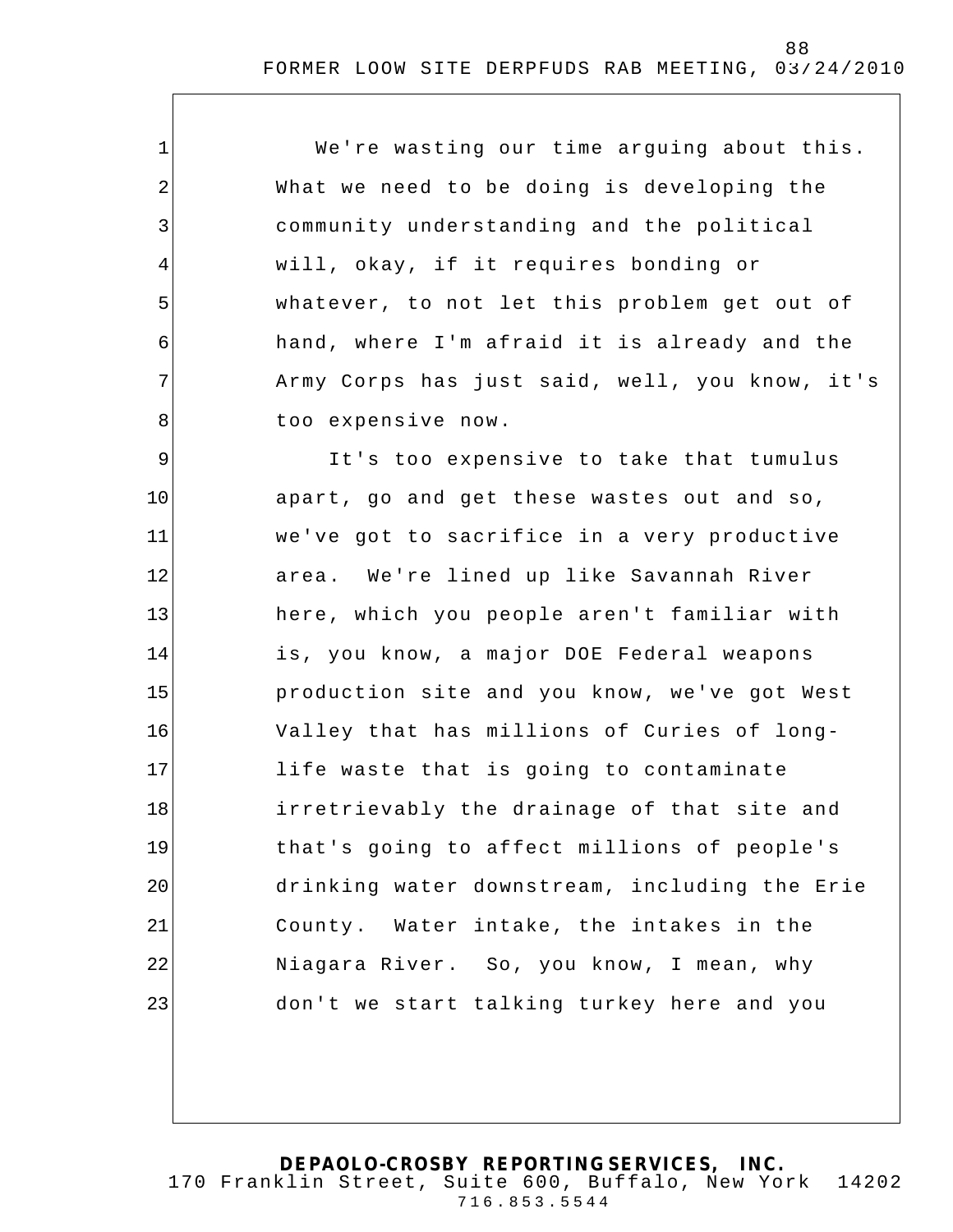| $\mathbf 1$    | know -- and first of all, when we put out a    |
|----------------|------------------------------------------------|
| $\overline{2}$ | publication like this report the DOE has put   |
| 3              | out verifying past activities, why don't we    |
| $\overline{4}$ | admit, you know, why don't we tell the public  |
| 5              | really what's happened here and why we're in   |
| 6              | the mess?                                      |
| 7              | Why don't we tell them in our history that     |
| 8              | these properties were illegally excessed, they |
| 9              | were turned into private hands illegally,      |
| 10             | because they were. You know, you listen for    |
| 11             | years and years no, no, they're not -- they    |
| 12             | weren't illegally turned over and then, we     |
| 13             | found out they were because they exceeded the  |
| 14             | standards of the day, licensable source        |

15 material.

16 17 18 19 20 21 22 23 So, you know, I participated with the R.O.L.E. group in 1994 in a small, citizen survey along Pletcher Road and we found with a sodium iodide crystal one inch or one and a half inch crystal, you know, we found areas of elevated contamination. I have a few questions that I'd like to direct to Chris Clayton who's representing the DOE here, was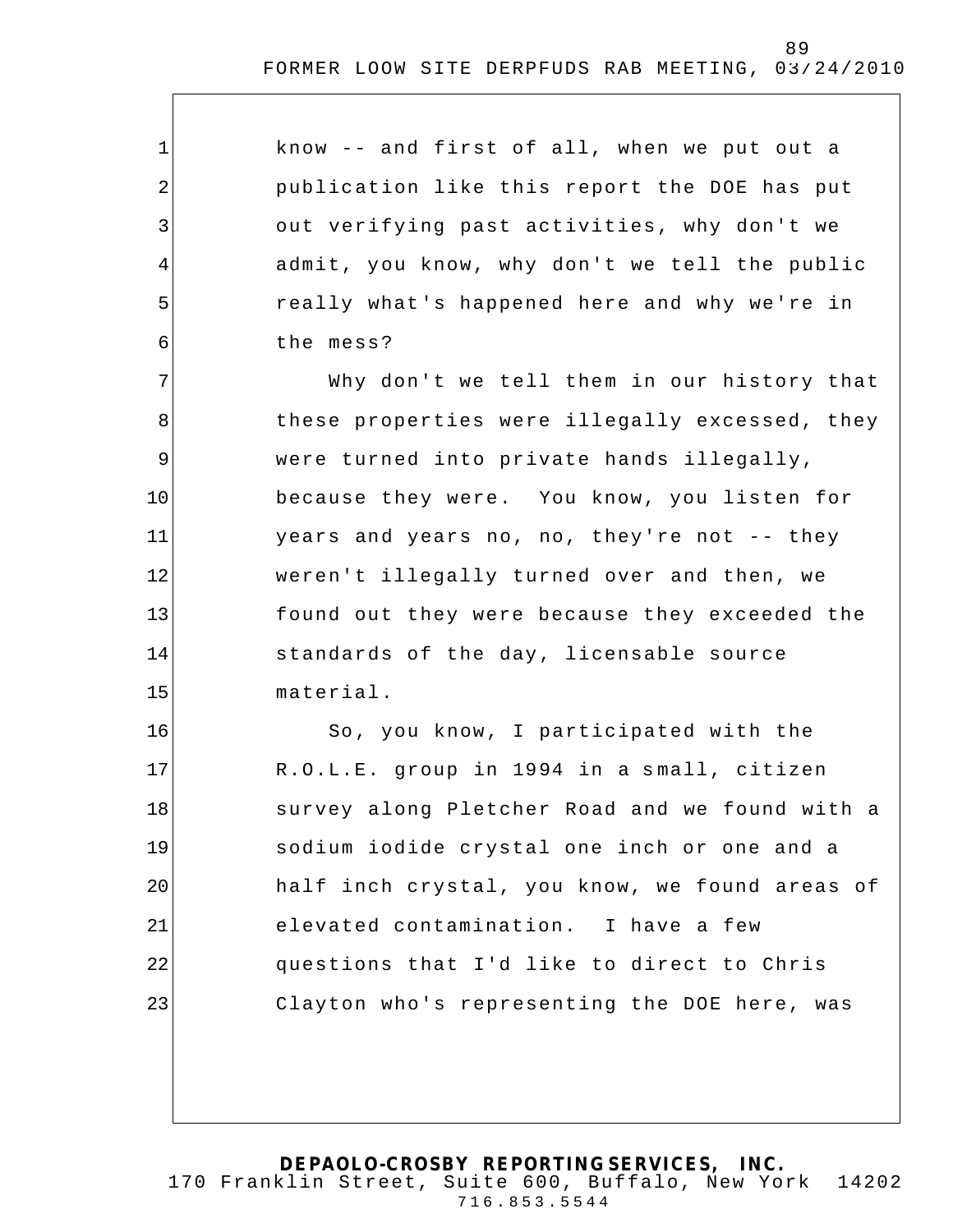| $\mathbf 1$ | our citizen report -- are you aware of it      |
|-------------|------------------------------------------------|
| 2           | first of all? Was it -- it was produce in      |
| 3           | 1994 after 1991 when you had determined that   |
| 4           | your activities met your guidelines?           |
| 5           | REPORTER: I just need one second.              |
| 6           | MR. CLAYTON: Sir, we'd need the actual         |
| 7           | title of the report to see if we have it in    |
| 8           | $our$ --                                       |
| $\mathsf 9$ | MR. RAUCH: Well, I'm sure it's been            |
| 10          | provided many times in the past publicly. I    |
| 11          | guess my question is, you know, we found       |
| 12          | elevated levels along the west ditch near the  |
| 13          | KOA Campground, east of the KOA Campground and |
| 14          | actually, it's south of Pletcher Road off of   |
| 15          | the R site in R vicinity property. I would     |
| 16          | just ask that question. Was our report         |
| 17          | considered?                                    |
| 18          | MR. CLAYTON: Without the exact title,          |
| 19          | sir, I can't give you a definitive answer but  |
| 20          | again, one of the things is this and I've      |
| 21          | shared the bibliography prior to the           |
| 22          | publishment of this or the releasing of this   |
| 23          | draft report is -- take a look at the          |
|             |                                                |
|             |                                                |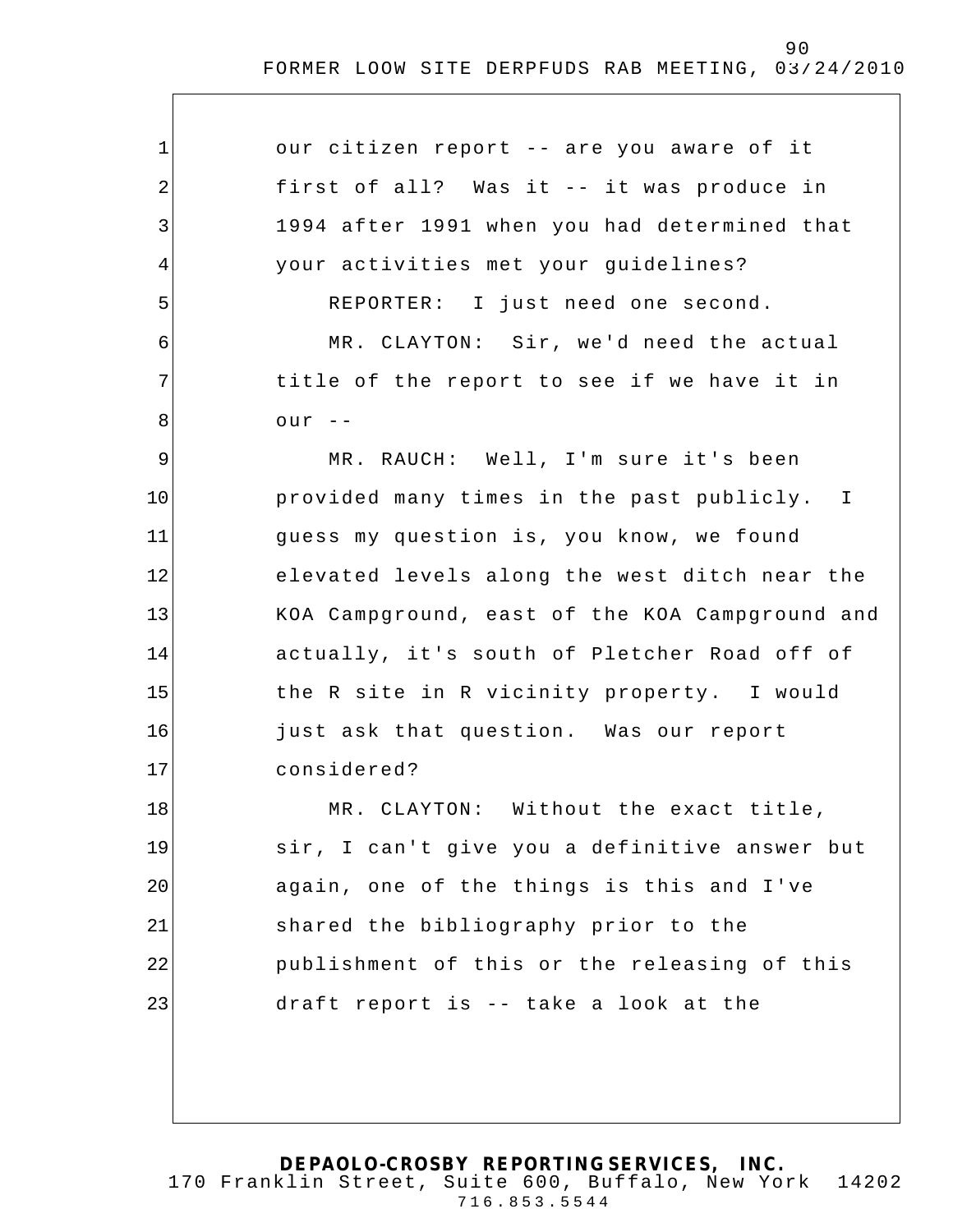| $\mathbf{1}$   | bibliography and those are what we considered  |
|----------------|------------------------------------------------|
| $\overline{2}$ | in there and I do not recall something         |
| 3              | specific that was not either generated by the  |
| 4              | department or possibly the state, so I can't   |
| 5              | say definitively --                            |
| 6              | MR. RAUCH: And it was 16 years ago and         |
| 7              | some of the people that participated in the    |
| 8              | R.O.L.E. group aren't here tonight.            |
| $\mathsf 9$    | MR. CLAYTON: But again, that's one of the      |
| 10             | things what we want to have you all take a     |
| 11             | look at and as Ms. Witryol has pointed out     |
| 12             | before, what did we actually consider, what    |
| 13             | did we look at. If you've got additional       |
| 14             | information that we haven't considered or what |
| 15             | were unaware of, please share that with us.    |
| 16             | MR. RAUCH: Okay. That's fine. I'd like         |
| 17             | to open it up to other people here because --  |
| 18             | but I would like to make a point that is very  |
| 19             | important that the public needs to understand. |
| 20             | The DOE guidelines are geared to meet 100      |
| 21             | millirem per year public radiation maximum     |
| 22             | exposure above background due to the           |
| 23             | contaminant sources. I want to point out that  |
|                |                                                |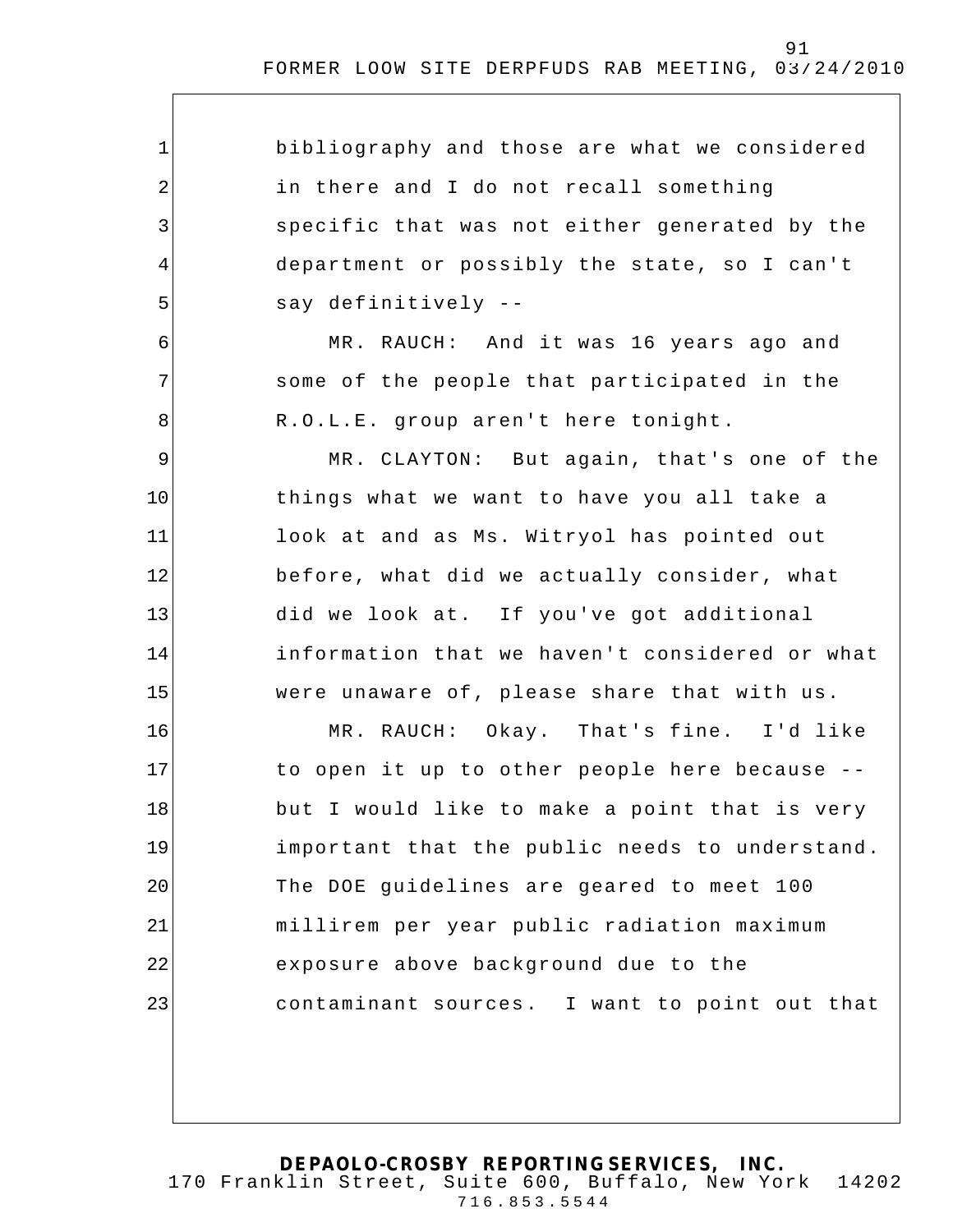the NRC, when it's cleaning up sites now today, for example, West Valley, looks at what they call the license terminat ion rule which provides a 25 millirem cap on exposure, okay? 100 millorems is not protective, plain and simple.

1

2

3

4

5

6

7 8 9 10 11 12 13 14 15 16 I realize DOE is self-regulating and Army Corps isn't even looking at AEA regulatory regime. They're just looking at CERCLA. They did that at Tonawanda, they do their own risk analysis and they say based on zoning, you know, current zoning, when we've got a 500,000 plus year hazard, we're going to say this is recreational use. We can leave behind very high concentration. We don't have to clean up, okay and that's the problem here as well.

17 18 19 20 21 22 23 All these areas are going to see intensive reuse over the -- well, well, well before the hazard period is over. They're all going to see intensive reuse and in my opinion, they're all going to see residential reuse and so, that means that what was done in the early days of addressing this problem by bother NRC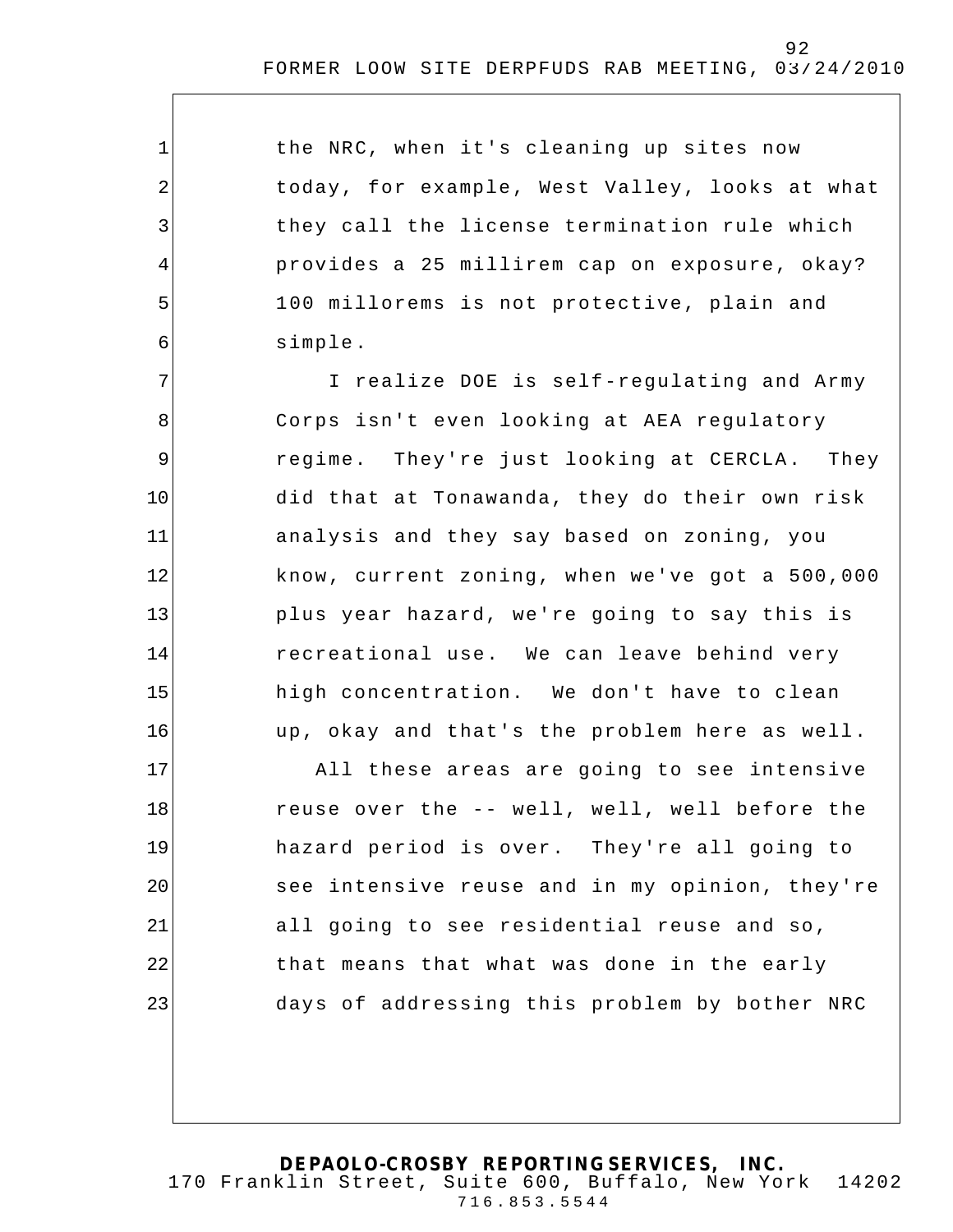and DOE needs to be adhered to, not this risk analysis that's being done under CERCLA . What needs to be adhered to is sound science that was developed early on that determined NRC had a branch technical position in 1983 on on-site storage of uranium and thorium wastes that determined that it had several options.

1

2

3

4

5

6

7

8 9 10 11 12 13 14 15 16 Option one provided for unrestricted use under a residence scenario and in that scenario, the clean-up criteria are five pico Curies per gram soil contaminants for the whole uranium-238 decay chain, U-238, U-234, thorium-230, radium-226 right on down. That, they felt, was protective of the public and it's questionable whether that would be meet the 25 millirem NRC standard.

17 18 19 20 21 22 23 This is what we need to be working toward here. The community needs to be working toward this, Congressman Slaughter's office needs to be working towards this. You know, I note in this report that hot spots, this hot spot exemption in the DOE guidelines are going to be left. They went and verified that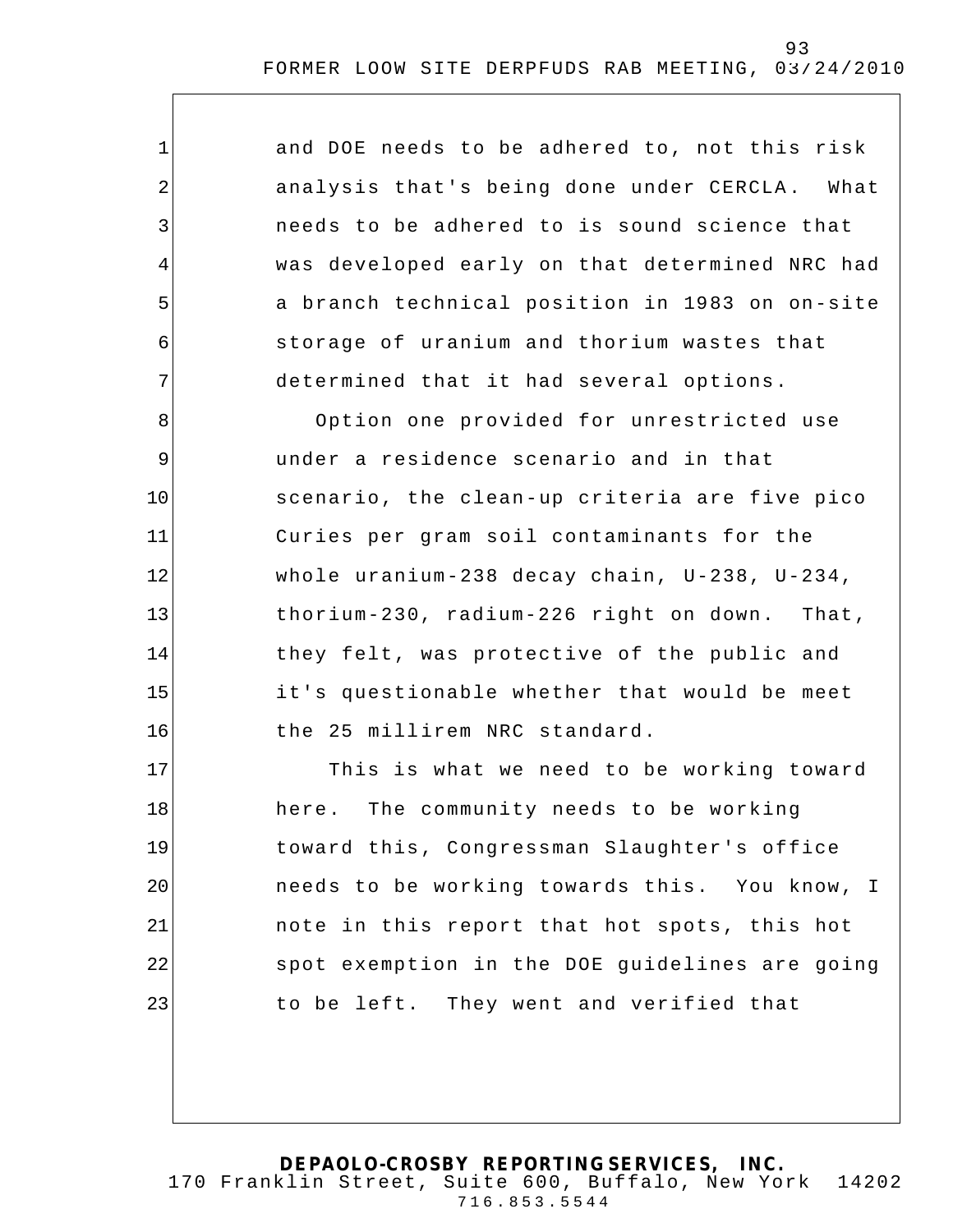they've got hot spots and they're going to be left because when we averaged them over, 270 square foot or less hot spots are going to be less. That's not acceptable.

1

2

3

4

5 6 7 8 9 10 11 12 13 14 15 16 17 That's not acceptable on a rational scientific basis by anyone in the pubic that understands it. It's not acceptable and it's stupid to find this stuff and leave it. That's Been found in both the wet -- the supplementary standards that were put in place for the central ditch don't meet the test of science to protect the public in the long term. The west ditch had 17 to 42 microrem per hour exposure. That doesn't meet the 10 microrem per hour above background standard of the DOE and yet, you verified it. I find that a contradiction.

18 19 20 21 22 23 MR. CLAYTON: Again, sir, the main thing I can say is point those out or submit that to us in your review and we will address it and we will give you a response based on what we find and any further investigation that precipitates from your recommendations and/or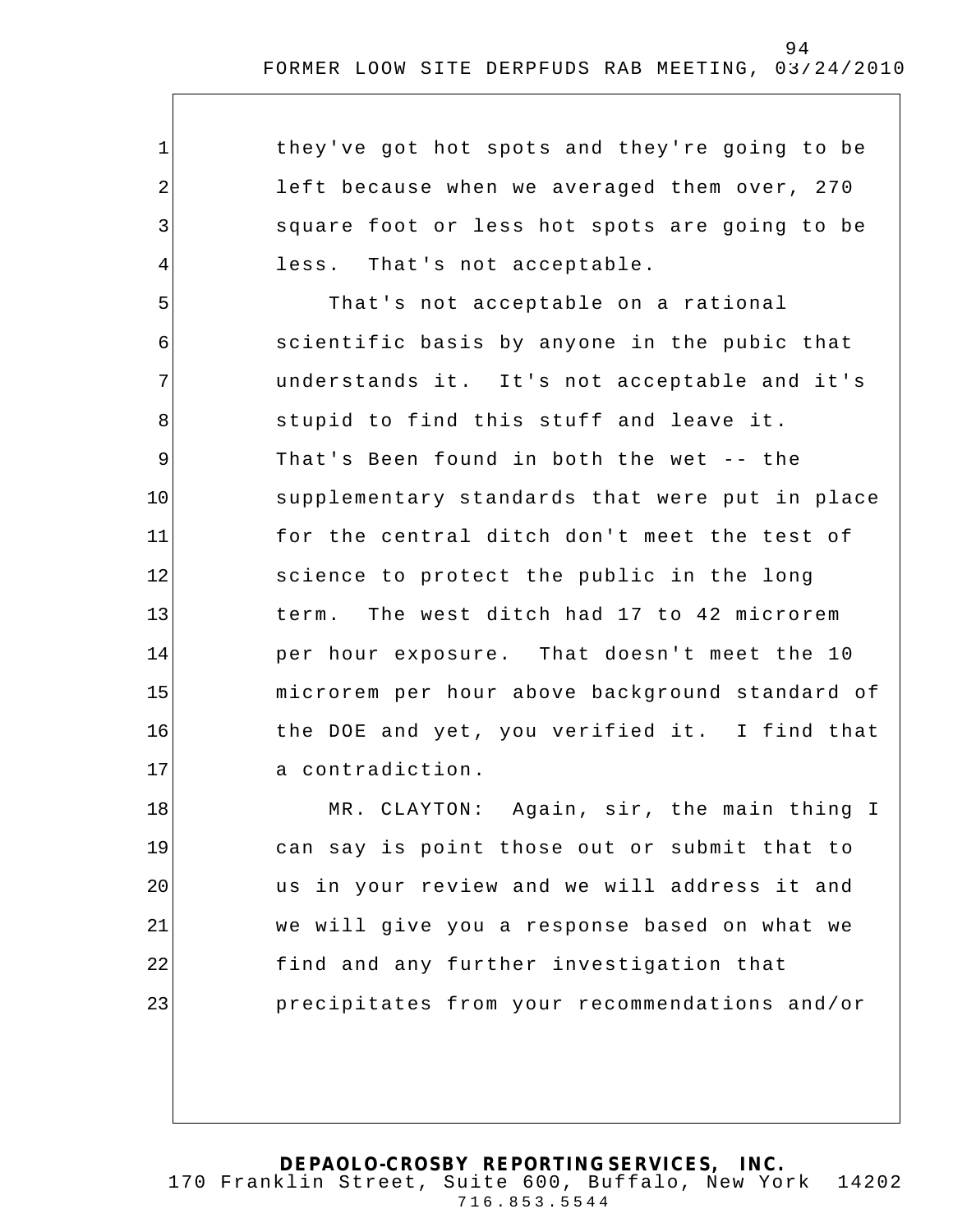descriptions.

1

| $\overline{2}$ | MR. RAUCH: I will do that and my main          |
|----------------|------------------------------------------------|
| 3              | focus and my comments tonight, though, are     |
| 4              | we've got to get a handle on this major, major |
| 5              | problem and I don't like to see more and       |
| 6              | more -- I don't like to see the Army Corps     |
| 7              | saying that -- focusing on it's okay, you      |
| 8              | know, it's not leaking, we're okay and then, I |
| 9              | die and then, Amy dies and then --             |
| 10             | MS. WITRYOL: I'm not going anywhere.           |
| 11             | MR. RAUCH: My point is, at West Valley         |
| 12             | and at all these sites, technically-oriented   |
| 13             | members of the public aren't being replaced by |
| 14             | the younger generation. The just simply        |
| 15             | aren't being replaced and we have this merry-  |
| 16             | go-round of agency officials that never come   |
| 17             | up to speed and we're going to wind up with a  |
| 18             | sacrifice, so thank you.                       |
| 19             | MS. KREUSCH: Thank you, Jim. Amy?              |
| 20             | MS. WITRYOL: Just for the record, my           |
| 21             | father is in his 61st year of teaching, so I'm |
| 22             | just getting started. The -- going back to     |
| 23             | the most important issue which is getting the  |
|                |                                                |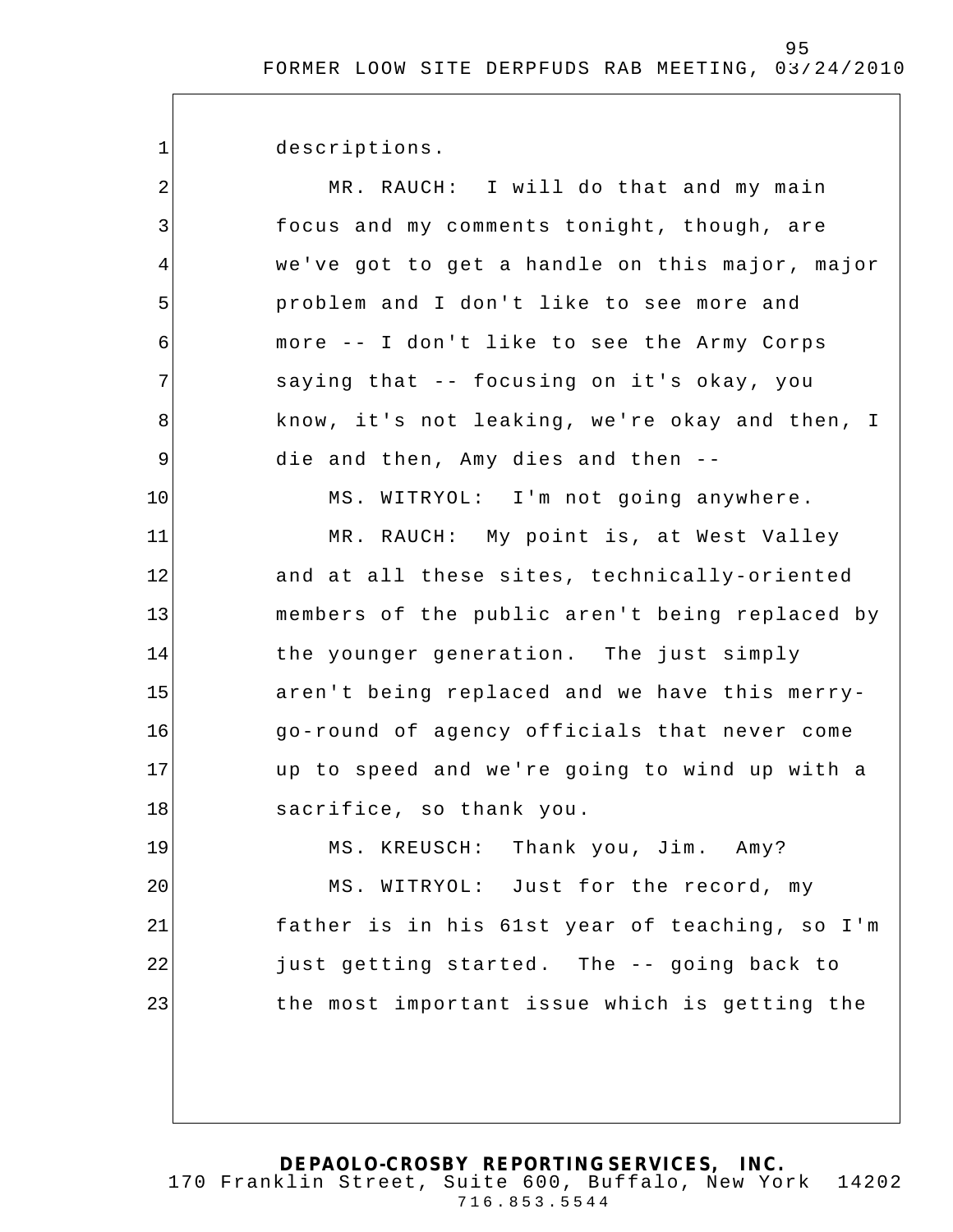NFSS residues out of here, anyone involved in the early 80's in putting them in this temporary storage cell today is shocked that we're even sitting around talking about what to do with this stuff.

1

2

3

4

5

23

6 7 8 9 10 11 12 13 14 15 16 17 18 19 20 21 22 With respect to Bill Frederick's comments, while we certainly have said many times in the past that Army Corps contractors have really done some excellent work on this site, there has been a lot of gaps and regardless of the various iterations of RAB since 1999, the Corps really has no public confidence or trust because as Dr. Gardella said, we never get the sampling plans in advance, we never get to comment on them and as a result, we see taxpayer dollars being expended towards going back to do things that, you know, we've recognized in terms of gaps, but we're provided the document only after the decisions were made and the field work was begun. We had a December public meeting, now a March public meeting.

We had the second most critical remedial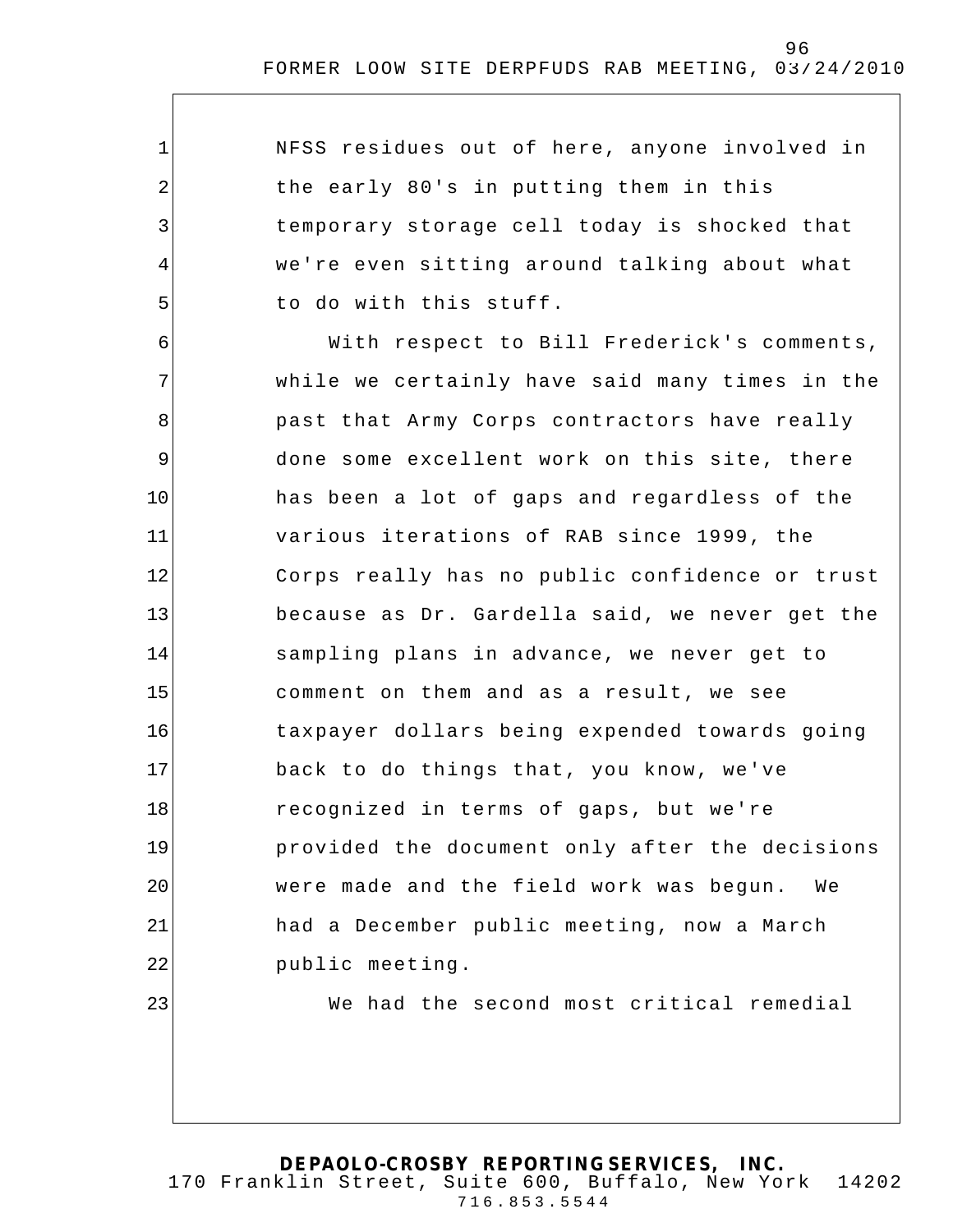investigation regarding the NFSS take place last fall. Nobody told us about it until after it started and only now are we looking at the final s coping document and finding more gaps.

1

2

3

4

5

6 7 8 9 10 11 12 13 14 15 16 17 18 19 20 21 22 23 Again, Bill, we're appreciative of the additional 23 wells and we disagree that with 23 new wells we really have any sort of trend line in which to conclude that the cell is not leaking. Plus, we have no fate and transport analysis on which of the these radio nuclides are going to, you know, travel faster than others over a period of, you know, the 60, 70 years since they've been there, so the whole discussion of, you know, what we've been able to characterize an whether or not it's preexisting, we don't have enough data and what we do have raises very significantly the specter of whether or not we believe that the DOE just totally missed the boat while running around the perimeter of the cell with Geiger counters when constructing the IWCS in the early 80's and because we don't have an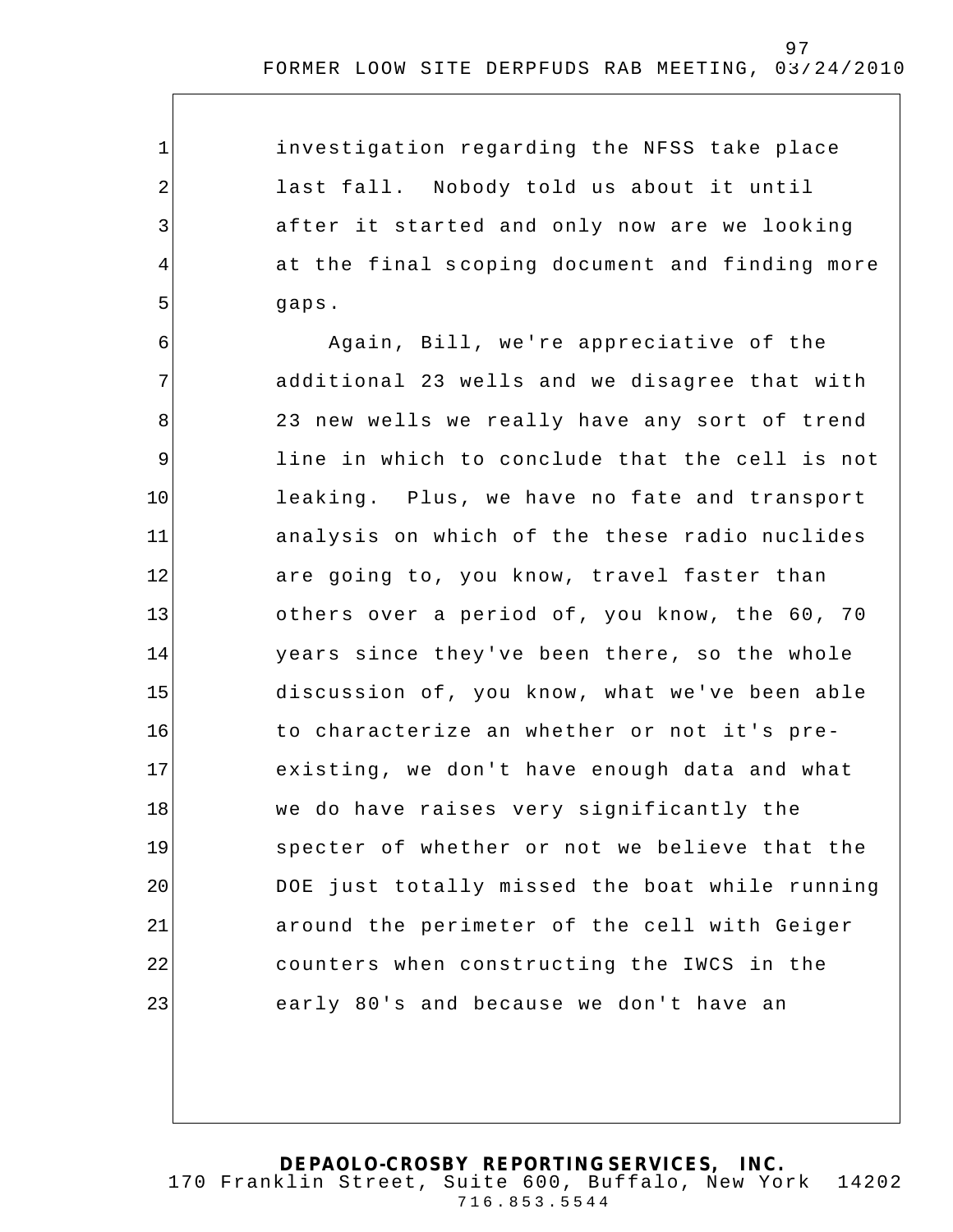| 1              | effective public participation process on the  |
|----------------|------------------------------------------------|
| $\overline{2}$ | FUSRAP side, which was really the best part of |
| 3              | the current RAB that we did have, you know,    |
| 4              | monthly conference calls so as not to          |
| 5              | inconvenience the Army Corps' travel schedule  |
| 6              | and some very effective participation which    |
| 7              | Bill Frederick participated in, so that we     |
| 8              | could make comments on modeling and have       |
| 9              | things incorporated to the extent that we      |
| 10             | could get dribs and drabs of what was going -- |
| 11             | what was planned by the Corps before it        |
| 12             | happened.                                      |
| 13             | That being said, I'd like to move on to        |
| 14             | some comments with respect to the vicinity     |
| 15             | properties and want to preface those comments  |
| 16             | with, I guess, an advance apology to CWM which |
| 17             | has participated faithfully in the RAB. Becky  |
| 18             | is here and she participates on the            |
| 19             | radiological committee I'm sorry Joe Gardella  |
| 20             | isn't here. As difficult as my relationship    |
| 21             | is with CWM outside of the RAB, Joe Gardella   |
| 22             | will tell you that I have most vigorously,     |
| 23             | more than anybody else, defended CWM's         |
|                |                                                |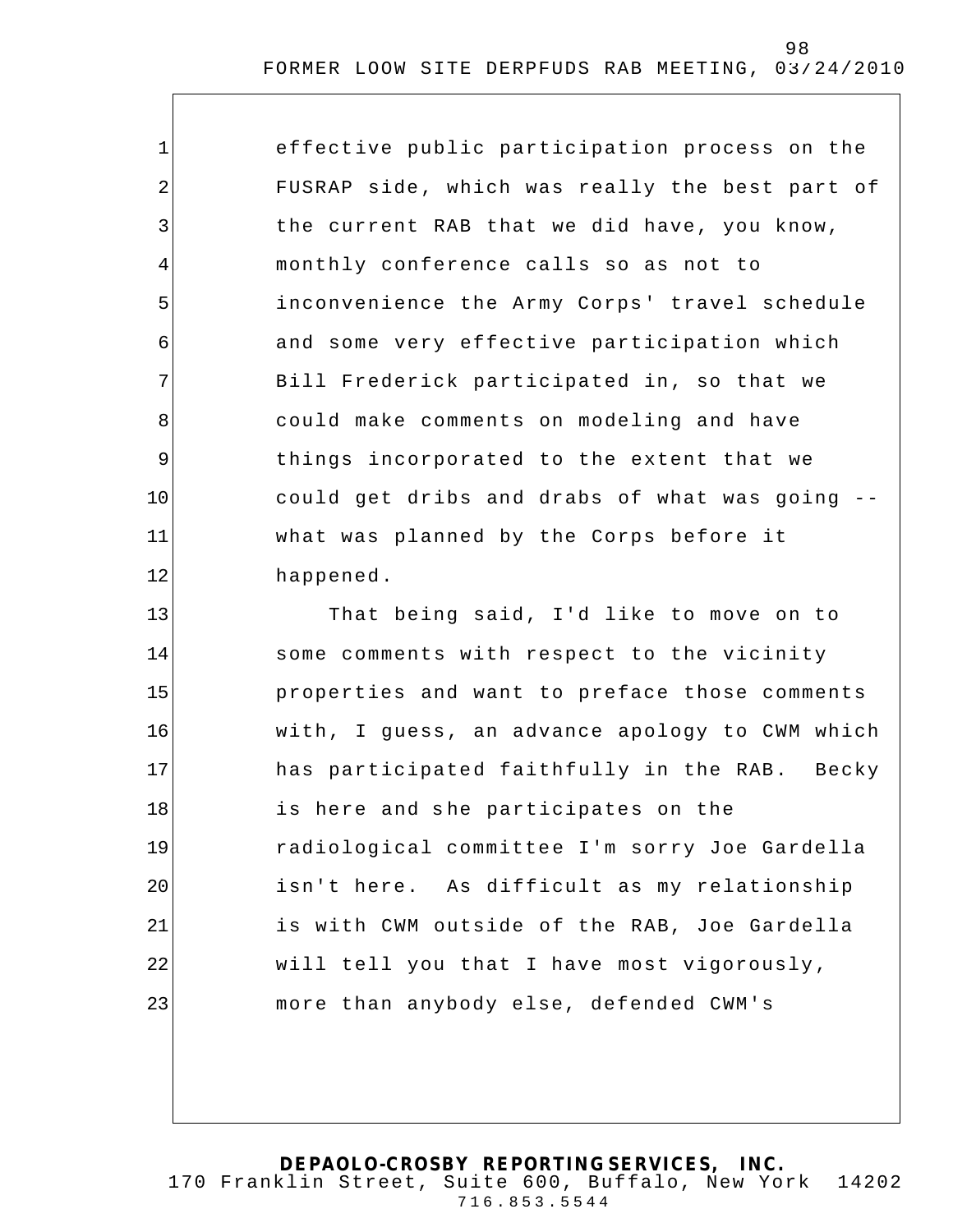stakeholder position in the RAB and reminded the RAB at every opportunity that when they're looking at communicating various stakeholder positions, that whether or not CWM is the majority or the minority, their opinion should be solicited and should be communicated and shared with the community.

1

2

3

4

5

6

7

8 9 10 11 12 13 14 15 16 17 18 19 20 21 22 23 That being said, I make no apologies to the New York State DEC and their long-standing failures and manipulation of Army Corps work at the site for the benefit of their primary interests, which are highly conflictive. We shouldn't even have permitting people for hazardous waste at the DEC involved in oversight of Army Corps work and I was very disappointed during my conversation with Kent at the break to be told that he couldn't share information about the DEC's positions on the LOOW site because he didn't want to poison his relationship with the Army Corps. That underlies the fundamental mistrust and conflicts that are so disturbing to this community and the cherry picking of what laws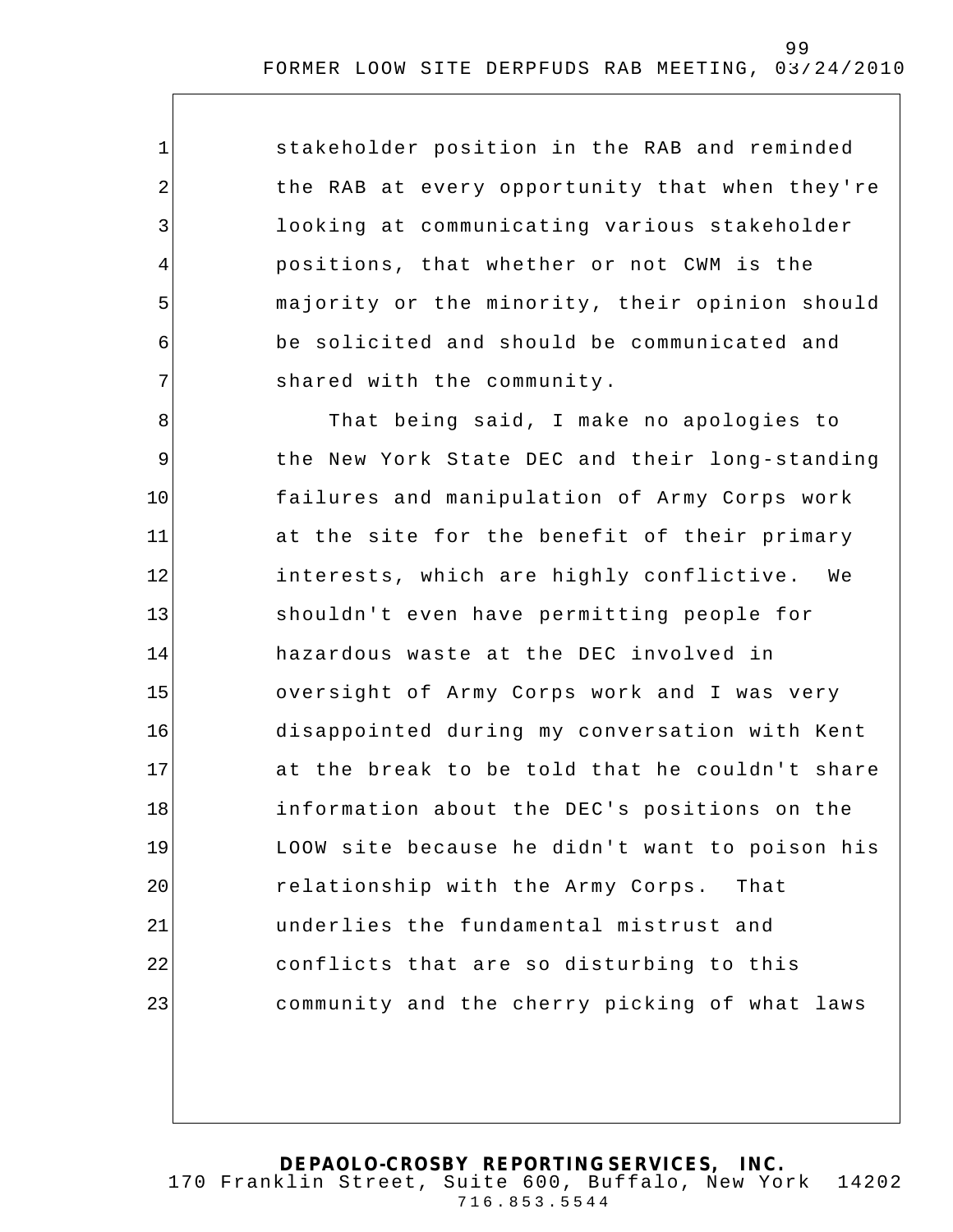1 2 3 4 5 6 7 8 9 10 11 12 13 14 15 16 17 18 19 20 21 22 23 and regulations the Buffalo Installation decides to tell us that they must enforce. There are facilitators at DoD RABS all over the United States from Virginia to Alaska. They have told us that a facilitator makes all the difference and I was in Commander Snead's office, you know, days before this surprise, you were dissolved six years ago letter was issued and when we talked about the facilitator and how we thought it would A, help the Army Corps use their time much more efficiently because we recognized we weren't making very efficient use of the Corps' time and B, inspire more trust and confidence that stakeholders, all stakeholders, would be treated fairly and even-handedly in this process and his response was, " That will take another year. We really don't want to go through that. We're not satisfied with what we're getting out of this" and that was, basically, the outcome of that meeting from my view. MS. KREUSCH: Amy, could I just interject?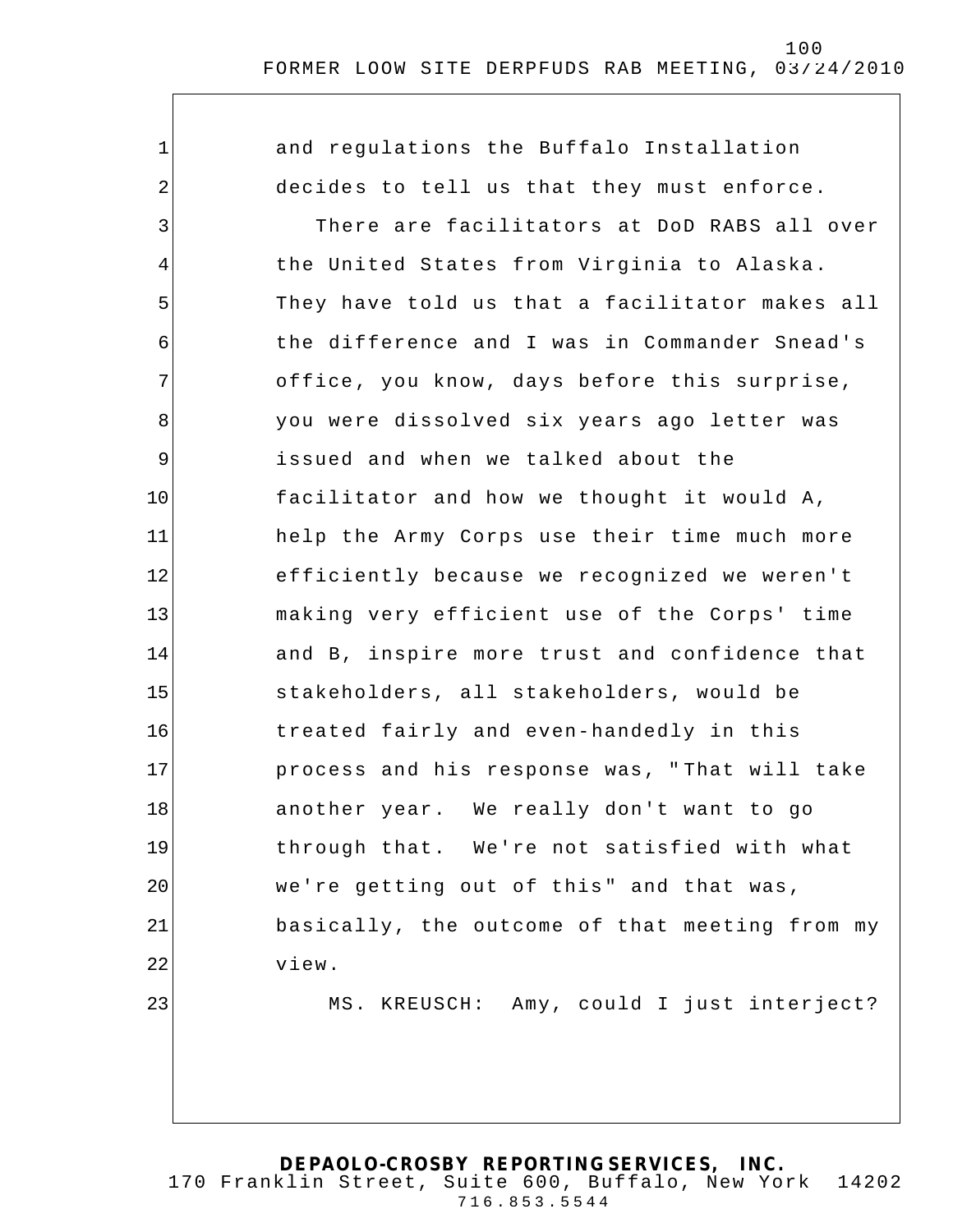| $\mathbf{1}$   | MS. WITRYOL: Sure.                            |
|----------------|-----------------------------------------------|
| $\overline{2}$ | MS. KREUSCH: That was Colonel Hurley.         |
| 3              | MS. WITRYOL: I apologize.                     |
| 4              | LTC. SNEAD: I'm trying to recall in the       |
| 5              | back of my mind and I just can't remember     |
| 6              | MS. WITRYOL: Yes. Well, it wasn't in the      |
| 7              | 60's. So, in any case, I apologize, Colonel,  |
| 8              | Commander Hurley and thank you very much for  |
| $\overline{9}$ | that clarification. With respect to the DOE's |
| 10             | report, first of all, it's refreshing to have |
| 11             | an agency share a draft report with us and    |
| 12             | make it available before we walk into a       |
| 13             | meeting, so thank you very much for that      |
| 14             | courtesy. We appreciate it.                   |
| 15             | In that report, there are obviously many      |
| 16             | gaps on 23 properties with an incredibly      |
| 17             | complex history between FUSRAP, non-FUSRAP,   |
| 18             | KAPL, Rochester the land-filling activities   |
| 19             | that take place on the site. Thirty days is   |
| 20             | not going to be enough to comment and let us  |
| 21             | go through probably 30,000 documents, now     |
| 22             | seeing what the questions and objectives of   |
| 23             | your report are, to give you any meaningful   |
|                |                                               |
|                |                                               |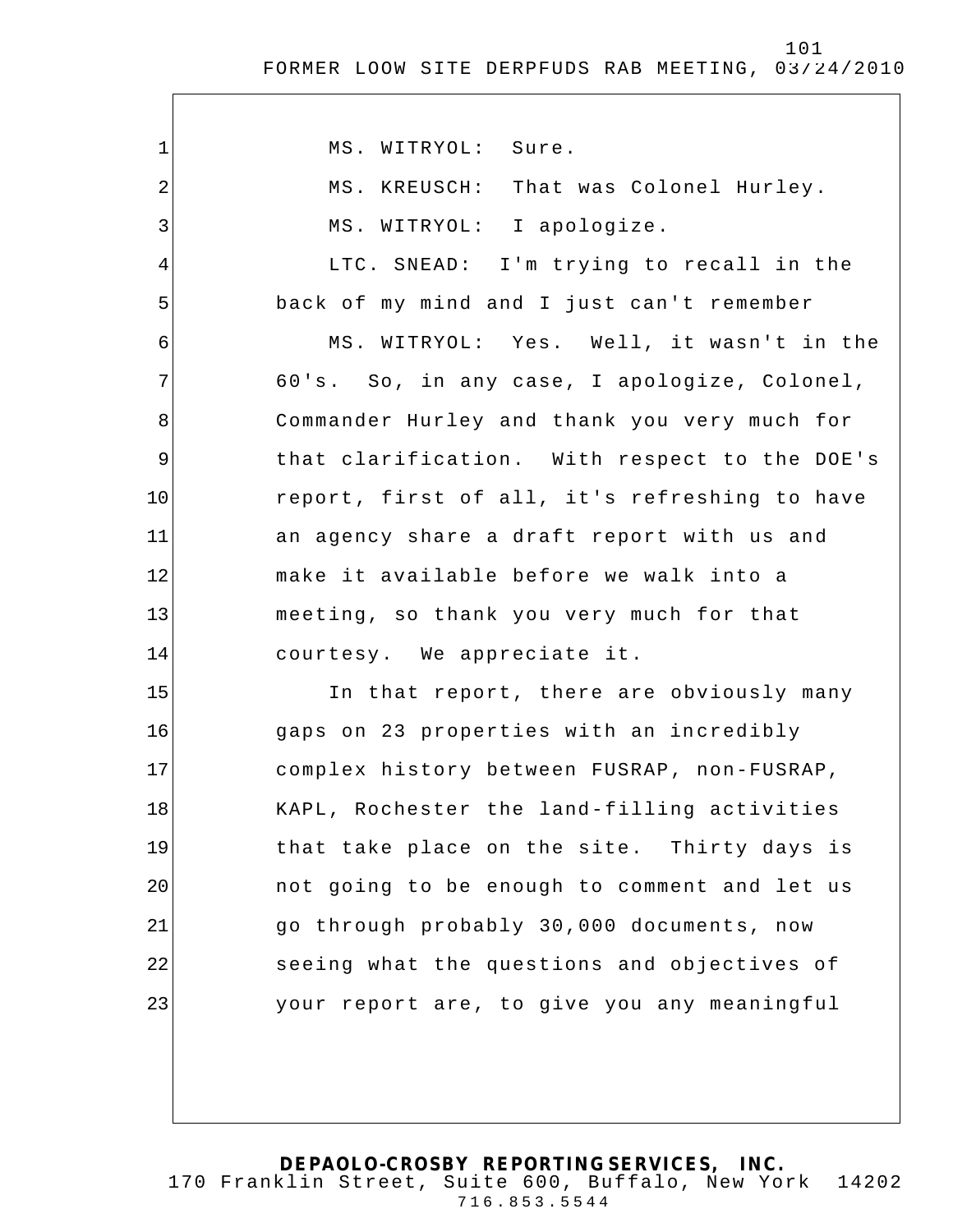| 1  | input and we hope you're genuine in wanting  |
|----|----------------------------------------------|
| 2  | community input, but, you know, having the   |
| 3  | response -- when are we going to have the    |
| 4  | response to comments ready and the answer is |
| 5  | oh, two or three weeks, it kind of leaves us |
| 6  | with the impression that there's already a   |
| 7  | plan in place and that the decisions have    |
| 8  | already been made.                           |
| 9  | MR. CLAYTON: I'll offer my apologies.        |
| 10 | That's not what I intended at all, Amy. I    |
| 11 | didn't want you to think that we're dragging |
| 12 | this thing out. You all are interested,      |
| 13 | you've got a viable interest.                |
| 14 | MS. WITRYOL: Right                           |
| 15 | MR. CLAYTON: You deserve to have a           |
| 16 | response and that's what I was trying to get |
| 17 | on the table was the department's commitment |
| 18 | to get you a response to your issues and     |
| 19 | concerns.                                    |
| 20 | MS. WITRYOL: We appreciate that given the    |
| 21 | fact that we wait years for responses from   |
| 22 | other agencies. We very much appreciate the  |
| 23 | sentiment. That being said, one of our       |
|    |                                              |
|    |                                              |
|    |                                              |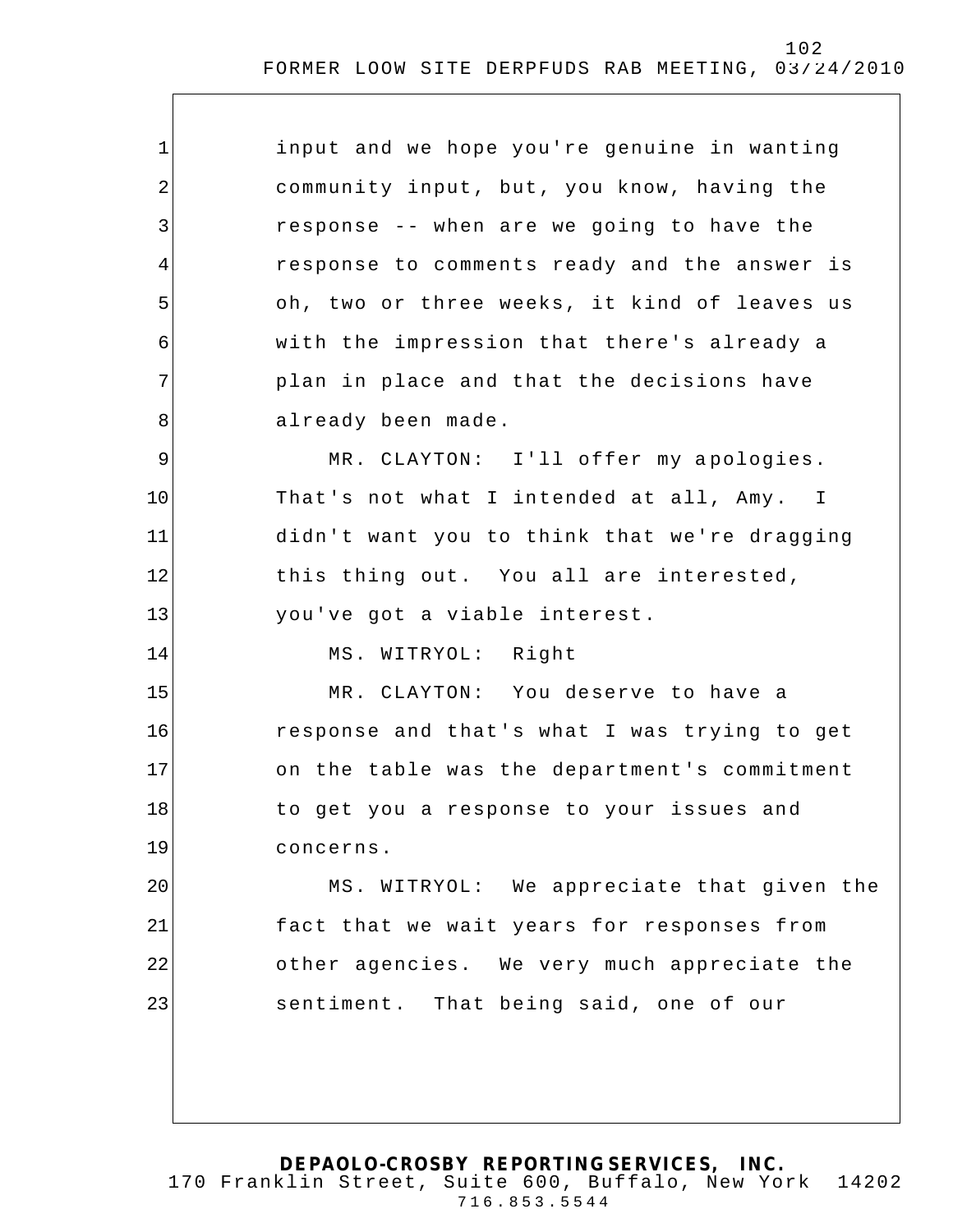| $\mathbf 1$     | biggest problems has been -- at the LOOW site  |
|-----------------|------------------------------------------------|
| $\overline{2}$  | has been in the enthusiasm of agencies to get  |
| 3               | from Point A to Point B. We end up doing       |
| $\overline{4}$  | things over and over again and if we took just |
| 5               | a little but more time and did it right the    |
| 6               | first time, we wouldn't keep going back to     |
| 7               | these properties over and over again leaving   |
| 8               | exposure behind for the community and spending |
| 9               | excessive taxpayer dollars and I mean          |
| 10 <sub>1</sub> | excessive, not that there's a price on our     |
| 11              | security, but excessive in that we shouldn't   |
| 12              | be spending dollars for work that's redundant  |
| 13              | and could have been done earlier, so I would   |
| 14              | add that in terms of make sure that you take   |
| 15              | the opportunity to fully evaluate and          |
| 16              | understand the comments that you get.          |
| 17              | What I'd like to do is just express some       |

18 19 20 21 22 23 concerns about the process which has been set forth because this really isn't the forum to go into great detail about the gaps that we feel are in the report, but just this whole process for sending people -- referring the Corps to send -- to spend Federal taxpayer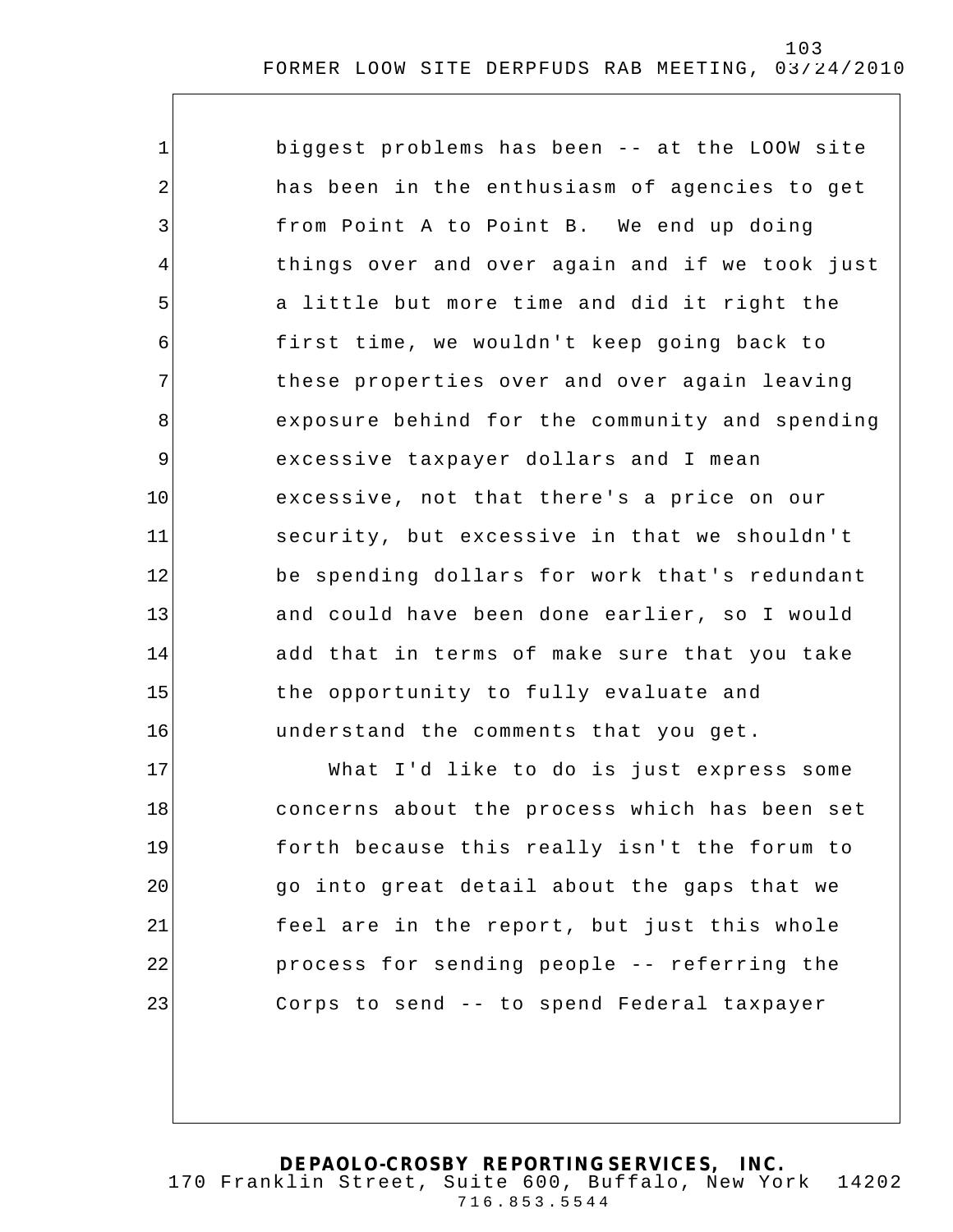| $\mathbf 1$    | dollars on close vicinity properties. The      |
|----------------|------------------------------------------------|
| $\overline{2}$ | report says DOE uses the following criteria to |
| 3              | determine if a site should be referred to the  |
| 4              | Army Corps for further assessment, which       |
| 5              | automatically means resources and dollars.     |
| 6              | A third-party characterization or survey       |
| 7              | reveals existing MED or AEC-related            |
| 8              | contamination that was not previously          |
| $\mathsf 9$    | identified. The only surveys that have been    |
| 10             | conducted outside of the NFSS and open         |
| 11             | vicinity properties are surveys conducted only |
| 12             | by CWM Chemical. Your second criteria is a     |
| 13             | review of historical records indicating        |
| 14             | potential for existing MED/AEC contamination   |
| 15             | not previously identified.                     |
| 16             | In our view, this is the entirety of the       |
| 17             | LOOW site and I can remember sitting in DEC    |
| 18             | Region 9 in 2003 with Kent Johnson and John    |
| 19             | Mitchell imploring them to consider problems   |
| 20             | at close vicinity properties and we were       |
| 21             | basically dismissed. So, this whole process    |
| 22             | has only come about since CWM has made         |
| 23             | requests to the Department of Energy to        |
|                |                                                |

104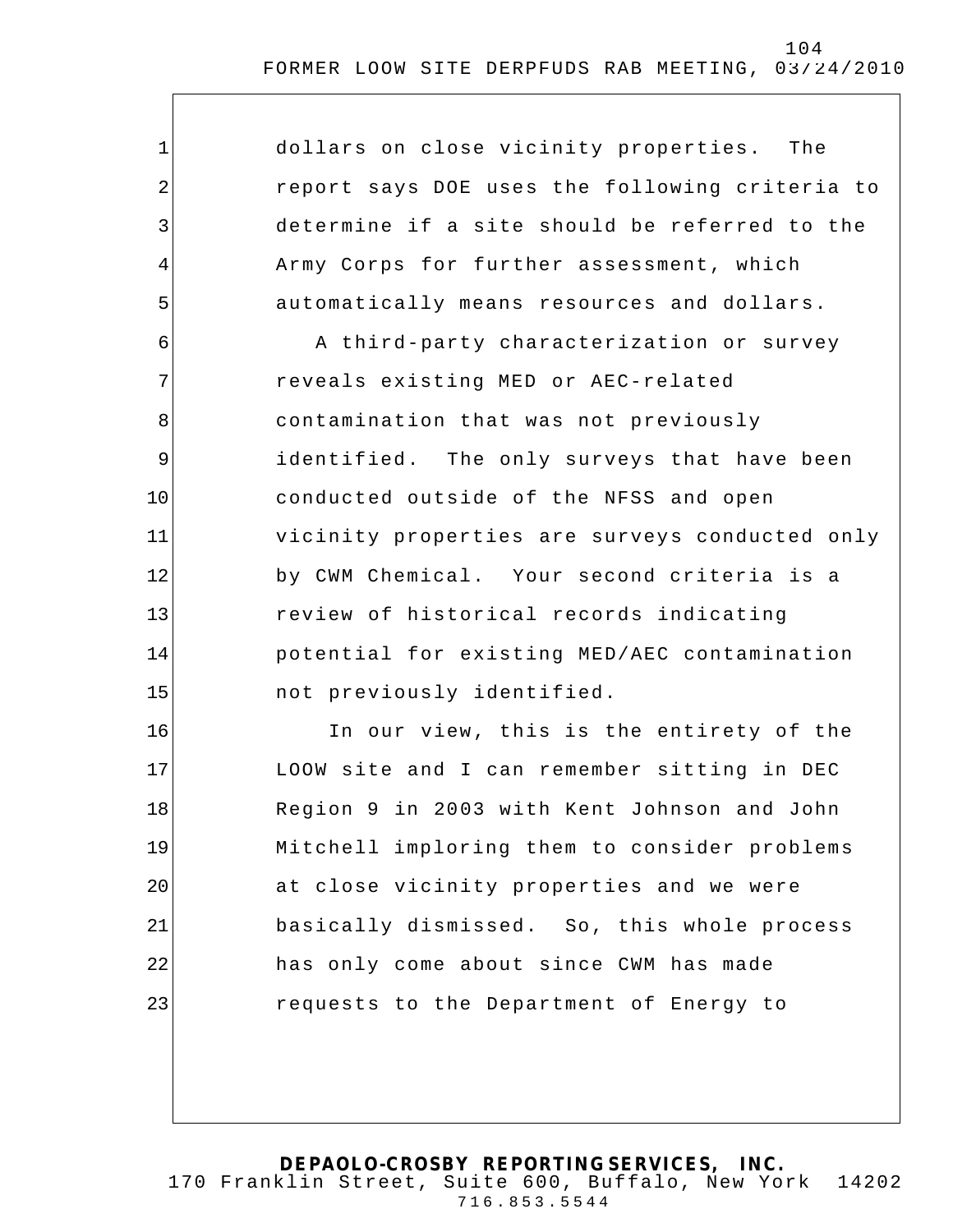| $\mathbf 1$ | revisit closed vicinity properties.            |
|-------------|------------------------------------------------|
| 2           | MR. CLAYTON: I have to correct you there.      |
| 3           | CWM has never made a request to the Department |
| 4           | of Energy to address any close vicinity        |
| 5           | properties.                                    |
| 6           | MS. WITRYOL: I would say technically,          |
| 7           | you're correct, but from the community's --    |
| 8           | MR. CLAYTON: We've got CWM's                   |
| 9           | representative right here.                     |
| 10          | MS. WITRYOL: Let me finish, Chris. I           |
| 11          | didn't mean to --                              |
| 12          | MR. CLAYTON: You're casting an aspiration      |
| 13          | that there's collusion and --                  |
| 14          | MS. WITRYOL: Before we get to the              |
| 15          | collusion issue, while I do have some          |
| 16          | aspersions, they're not with respect to DOE    |
| 17          | and I'm going to talk a little bit about the   |
| 18          | Army Corps and the DEC's participation in      |
| 19          | this, but the bottom line is this process was  |
| 20          | not begun and discussions between the DEC and  |
| 21          | the Army Corps about what to do about the      |
| 22          | closed vicinity properties, did not take place |
| 23          | and this site has been ignored by the New York |
|             |                                                |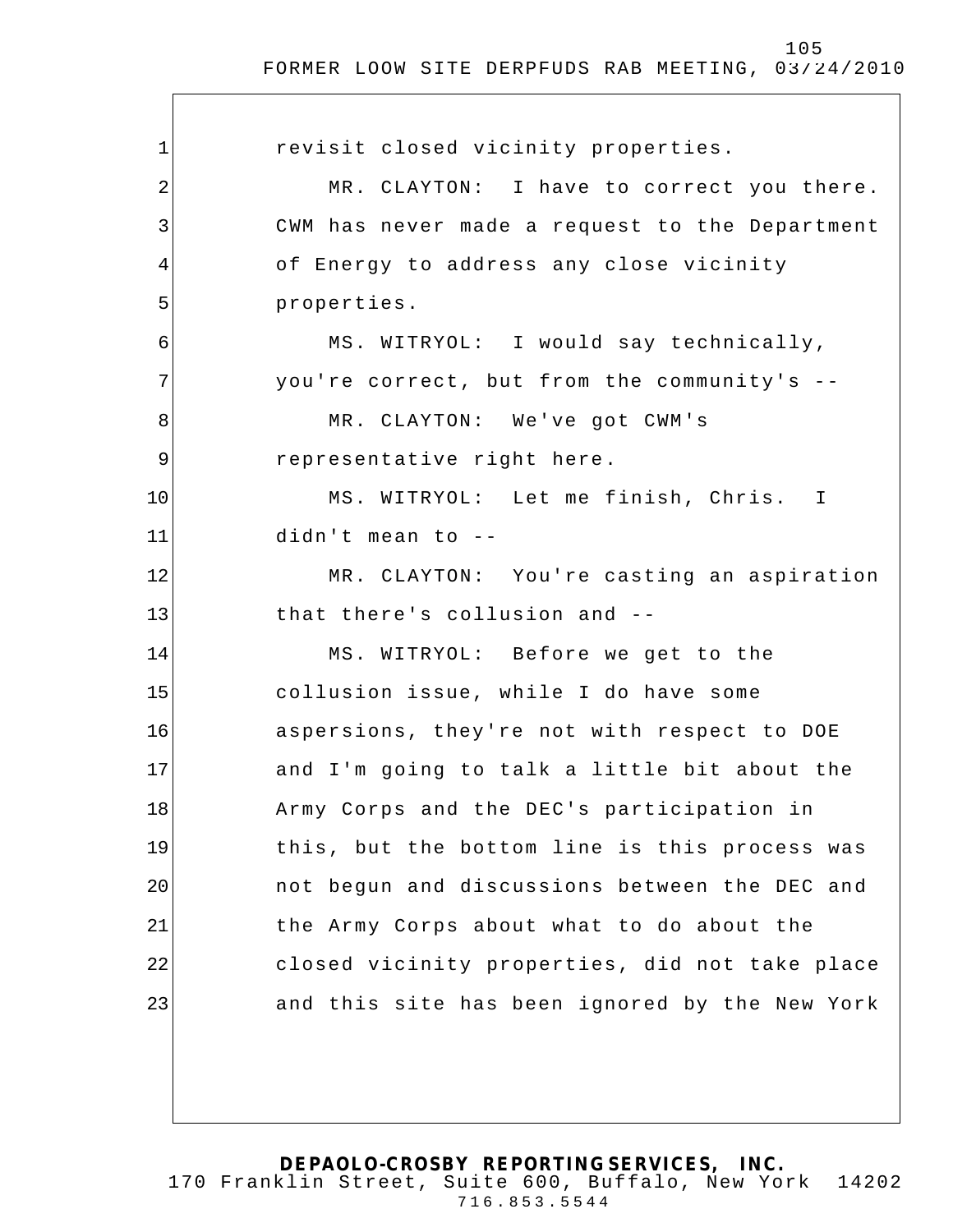State DEC until it interfered with CWM's expansion application. The third criteria that's set forth in this report says that an individual with credible, institutional knowledge provides information that additional MED/AEC contamination might exist that was not identified in previous assessments.

1

2

3

4

5

6

7

8 9 10 11 12 13 14 15 16 17 18 What -- the message that sends to us is that the DOE will give credence to DEC and Army Corps' input, but can exclude a County Health Department or an Attorney General's Office and that an institutional knowledge may exclude a referral based on public input and certainly, Chuck gave us some examples tonight of input that may have some very serious merit and in my view, needs to be evaluated and considered whether or not it's endorsed by the Army Corps or the DEC.

19 20 21 22 23 From my view, the process that's outlined in the draft report is unacceptable and gives the agencies free reign to lobby DOE for expenditures on closed vicinity properties absent transparency and meaningful input. The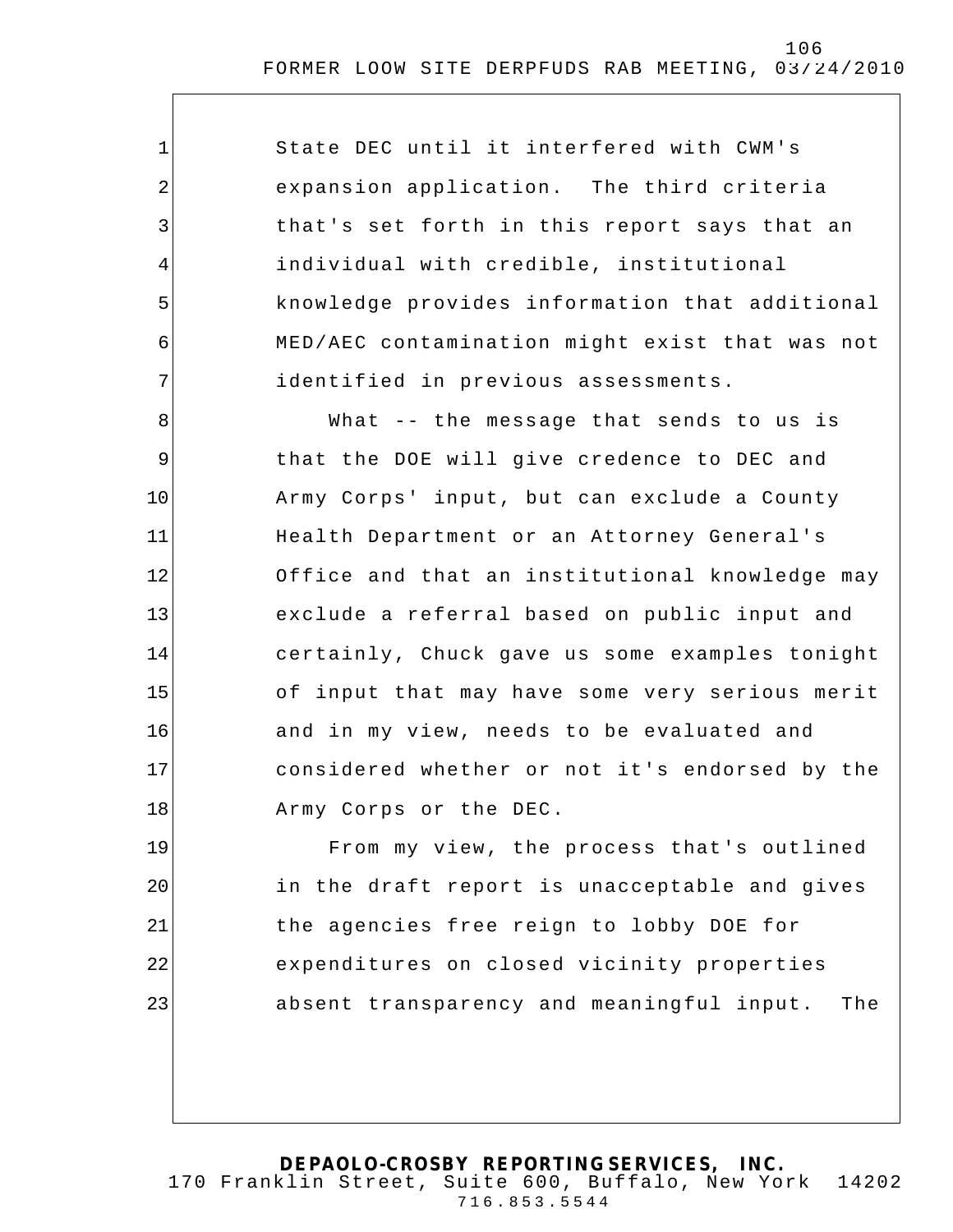recommendations that we would have would be each request and comment from the agencies, whether DEC, the Army Corps, et cetera must be transparent and available before, not after DOE decisions are made to refer close vicinity properties to the Corps.

1

2

3

4

5

6

7 8 9 10 11 12 13 14 The public must be given a reasonable period in which to comment on information provided by any agency or stakeholder issuing a request for a referral. Secondly, potentially responsible parties and agreements on amicable taxpayer cost must be identified in advance of any approval to allocate Federal resources to a closed vicinity property.

15 16 17 18 19 20 21 22 23 Third, referrals and associated funding should be appropriated for investigations into vicinity properties impacted by potential migrations from the NFSS and publicly-owned properties. The size of a corporation, you know, such as CWM and its affiliations dwarfs the financial capacity of the Village of Youngstown or the Town of Lewiston to do the surveys and do the sampling that CWM has done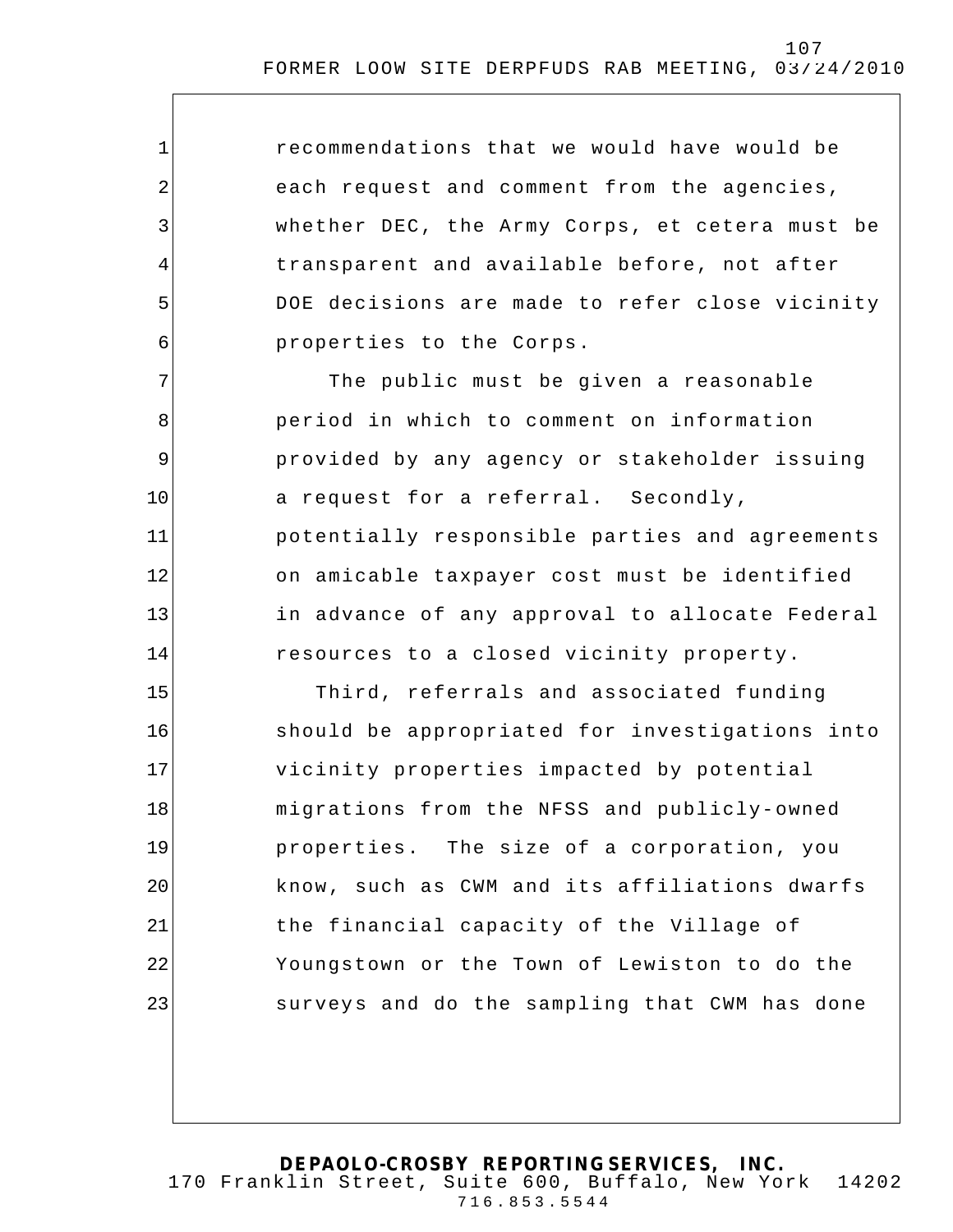| 1           | which it is doing anyway as a requirement by   |
|-------------|------------------------------------------------|
| 2           | our state agencies to make an application to   |
| 3           | expand its landfills and we're also            |
| 4           | disappointed that the agency has not exercised |
| 5           | its authority, the state agency and made       |
| 6           | acceptable until it interfered with the        |
| 7           | application, some of the radiological          |
| 8           | contamination problems on CWM vicinity         |
| $\mathsf 9$ | properties.                                    |
| 10          | Referrals associated for funding should be     |
| 11          | appropriated for investigation, therefore,     |
| 12          | where we may have some data gaps and two years |
| 13          | ago when I discussed with Kent Johnson         |
| 14          | concerns about Vicinity Property X and the     |
| 15          | need to support a request to the Army Corps,   |
| 16          | the DOE or whoever the responsible agency was  |
| 17          | to look more closely for problems at the       |
| 18          | Lewiston property was dismissed.               |
| 19          | I don't want to diminish Kent's concerns       |
| 20          | about the physical hazards, but we got no      |
| 21          | help, again, until a request came from the     |
| 22          | neighboring property and lastly, funds should  |
| 23          | not be appropriated where state regulatory     |
|             |                                                |
|             |                                                |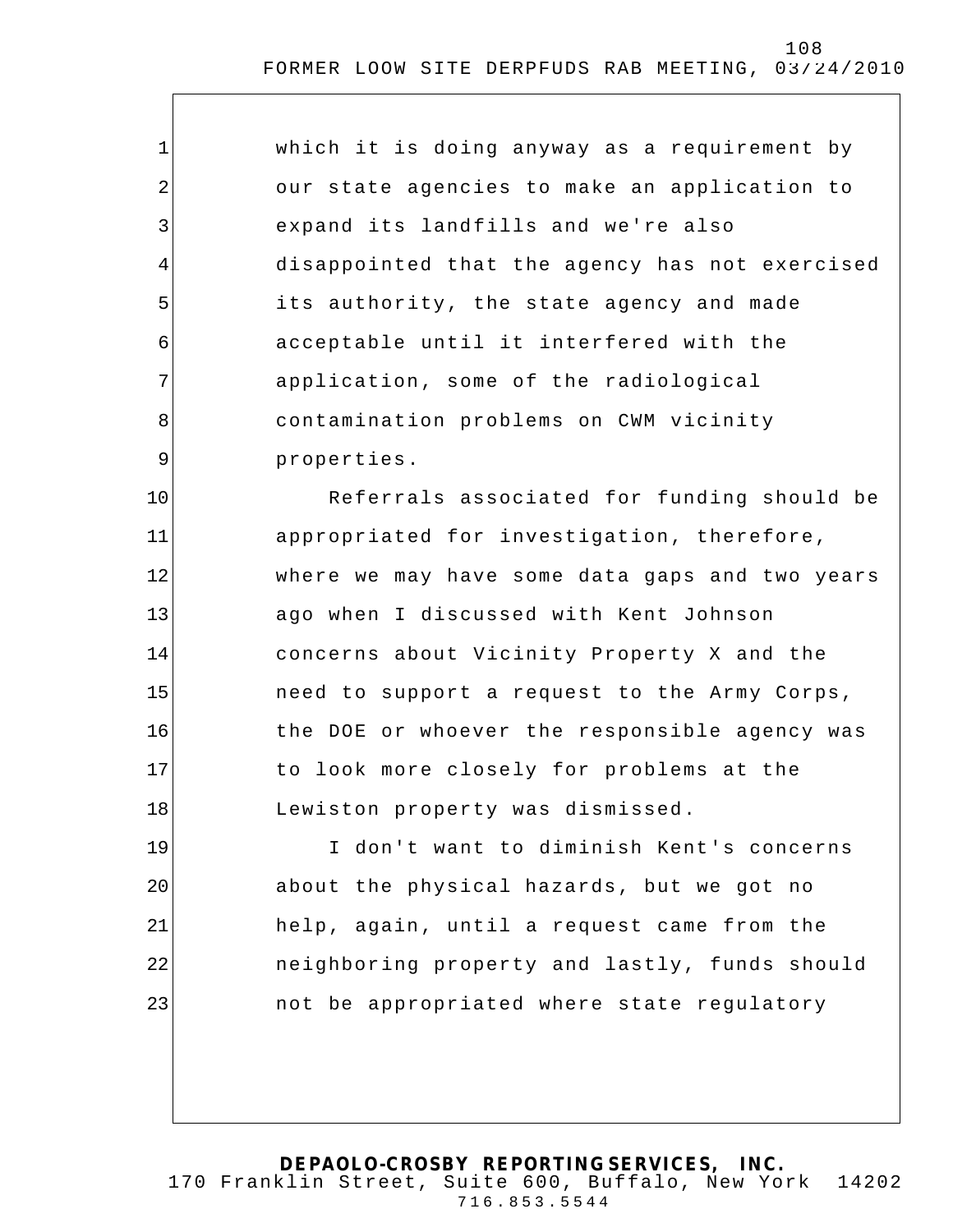authority is already available to require investigation and remediation by a responsible party.

1

2

3

4 5 6 7 8 9 10 11 12 13 According to Bill K, FUSRAP does not require a potentially responsible party process in advance of investigating and remediating contamination. It would be inappropriate for DOE to refer the Army Corps to spend Federal taxpayer dollars if CWM and then later, if ever, tried to collect this insulated subsidiary company which has only toxic assets, both literally and figuratively in this case.

14 15 16 17 18 19 20 21 22 23 The report did not acknowledge in listing the sources of radiological waste at the site, did not acknowledge that CWM has landfilled radiological waste, has imported contaminated material for construction on its property, has accepted waste from an Knolls old atomic power lab and other weapons reduction sites and that their scanning of incoming material for gamma detection is insignificant to the volumes received.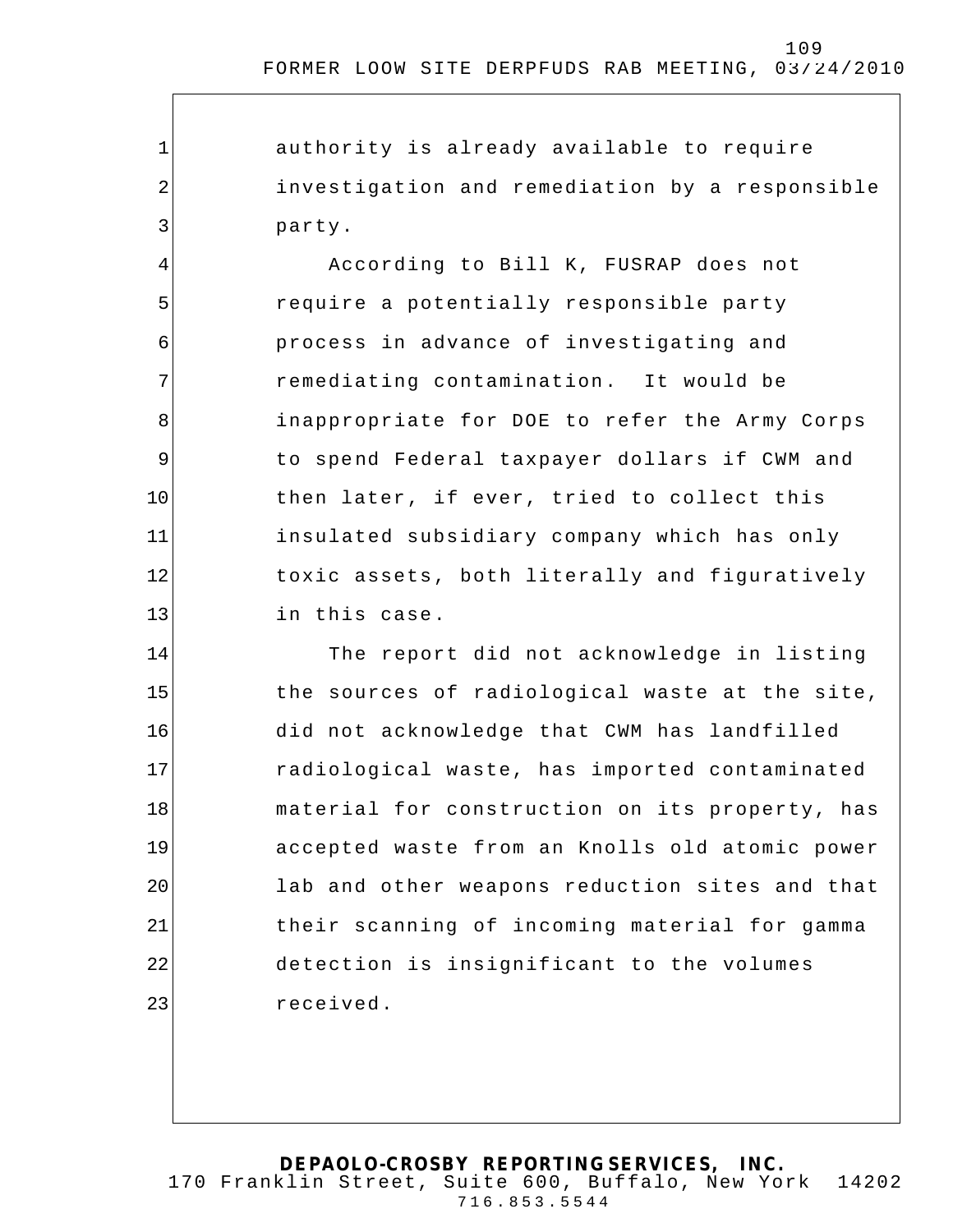1 2 3 4 5 6 7 8 9 10 11 12 13 14 15 16 17 18 19 20 21 22 23 This is, you know, the type of comments obviously that we'll pass along and again, we're very appreciative that you issued a draft instead of a final, but my view is, we give you all this information and the way this report is written, once that happens, the requirement for public participation is over and then, DOE sits behind closed doors with the New York State DEC which has conflicts at this site and the Army Corps of Engineers which has its own set of objectives for the site and they provide whatever information they want to that may not be shared certainly based on historical practices won't be shared with the community until after the decision is made and we'll, basically, be appointing DOE to areas where data is available which has only been promulgated by the more financiallyendowed stakeholders as opposed to the areas that we believe have the highest risk and are publicly accessible. This report does not limit referrals of future contamination and information to these publicly-accessible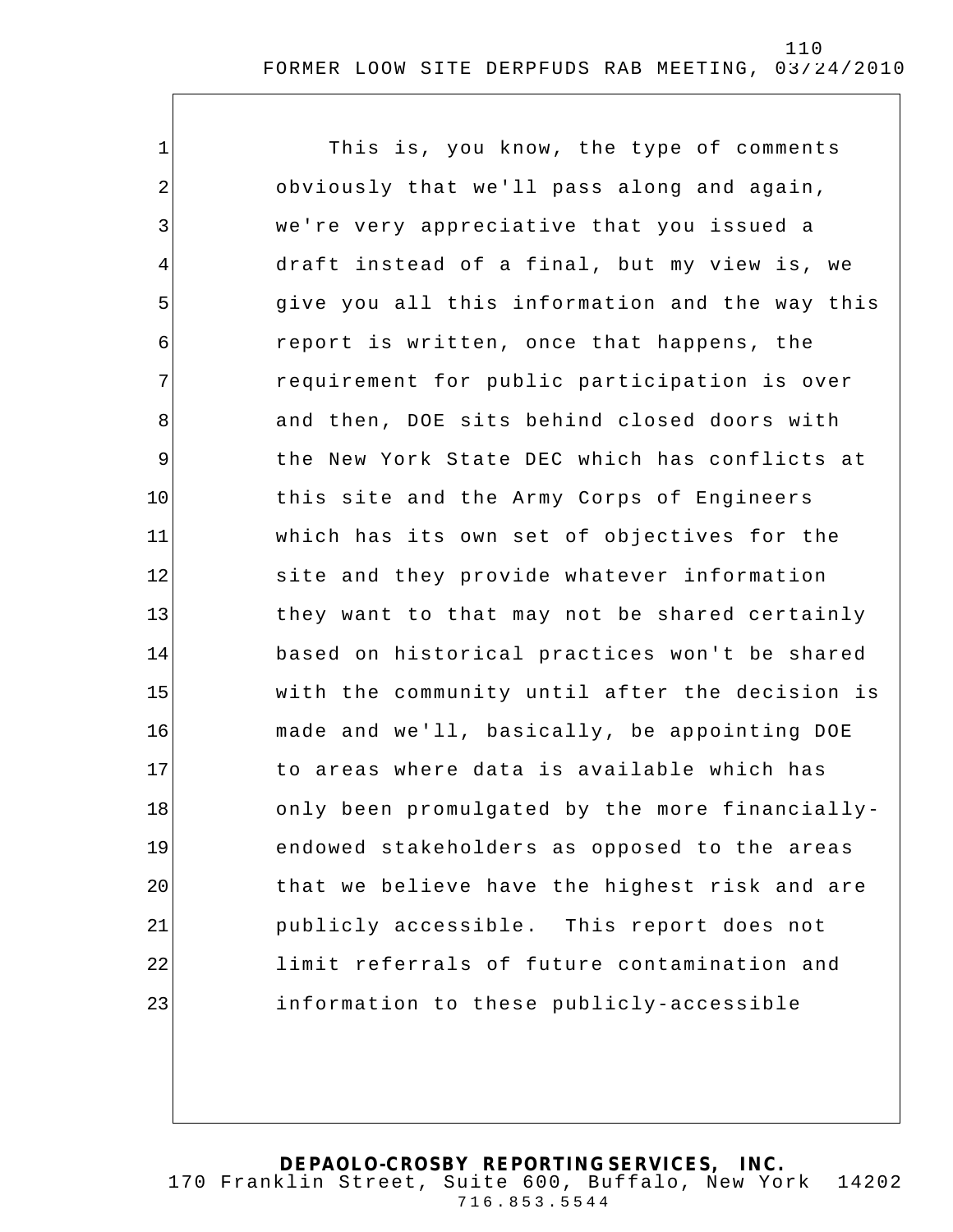| 1           | vicinity properties that's why I've come to    |
|-------------|------------------------------------------------|
| 2           | the conclusion that this process was really    |
| 3           | created not to deal with the risk in the       |
| 4           | closed vicinity properties, but now that       |
| 5           | finally because of the New York State Health   |
| 6           | Department order, that the problems on the     |
| 7           | closed vicinity properties have interfered     |
| 8           | with a landfill application that now finally   |
| $\mathsf 9$ | we have some cooperation from the DEC and the  |
| 10          | Army Corps and again, that's not to cast       |
| 11          | aspersions on the DOE because to-date, you've  |
| 12          | conducted public interaction that is very      |
| 13          | different from what we've been used to with    |
| 14          | the Army Corps at this site and we're          |
| 15          | appreciative, so thank you very much.          |
| 16          | MR. CLAYTON: Thank you. The one thing --       |
| 17          | I don't know, I talk loud enough anyway, but   |
| 18          | in all honesty and complete sincerity, the     |
| 19          | vicinity properties for all intents and        |
| 20          | purposes probably around 1990, 1991, from 1990 |
| 21          | to 1991, the Department of Energy for all      |
| 22          | intensive purposes treated those properties as |
| 23          | closed, finished, records only. A little bit   |
|             |                                                |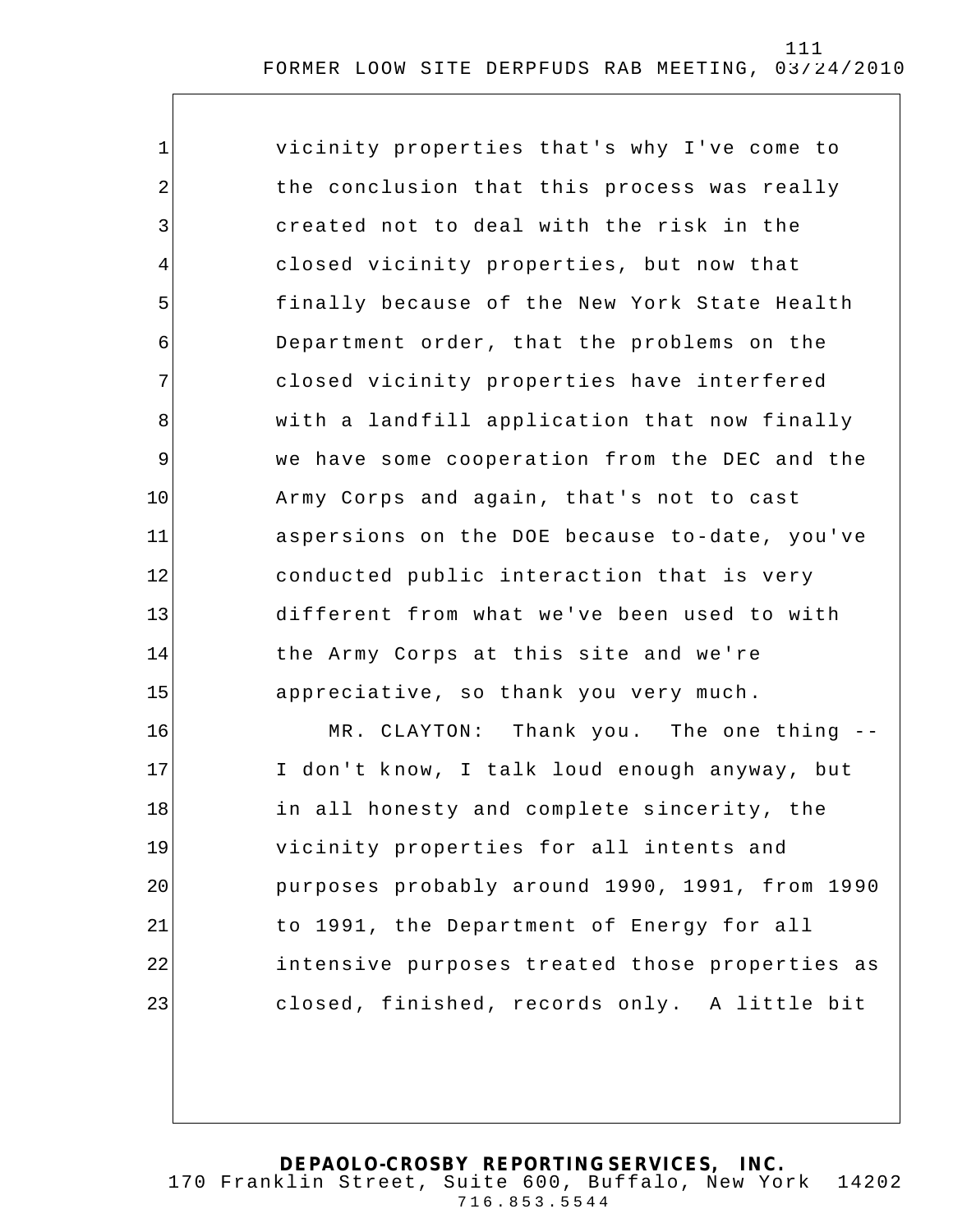of tweaking here, there. I mean, there was not like at an UMTRCA site where there was a constant DOE presence, a constant monitoring, a constant surveying, a constant interaction s with stakeholders.

1

2

3

4

5

6

7

8

9

10

11

12

13

14

The Corps of Engineers alerted us that there was a stakeholder interest within the vicinity properties and we started taking more of an active role within these vicinity properties. We took a very active role within these vicinity properties when a -- one of your fellow stakeholders submitted a letter to the department and made its way to my desk. It concerned the central drainage ditch.

15 16 17 18 19 20 21 22 23 We reviewed the data that we have provided, our recommendations back to the stakeholder, provided a copy to the New York Department of Health, provided them with our assumptions on how we came to our conclusions and we started taking and even more active interest when Bill notified my office that there was even an increasing interest within the vicinity properties, I stepped up DOE's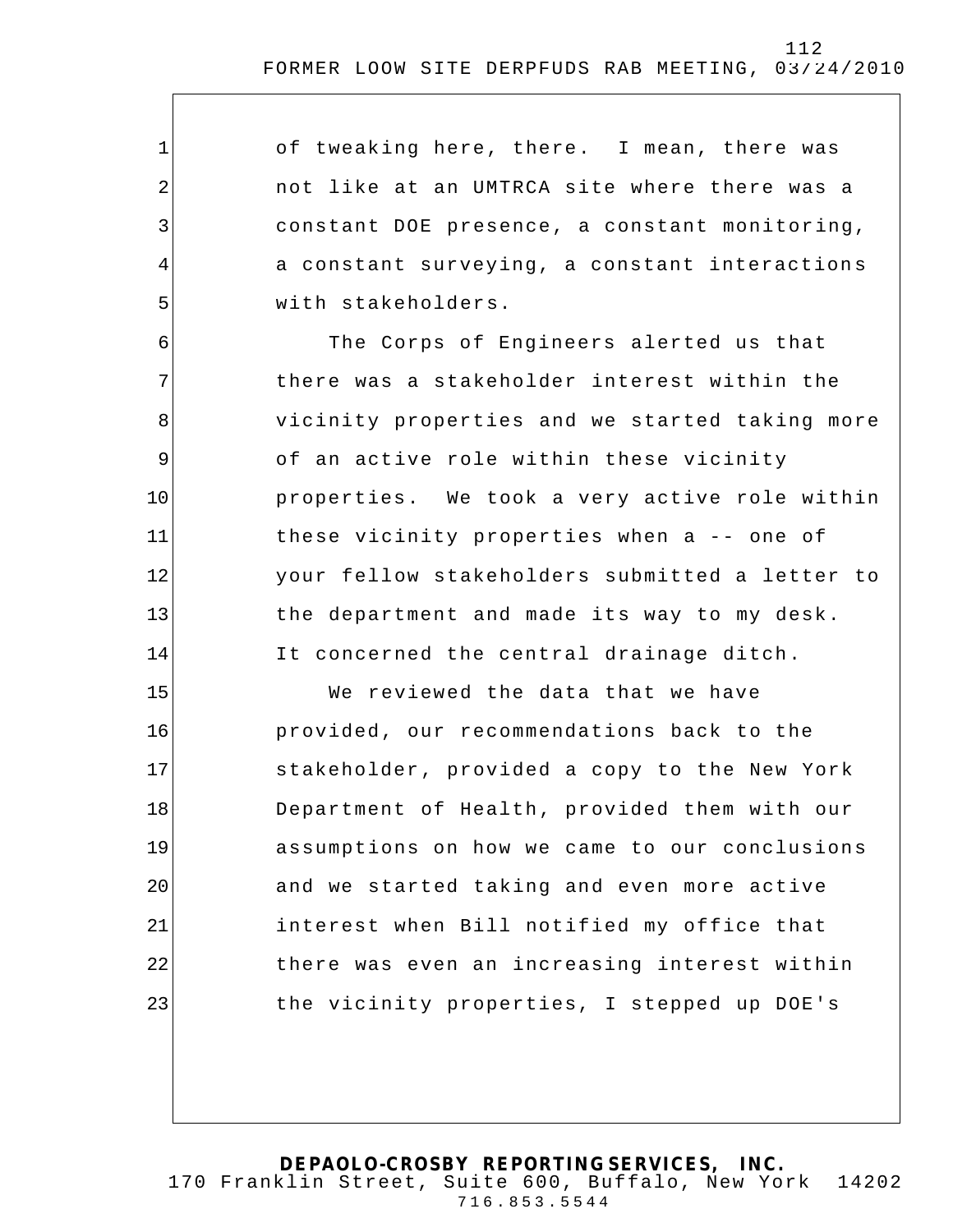involvement for that and again, my intent is to demonstrate transparency within this. Congress has defined the particular rules that DOE must follow, what the Corps of Engineers must follow and then, what DOE must follow once the remediation is completed.

1

2

3

4

5

6

7

8

9

10

11

12

13

14

Congress left intact the Department of Energy's ability and authority to identify new sites for inclusion into FUSRAP and to look at completed sites which these we're looking at now fall into and see whether or not they have sufficient information to warrant a - referring to the Corps of Engineers, for additional assessment and/or characterization.

15 16 17 18 19 20 21 22 23 Once we do that, the Corps of Engineers would then look at our data, look at our historical data, conduct their own historical data searches, do their own assessments and probably conduct a preliminary assessment, a site investigation and Bill, I apologize, I'm not trying to speak for the Corps, I'm just giving my interpretation of the process. If the Corps of Engineers concurs with our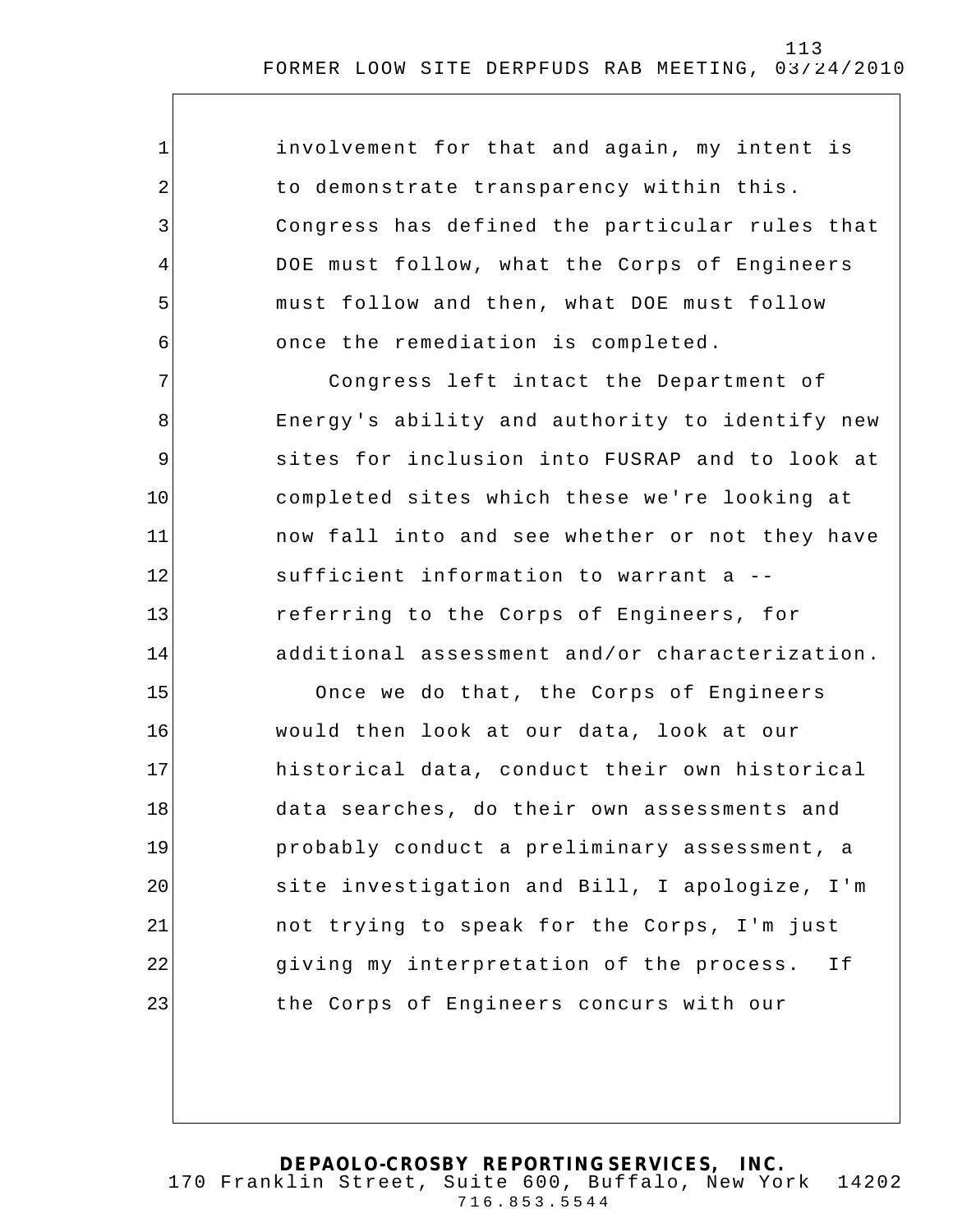| $\mathbf{1}$   | decision, they will then formerly admit the    |
|----------------|------------------------------------------------|
| $\overline{a}$ | site back into FUSRAP and start getting        |
| $\mathfrak{Z}$ | approval for an appropriation to expend        |
| 4              | taxpayer dollars on addressing the residual    |
| 5              | contamination at those sites. If they          |
| 6              | non-concur, then the process starts back again |
| 7              | and we would have to look as see if there is   |
| 8              | any other additional information that would    |
| $\mathsf 9$    | change the Corps of Engineers' opinion or not. |
| 10             | MS. WITRYOL: What about the PRP issue?         |
| 11             | MR. CLAYTON: The PRP issues, we do not         |
| 12             | get involved in the PRP issue. When and if we  |
| 13             | refer a site to the Corps of Engineers, the    |
| 14             | way they address PRP is totally upon them.     |
| 15             | They are an autonomous agency and they follow  |
| 16             | whatever regulations and guidelines that are   |
| 17             | inherent to how they do business               |
| 18             | MS. WITRYOL: Given, what we've seen of         |
| 19             | the manner in which the Army Corps has done    |
| 20             | business and the fact that the Department of   |
| 21             | Energy-controlled site at Fernald, was able to |
| 22             | take those same K-65 residues and move them to |
| 23             | Texas, there's some feeling among some         |
|                |                                                |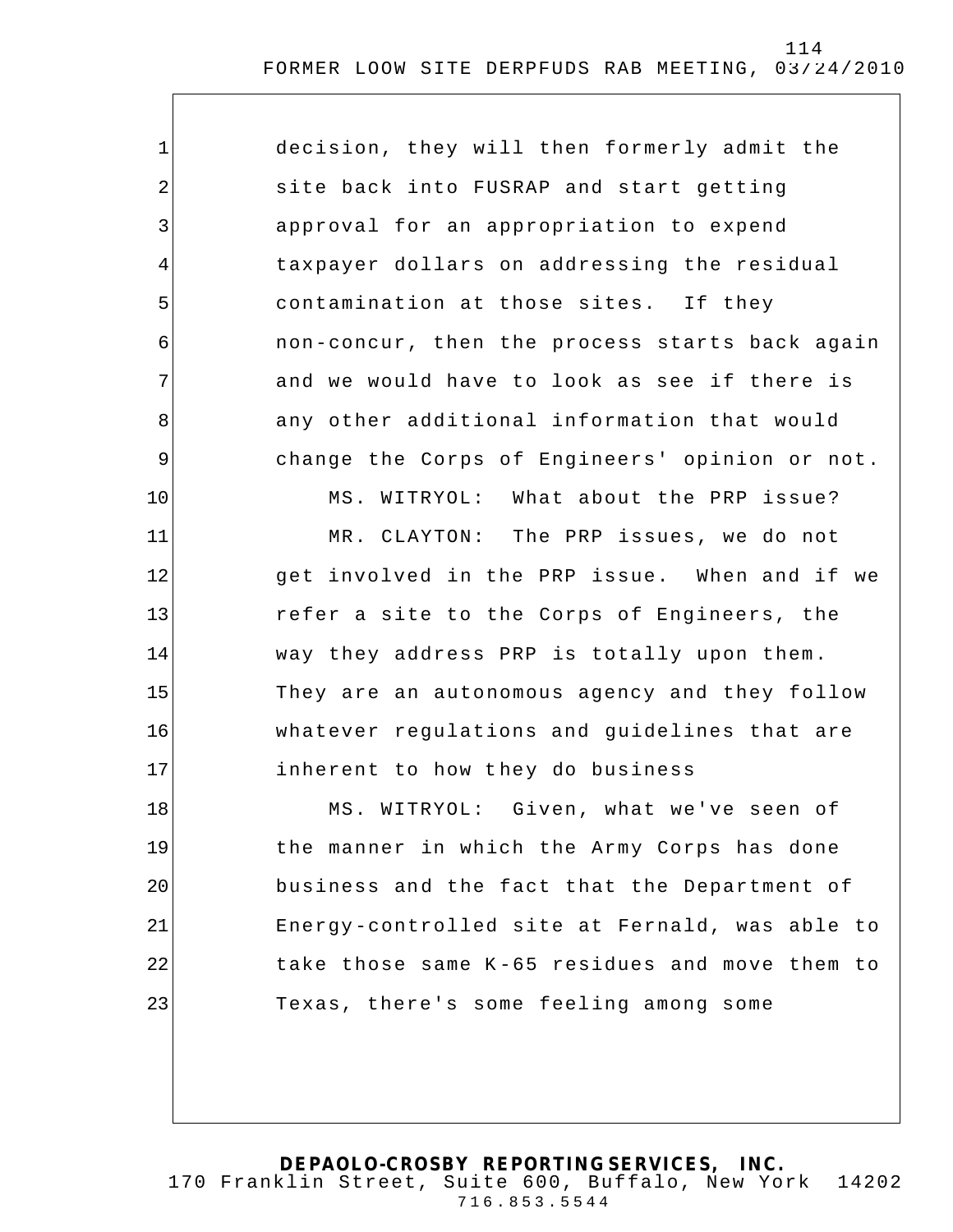| $\mathbf 1$    | residents in the community that we should be   |
|----------------|------------------------------------------------|
| $\overline{2}$ | asking our Congressional offices to move the   |
| 3              | responsibility for this site back to the       |
| 4              | Department of Energy which has a track record  |
| 5              | of successfully removing these residues        |
| 6              | because we're not confident at this point that |
| 7              | the Army Corps can handle that, that just --   |
| 8              | MS. KREUSCH: Bill K first.                     |
| 9              | MR. KOWALEWSKI: With regard to the Corps'      |
| 10             | involvement in theradiological processes here, |
| 11             | a few things to stress. This week, Michelle    |
| 12             | Barker our Chief Scientist has been down in    |
| 13             | Texas at the WCS facility meeting with them in |
| 14             | preparation for our feasibility study which    |
| 15             | will look at disposal options around the       |
| 16             | country, so I don't want the impression to get |
| 17             | out that the Corps is somehow unable or        |
| 18             | unwilling to look at a long-term decision down |
| 19             | the road.                                      |
| 20             | Earlier, there was made mention that, you      |
| 21             | know, because of the 160 year life span on the |
| 22             | interim waste containment cap, the Corps has   |
| 23             | made its decision and it's done. That is not   |
|                |                                                |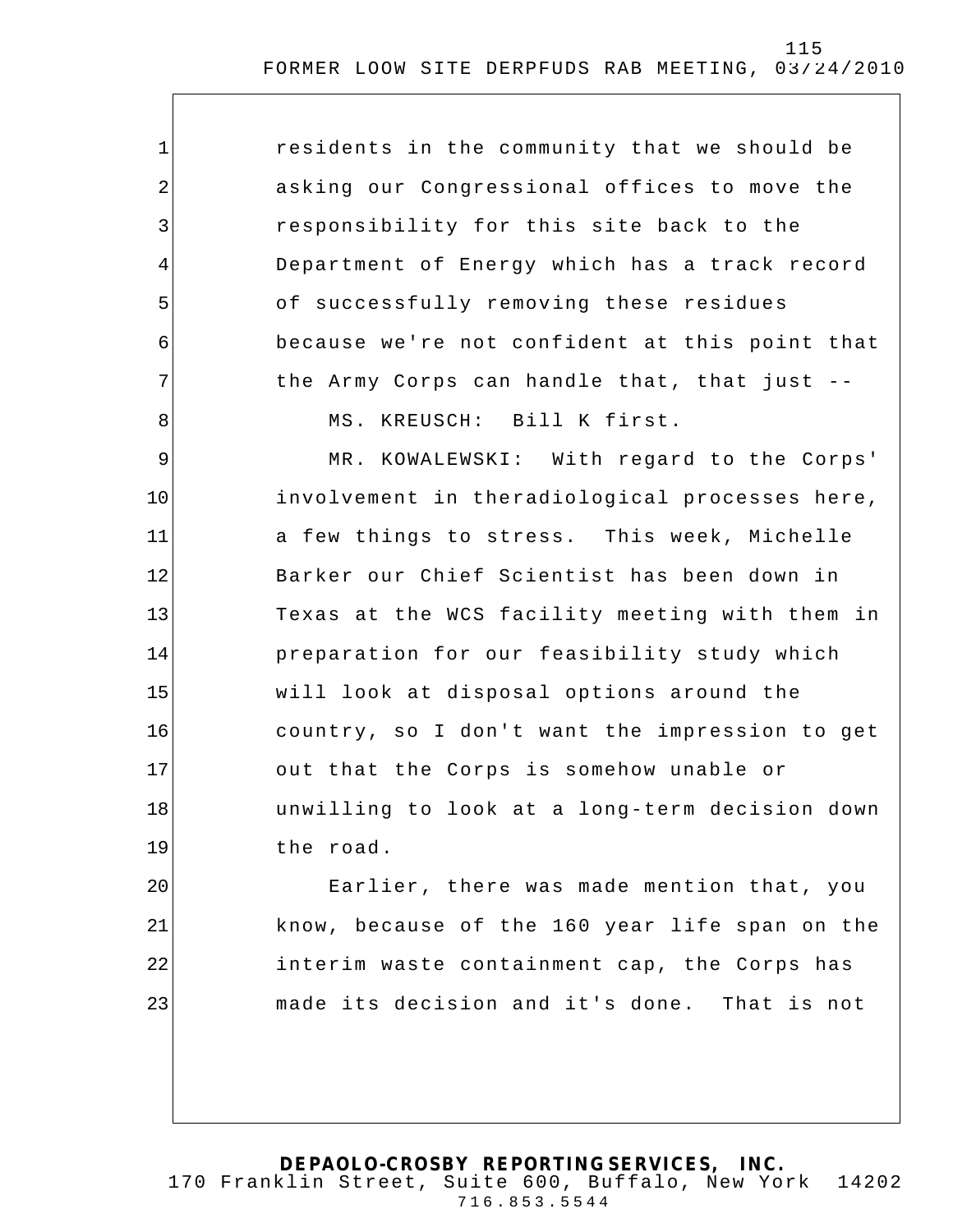true.

1

23

2 3 4 5 6 7 8 9 10 11 12 13 14 15 16 17 18 19 20 21 22 There has been no long-term decision on that IWCS. We've briefed for years now what the process is. It's laid out in back how we've altered the process for more public involvement and I welcome any scientific input on what level of data it's going to take to convince people, be it the methodologies, the amount of data, the location of the data, volunteer -- give that to us now so we can build it into our planning and I'm not finished. The ICWS is the Corps of Engineers' number one priority at the former LOOW site and the Niagara Falls Storage Site. If today, given the data that we have, a closed vicinity property were referred to the Corps hypothetically, there is no data or public risk out there that would cause us to get distracted off of the IWCS. There is not the public health risk or threat to cause us to change priorities, so there is no effort to

**DEPAOLO-CROSBY REPORTING SERVICES, INC.** 170 Franklin Street, Suite 600, Buffalo, New York 14202 716.853.5544

accelerate any work on a open or a closed VP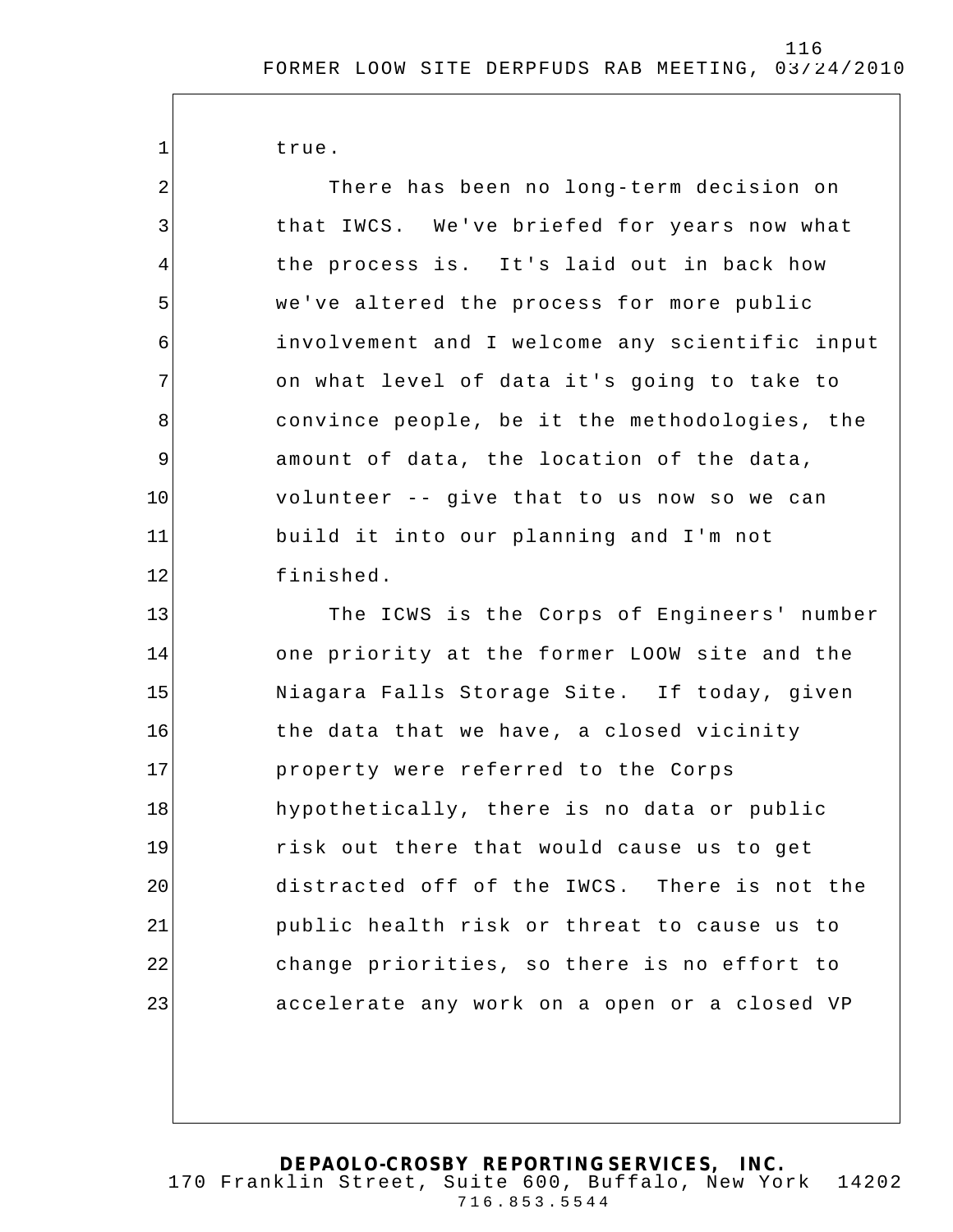| $\mathbf 1$ | at this point with what we have. Until we get  |
|-------------|------------------------------------------------|
| 2           | to a decision on the IWCS, unless there is     |
| 3           | some imminent and very clear and present       |
| 4           | danger to the public, we're staying focused on |
| 5           | that IWCS and I want to make sure everybody    |
| 6           | understand that. So, any perception that       |
| 7           | there's a shift in priorities or some other    |
| 8           | business going on that indicates we are        |
| $\mathsf 9$ | accelerating consideration on VPs is not true. |
| 10          | MR. RAUCH: Do I understand you correctly,      |
| 11          | you mentioned 160 years, are you saying that   |
| 12          | that satisfies the CERCLA requirement or the   |
| 13          | 10 CRF Appendix A requirement --               |
| 14          | MR. KOWALEWSKI: No. That's what I heard        |
| 15          | and I am telling you that is not the case.     |
| 16          | The Corps' decision will come in the form of a |
| 17          | record of decision for that IWCS --            |
| 18          | MR. RAUCH: Can you appreciate where I'm        |
| 19          | coming from?                                   |
| 20          | MR. KOWALEWSKI: Let me finish, please --       |
| 21          | MR. RAUCH: No, let me --                       |
| 22          | MR. KOWALEWSKI: Let me finish. You've          |
| 23          | had $--$                                       |
|             |                                                |
|             |                                                |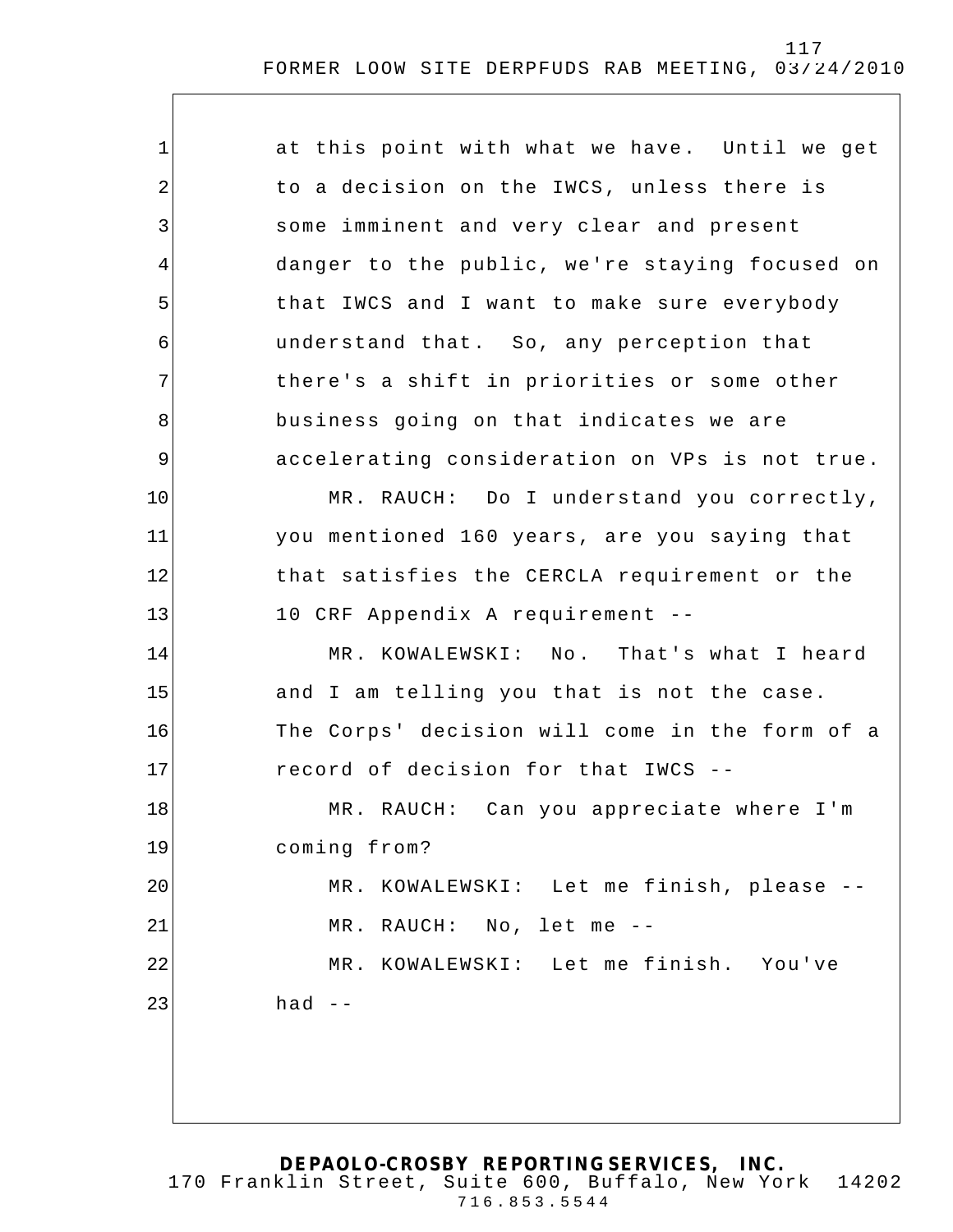1 2 3 4 5 6 7 8 9 10 11 12 13 14 15 16 17 18 19 20 21 22 23 MR. RAUCH: No -- MS. KREUSCH: Jim, Jim, let him finish. MR. KOWALEWSKI: The 160 year life cycle was simple engineered -- not a simple, was merely an engineering -- a technical evaluation of that cell as it is today. It was not a precursor to any future decision. It was not a decision. It is simply an evaluation from the Corps' experts. The decision on the long-term fate of that IWCS is coming in the coming years. We have not even started to evaluate all the options available to us. MR. RAUCH: To any rational organization based in scientific principal who understand the site conditions, who understand the current existing siting regulations, that site does not meet 10 CFR Part 40 Appendix A pending state criteria for a long-term storage. It will not meet and so, you know, further delay simply raises the long-term cost of dealing with it. That's all I have to say and I would agree entirely with what Amy --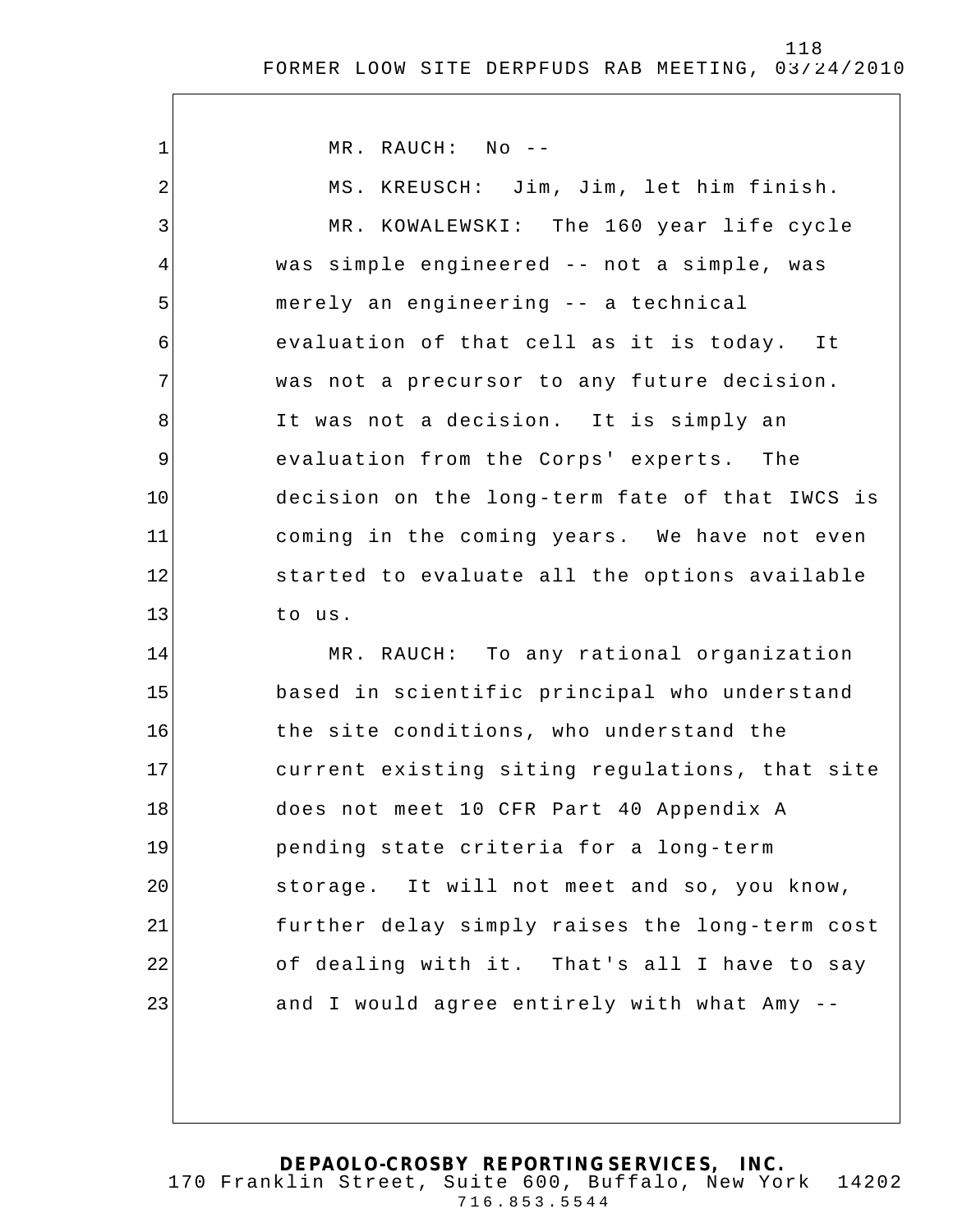| $\mathbf 1$    | with Amy's point that the Army Corps is not    |
|----------------|------------------------------------------------|
| 2              | the one here. Congress made a serious mistake  |
| 3              | in 1998 when it turned this site over to the   |
| 4              | Army Corps and Louise Slaughter was involved   |
| 5              | in that, so I would suggest that the community |
| 6              | seriously look at Louise Slaughter. She is     |
| 7              | not delivering on this site. Thank you.        |
| 8              | MS. KREUSCH: Additional comments,              |
| $\overline{9}$ | questions or statements?                       |
| 10             | MR. ZELTMAN: I'll just make one other          |
| 11             | statement, you know, to that comment about     |
| 12             | delivery on the site. You know, there's been   |
| 13             | a number of different issues and issues that   |
| 14             | the Congresswoman has contributed that have    |
| 15             | been concerns of the local community we've     |
| 16             | heard from in response to concerns we had for  |
| 17             | funding that was needed for the community LOOW |
| 18             | project.                                       |
| 19             | The Congresswoman had helped secure the        |
| 20             | funds to make that possible and as well, a     |
| 21             | long-standing concern with the Town of         |
| 22             | Lewiston on the former waste water facility    |
| 23             | with hazards that that posed, she was able to  |
|                |                                                |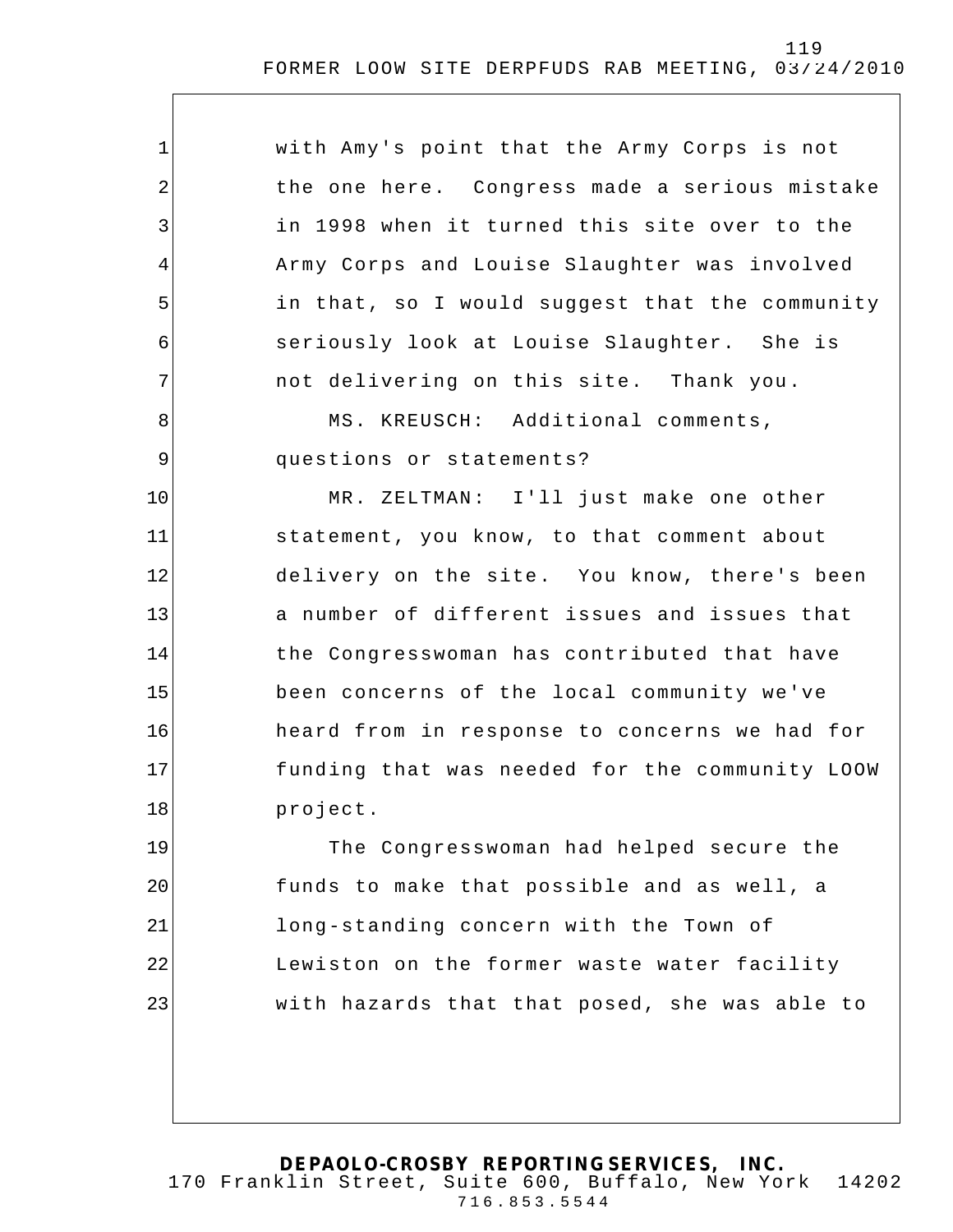| $\mathbf{1}$   | work to secure funding this year to address a  |
|----------------|------------------------------------------------|
| $\overline{2}$ | lot of those hazards, so, you know, I would    |
| 3              | clarify that paramount are the safety and the  |
| $\overline{4}$ | health of the residents in the district and    |
| 5              | that's paramount to Congresswoman Slaughter.   |
| 6              | MS. KREUSCH: Thank you. Mr. McGreevy?          |
| 7              | I'm sorry, I can't read your name tag. Could   |
| 8              | you state your name for the court recorder?    |
| 9              | MR. MCGREEVY: Ed McGreevy. I was               |
| 10             | listening to Mr. Clayton's remarks. I don't    |
| 11             | pretend to understand the issues as some of    |
| 12             | the people around the table, but I thought I   |
| 13             | was getting the message from Mr. Clayton that  |
| 14             | his agency had received from community and     |
| 15             | community stakeholders very valuable tips,     |
| 16             | questions, issues that they were not aware of  |
| 17             | and were able to follow up on and that the     |
| 18             | communication from the community to the        |
| 19             | governmental agencies has been valuable and I  |
| 20             | think that that is very interesting to hear as |
| 21             | we're talking about RAB and community and how  |
| 22             | we could be working together, listening to     |
| 23             | each other. Seems to me that he endorsed that  |
|                |                                                |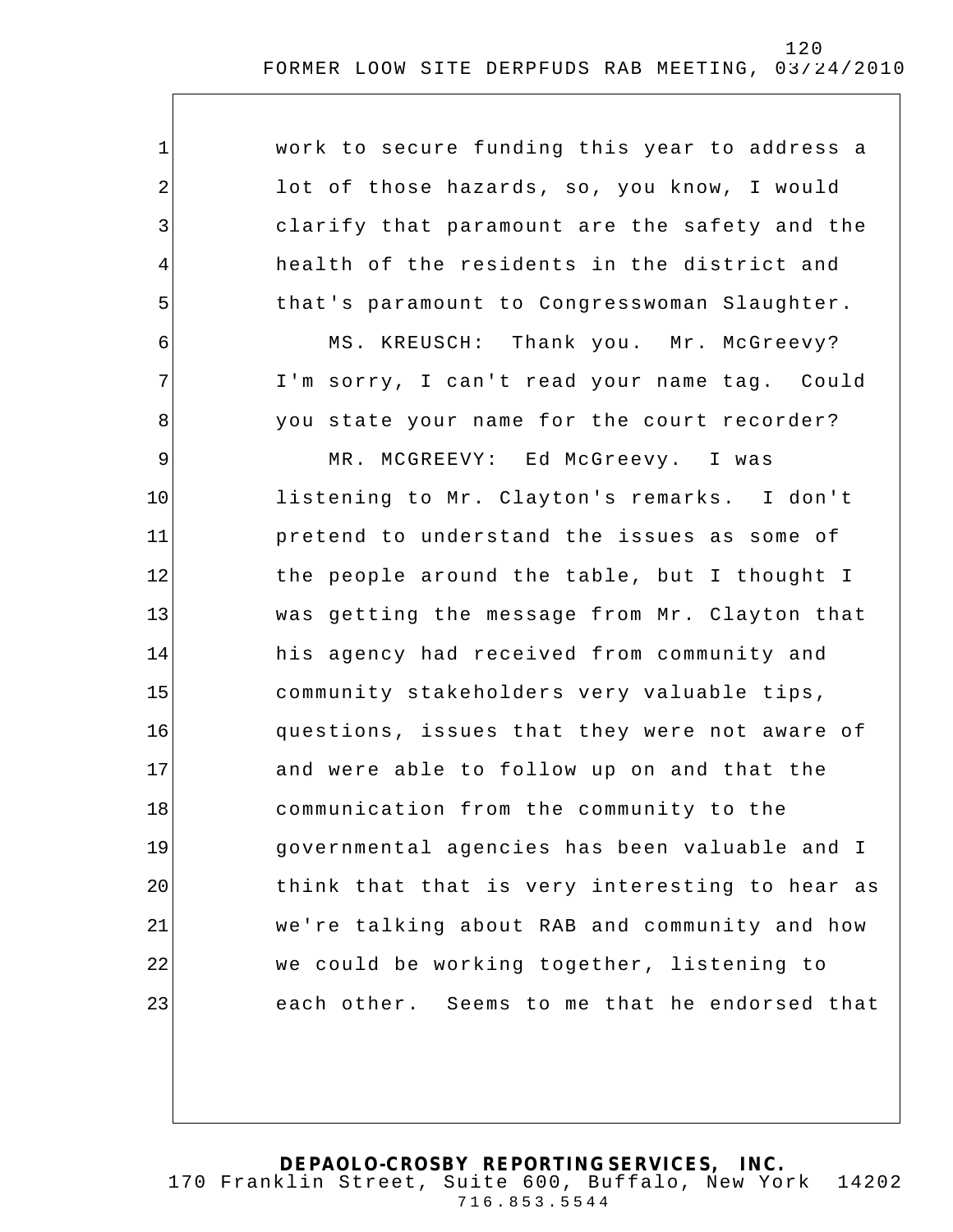1 2 3 4 5 6 7 8 9 10 11 12 13 14 15 16 17 18 19 20 21 22 23 concern. MS. KREUSCH: Thank you. Mrs. Rolland? MS. ROLLAND: Yes, this is just before we leave. I don't understand about this plume of -- the green spot that's over there on your chart. Can you just briefly explain, is that something that we need to be concerned about long range? MS. KREUSCH: Bill Frederick, she's talking about the poster. MR. FREDERICK: The ground water plumes that are on the poster back there? MS. ROLLAND: Yes, right. MR. FREDERICK: There's a series of plumes. Those are total uranium plumes which is the metallic -- one of the metals that was in the residues and material that was handled on the storage site. MS. ROLLAND: Right. Are they leaking out? MR. FREDERICK: That stuff is already in the ground water and some of the material that may have caused those plumes like made the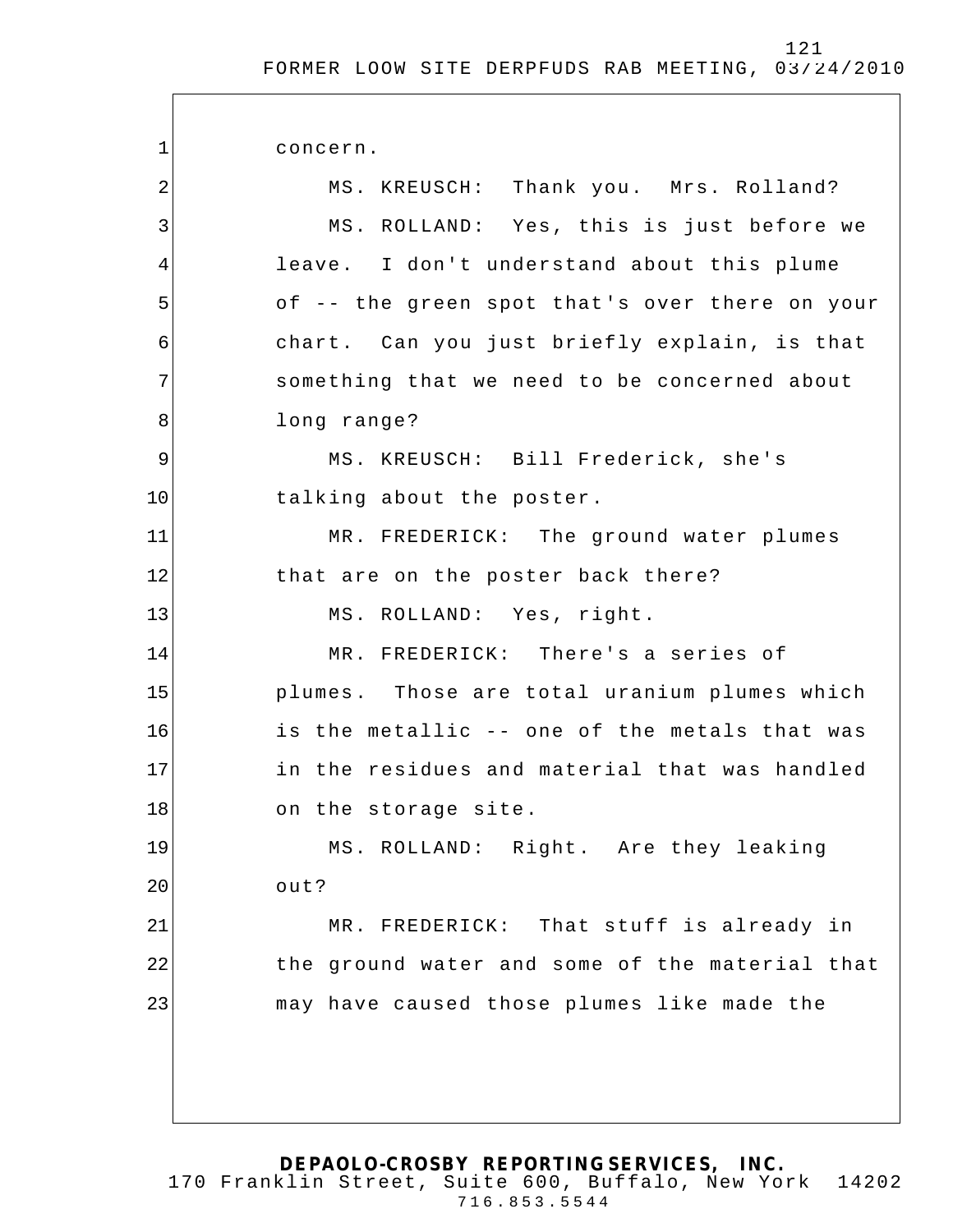$\overline{\phantom{a}}$ 

| $\mathbf 1$ | stuff to leak down into the ground water and   |
|-------------|------------------------------------------------|
| $\sqrt{2}$  | then, move with ground water, that stuff is    |
| 3           | predominantly gone.                            |
| 4           | There may be some soil residual material,      |
| 5           | meaning there's like, a little bit left over   |
| 6           | that we will end up cleaning up, but the       |
| 7           | plumes themselves are kind of like the cat out |
| 8           | of the bag and so, there's certain levels of   |
| 9           | certain concentrations of the uranium in the   |
| 10          | ground water that caused a concern relative to |
| 11          | drinking water or other risks, risks from      |
| 12          | incidental exposure, if you dug a hole and you |
| 13          | got it on you, that kind of thing.             |
| 14          | So, we are looking at both the extent of       |
| 15          | those plumes. Some of them -- one of them in   |
| 16          | the northeast corner way up by the Baker Smith |
| 17          | area and the northeast corner appear to be     |
| 18          | going off site. We put in a few wells up in    |
| 19          | that corner up there off site and on site and  |
| 20          | found out there is movement off site. It's     |
| 21          | not at high concentrations. That's a good      |
| 22          | thing. The gentleman over here and I can't     |
| 23          | remember his name and he had left on us talked |
|             |                                                |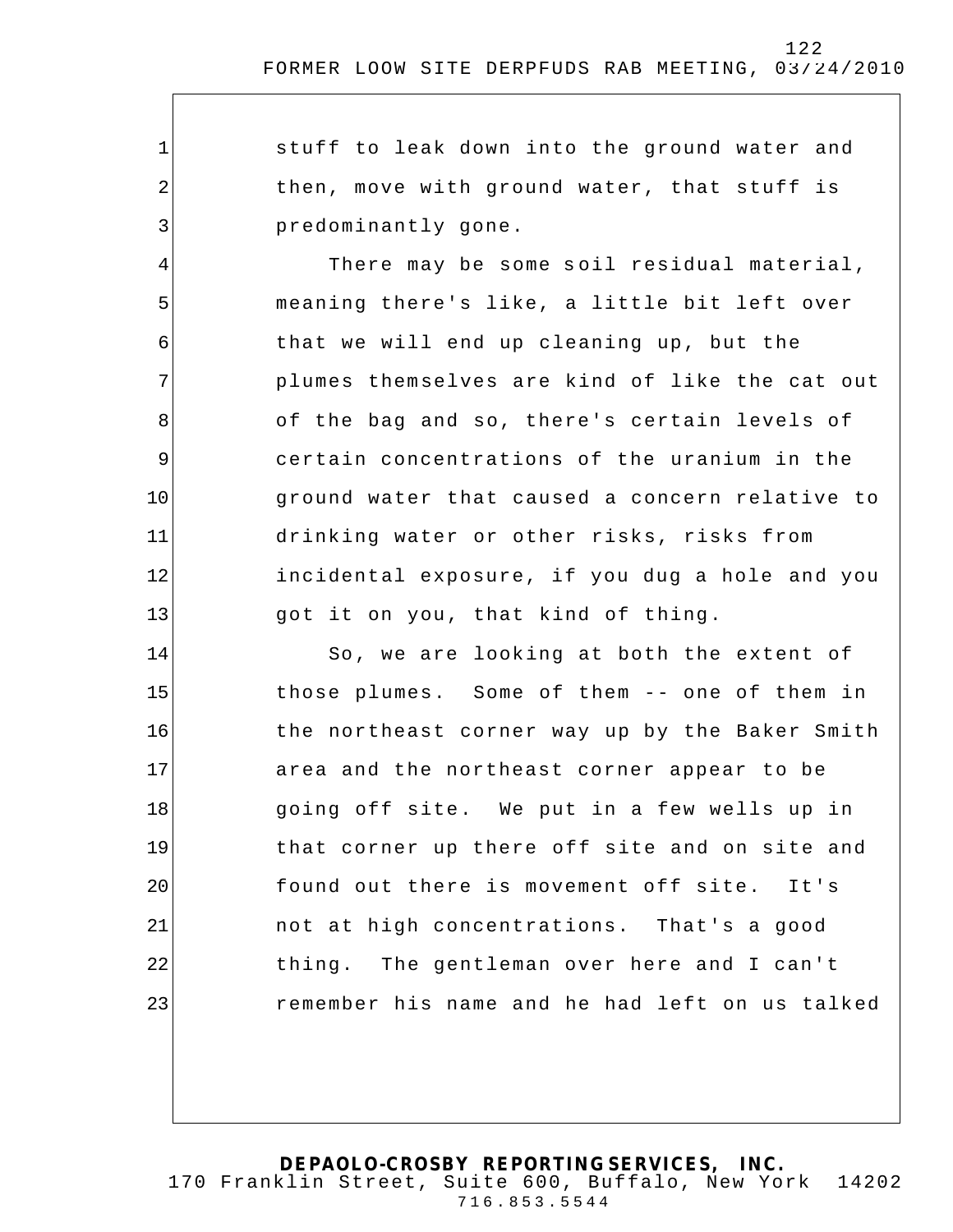1 2 3 4 5 6 7 8 9 10 11 12 13 14 15 16 17 18 19 20 21 22 23 about the very tight clay, the clay that doesn't allow things to move very readily. In some ways, with the contamination, that did occur on the surface, the material that was stored around here and there. I guess the positive that came out of that is the clay material that's made up of the soil underneath the storage site, there's so much of the clay in the soil that it doesn't allow that flow to occur very quickly at all. In some cases, maybe a few feet a year which, in ground water terms is not a whole lot, which is a good thing. So, what that does is that allows us to basically monitor it, take samples of it, know how much material is in the water and then, in turn, give us an idea, you know, do we have to clean it up right away or can we put it inside of a broader scheme to work with just, you know, when we clean up the site in general. So, the slowness of that water movement is actually a positive. MS. KREUSCH: Her question basically is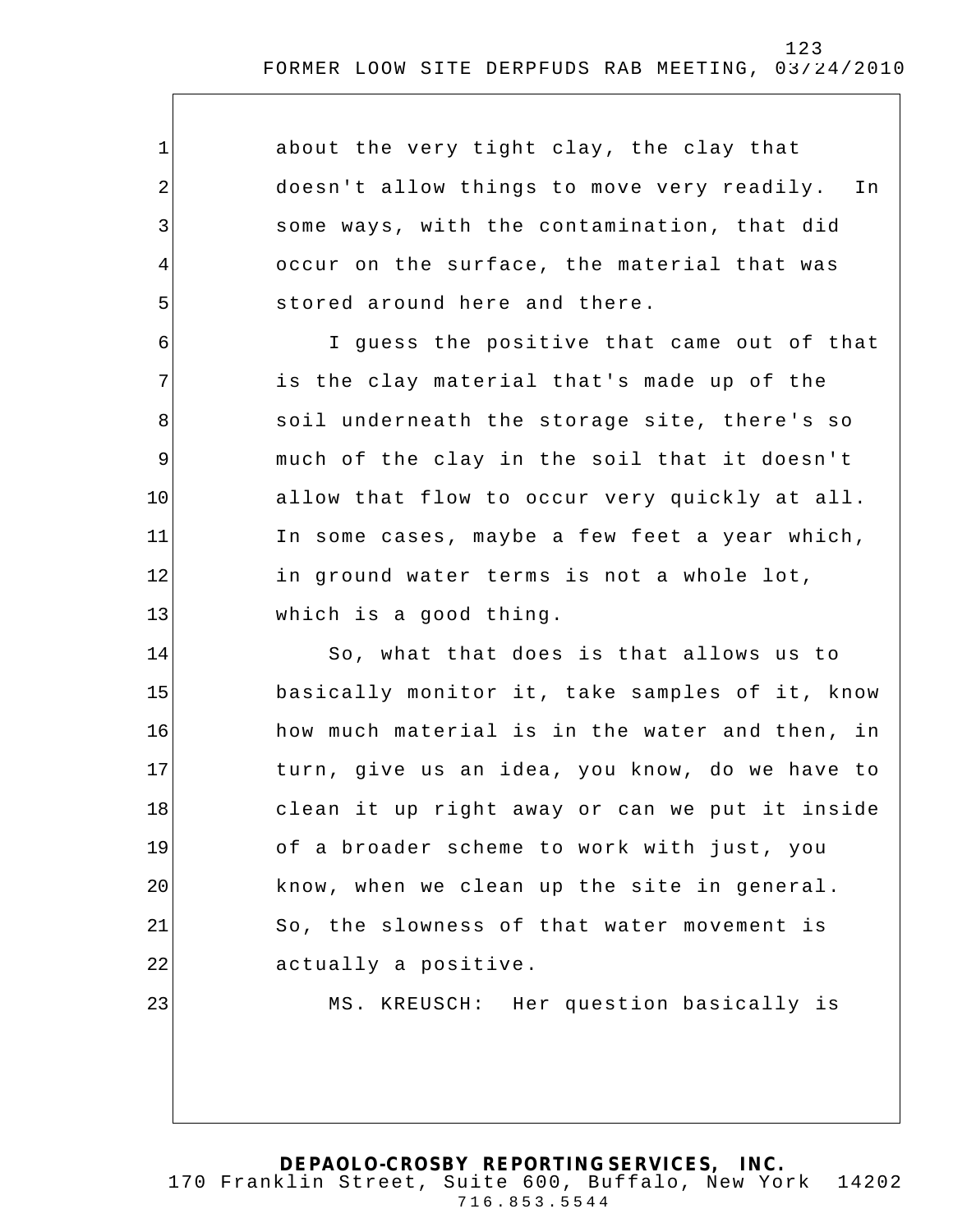1 2 3 4 5 6 7 8 9 10 11 12 13 14 15 16 17 18 19 20 21 22 23 does she need to be worried right now . MR. FREDERICK: No, not right now. I'm sorry. MS. ROLLAND: Did you plan remediation of that at all? MR. FREDERICK: It's part of the feasibility study that we're putting together now where in those -- some of the information that will be coming out in the feasibility study which kind of gives you a laundry list of things to -- ways to potentially remediate those concerns will be coming out in the next year to two years. MS. ROLLAND: Thank you. MR. FREDERICK: And those will be articulated in the further meetings. In the June meeting, we're going to present some of the findings that we learned last fall, just because we've only gotten the data and started digesting it and making our new maps and stuff like that. MS. KREUSCH: Okay. We're going to be beginning to start resembling the room at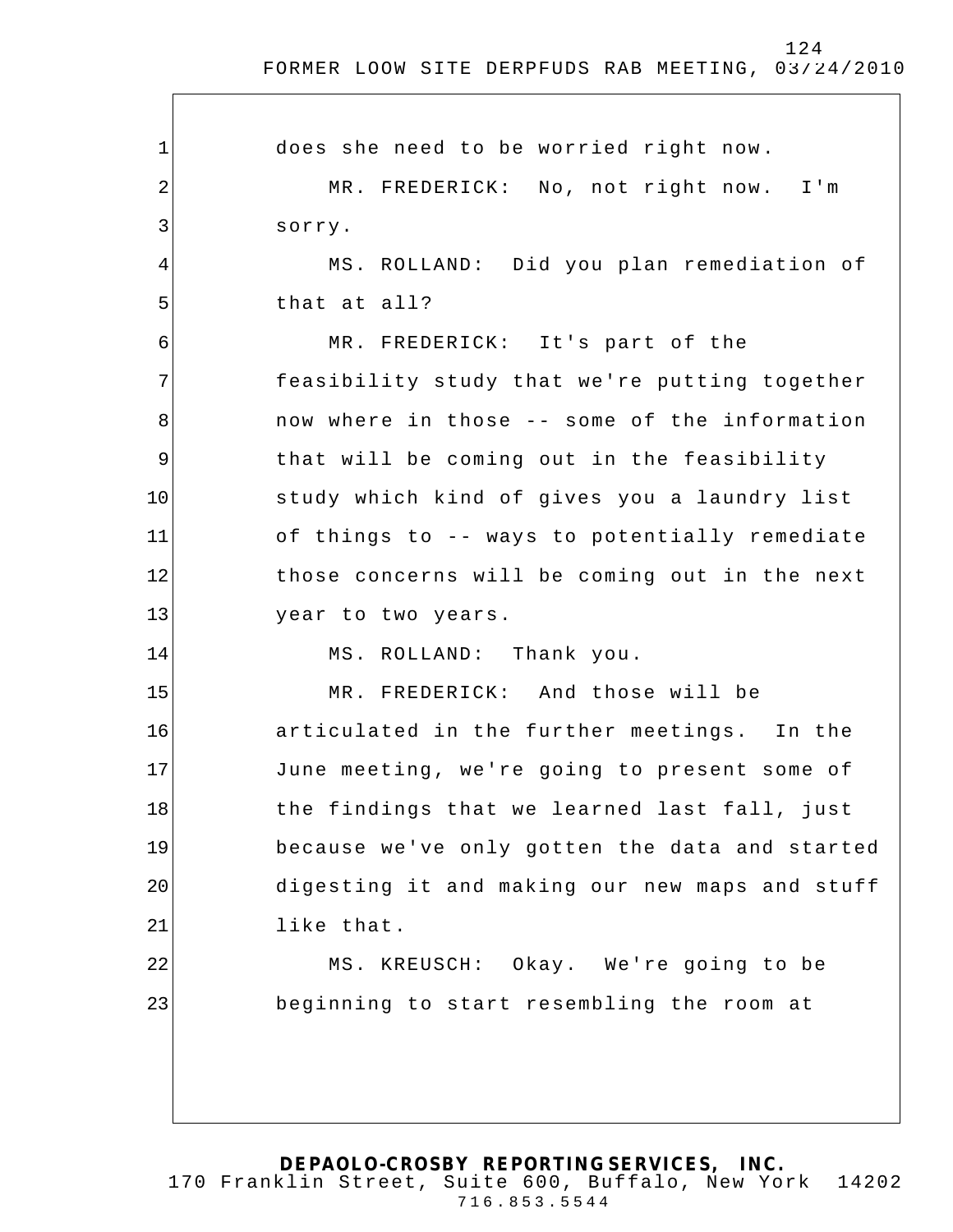| $\mathbf 1$ | about 9:15. I know Amy has something else to   |
|-------------|------------------------------------------------|
| 2           | say, but does anybody that hasn't had a chance |
| 3           | to speak tonight want to say something before? |
| 4           | Okay. Mr. Duling?                              |
| 5           | MR. DULING: That's right. I'm fairly new       |
| 6           | at this, so I don't know 1 percent of what     |
| 7           | most of the people in this room know, but I do |
| 8           | think that there are different ways that       |
| $\mathsf 9$ | decisions are made and they're very clearly    |
| 10          | two different philosophies of the way          |
| 11          | decisions are made in the room, one is from    |
| 12          | the bottom up and the other is from the top    |
| 13          | down and that becomes clear when you introduce |
| 14          | a process that appears to be from the top down |
| 15          | and is controlled from the top down and the    |
| 16          | bottom up doesn't figure in the formation of   |
| 17          | the process itself, am I making myself clear?  |
| 18          | So, that's bound to create problems with the   |
| 19          | way in which we think about these things.      |
| 20          | It's like "Cool Hand Luke", there's a failure  |
| 21          | to communicate here. So, I'm hoping as you     |
| 22          | think about this, if you're are going to       |
| 23          | control the process, that you somehow figure   |
|             |                                                |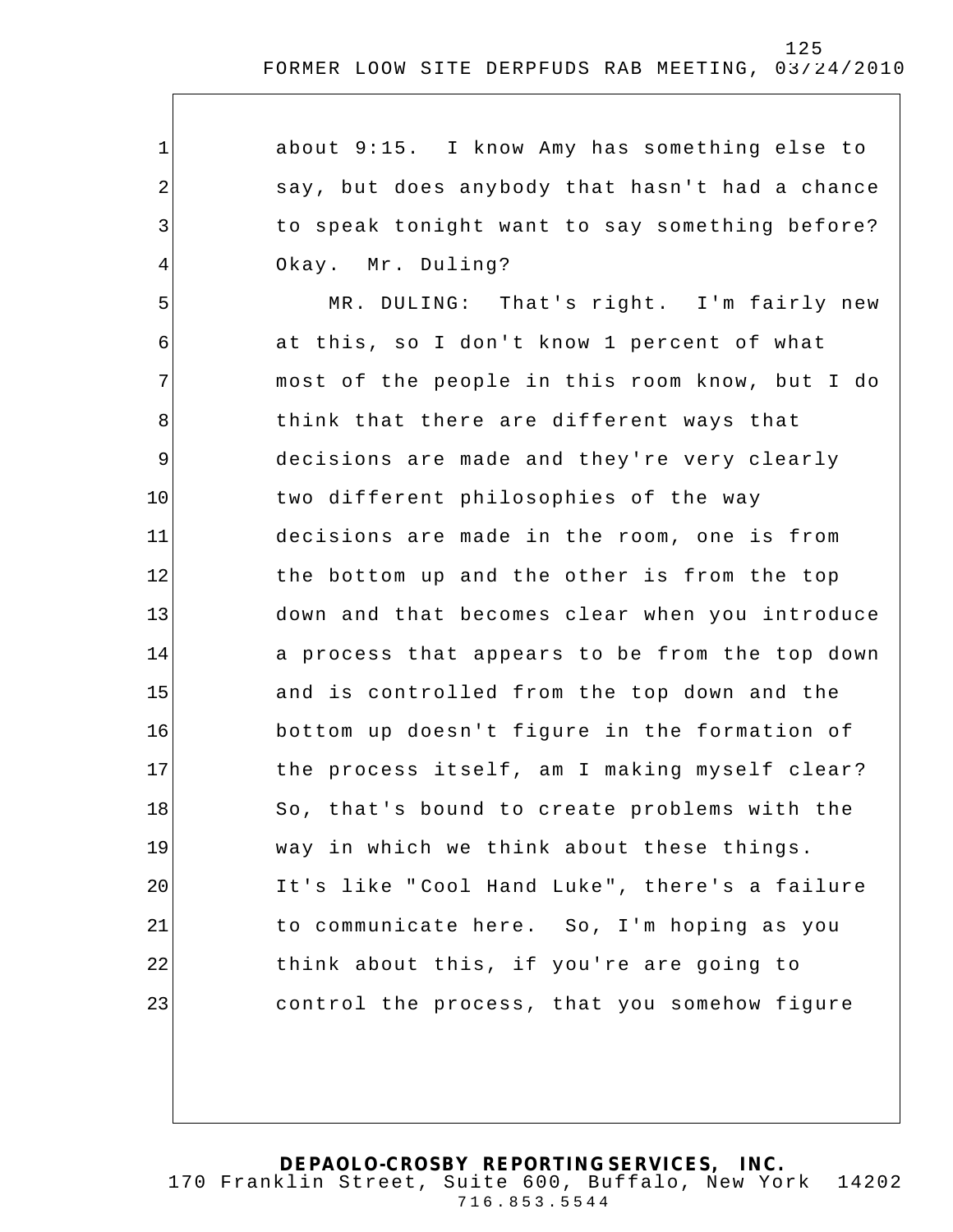| $\mathbf 1$ | out a way that those of us that think          |
|-------------|------------------------------------------------|
| 2           | differently, let's say, much more in line with |
| 3           | traditional democratic process can             |
| 4           | participate, okay? That's all I have to say.   |
| 5           | MS. KREUSCH: Okay. Thank you very much.        |
| 6           | Anyone else that hasn't gone yet that would    |
| 7           | like to make a statement before I let Amy talk |
| 8           | again?                                         |
| $\mathsf 9$ | MR. FREDERICK: I actually want to ask a        |
| 10          | question to the -- I'm going to be politically |
| 11          | correct to my employer, the former RAB         |
| 12          | individuals. You have confidence in the        |
| 13          | representatives that signed that letter that   |
| 14          | you met with a year ago as well as other       |
| 15          | leaders of the community, correct?             |
| 16          | MR. AGNELLO: Yes.                              |
| 17          | MR. RIORDAN: Yes.                              |
| 18          | MR. FREDERICK: Now, if we were to solicit      |
| 19          | for a new RAB, when we solicit for a new RAB,  |
| 20          | some of those people being community leaders   |
| 21          | will probably most likely, if they choose end  |
| 22          | up being on the selection committee.           |
| 23          | MR. CHOBOY: And let me just add, many of       |
|             |                                                |
|             |                                                |
|             |                                                |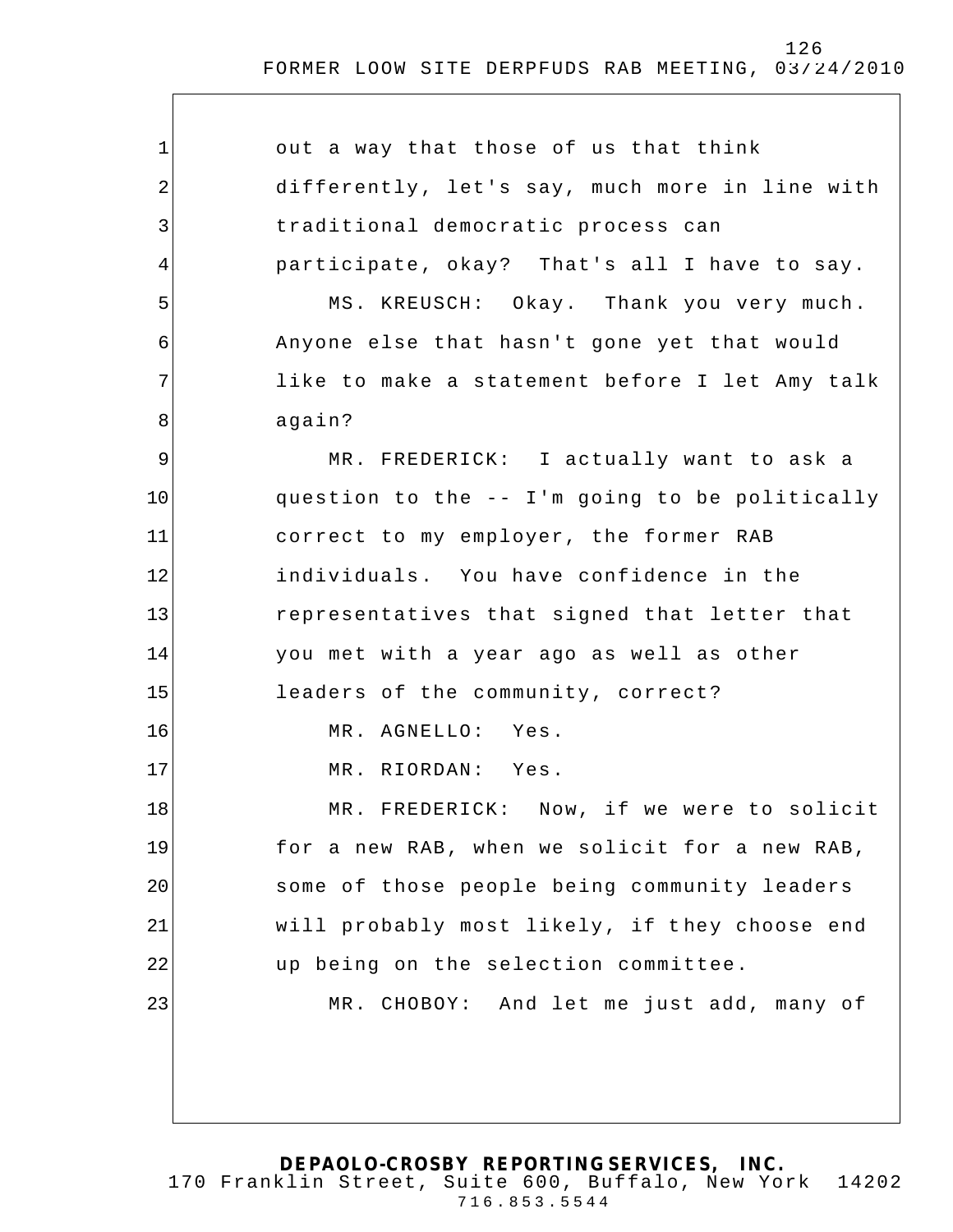1 2 3 4 5 6 7 8 9 10 11 12 13 14 15 16 17 18 19 20 21 22 23 those people were appointed by the communities. MR. RIORDAN: So, the people that are on the previous RAB were supported by all the community leaders that you're citing. MR. FREDERICK: Right. I'm just asking. The question is that if you have confidence in them and you have their ear and there are some of these -- themselves or loyal minions I guess if you want to call them will be on the selection committee. I don't see a whole lots of disconnect with getting back -- your desire to get back some members of the old RAB. So, I guess it comes down to, you know, your communication upwards to them to, you know, bring it to fruition. MR. RIORDAN: The energy is there, the people are there. I mean, the debate up to this point certainly has been re-establishing something that has met the criteria to begin with. What you're suggesting and what we're suggesting is that be the case. If there's no other way around it, then we'll just have the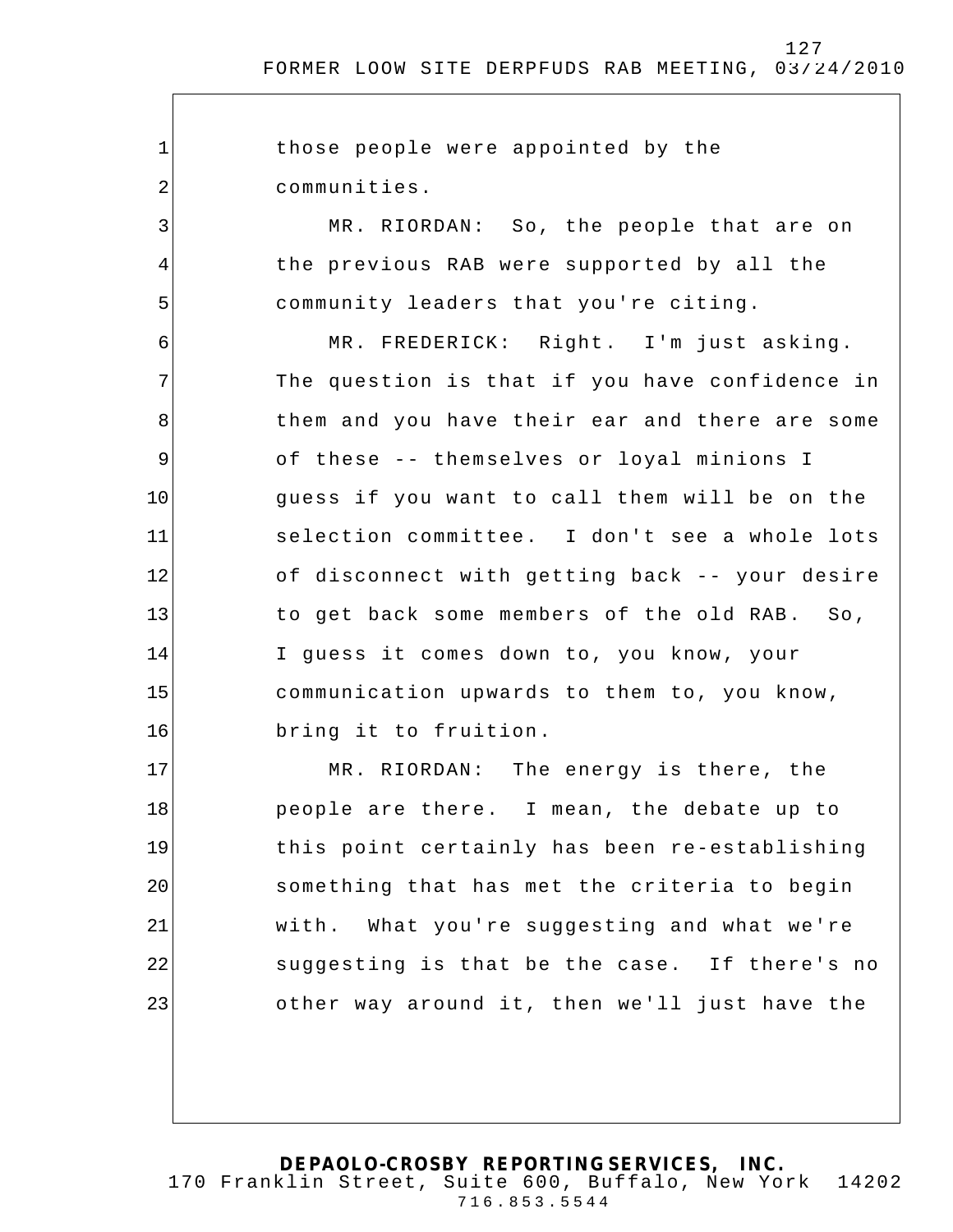| $\mathbf 1$ | same bodies that we have trust in              |
|-------------|------------------------------------------------|
| 2           | environmentally and in terms of their          |
| 3           | expertise, scientifically and so on, would     |
| 4           | just re-institute their applications to the    |
| 5           | Corps and to those select individuals and      |
| 6           | restart what was once done and that's pretty   |
| 7           | much what you're saying. The confidence is     |
| 8           | there and the community leaders, the Health    |
| 9           | Department and so on, bring them back and      |
| 10          | re-institute them. That would be our full      |
| 11          | intent.                                        |
| 12          | MS. KREUSCH: Mr. Duling?                       |
| 13          | MR. DULING: Am I to understand that the        |
| 14          | people on the selection committee cannot be on |
| 15          | the RAB and the people who were on the RAB     |
| 16          | cannot be on the selection committee?          |
| 17          | MR. RIORDAN: That's correct.                   |
| 18          | MS. KREUSCH: That is correct.                  |
| 19          | MR. DULING: At this juncture --                |
| 20          | MR. RIORDAN: I think he's saying some of       |
| 21          | the community leaders could be on the          |
| 22          | selection committee but not on the RAB, so you |
| 23          | could have some people in support of some of   |
|             |                                                |
|             |                                                |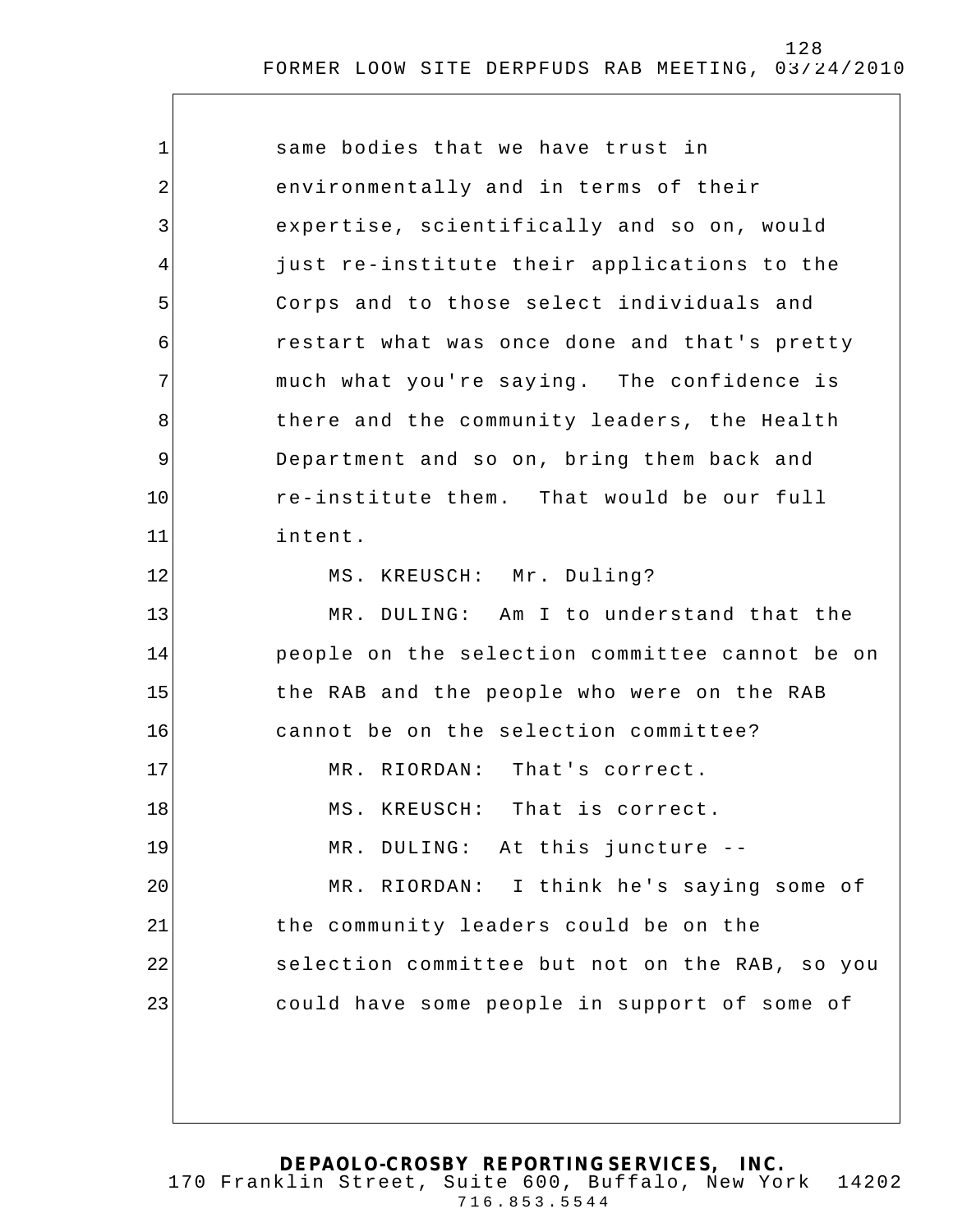1 2 3 4 5 6 7 8 9 10 11 12 13 14 15 16 17 18 19 20 21 22 23 the individuals who were on the RAB previously, they may well be on the selection committee, yes, sir. It's another detour, but looks like we have to take it. MS. WITRYOL: Well, that's not the point of the biggest objection. It's not just the membership of the RAB, it's the absence of a facilitator and it's the failure of every reorganization that we've had of the RAB since 1999. So, going back to what doesn't work and still not having an independent facilitator to hold the Army Corps accountable to the standards that it sets and to be consistent and to have that monitored by someone, an honest broker that the community has faith in and it's certainly not the Army Corps of Engineers, it is certainly not the New York State DEC is the biggest obstacle and we've been asking for something four years now, a facilitator which is granted by the current regulations that the Army Corps summarily dismiss because they can do better negotiating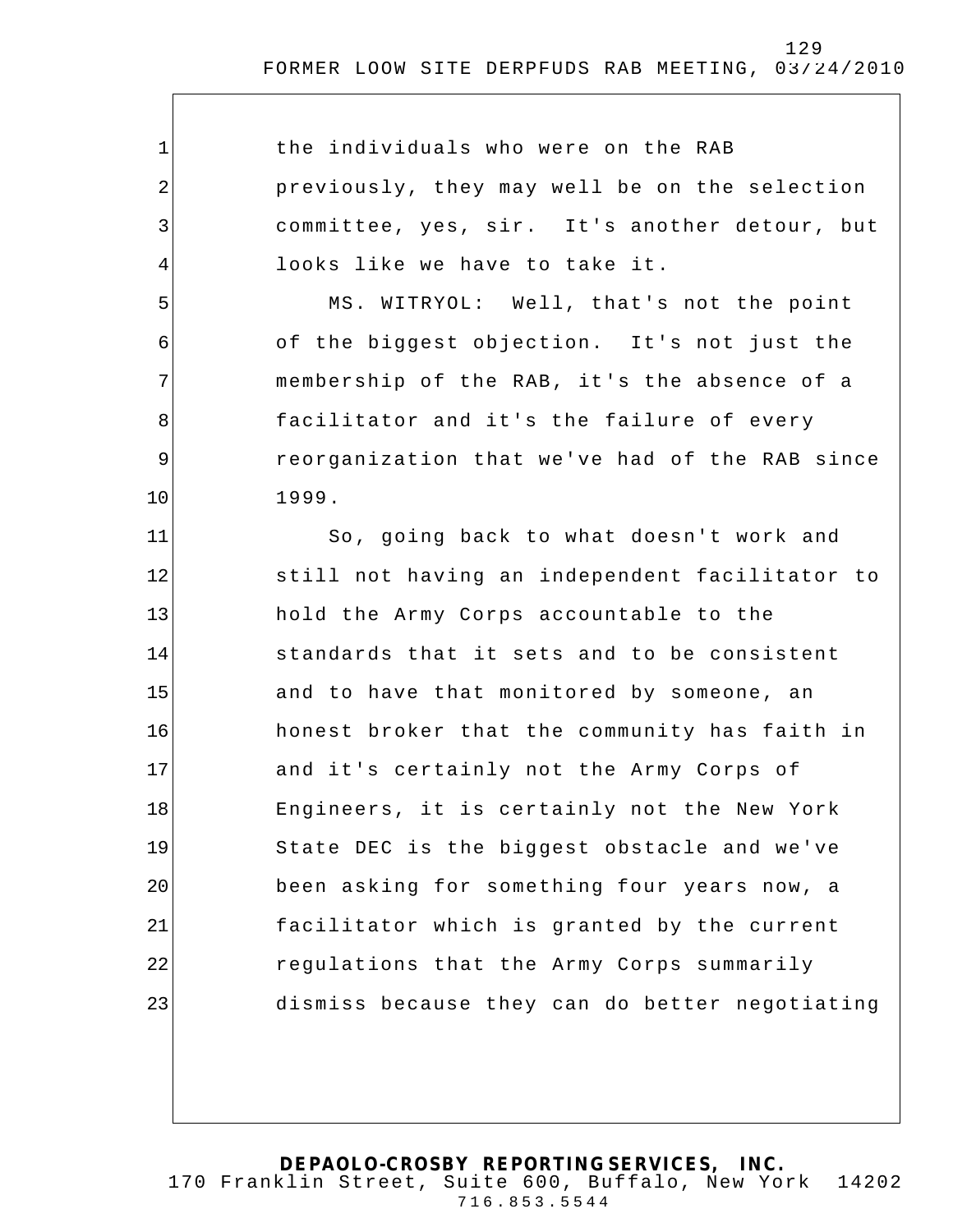| $\mathbf 1$    | without someone who really knows what's going  |
|----------------|------------------------------------------------|
| $\sqrt{2}$     | on and can point out in consistencies. We're   |
| 3              | terribly out manned, out-lawyer ed, out-gunned |
| $\overline{4}$ | and even a promise with identical RAB          |
| 5              | membership is not going to create the trust    |
| 6              | and confidence that we think we need to make   |
| 7              | this work and make it effective.               |
| 8              | Why call it a RAB or not a RAB if we're        |
| 9              | still not having the opportunity for input, we |
| 10             | still don't have the access for information    |
| 11             | and we still don't have the -- an independent  |
| 12             | arbiter so-to-speak to make sure that this     |
| 13             | whole process works effectively from my view?  |
| 14             | MS. KREUSCH: Candy, can you address the        |
| 15             | role of the facilitator according to the       |
| 16             | regulations?                                   |
| 17             | MS. WALTERS: From what I understand of         |
| 18             | the regulations, the role of the facilitator   |
| 19             | is to come in to a Restoration Advisory Board  |
| 20             | that has already been established under the    |
| 21             | RAB rules with the co-chairs, et cetera, et    |
| 22             | cetera who, where there is a dysfunctioning    |
| 23             | board where there are problems, but the idea   |
|                |                                                |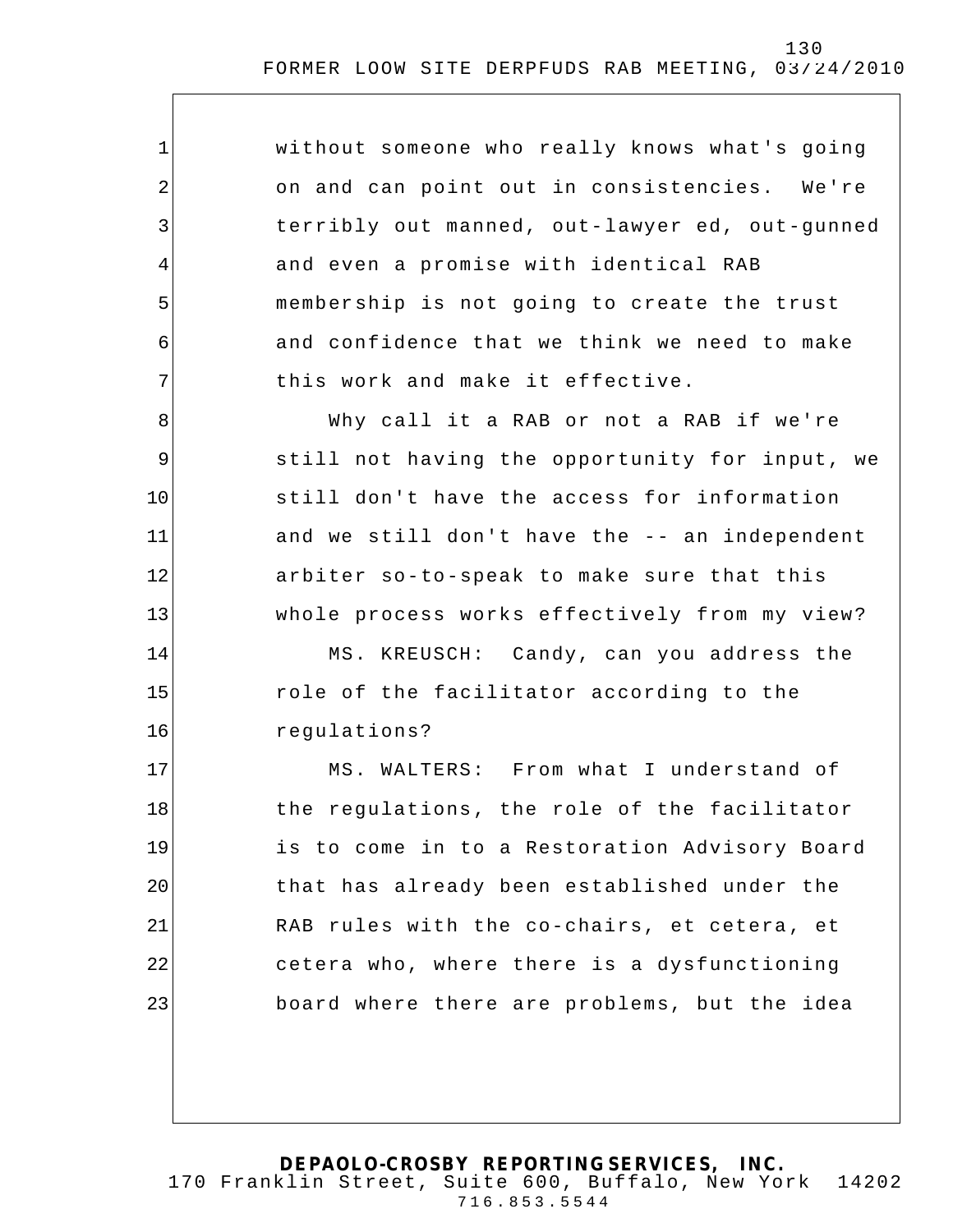1 2 3 4 5 6 7 8 9 10 11 12 13 14 15 16 17 18 19 20 21 22 23 is that you do not go into forming a Restoration Advisory Board thinking that you are going to have problems. You go into the forming the board with the idea that it is going to function well, that everyone is going to be committed from the very beginning to making it work and then, if there are problems after it's already been functioning and is underway, then you bring in a facilitator, but the idea is to get the board functioning and then, if there's problems, there may be a need to bring in a facilitator. MS. KREUSCH: Bill K? MR. KOWALEWSKI: I just want to add from what I've heard now from the legal discussions, it's what a facilitator does not do within the Corps' authority and a DERP-FUDS RAB and that would be to facilitate the inclusion of FUSRAP into the RAB to facilitate changes to Federal regulations or laws or policies. That's something that the Corps does not or the DoD does not enlist a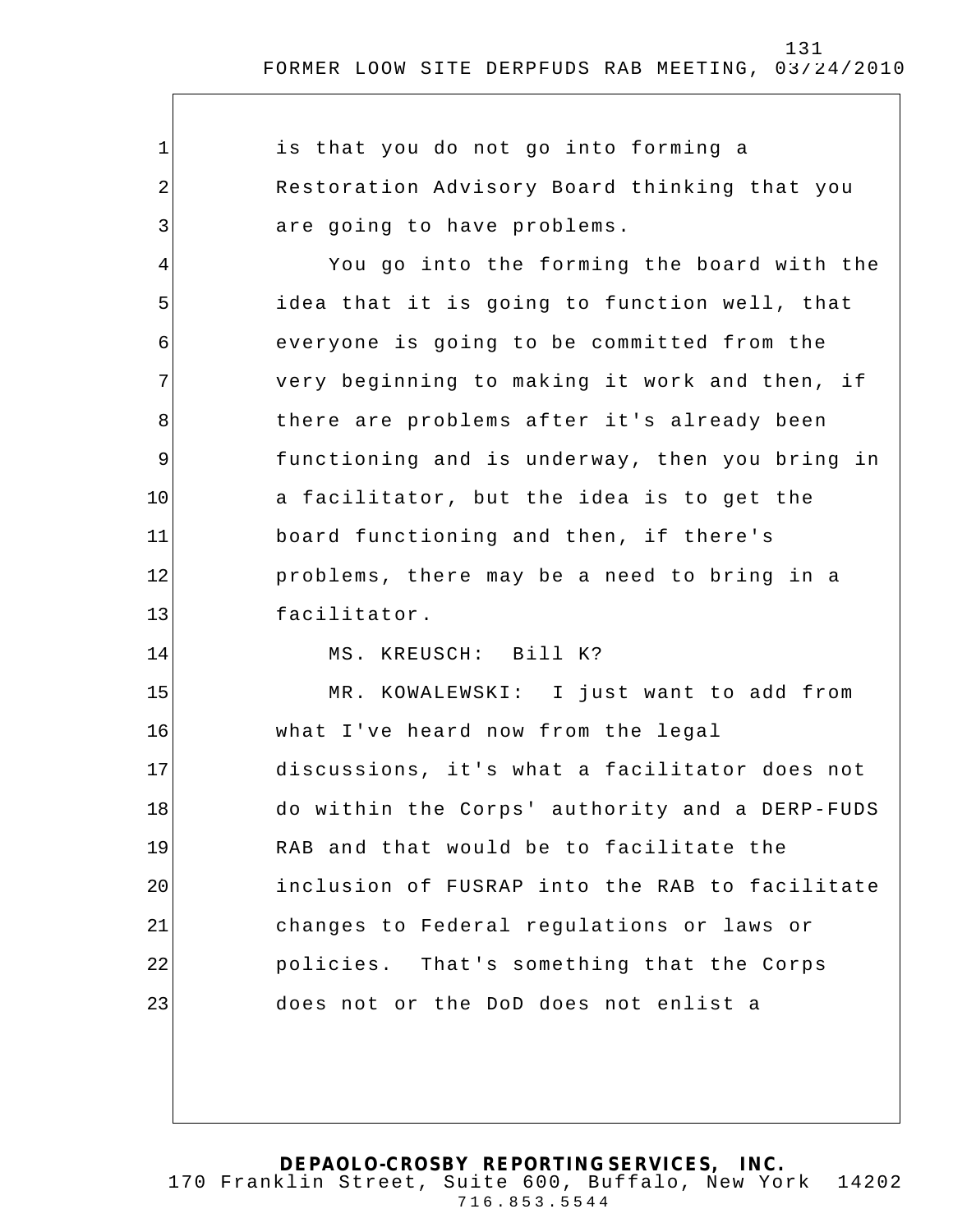| $\mathbf 1$    | facilitator to do and so, I just want to make  |
|----------------|------------------------------------------------|
| $\overline{a}$ | that clear, that that would not be something   |
| 3              | that would be supported.                       |
| 4              | MS. WITRYOL: What's happening here is the      |
| 5              | Army Corps is prejudging what a facilitator    |
| 6              | might do and there's nothing in regulation     |
| 7              | that precludes the facilitator requests that   |
| 8              | we're making. So, it's a matter of the Army    |
| $\overline{9}$ | Corps being selective about when it does and   |
| 10             | does not want to exercise its discretion.      |
| 11             | There's nothing in the regulation that         |
| 12             | prevents addressing the request of a           |
| 13             | facilitator for this purpose and to start, you |
| 14             | know, throwing out issues that may be          |
| 15             | obstacles and making assumptions as to where   |
| 16             | the stakeholders are going to be in that       |
| 17             | process is the whole reason why we ask for a   |
| 18             | facilitator to begin with.                     |
| 19             | It's certainly the only thing that has         |
| 20             | worked in the past 11 years and yet, we want   |
| 21             | to -- we're talking exclusively about going    |
| 22             | back to those things that haven't worked.      |
| 23             | MS. KREUSCH: I do believe that we did          |
|                |                                                |
|                |                                                |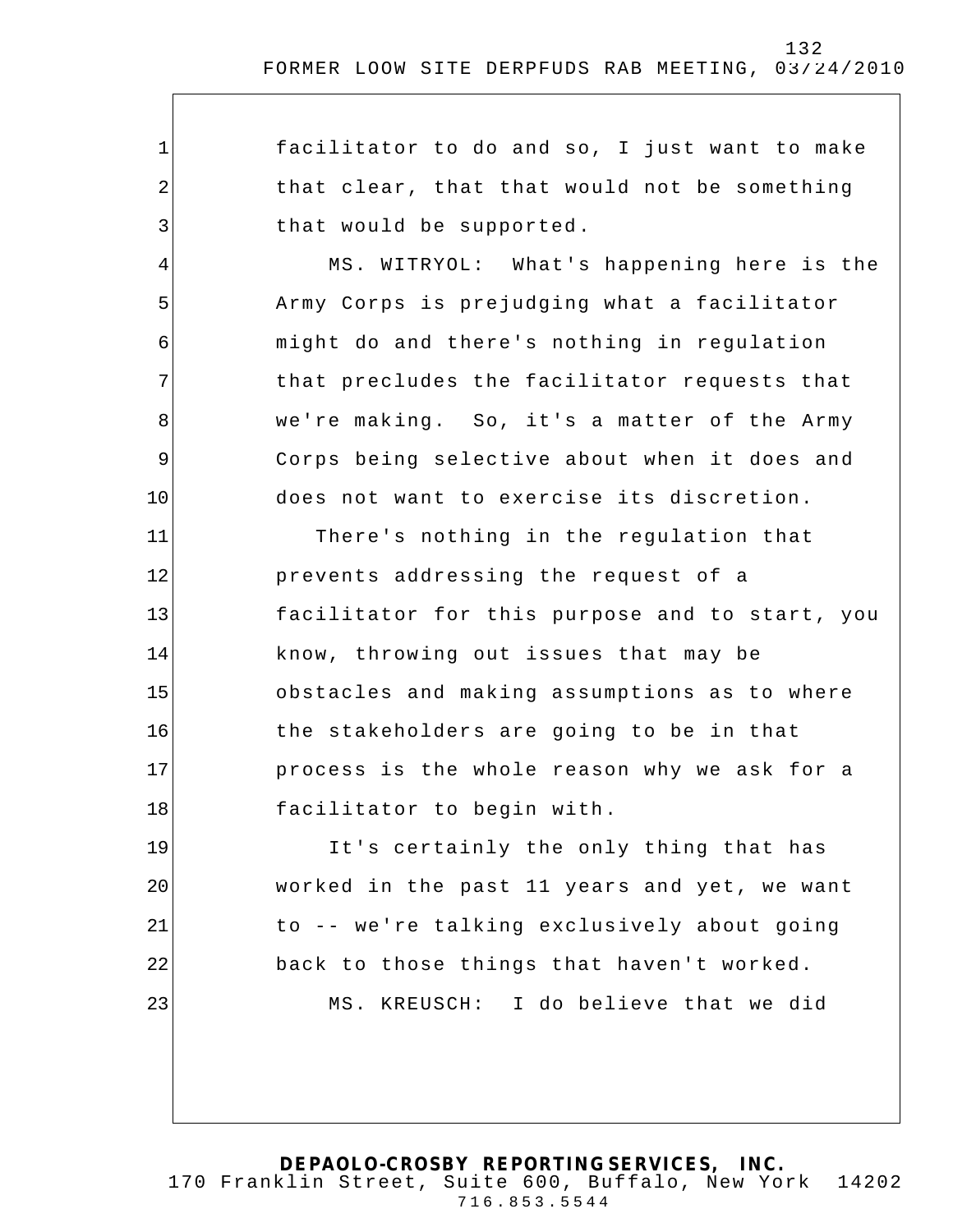send a letter to your group and ask you to specify to us what you wanted facilitated and we did not get a response

1

2

3

4 5 6 7 8 9 10 11 12 13 14 15 16 MS. WITRYOL: Well, I think you might want to revisit that with Dr. Gardella. Secondly, it's not my group. I haven't been a member of the Restoration Advisory Board for a couple of years. It's a stakeholder group and broadly inclusive. I'm just a very active resident that has only been involved in -- there are probably 100 people in this community who have served on the RAB over the three different iterations in 11 years who are not here because they're frustrated and they have no confidence in the Corps to make it work and I take Candy at her word.

17 18 19 20 21 22 23 I know that she sincerely wants to find people who are committed to make it work, but we've pretty much gone through everybody in the community at this point and would hope that it would occur to the installation that, you know, that maybe there's a way to bring in somebody independent to facilitate that and I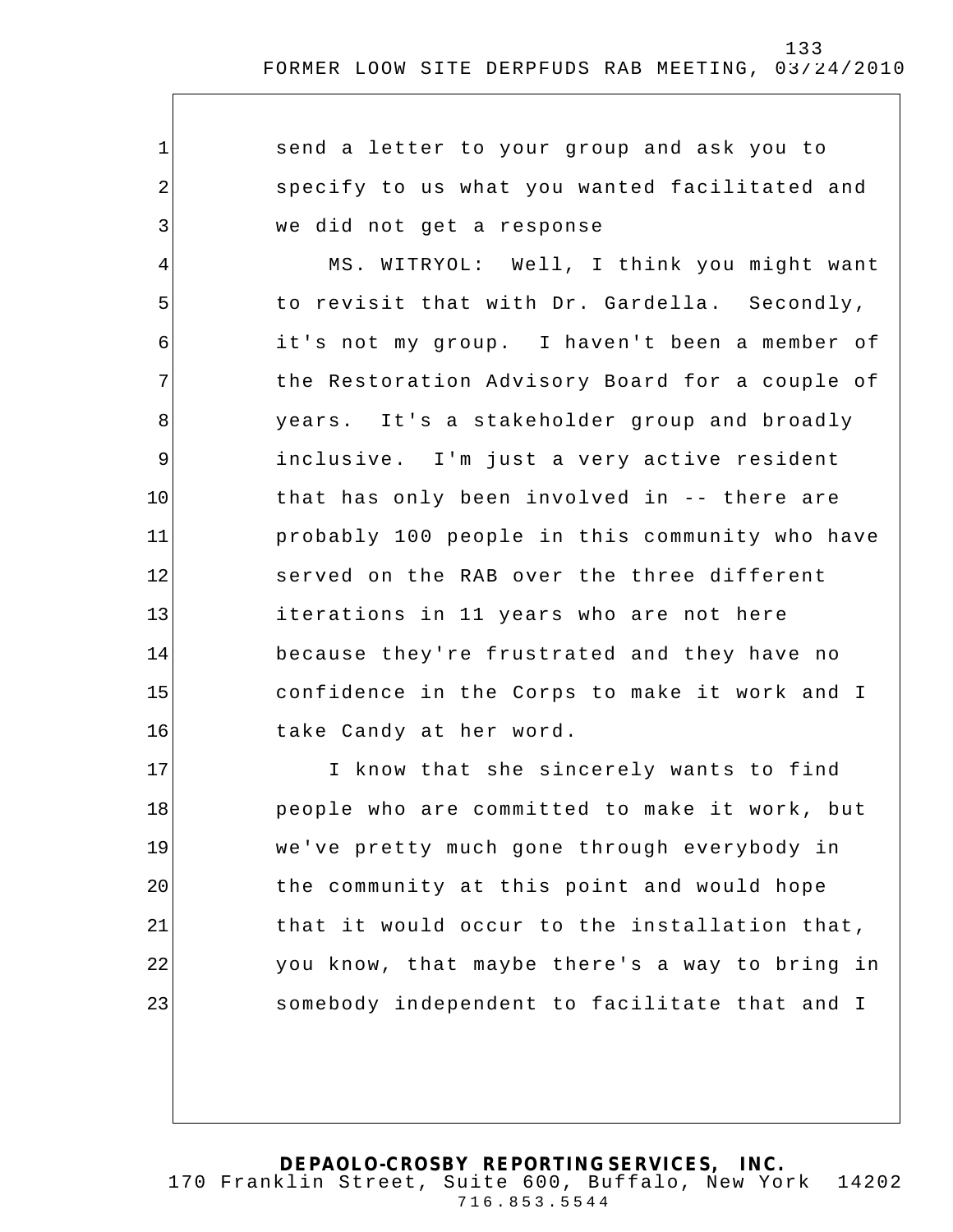see Keith Fox.

1

2

3

4

5

MS. KREUSCH: Okay. Mr. Fox, let Bill K say something and then Mr. Fox and then Mr. Duling and then, we're going to have to wrap it up.

6 7 8 9 10 11 12 13 14 15 16 17 18 19 20 21 22 23 MR. KOWALEWSKI: I just conclude with, you know, message received but it's not within the Buffalo District's purview to take on these changes to CFR's, policies or regulations at the national level, so what is within our purview is to follow the regs as ordered and form a RAB and the argument you have is not necessarily with the Buffalo District, but it's with the Corps at a higher level and where we left the March meeting, the roundtable meeting was that there was consideration at the local level of taking on those Federal standards and regulations and I don't believe that that's moved forward . MS. WITRYOL: But you've made no recommendations. MR. KOWALEWSKI: It's a legislative process that we don't perform.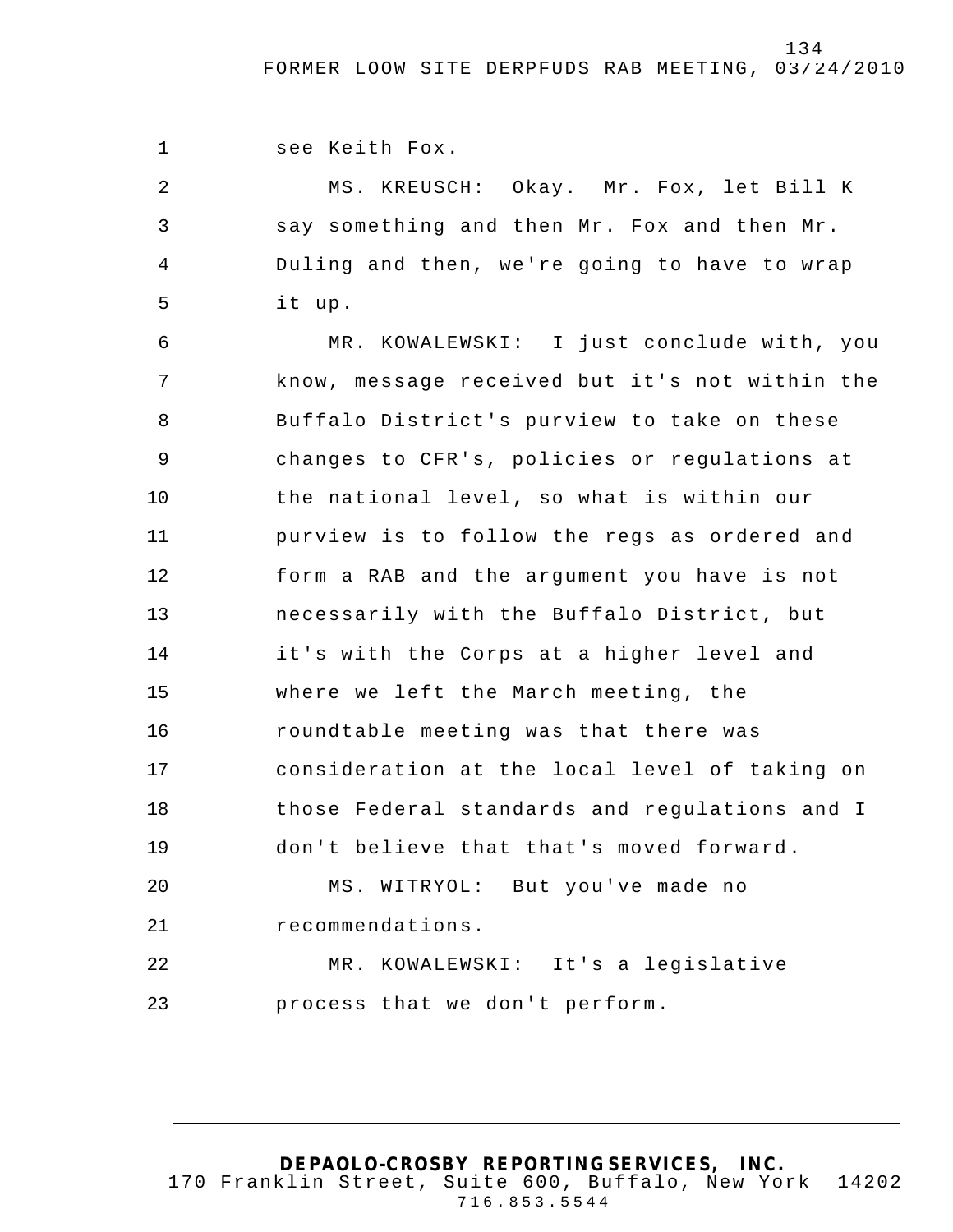| $\mathbf 1$    | MS. WITRYOL: Right, but you made a             |
|----------------|------------------------------------------------|
| $\overline{2}$ | recommendation to Congresswoman Slaughter's    |
| 3              | office for a grant and while I'm disappointed  |
| 4              | you didn't make this, recommendation we'll     |
| 5              | revisit the recommendation to legislate a      |
| 6              | facilitator and maybe that's the best          |
| 7              | solution. Would the Corps have any objections  |
| 8              | to that?                                       |
| $\mathsf 9$    | MR. KOWALEWSKI: The Corps doesn't comment      |
| 10             | on what you'd like to do with your elected     |
| 11             | representatives. Please do.                    |
| 12             | MS. WITRYOL: And if they ask you how you       |
| 13             | feel about it, what's the response?            |
| 14             | MR. KOWALEWSKI: We don't give opinions on      |
| 15             | legislation. We follow our orders.             |
| 16             | MS. KREUSCH: Mr. Fox, Mr. Duling and           |
| 17             | then, we're going to have to start clearing    |
| 18             | out the room.                                  |
| 19             | MR. FOX: You know, I woke up the other         |
| 20             | morning kind of singing, "This is the army,    |
| 21             | Mr. Jones", you know and as I'm dealing with   |
| 22             | this, okay. I printed your restoration         |
| 23             | advisory fact sheet off the Internet and okay, |
|                |                                                |
|                |                                                |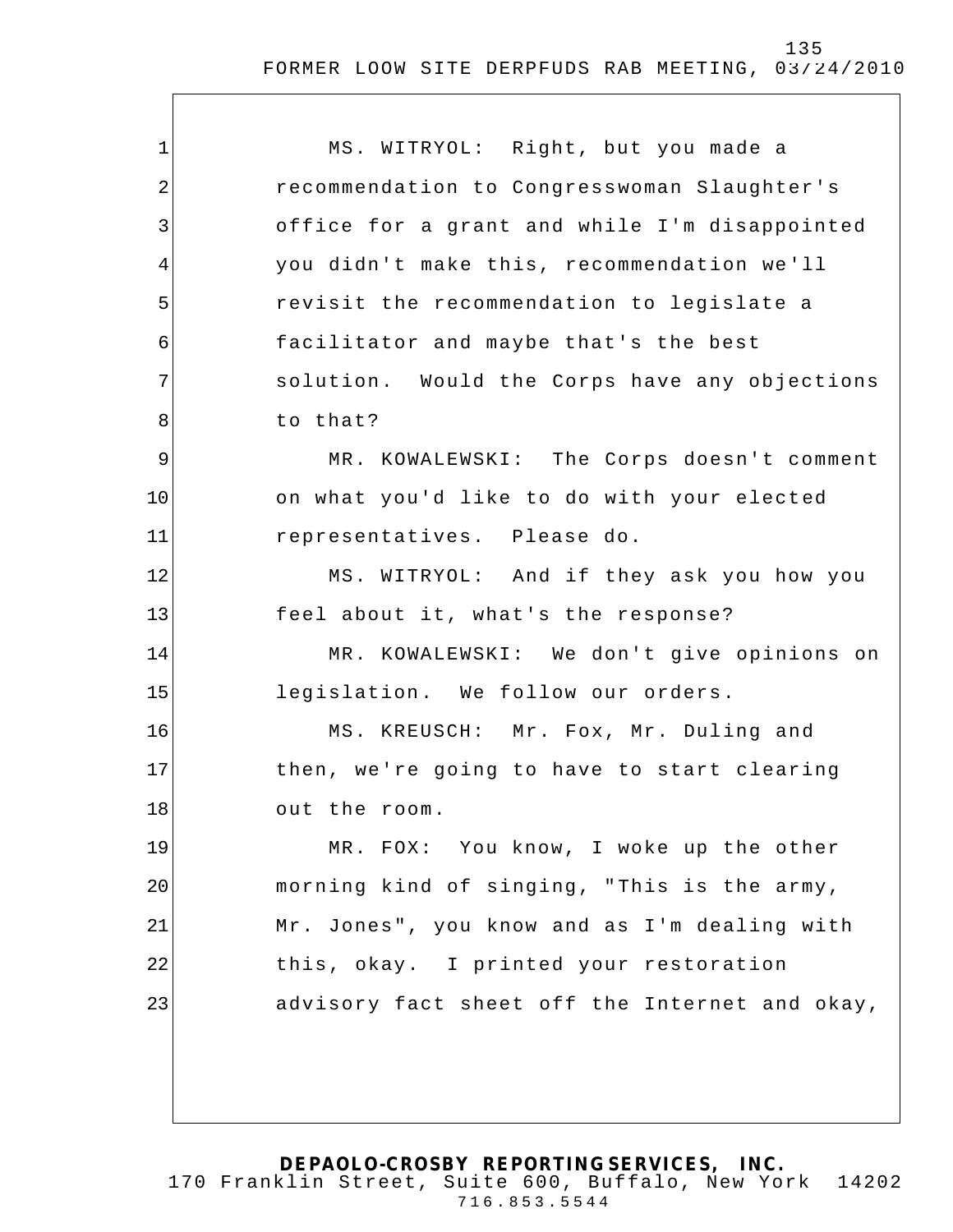| I thought boy, maybe we can work something out |
|------------------------------------------------|
| here. Okay. So, what does a Restoration        |
| Advisory Board do and I'm quoting your         |
| information here, discusses exchange of        |
| information, reviews, evaluates, comments and  |
| so on of materials available to the general    |
| public.                                        |
| Okay. Well, that tells me that there's         |

1

2

3

4

5

6

7

8

9

10

11

12

13

14

15

other information that's not available and what are you hiding, okay? I'm curious. I follow the input on restoration studies and so on, would go through these different people ad so on and so forth and then, it goes down and says, but they are not a decision-making or advisory body.

16 17 18 19 20 21 22 23 Okay. Well, why are we calling it an advisory board if you can't advise? So, you're going in a circle here and saying - so, okay. It ends up that there isn't really much of anything there and I'm not sure that we want a lot of our very technical people are willing to enlist in your Army process and that's all I will say.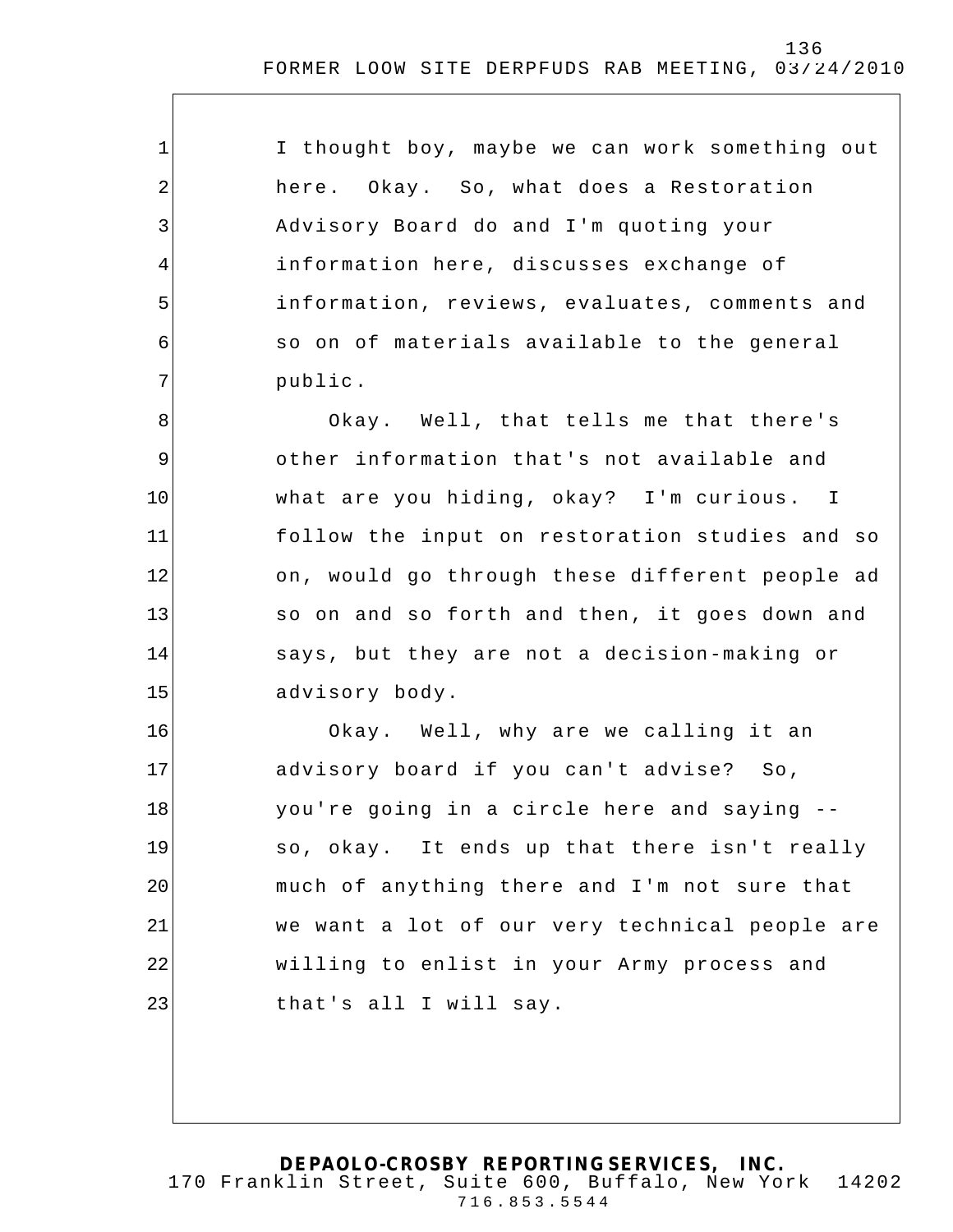| $1\,$          | MS. KREUSCH: Okay. Thank you.                  |
|----------------|------------------------------------------------|
| $\overline{2}$ | Mr. Duling?                                    |
| 3              | MR. DULING: This is a bit anti-                |
| 4              | climactic, but the 2007 handbook, what was in  |
| 5              | operation when the supposed RAB was formed     |
| 6              | earlier? Being a newcomer, I don't really      |
| 7              | know that, but it seems to me like this is     |
| 8              | what we call expo facto, that is, you have a   |
| 9              | new set of rules put into place afterwards and |
| 10             | then, you apply them which denies the validity |
| 11             | of what was operating initially and that's a   |
| 12             | general principal that is denied in our        |
| 13             | democratic traditions again.                   |
| 14             | MS. KREUSCH: Okay. There was Corps             |
| 15             | guidance in the early years for Restoration    |
| 16             | Advisory Boards and when the regulation went   |
| 17             | into effect, the Corps' guidance was no longer |
| 18             | in effect and so -- oh, I'm -- one short       |
| 19             | comment because we need to go.                 |
| 20             | MS. RICHARDSON: I've been observing this       |
| 21             | all night and one thing has become very        |
| 22             | obviously to me and that the whole big problem |
| 23             | here is a lack of communication. The           |
|                |                                                |
|                |                                                |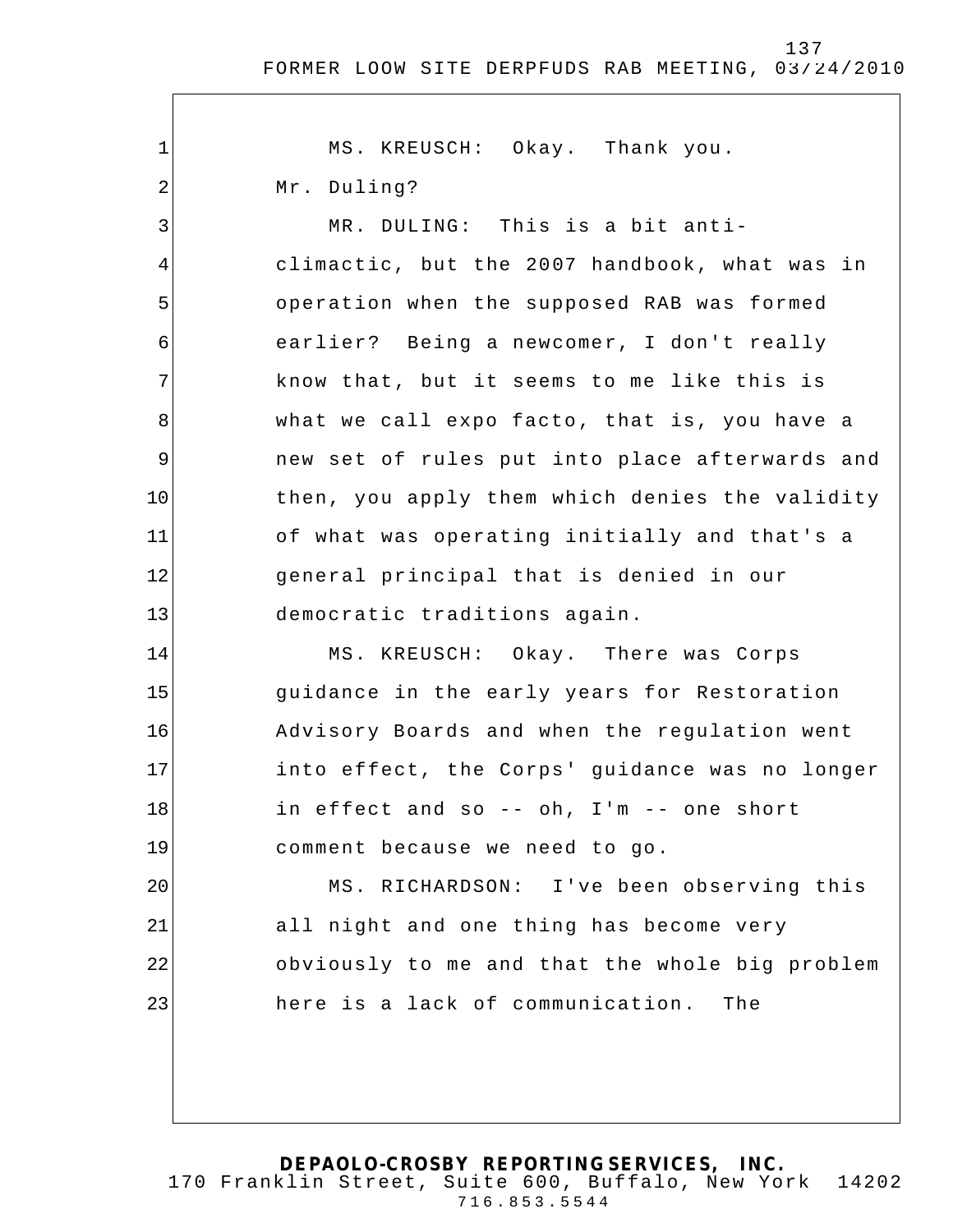| $\mathbf 1$ | residents are frustrated and they mistrust the |
|-------------|------------------------------------------------|
| 2           | Corps. The Corps is on the defensive and       |
| 3           | they're shielding themselves with all these    |
| 4           | regulations and formalities and stuff.         |
| 5           | What you really need to do is drop all         |
| 6           | that formality, get together some time and     |
| 7           | have an informal -- over a cup of coffee,      |
| 8           | let's get acquainted on a first-name basis     |
| 9           | type of thing, nothing chiseled in stone or    |
| 10          | anything, just a, more or less, a get          |
| 11          | acquainted where you could develop a little    |
| 12          | repore, build up a little trust, get to know   |
| 13          | each other, get to unload a little bit and not |
| 14          | feel that you have to be behind a regulation   |
| 15          | or something that you could just let us say,   |
| 16          | share ideas, nothing formal, nothing to get    |
| 17          | put in print or anything.                      |
| 18          | It would go a long, long way towards           |
| 19          | solving a lot of trouble here because the      |
| 20          | bottom line is lack of communication, which is |
| 21          | generating mistrust and defensiveness.         |
| 22          | MS. KREUSCH: Thank you. Could you state        |
| 23          | your name for the court recorder?              |
|             |                                                |
|             |                                                |